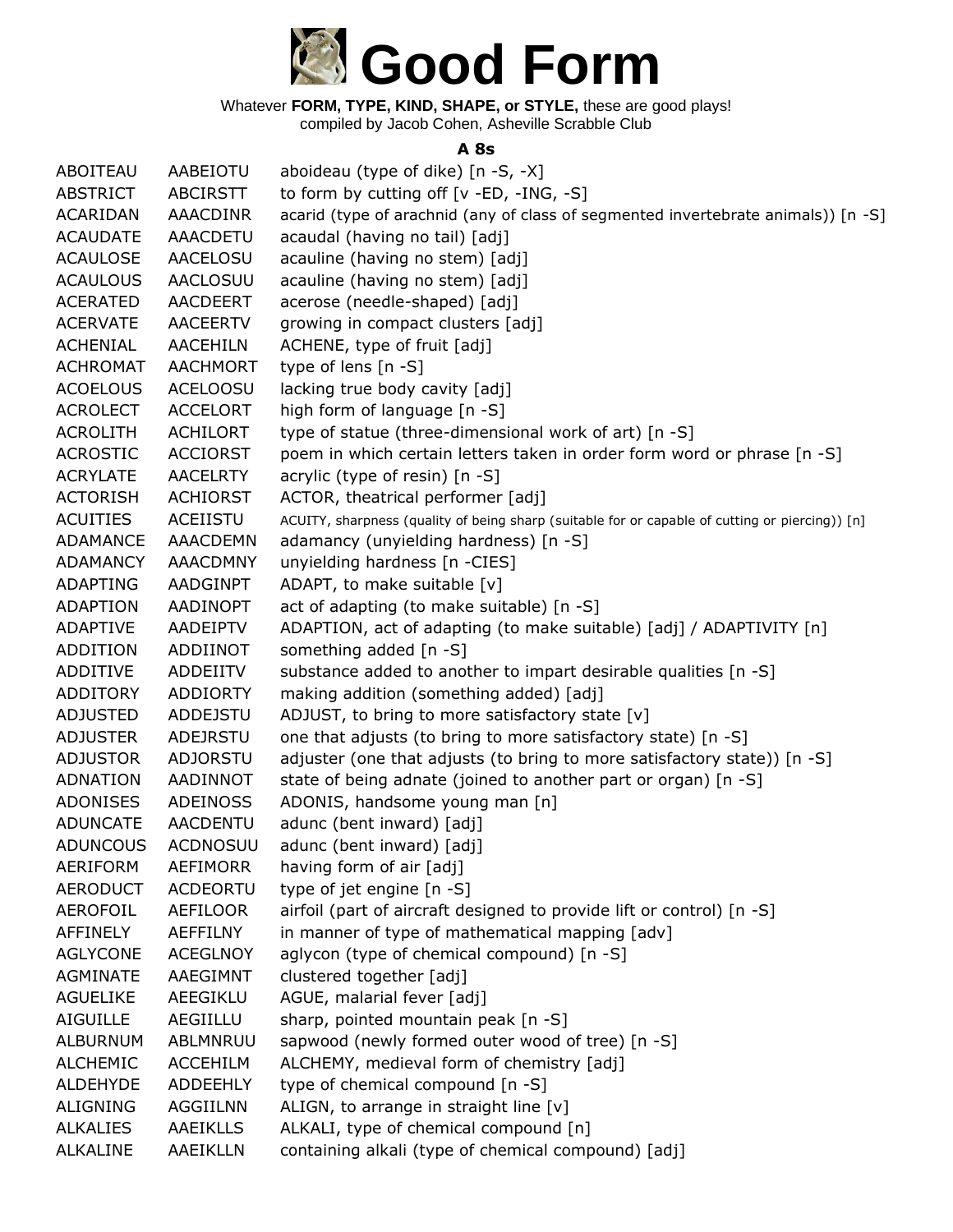

| <b>ALKALOID</b> | <b>AADIKLLO</b> | type of chemical compound [n -S]                                                           |
|-----------------|-----------------|--------------------------------------------------------------------------------------------|
| <b>ALKOXIDE</b> | ADEIKLOX        | type of chemical salt [n -S]                                                               |
| <b>ALLEYWAY</b> | AAELLWYY        | alley (narrow passageway) [n -S]                                                           |
| <b>ALLIANCE</b> | <b>AACEILLN</b> | association formed to further common interests of its members [n -S]                       |
| <b>ALLOTYPE</b> | <b>AELLOPTY</b> | type of antibody [n -S]                                                                    |
| <b>ALLOTYPY</b> | <b>ALLOPTYY</b> | condition of being allotype [n -S]                                                         |
| <b>ALLOYING</b> | <b>AGILLNOY</b> | ALLOY, to combine to form alloy (homogenous mixture of metals) [v]                         |
| <b>ALPHABET</b> | AABEHLPT        | to arrange in customary order of letters of language [v -ED, -ING, -S]                     |
| <b>ALTERANT</b> | AAELNRTT        | something that alters (to make different) [n -S]                                           |
| <b>ALTERING</b> | <b>AEGILNRT</b> | ALTER, to make different [v]                                                               |
| <b>ALTERITY</b> | <b>AEILRTTY</b> | state of being other or different [n -TIES]                                                |
| AMARETTO        | AAEMORTT        | kind of liqueur [n -S]                                                                     |
| AMBERINA        | AABEIMNR        | type of glassware [n -S]                                                                   |
| AMBIVERT        | ABEIMRTV        | person whose personality type is intermediate between introvert and extravert [n -S]       |
| AMENDING        | ADEGIMNN        | AMEND, to improve (to make better) [v]                                                     |
| <b>AMITOSIS</b> | <b>AIIMOSST</b> | type of cell division [n -SES]                                                             |
| <b>AMITOTIC</b> | <b>ACIIMOTT</b> | AMITOSIS, type of cell division [adj]                                                      |
| AMYGDALA        | AAADGLMY        | almond-shaped anatomical part [n -E]                                                       |
| <b>ANACONDA</b> | <b>AAACDNNO</b> | large snake [n -S]                                                                         |
| ANAGLYPH        | AAGHLNPY        | type of carved ornament [n -S]                                                             |
| <b>ANALEMMA</b> | AAAELMMN        | type of graduated scale [n -S, -TA]                                                        |
| ANALOGIC        | AACGILNO        | pertaining to analogy (resemblance in some respects between things otherwise unlike) [adj] |
| ANAPAEST        | <b>AAAENPST</b> | anapest (type of metrical foot) [n -S]                                                     |
| ANASARCA        | <b>AAAACNRS</b> | form of dropsy [n -S]                                                                      |
| <b>ANATOXIN</b> | <b>AAINNOTX</b> | toxoid (type of toxin (poisonous substance)) [n -S]                                        |
| ANGULATE        | AAEGLNTU        | to make angular (having sharp corners) [v -D, -TING, -S]                                   |
| ANGULOSE        | <b>AEGLNOSU</b> | angular (having sharp corners) [adj]                                                       |
| <b>ANGULOUS</b> | <b>AGLNOSUU</b> | angular (having sharp corners) [adj]                                                       |
| ANNEALED        | AADEELNN        | ANNEAL, to toughen (to make tough) [v]                                                     |
| <b>ANNEALER</b> | AAEELNNR        | one that anneals (to toughen (to make tough)) [n -S]                                       |
| ANNEXING        | AEGINNNX        | ANNEX, to add or attach [v]                                                                |
| <b>ANNULATE</b> | <b>AAELNNTU</b> | composed of or furnished with rings [adj]                                                  |
| <b>ANNULOSE</b> | <b>AELNNOSU</b> | ANNULUS, ring or ringlike part [adj]                                                       |
| ANORTHIC        | <b>ACHINORT</b> | denoting certain type of crystal system [adj]                                              |
| ANTETYPE        | <b>AEENPTTY</b> | earlier form [n -S]                                                                        |
| <b>ANTHELIX</b> | AEHILNTX        | inner curved ridge on cartilage of external ear [n -ES or -ICES]                           |
| <b>ANTHEMIA</b> | AAEHIMNT        | decorative floral patterns used in Greek art [n]                                           |
| <b>ANTHESIS</b> | <b>AEHINSST</b> | full bloom of flower [n -SES]                                                              |
| <b>ANTIATOM</b> | AAIMNOTT        | atom comprised of antiparticles [n -S]                                                     |
| ANTIFOAM        | AAFIMNOT        | reducing or preventing foam [adj]                                                          |
| ANTILOCK        | <b>ACIKLNOT</b> | designed to prevent wheels of vehicle from locking [adj]                                   |
| ANTIMERE        | <b>AEEIMNRT</b> | part of organism symmetrical with part on opposite side of main axis [n -S]                |
| ANTIPYIC        | <b>ACIINPTY</b> | medicine that prevents formation of pus [n -S]                                             |
| <b>ANTIRIOT</b> | <b>AIINORTT</b> | designed to prevent or end riots [adj]                                                     |
| ANTIROLL        | <b>AILLNORT</b> | designed to reduce roll [adj]                                                              |
| <b>ANTIRUST</b> | AINRSTTU        | something that prevents rust [n -S]                                                        |
| ANTISHIP        | AHIINPST        | designed for use against ships [adj]                                                       |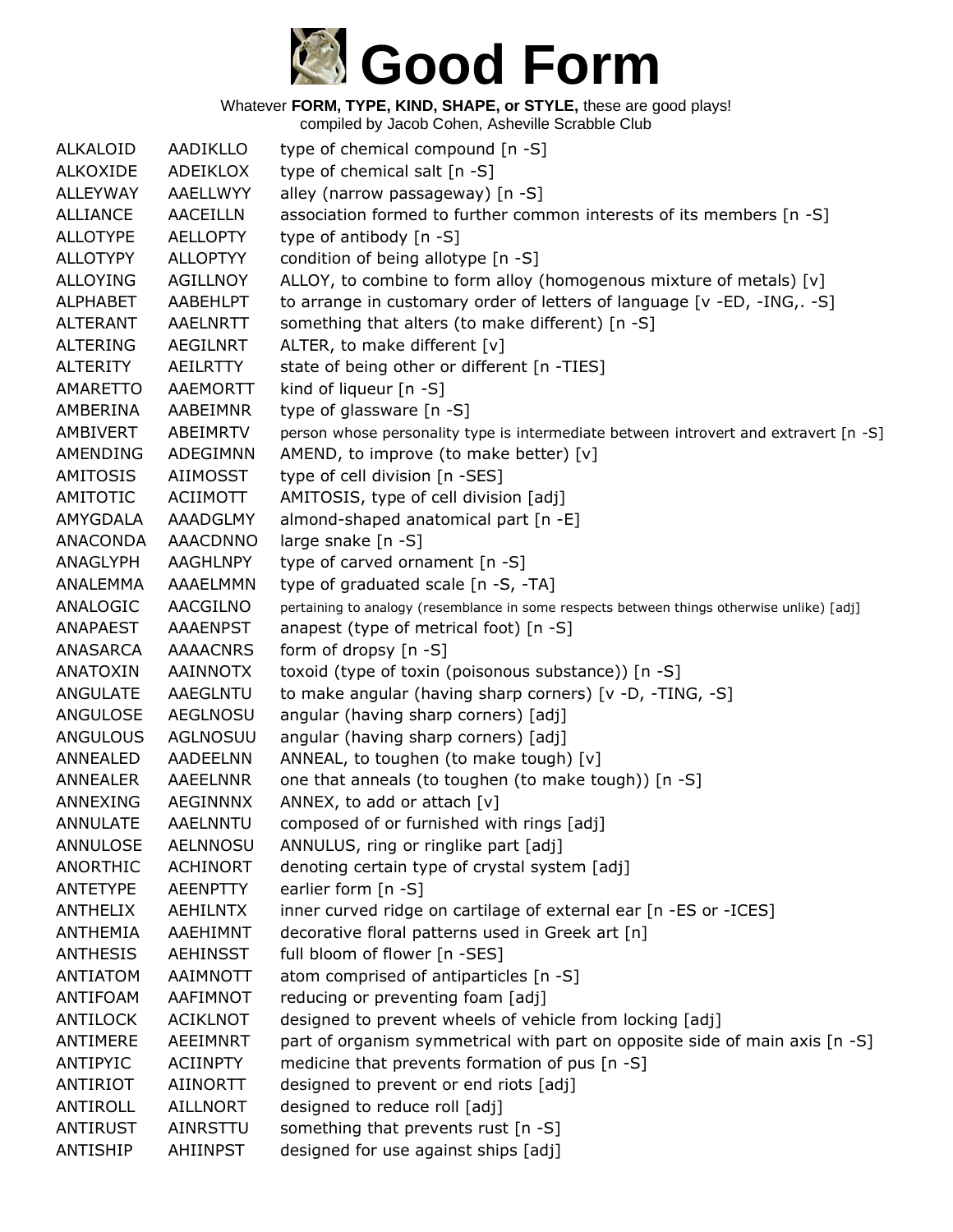

| <b>ANTISKID</b> | <b>ADIIKNST</b> | designed to prevent skidding [adj]                                                         |
|-----------------|-----------------|--------------------------------------------------------------------------------------------|
| <b>ANTISLIP</b> | <b>AIILNPST</b> | designed to prevent slipping [adj]                                                         |
| ANTISMOG        | AGIMNOST        | designed to reduce pollutants that cause smog [adj]                                        |
| ANTISPAM        | AAIMNPST        | designed to block spam (unsolicited email) [adj]                                           |
| <b>ANTITANK</b> | AAIKNNTT        | designed to combat tanks [adj]                                                             |
| ANTITYPE        | AEINPTTY        | opposite type [n -S]                                                                       |
| ANTIWEAR        | AAEINRTW        | designed to reduce effects of long or hard use [adj]                                       |
| <b>ANVILING</b> | AGIILNNV        | ANVIL, to shape on anvil (heavy iron block) [v]                                            |
| ANVILLED        | ADEILLNV        | ANVIL, to shape on anvil (heavy iron block) [v]                                            |
| <b>ANVILTOP</b> | <b>AILNOPTV</b> | anvil-shaped cloud mass [n -S]                                                             |
| <b>ANYTHING</b> | <b>AGHINNTY</b> | thing of any kind [n -S]                                                                   |
| <b>APICULUS</b> | ACILPSUU        | sharp point at end of leaf [n -LI]                                                         |
| <b>APLASTIC</b> | <b>AACILPST</b> | not plastic [adj]                                                                          |
| APOCRINE        | <b>ACEINOPR</b> | pertaining to type of gland [adj]                                                          |
| APOGAMIC        | AACGIMOP        | APOGAMY, form of plant reproduction [adj]                                                  |
| <b>APOMIXIS</b> | AIIMOPSX        | type of reproductive process [n -XES]                                                      |
| <b>APOPHONY</b> | <b>AHNOOPPY</b> | ablaut (patterned change in root vowels of verb forms) [n -NIES]                           |
| APOPHYGE        | <b>AEGHOPPY</b> | concave curve in column [n -S]s 8                                                          |
| <b>APOSPORY</b> | <b>AOOPPRSY</b> | type of reproduction without spore formation [n -RIES]                                     |
| <b>APPELLEE</b> | AEEELLPP        | defendant in type of judicial proceeding [n -S]                                            |
| APPENDED        | <b>ADDEENPP</b> | APPEND, to add as supplement [v]                                                           |
| APPENDIX        | ADEINPPX        | collection of supplementary material at end of book [n -ICES, -ES]                         |
| <b>APPLIEST</b> | <b>AEILPPST</b> | APPLEY, resembling or suggestive of apple [adj]                                            |
| <b>APTEROUS</b> | <b>AEOPRSTU</b> | having no wings [adj]                                                                      |
| <b>AQUATONE</b> | AAENOQTU        | type of printing process [n -S]                                                            |
| AQUILINE        | AEIILNQU        | curving like eagle's beak [adj]                                                            |
| <b>ARABISES</b> | <b>AABEIRSS</b> | ARABIS, mat-forming plant [n]                                                              |
| ARANCINI        | AACIINNR        | cooked rice balls [n ARANCINI]                                                             |
| ARBALEST        | AABELRST        | type of crossbow (kind of weapon) [n -S]                                                   |
| ARBALIST        | AABILRST        | arbalest (type of crossbow (kind of weapon)) [n -S]                                        |
| ARBELEST        | ABEELRST        | arbalest (type of crossbow (kind of weapon)) [n -S]                                        |
| ARBORIZE        | ABEIORRZ        | to form many branches $[v -D, -ZING, -S]$                                                  |
| <b>ARBUSCLE</b> | <b>ABCELRSU</b> | dwarf tree $[n - S]$                                                                       |
| ARCADING        | AACDGINR        | ARCADE, to provide arcade (series of arches) [v]                                           |
| <b>ARCANELY</b> | <b>AACELNRY</b> | ARCANE, mysterious [adv]                                                                   |
| <b>ARCATURE</b> | <b>AACERRTU</b> | small arcade (series of arches) [n -S]                                                     |
| ARCIFORM        | <b>ACFIMORR</b> | having form of arch [adj]                                                                  |
| <b>ARCUATED</b> | AACDERTU        | arcuate (curved like bow) [adj]                                                            |
| AREOLATE        | AAEELORT        | AREOLA, small space in network of leaf veins [adj]                                         |
| ARILLODE        | ADEILLOR        | type of aril (outer covering of certain seeds) [n -S]                                      |
| <b>ARISTATE</b> | AAEIRSTT        | ARISTA, bristlelike structure or appendage [adj]                                           |
| ARMONICA        | <b>AACIMNOR</b> | type of musical instrument [n -S]                                                          |
| ARRANGER        | <b>AAEGNRRR</b> | one that arranges (to put in definite or proper order) [n -S]                              |
| ARROWING        | <b>AGINORRW</b> | ARROW, to indicate proper position of with arrow (linear figure with wedge-shaped end) [v] |
| <b>ARTEFACT</b> | <b>AACEFRTT</b> | artifact (object made by man) [n -S]                                                       |
| ARTERIAL        | AAEILRRT        | type of highway (main road) [n -S]                                                         |
| <b>ARTESIAN</b> | AAEINRST        | pertaining to type of well [adj]                                                           |
|                 |                 |                                                                                            |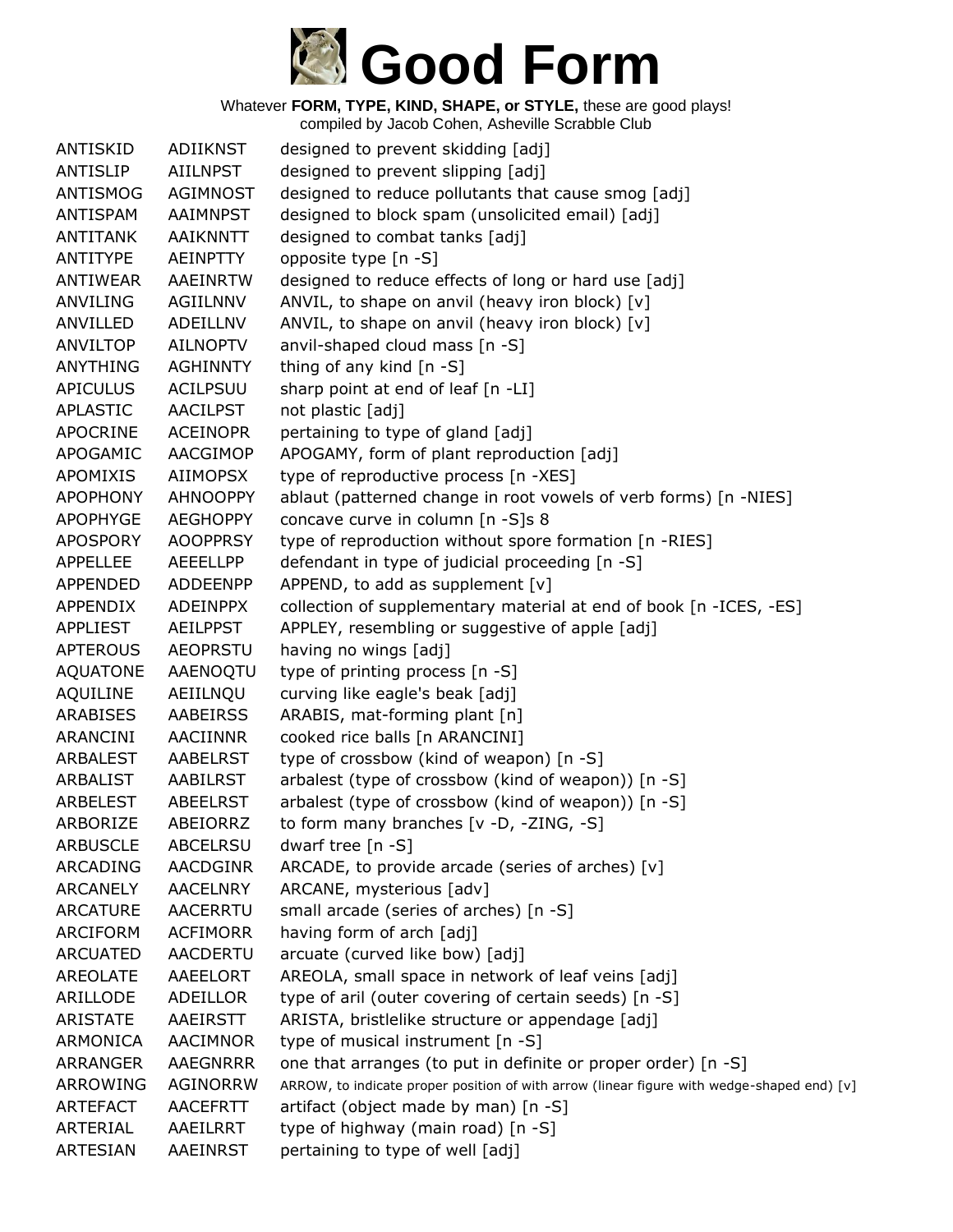

| <b>ARTFULLY</b> | <b>AFLLRTUY</b> | ARTFUL, crafty (skillful in deceiving) [adv]                                     |
|-----------------|-----------------|----------------------------------------------------------------------------------|
| ARTIFACT        | <b>AACFIRTT</b> | object made by man [n -S]                                                        |
| <b>ARTINESS</b> | <b>AEINRSST</b> | quality of being arty (showily or pretentiously artistic) [n -ES]                |
| <b>ARTISTIC</b> | <b>ACIIRSTT</b> | characteristic of art [adj]                                                      |
| <b>ARTISTRY</b> | <b>AIRRSTTY</b> | artistic quality or workmanship [n -RIES]                                        |
| <b>ARTMAKER</b> | <b>AAEKMRRT</b> | one that produces art [n -S]                                                     |
| <b>ARTSIEST</b> | AEIRSSTT        | ARTSY, arty (showily or pretentiously artistic) [adj]                            |
| <b>ASCIDIUM</b> | ACDIIMSU        | flask-shaped plant appendage [n -IA]                                             |
| ASCIDIUM        | ACDIIMSU        | flask-shaped plant appendage [n -IA]                                             |
| <b>ASCONOID</b> | <b>ACDINOOS</b> | ASCON, type of sponge [adj]                                                      |
| <b>ASHLARED</b> | <b>AADEHLRS</b> | ASHLAR, to build with squared stones [v]                                         |
| <b>ASHLERED</b> | <b>ADEEHLRS</b> | ASHLER, to ashlar (to build with squared stones) [v]                             |
| <b>ASHTANGA</b> | <b>AAAGHNST</b> | type of yoga [n -S]                                                              |
| <b>ASPERATE</b> | <b>AAEEPRST</b> | to make uneven [v -D, -TING, -S]                                                 |
| <b>ASPHERIC</b> | <b>ACEHIPRS</b> | varying slightly from exactly spherical shape [adj]                              |
| <b>ASPIRATA</b> | <b>AAAIPRST</b> | type of plosive (sound produced by plosion) [n -TE]                              |
| <b>ASSONANT</b> | <b>AANNOSST</b> | word or syllable that resembles another in sound [n -S]                          |
| <b>ASSONATE</b> | <b>AAENOSST</b> | to use word or syllable that resembles another in sound $[v -D, -TING, -S]$      |
| <b>ASSORTED</b> | <b>ADEORSST</b> | ASSORT, to distribute into groups according to kind or class [v]                 |
| <b>ASSORTER</b> | <b>AEORRSST</b> | one that assorts (to distribute into groups according to kind or class) [n -S]   |
| <b>ASTERISK</b> | <b>AEIKRSST</b> | to mark with asterisk (star-shaped printing mark) [v -ED, -ING, -S]              |
| <b>ASTERISM</b> | <b>AEIMRSST</b> | property of certain minerals of showing starlike luminous figure [n -S]          |
| <b>ASTEROID</b> | ADEIORST        | type of celestial body [n -S]                                                    |
| <b>ASTHANGA</b> | <b>AAAGHNST</b> | ashtanga (type of yoga) [n -S]                                                   |
| <b>ASTRAGAL</b> | <b>AAAGLRST</b> | convex molding [n -S]                                                            |
| <b>ATHETOID</b> | ADEHIOTT        | affected with type of nervous disorder [adj]                                     |
| <b>ATROPHIA</b> | <b>AAHIOPRT</b> | wasting away of body or any of its parts [n -S]                                  |
| <b>ATROPHIC</b> | <b>ACHIOPRT</b> | ATROPHIA, wasting away of body or any of its parts [adj]                         |
| <b>ATTICISM</b> | <b>ACIIMSTT</b> | concise and elegant expression [n -S]                                            |
| <b>ATTICIST</b> | <b>ACIISTTT</b> | one who uses atticisms (concise and elegant expression) [n -S]                   |
| <b>ATTICIZE</b> | ACEIITTZ        | to use atticisms [v -D, -ZING, -S]                                               |
| <b>ATYPICAL</b> | <b>AACILPTY</b> | not typical (having nature of representative specimen) [adj]                     |
| <b>AUNTLIKE</b> | AEIKLNTU        | resembling aunt (sister of one's father or mother) [adj]                         |
| <b>AURICLED</b> | ACDEILRU        | AURICLE, ear or ear-shaped part [adj]                                            |
| <b>AURICULA</b> | AACILRUU        | auricle (ear or ear-shaped part) [n -S or -E]                                    |
| <b>AURIFORM</b> | AFIMORRU        | ear-shaped [adj]                                                                 |
| <b>AUTHORED</b> | ADEHORTU        | AUTHOR, to write (to form characters or symbols on surface with instrument) [v]  |
| <b>AUTODYNE</b> | <b>ADENOTUY</b> | type of electrical circuit [n -S]                                                |
| AUTOGIRO        | <b>AGIOORTU</b> | type of airplane (winged aircraft propelled by jet engines or propellers) [n -S] |
| <b>AUTOGYRO</b> | <b>AGOORTUY</b> | autogiro (type of airplane) [n -S]                                               |
| <b>AUTOHARP</b> | <b>AAHOPRTU</b> | type of zither (stringed instrument) [n -S]                                      |
| <b>AUTOSOME</b> | <b>AEMOOSTU</b> | type of chromosome [n -S]                                                        |
| <b>AUTOTOMY</b> | <b>AMOOTTUY</b> | shedding of damaged body part [n -MIES]                                          |
| <b>AUTOTYPE</b> | <b>AEOPTTUY</b> | type of photographic process [n -S]                                              |
| <b>AUTOTYPY</b> | <b>AOPTTUYY</b> | autotype (type of photographic process) [n -PIES]                                |
| <b>AVELLANE</b> | AAEELLNV        | avellan (having four arms shaped like filberts -- used of heraldic cross) [adj]  |
| <b>AVULSING</b> | <b>AGILNSUV</b> | AVULSE, to tear off forcibly [v]                                                 |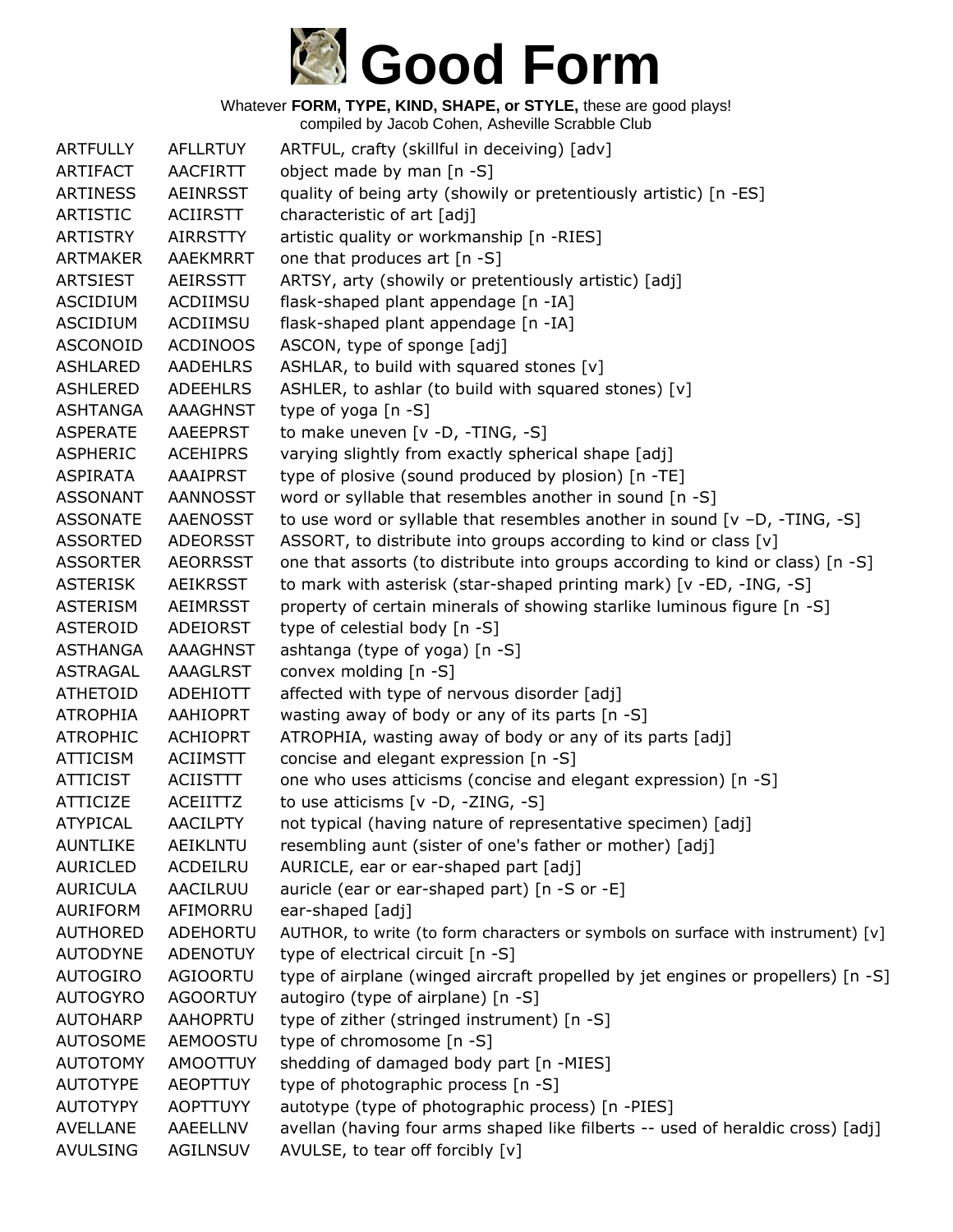

| <b>AVULSION</b> | <b>AILNOSUV</b> | act of avulsing (to tear off forcibly) $[n - S]$                                  |
|-----------------|-----------------|-----------------------------------------------------------------------------------|
| AXIALITY        | AAIILTXY        | state of being axial (pertaining to or forming axis) [n -TIES]                    |
| <b>AXLETREE</b> | <b>AEEELRTX</b> | type of axle (shaft upon which wheel revolves) [n -S]                             |
|                 |                 | <b>B</b> 8s                                                                       |
| <b>BABYLIKE</b> | ABBEIKLY        | resembling baby [adj]                                                             |
| <b>BACCATED</b> | AABCCDET        | baccate (pulpy like berry) [adj]                                                  |
| <b>BACCHIUS</b> | ABCCHISU        | type of metrical foot [n -II]                                                     |
| <b>BACILLAR</b> | <b>AABCILLR</b> | rod-shaped [adj]                                                                  |
| <b>BACILLUS</b> | ABCILLSU        | any of class of rod-shaped bacteria [n -LI]                                       |
| <b>BACKBEAT</b> | <b>AABBCEKT</b> | type of rhythm in music [n -S]                                                    |
| <b>BACKLESS</b> | <b>ABCEKLSS</b> | having no back [adj]                                                              |
| <b>BACULINE</b> | ABCEILNU        | pertaining to rod (punishment) [adj]                                              |
| <b>BAGGIEST</b> | ABEGGIST        | BAGGY, loose-fitting [adj]                                                        |
| <b>BAGUETTE</b> | ABEEGTTU        | rectangular gem [n -S]                                                            |
| <b>BAIRNISH</b> | ABHIINRS        | BAIRN, child (young person) [adj]                                                 |
| <b>BALDHEAD</b> | <b>AABDDEHL</b> | bald person [n -S]                                                                |
| <b>BALDNESS</b> | <b>ABDELNSS</b> | state of being bald (lacking hair (threadlike growth)) [n -ES]                    |
| <b>BALDPATE</b> | AABDELPT        | baldhead (bald person) [n -S]                                                     |
| <b>BALLCOCK</b> | <b>ABCCKLLO</b> | type of valve [n -S]                                                              |
| <b>BALLETIC</b> | ABCEILLT        | BALLET, classical dance form [adj]                                                |
| <b>BALLGIRL</b> | <b>ABGILLLR</b> | girl who retrieves balls during games [n -S]                                      |
| <b>BALLSING</b> | <b>ABGILLNS</b> | BALLS, BALL, to form into ball (spherical object) [v]                             |
| <b>BALMLIKE</b> | ABEIKLLM        | BALM, fragrant resin [adj]                                                        |
| <b>BALMORAL</b> | AABLLMOR        | type of shoe (covering for foot) [n -S]                                           |
| <b>BANDEROL</b> | ABDELNOR        | streamer (long, narrow flag) [n -S]                                               |
| <b>BANDIEST</b> | ABDEINST        | BANDY, curved apart at knees [adj]                                                |
| <b>BANJAXED</b> | AABDEJNX        | BANJAX, to damage or ruin [v]                                                     |
| <b>BANJAXES</b> | <b>AABEJNSX</b> | BANJAX, to damage or ruin [v]                                                     |
| <b>BANNERED</b> | ABDEENNR        | BANNER, to furnish with flag [v]                                                  |
| <b>BANNERET</b> | ABEENNRT        | small flag [n -S]                                                                 |
| <b>BANNEROL</b> | <b>ABELNNOR</b> | banderol (streamer (long, narrow flag)) [n -S]                                    |
| <b>BARBERED</b> | <b>ABBERRS</b>  | BARBER, to cut hair [v]                                                           |
| <b>BARBETTE</b> | ABBEERTT        | platform (raised floor or flat surface) [n -S]                                    |
| <b>BARBLESS</b> | <b>ABBELRSS</b> | having no barb (sharp projection) [adj]                                           |
| <b>BARBWIRE</b> | ABBEIRRW        | barbed wire [n -S]                                                                |
| <b>BARENESS</b> | <b>ABEENRSS</b> | state of being bare (naked (being without clothing or covering)) [n -ES]          |
| <b>BARGELLO</b> | ABEGLLOR        | needlepoint stitch that makes zigzag pattern [n -S]                               |
| <b>BARNIEST</b> | <b>ABEINRST</b> | BARNY, resembling barn in size, shape, or smell [adj]                             |
| <b>BARNLIKE</b> | ABEIKLNR        | resembling barn [adj]                                                             |
| <b>BAROUCHE</b> | ABCEHORU        | type of carriage (wheeled, horse-drawn vehicle) [n -S]                            |
| <b>BARRANCA</b> | <b>AAABCNRR</b> | steep ravine $[n - S]$                                                            |
| <b>BARRANCO</b> | <b>AABCNORR</b> | barranca (steep ravine) [n -S]                                                    |
| <b>BARYONIC</b> | ABCINORY        | BARYON, type of subatomic particle [adj]                                          |
| <b>BASEBALL</b> | AABBELLS        | type of ball [n -S]                                                               |
| <b>BASELESS</b> | <b>ABEELSSS</b> | having no foundation [adj]                                                        |
| <b>BASICITY</b> | <b>ABCIISTY</b> | state of being alkaline (containing alkali (type of chemical compound)) [n -TIES] |
| <b>BASOPHIL</b> | ABHILOPS        | type of cell [n -S]                                                               |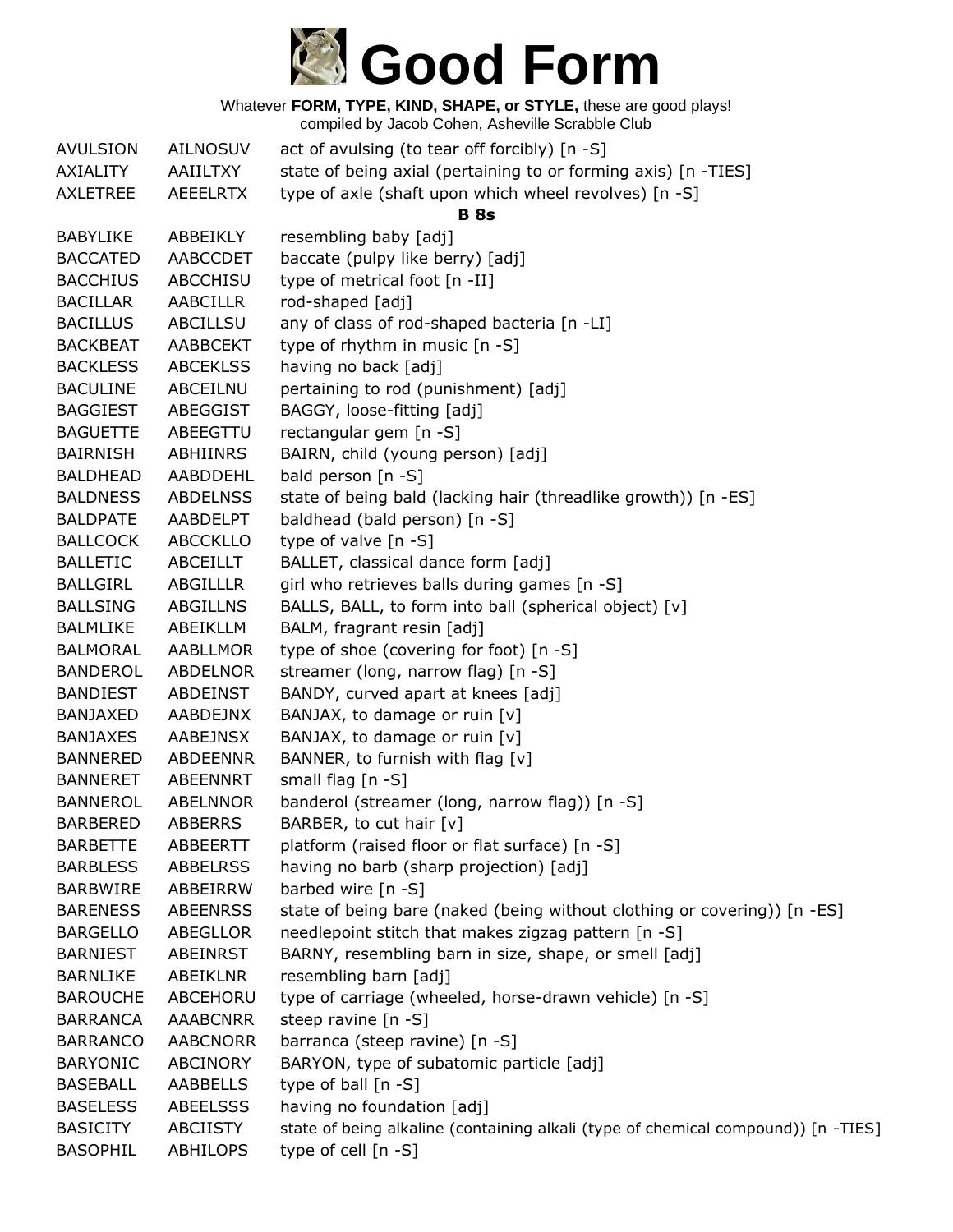

| <b>BAWDIEST</b> | <b>ABDEISTW</b> | BAWDY, obscene (indecent (not decent (conforming to recognized standards of propriety))) [adj]        |
|-----------------|-----------------|-------------------------------------------------------------------------------------------------------|
| <b>BEADIEST</b> | ABDEEIST        | BEADY, resembling beads (round pieces of glass)                                                       |
| <b>BEADLIKE</b> | ABDEEIKL        | beady (resembling beads) [adj]                                                                        |
| <b>BEADWORK</b> | ABDEKORW        | beading (beaded material) [n -S]                                                                      |
| <b>BEAKIEST</b> | ABEEIKST        | BEAKY, resembling beak (bird's bill) [adj]                                                            |
| <b>BEAKLIKE</b> | ABEEIKKL        | BEAK, bird's bill [adj]                                                                               |
| <b>BEAMLIKE</b> | ABEEIKLM        | resembling beam [adj]                                                                                 |
| <b>BEANLIKE</b> | ABEEIKLN        | resembling bean [adj]                                                                                 |
| <b>BEANPOLE</b> | ABEELNOP        | thin pole [n -S]                                                                                      |
| <b>BEARLIKE</b> | <b>ABEEIKLR</b> | bearish (resembling bear (large mammal)) [adj]                                                        |
| <b>BEAUTEST</b> | ABEESTTU        | BEAUT, beautiful [adj]                                                                                |
| <b>BEAUTIES</b> | ABEEISTU        | BEAUTY, one that is lovely [n]                                                                        |
| <b>BEAUTIFY</b> | <b>ABEFITUY</b> | to make beautiful [v -FIED, -ING, -FIES]                                                              |
| <b>BECKONED</b> | <b>BCDEEKNO</b> | BECKON, to signal by sign or gesture [v]                                                              |
| <b>BECKONER</b> | <b>BCEEKNOR</b> | one that beckons (to signal by sign or gesture) [n -S]                                                |
| <b>BEDECKED</b> | <b>BCDDEEEK</b> | BEDECK, to clothe with finery [v]                                                                     |
| <b>BEDIAPER</b> | ABDEEIPR        | to ornament with kind of design [v -ED, -ING, -S]                                                     |
| <b>BEDIMPLE</b> | <b>BDEEILMP</b> | to dimple (mark with indentations) [v -D, -LING, -S]                                                  |
| <b>BEDOTTED</b> | <b>BDDEEOTT</b> | covered with dots [adj]                                                                               |
| <b>BEEFCAKE</b> | <b>ABCEEEFK</b> | pictures of male physiques [n -S]                                                                     |
| <b>BEEHIVED</b> | <b>BDEEEHIV</b> | having hairdo shaped like beehive [adj]                                                               |
| <b>BEESWING</b> | <b>BEEGINSW</b> | crust that forms on wines [n -S]                                                                      |
| <b>BEFLOWER</b> | <b>BEEFLORW</b> | to cover with flowers [v -ED, -ING, -S]                                                               |
| <b>BEFRINGE</b> | <b>BEEFGINR</b> | to border with fringe [v -D, -GING, -S]                                                               |
| <b>BEGEMMED</b> | <b>BDEEEGMM</b> | BEGEM, to gem (to adorn with gems (precious stones)) [v]                                              |
| <b>BEGLAMOR</b> | ABEGLMOR        | to dazzle with glamor [v -ED, -ING, -S]                                                               |
| <b>BELLCAST</b> | <b>ABCELLST</b> | designating style of roof architecture [adj]                                                          |
| <b>BELLWORT</b> | <b>BELLORTW</b> | flowering plant [n -S]                                                                                |
| <b>BELLYING</b> | <b>BEGILLNY</b> | BELLY, to swell out [v]                                                                               |
| <b>BEMIXING</b> | <b>BEGIIMNX</b> | BEMIX, to mix thoroughly [v]                                                                          |
| <b>BENDABLE</b> | <b>ABBDEELN</b> | BEND, to curve (to deviate from straightness) [adj]                                                   |
| <b>BENDIEST</b> | <b>BDEEINST</b> | BENDY, flexible (capable of being bent) [adj]                                                         |
| <b>BEPIMPLE</b> | <b>BEEILMPP</b> | to cover in pimples (inflamed swelling of skin) [v -D, -LING, -S]                                     |
| <b>BERINGED</b> | <b>BDEEGINR</b> | adorned with rings [adj]                                                                              |
| <b>BESCREEN</b> | <b>BCEEENRS</b> | to screen (to provide with screen (device designed to divide, conceal, or protect)) [v -ED, -ING, -S] |
| <b>BESMOOTH</b> | <b>BEHMOOST</b> | to smooth $[v - ED, -ING, -ES]$                                                                       |
| <b>BETATTER</b> | ABEERTTT        | to tatter (to become torn and worn [v -ED, -ING, -S]                                                  |
| <b>BEVELING</b> | <b>BEEGILNV</b> | BEVEL, to cut at angle [v]                                                                            |
| <b>BEVELLED</b> | <b>BDEEELLV</b> | BEVEL, to cut at angle [v]                                                                            |
| <b>BEVELLER</b> | <b>BEEELLRV</b> | beveler (one that bevels (to cut at angle)) [n -S]                                                    |
| <b>BIASNESS</b> | <b>ABEINSSS</b> | state of being slanted [n -ES]                                                                        |
| <b>BICONVEX</b> | <b>BCEINOVX</b> | convex on both sides [adj]                                                                            |
| <b>BIFACIAL</b> | AABCFIIL        | having two faces [adj]                                                                                |
| <b>BIFIDITY</b> | <b>BDFIIITY</b> | state of being bifid (divided into two parts) [n -TIES]                                               |
| <b>BIFORATE</b> | ABEFIORT        | having two perforations [adj]                                                                         |
| <b>BIFORKED</b> | <b>BDEFIKOR</b> | divided into two branches [adj]                                                                       |
| <b>BIFORMED</b> | <b>BDEFIMOR</b> | biform (having two forms)                                                                             |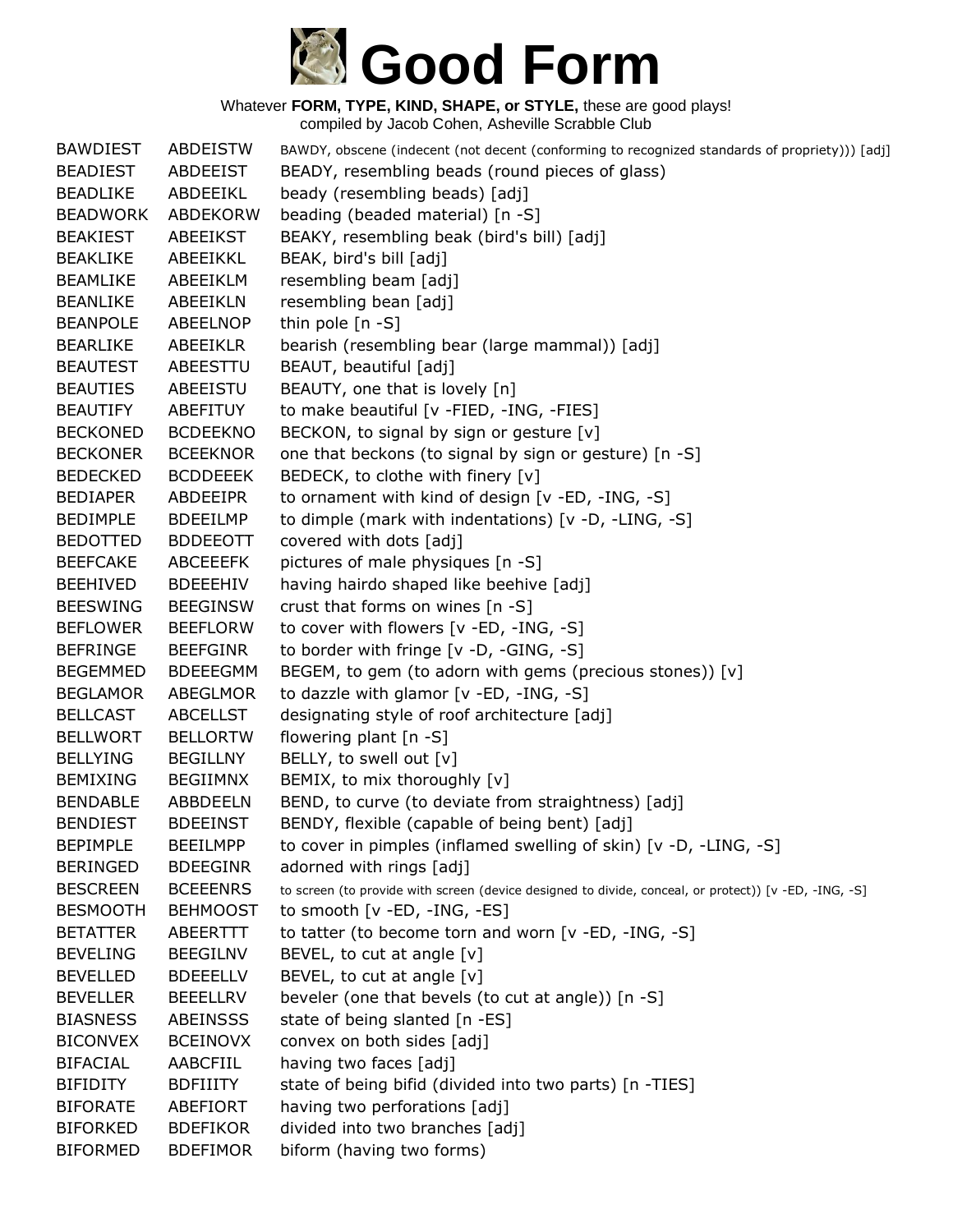

| <b>BIGAROON</b> | ABGINOOR        | type of cherry (fruit) [n -S]                                  |
|-----------------|-----------------|----------------------------------------------------------------|
| <b>BIJUGATE</b> | ABEGIJTU        | two-paired [adj]                                               |
| <b>BIJUGOUS</b> | <b>BGIJOSUU</b> | bijugate (two-paired) [adj]                                    |
| <b>BIKINIED</b> | <b>BDEIIIKN</b> | BIKINI, type of two-piece bathing suit [adj]                   |
| <b>BILANDER</b> | ABDEILNR        | small ship [n -S]                                              |
| <b>BILLFOLD</b> | <b>BDFILLLO</b> | wallet (flat folding case) [n -S]                              |
| <b>BIOMORPH</b> | <b>BHIMOOPR</b> | art form resembling living organism in shape [n -S]            |
| <b>BIOSCOPY</b> | <b>BCIOOPSY</b> | type of medical examination [n -PIES]                          |
| <b>BIOTITIC</b> | <b>BCIIIOTT</b> | BIOTITE, form of mica [adj]                                    |
| <b>BIPARTED</b> | ABDEIPRT        | having two parts [adj]                                         |
| <b>BIRADIAL</b> | AABDIILR        | having dual symmetry [adj]                                     |
| <b>BIRAMOSE</b> | ABEIMORS        | biramous (divided into two branches) [adj]                     |
| <b>BIRAMOUS</b> | ABIMORSU        | divided into two branches [adj]                                |
| <b>BIRDLIKE</b> | <b>BDEIIKLR</b> | resembling bird [adj]                                          |
| <b>BISECTED</b> | <b>BCDEEIST</b> | BISECT, to cut into two parts [v]                              |
| <b>BISECTOR</b> | <b>BCEIORST</b> | something that bisects (to cut into two parts) [n -S]          |
| <b>BISMARCK</b> | <b>ABCIKMRS</b> | type of pastry (sweet baked food) [n -S]                       |
| <b>BIUNIQUE</b> | <b>BEIINQUU</b> | being type of correspondence between two sets [adj]            |
| <b>BLACKISH</b> | <b>ABCHIKLS</b> | somewhat black [adj]                                           |
| <b>BLACKTIP</b> | <b>ABCIKLPT</b> | type of requiem shark [n -S]                                   |
| <b>BLASTOMA</b> | <b>AABLMOST</b> | type of tumor (abnormal swelling) [n -S, -TA]                  |
| <b>BLEAKISH</b> | <b>ABEHIKLS</b> | somewhat bleak [adj]                                           |
| <b>BLEBBING</b> | <b>BBBEGILN</b> | forming of blister [n -S]                                      |
| <b>BLIGHTED</b> | <b>BDEGHILT</b> | BLIGHT, to cause decay [v]                                     |
| <b>BLIGHTER</b> | <b>BEGHILRT</b> | one that blights (to cause decay) [n -S]                       |
| <b>BLIMPISH</b> | <b>BHIILMPS</b> | BLIMP, nonrigid aircraft [adj]                                 |
| <b>BLINTZES</b> | <b>BEILNSTZ</b> | BLINTZ, blintze (thin pancake) [n] / BLINTZE, thin pancake [n] |
| <b>BLISTERY</b> | <b>BEILRSTY</b> | having blisters (skin swellings) [adj]                         |
| <b>BLOATING</b> | ABGILNOT        | BLOAT, to swell [v]                                            |
| <b>BLOBBIER</b> | <b>BBBEILOR</b> | BLOBBY, splotchy (splotched) [adj]                             |
| <b>BLOBBING</b> | <b>BBBGILNO</b> | BLOB, to splotch (to mark with large, irregular spots) [v]     |
| <b>BLOBBING</b> | <b>BBBGILNO</b> | BLOB, to splotch [v]                                           |
| <b>BLOCKIER</b> | <b>BCEIKLOR</b> | BLOCKY, short and stout [adj]                                  |
| <b>BLOCKISH</b> | <b>BCHIKLOS</b> | blocky (short and stout) [adj]                                 |
| <b>BLOKEISH</b> | <b>BEHIKLOS</b> | resembling typical behavior of bloke [adj]                     |
| <b>BLOKIEST</b> | <b>BEIKLOST</b> | BLOKEY, blokeish (resembling typical behavior of bloke) [adj]  |
| <b>BLONDISH</b> | <b>BDHILNOS</b> | somewhat blond [adj]                                           |
| <b>BLOOPIER</b> | <b>BEILOOPR</b> | BLOOPY, being hit that is short fly ball [adj]                 |
| <b>BLOOPING</b> | <b>BGILNOOP</b> | BLOOP, to hit short fly ball [v]                               |
| <b>BLOTCHED</b> | <b>BCDEHLOT</b> | BLOTCH, to mark with large spots [v]                           |
| <b>BLOTCHES</b> | <b>BCEHLOST</b> | BLOTCH, to mark with large spots [v]                           |
| <b>BLOTTIER</b> | <b>BEILORTT</b> | BLOTTY, spotty (marked with spots) [adj]                       |
| <b>BLOUSIER</b> | <b>BEILORSU</b> | BLOUSY, blowsy (slovenly (habitually untidy or unclean)) [adj] |
| <b>BLOVIATE</b> | ABEILOTV        | to speak pompously [v -D, -TING, -S]                           |
| <b>BLOWBALL</b> | ABBLLLOW        | fluffy seed ball [n -S]                                        |
| <b>BLOWSIER</b> | <b>BEILORSW</b> | BLOWSY, slovenly (habitually untidy or unclean) [adj]          |
| <b>BLOWZIER</b> | BEILORWZ        | BLOWZY, blowsy (slovenly (habitually untidy or unclean)) [adj] |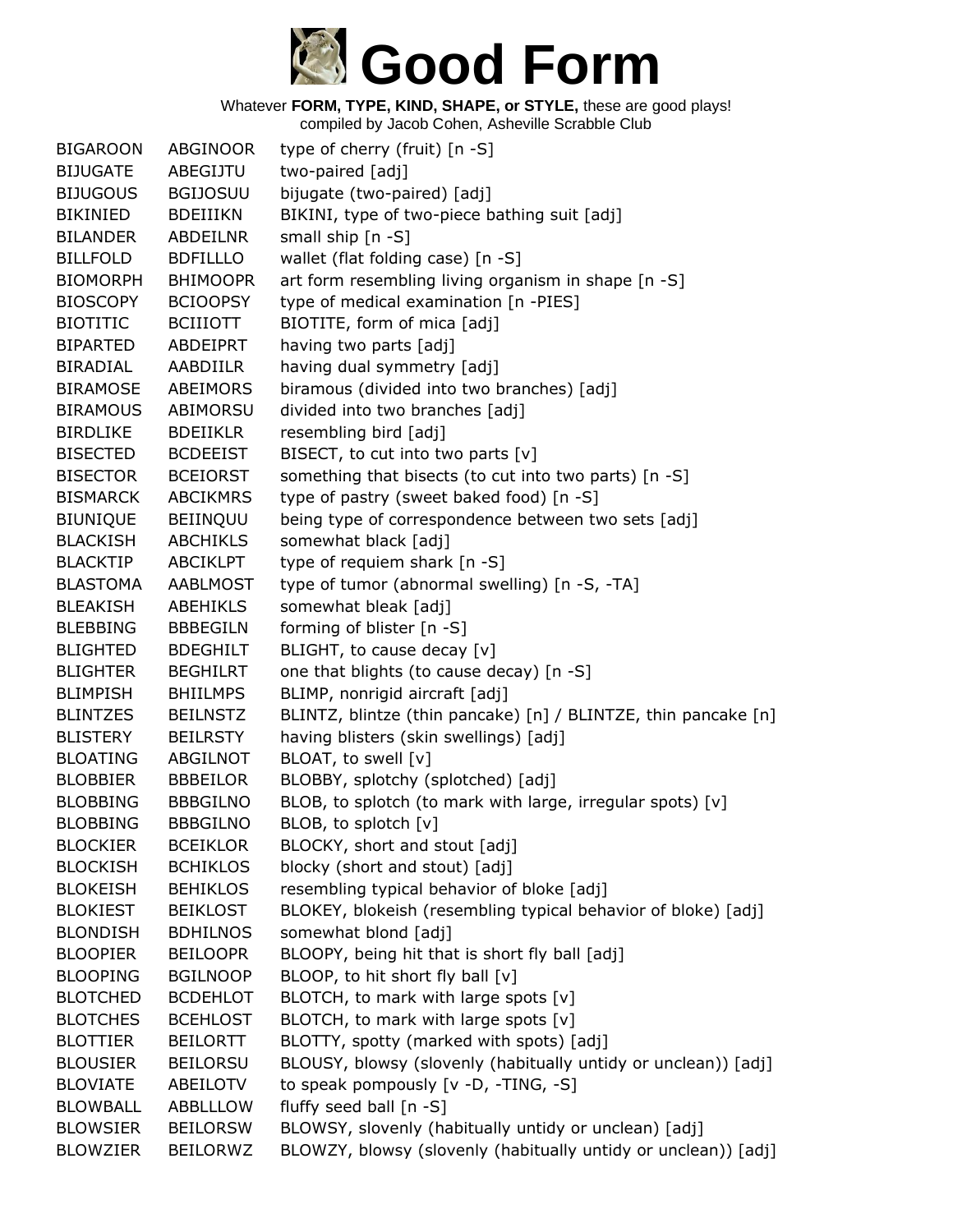

| <b>BLUBBERY</b>                    | <b>BBBELRUY</b>                    | fat; swollen [adj]                                                                                                  |
|------------------------------------|------------------------------------|---------------------------------------------------------------------------------------------------------------------|
| <b>BLUEBALL</b>                    | ABBELLLU                           | medicinal herb [n -S]                                                                                               |
| <b>BLUESIER</b>                    | <b>BEEILRSU</b>                    | BLUESY, resembling blues (musical form) [adj]                                                                       |
| <b>BLUFFEST</b>                    | <b>BEFFLSTU</b>                    | BLUFF, having broad front [adj]                                                                                     |
| <b>BLUNGING</b>                    | <b>BGGILNNU</b>                    | BLUNGE, to mix clay with water [v]                                                                                  |
| <b>BLUNTED</b>                     | <b>BDELNTU</b>                     | BLUNT, to make blunt (not sharp or pointed) [v]                                                                     |
| <b>BLUNTEST</b>                    | <b>BELNSTTU</b>                    | BLUNT, not sharp or pointed [adj]                                                                                   |
| <b>BOATBILL</b>                    | ABBILLOT                           | wading bird $[n - S]$                                                                                               |
| <b>BOATLIKE</b>                    | ABEIKLOT                           | resembling boat [adj]                                                                                               |
| <b>BOATNECK</b>                    | <b>ABCEKNOT</b>                    | wide neckline [n -S]                                                                                                |
| <b>BOBBLIER</b>                    | <b>BBBEILOR</b>                    | BOBBLY, resembling small ball of wool [adj]                                                                         |
| <b>BODILESS</b>                    | <b>BDEILOSS</b>                    | lacking material form [adj]                                                                                         |
| <b>BOGGIEST</b>                    | <b>BEGGIOST</b>                    | BOGGY, marshy (resembling marsh (tract of low, wet land)) [adj]                                                     |
| <b>BOLDFACE</b>                    | <b>ABCDEFLO</b>                    | to print in thick type [v -D, -CING, -S]                                                                            |
| <b>BOLTHEAD</b>                    | ABDEHLOT                           | matrass (long-necked glass vessel) [n -S]                                                                           |
| <b>BOLTLESS</b>                    | <b>BELLOSST</b>                    | having no bolt (type of metal fastener) [adj]                                                                       |
| <b>BOLTLIKE</b>                    | <b>BEIKLLOT</b>                    | resembling bolt [adj]                                                                                               |
| <b>BONDABLE</b>                    | ABBDELNO                           | BOND, to join together [adj]                                                                                        |
| <b>BONNETED</b>                    | <b>BDEENNOT</b>                    | BONNET, to provide with bonnet (type of hat) [v]                                                                    |
| <b>BONNIEST</b>                    | <b>BEINNOST</b>                    | BONNY, pretty (pleasing to eye) [adj]                                                                               |
| <b>BOPPIEST</b>                    | <b>BEIOPPST</b>                    | BOPPY, suggestive of bebop [adj]                                                                                    |
| <b>BORDERER</b>                    | <b>BDEEORRR</b>                    | one that borders (to put border (edge) on) [n -S]                                                                   |
| <b>BORRELIA</b>                    | ABEILORR                           | coiled spirochete [n -S]                                                                                            |
| <b>BOTCHERY</b>                    | <b>BCEHORTY</b>                    | something botched [n -RIES]                                                                                         |
| <b>BOTCHIER</b>                    | <b>BCEHIORT</b>                    | BOTCHY, badly done [adj]                                                                                            |
| <b>BOTCHILY</b>                    | <b>BCHILOTY</b>                    | BOTCHY, badly done [adv]                                                                                            |
| <b>BOTCHING</b>                    | <b>BCGHINOT</b>                    | BOTCH, to bungle (to work, make, or do clumsily) [v]                                                                |
| <b>BOTFLIES</b>                    | <b>BEFILOST</b>                    | BOTFLY, type of fly [n]                                                                                             |
| <b>BOTONNEE</b>                    | <b>BEENNOOT</b>                    | botonee (having arms ending in trefoil - used of heraldic cross) [adj]                                              |
| <b>BOTRYOID</b>                    | <b>BDIOORTY</b>                    | resembling cluster of grapes [adj]                                                                                  |
| <b>BOTRYOSE</b>                    | <b>BEOORSTY</b>                    | botryoid (resembling cluster of grapes) [adj]                                                                       |
| <b>BOUFFANT</b>                    | <b>ABFFNOTU</b>                    | woman's hairdo [n -S]                                                                                               |
| <b>BOURGEON</b>                    | <b>BEGNOORU</b>                    | to burgeon (to develop rapidly) [v -ED, -ING, -S]                                                                   |
| <b>BOWFRONT</b>                    | <b>BFNOORTW</b>                    | having curved front [adj]                                                                                           |
| <b>BOWLLIKE</b>                    | <b>BEIKLLOW</b>                    | concave [adj]                                                                                                       |
| <b>BOXBOARD</b>                    | ABBDOORX                           | stiff paperboard [n -S]                                                                                             |
| <b>BOXINESS</b>                    | <b>BEINOSSX</b>                    | state of being boxy (resembling box) [n -ES]                                                                        |
| <b>BOYISHLY</b>                    | <b>BHILOSYY</b>                    | BOYISH, resembling boy (male child) [adv]                                                                           |
| <b>BRACKISH</b>                    | <b>ABCHIKRS</b>                    | salty (tasting of or containing salt) [adj]                                                                         |
| <b>BRACTLET</b>                    | <b>ABCELRTT</b>                    | small bract [n -S]                                                                                                  |
| <b>BRAIDING</b>                    | ABDGIINR                           | BRAID, to weave together [v]                                                                                        |
| <b>BRAINISH</b>                    | ABHIINRS                           | impetuous [adj]                                                                                                     |
| <b>BRANCHED</b>                    | <b>ABCDEHNR</b>                    | BRANCH, to form branches (offshoots) [v]                                                                            |
| <b>BRANCHES</b><br><b>BRANDING</b> | <b>ABCEHNRS</b><br><b>ABDGINNR</b> | BRANCH, to form branches (offshoots) [v]                                                                            |
| <b>BRASSARD</b>                    | <b>AABDRRSS</b>                    | BRAND, to mark with hot iron [v] / promoting of product by associating it with brand name [n -S]<br>insignia [n -S] |
| <b>BRASSART</b>                    | <b>AABRRSST</b>                    | brassard (insignia) [n -S]                                                                                          |
|                                    |                                    |                                                                                                                     |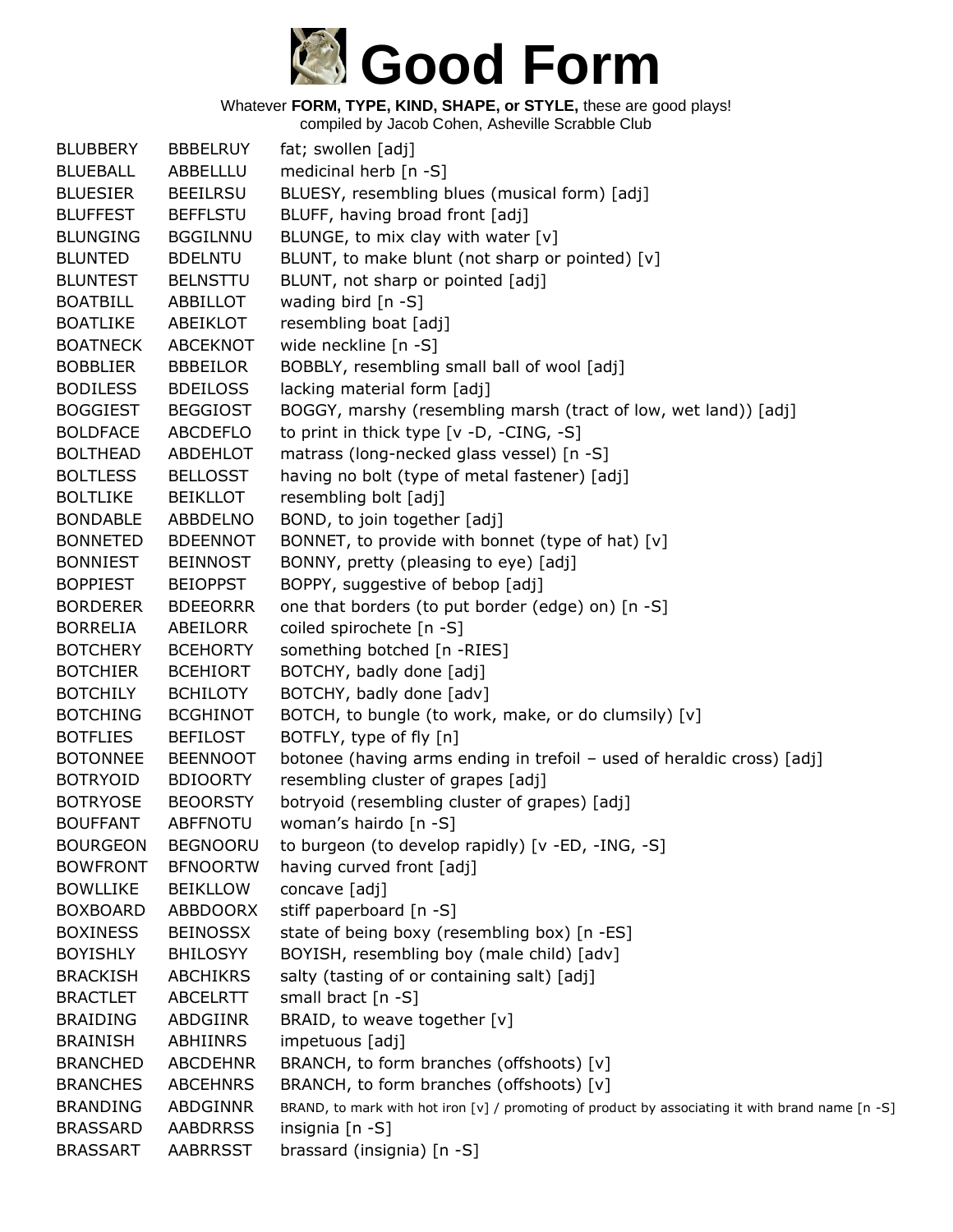

compiled by Jacob Cohen, Asheville Scrabble Club

BRASSIER ABEIRRSS BRASSY, resembling brass [adj] BRASSILY ABILRSSY BRASSY, resembling brass [adv] BRASSISH ABHIRSSS resembling brass [adj] BRATTICE ABCEIRTT to partition [v -D, -CING, -S] BRATTIER ABEIRRTT BRATTY, resembling brat (spoiled child) [adj] BRATTISH ABHIRSTT BRAT, spoiled child [adj] BRAWNIER ABEINRRW BRAWNY, muscular (pertaining to muscle) [adj] BRAWNILY ABILNRWY BRAWNY, muscular (pertaining to muscle) [adv] BREADING ABDEGINR BREAD, to cover with crumbs of bread (baked foodstuff made from flour) [v] BREAKAGE AABEEGKR act of breaking [n -S] BREAKING ABEGIKNR BREAK, to reduce to fragments [v] BRECCIAL ABCCEILR BRECCIA, type of rock [adj] BREGMATA ABEEGMRT BREGMA, junction point of skull [n] BREGMATE ABEEGMRT BREGMA, junction point of skull [adj] BRICKBAT ABBCIKRT piece of brick [n -S] BROADAXE AABDEORX broadax (broad-edged ax) [n -ES] BROADEST ABDEORST BROAD, wide (having great extent from side to side) [adj] BROADISH ABDHIORS somewhat broad [adj] BROADWAY AABDORWY large main road [n -S] BROCKAGE ABCEGKOR imperfectly minted coin [n -S] BROGUISH BGHIORSU resembling brogue (Irish accent) [adj] BROGUISH BGHIORSU resembling brogue (Irish accent) [adj] BROKENLY BEKLNORY BROKEN, shattered [adv] BROOCHES BCEHOORS BROOCH, decorative pin [n] BROOMIER BEIMOORR BROOMY, abounding in broom (type of shrub) [adj] BROUGHAM ABGHMORU type of carriage (wheeled, horse-drawn vehicle) [n -S] BROWBAND ABBDNORW band designed to cross forehead [n -S] BROWNISH BHINORSW somewhat brown [adj] BRUSHIER BEHIRRSU BRUSHY, shaggy; rough [adj] BRYOZOAN ABNOORYZ type of small aquatic animal [n -S] BUBBLIER BBBEILRU BUBBLY, full of bubbles [adj] BUBBLING BBBGILNU BUBBLE, to form bubbles (bodies of gas) [v] BUCKLING BCGIKLNU BUCKLE, to bend under pressure [v] BUHLWORK BHKLORUW buhl (style of furniture decoration) [n -S] BULKIEST BEIKLSTU BULKY, massive (of considerable size) [adj] BULLNECK BCEKLLNU thick neck [n -S] BUMBLING BBGILMNU BUMBLE, to bungle (to work, make, or do clumsily) [v] BUMPIEST BEIMPSTU BUMPY, of uneven surface [adj] BUNCHIER BCEHINRU BUNCHY, clustered [adj] BUNCHILY BCHILNUY BUNCHY, clustered [adv] BUNCHING BCGHINNU BUNCH, to group together [v] BUNDLING BDGILNNU to fasten group of objects together [v] BUNGLING BGGILNNU BUNGLE, to work, make, or do clumsily [v] BURLIEST BEILRSTU BURLY, heavy and muscular [adj] BURNABLE ABBELNRU something that can be burned [n -S] BURRIEST BEIRRSTU BURRY, prickly (having many sharp points) [adj] BUSHLIKE BEHIKLSU resembling bush [adj]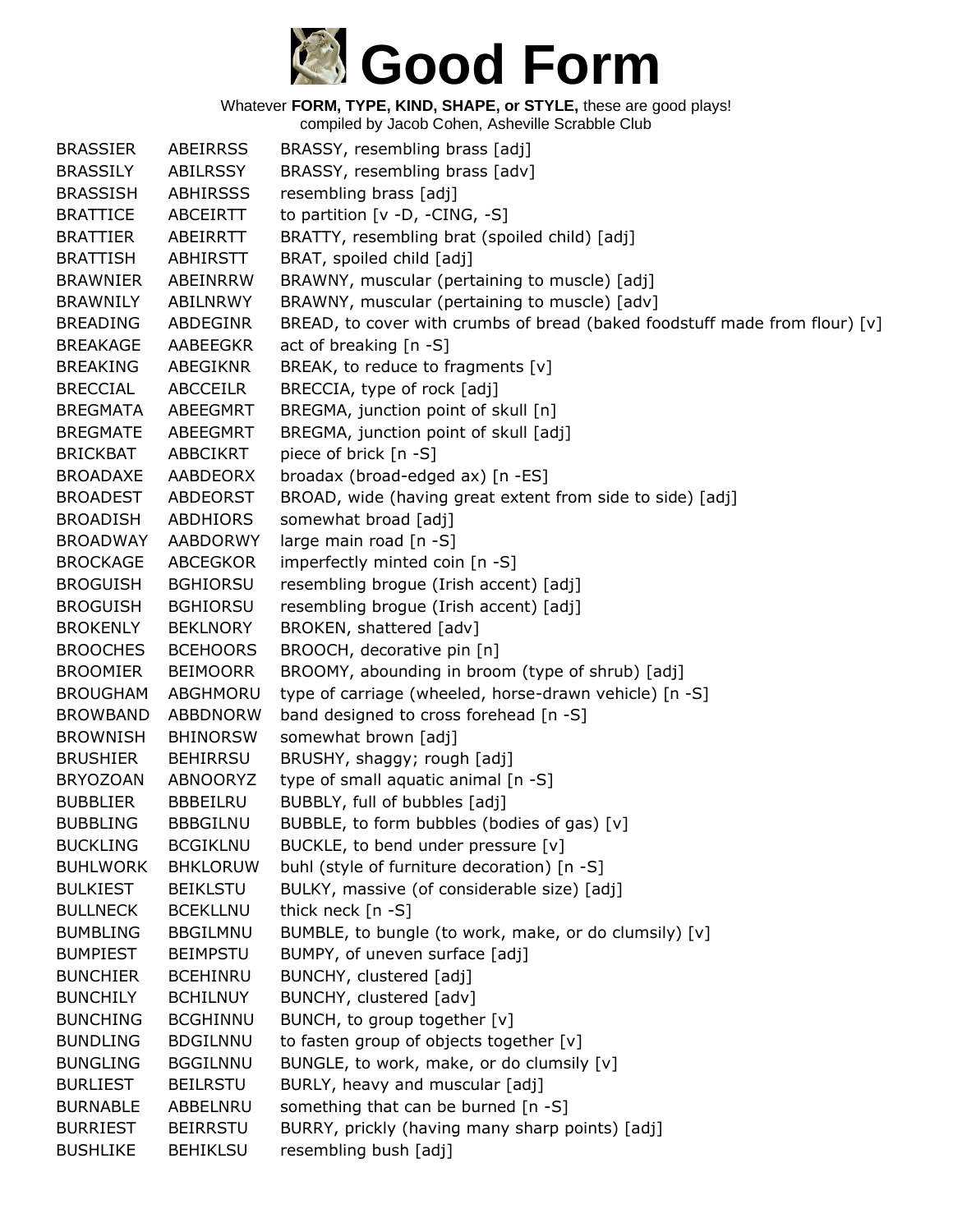

| <b>BUTYROUS</b> | <b>BORSTUUY</b> | resembling butter [adj]                                        |
|-----------------|-----------------|----------------------------------------------------------------|
| <b>BUXOMEST</b> | <b>BEMOSTUX</b> | BUXOM, healthily plump [adj]                                   |
| <b>BUZZCUTS</b> | <b>BCSTUUZZ</b> | BUZZCUT, very short haircut [n]                                |
|                 |                 | C <sub>8s</sub>                                                |
| <b>CABBAGEY</b> | AABBCEGY        | resembling cabbage (leafy vegetable) [adj]                     |
| <b>CABOCHED</b> | <b>ABCCDEHO</b> | full-faced-used of animal's head in heraldry [adj]             |
| <b>CABOODLE</b> | <b>ABCDELOO</b> | collection [n -S]                                              |
| <b>CABOSHED</b> | <b>ABCDEHOS</b> | caboched (full-faced-used of animal's head in heraldry) [adj]  |
| <b>CABRETTA</b> | <b>AABCERTT</b> | soft leather [n -S]                                            |
| <b>CABRIOLE</b> | ABCEILOR        | curved furniture leg [n -S]                                    |
| <b>CACHEPOT</b> | <b>ACCEHOPT</b> | ornamental container for flowerpot [n -S]                      |
| <b>CACHETED</b> | <b>ACCDEEHT</b> | CACHET, to print design on envelope [v]                        |
| <b>CADUCEAN</b> | <b>AACCDENU</b> | CADUCEUS, heraldic wand or staff [adj]                         |
| <b>CADUCEUS</b> | <b>ACCDESUU</b> | heraldic wand or staff [n -EI]                                 |
| <b>CAGELIKE</b> | <b>ACEEGIKL</b> | resembling cage (enclosure) [adj]                              |
| <b>CAKEWALK</b> | <b>AACEKKLW</b> | to step stylishly [v -ED, -ING, -S]                            |
| <b>CAKINESS</b> | <b>ACEIKNSS</b> | state of being cakey (tending to form lumps) [n -ES]           |
| CALCARIA        | <b>AAACCILR</b> | CALCAR, anatomical projection [n]                              |
| <b>CALCRETE</b> | <b>ACCEELRT</b> | type of concrete made with calcium carbonate [n -S]            |
| <b>CALENDER</b> | <b>ACDEELNR</b> | to smooth by pressing between rollers [v -ED, -ING, -S]        |
| <b>CALFLIKE</b> | <b>ACEFIKLL</b> | CALF, young cow or bull [adj]                                  |
| <b>CALLBACK</b> | <b>AABCCKLL</b> | recall of defective product [n -S]                             |
| <b>CALLIPER</b> | <b>ACEILLPR</b> | to caliper (to use type of measuring device) [v -ED, -ING, -S] |
| CALLUSED        | <b>ACDELLSU</b> | CALLUS, to form hard growth [v]                                |
| <b>CALLUSES</b> | <b>ACELLSSU</b> | CALLUS, to form hard growth [v]                                |
| <b>CALOTYPE</b> | <b>ACELOPTY</b> | kind of photograph [n -S]                                      |
| <b>CALUTRON</b> | <b>ACLNORTU</b> | device used for separating isotopes [n -S]                     |
| <b>CALYCULI</b> | <b>ACCILLUY</b> | small, cup-shaped structures [n]                               |
| <b>CALYPTER</b> | <b>ACELPRTY</b> | calyptra (hood-shaped organ of flowers) [n -S]                 |
| <b>CALYPTRA</b> | <b>AACLPRTY</b> | hood-shaped organ of flowers [n -S]                            |
| CAMBERED        | <b>ABCDEEMR</b> | CAMBER, to arch slightly [v]                                   |
| <b>CANDYING</b> | <b>ACDGINNY</b> | CANDY, to coat with sugar [v]                                  |
| <b>CANEWARE</b> | <b>AACEENRW</b> | yellowish stoneware [n -S]                                     |
| <b>CANTHARI</b> | <b>AACHINRT</b> | two-handled drinking cup [n CANTHARI]                          |
| <b>CANTUSES</b> | <b>ACENSSTU</b> | CANTUS, style of church music [n]                              |
| <b>CAPITATE</b> | AACEIPTT        | head-shaped [adj]                                              |
| <b>CAPITULA</b> | <b>AACILPTU</b> | flower clusters [n]                                            |
| <b>CAPONIER</b> | <b>ACEINOPR</b> | type of defense [n -S]                                         |
| <b>CAPSOMER</b> | <b>ACEMOPRS</b> | protein forming capsid [n -S]                                  |
| <b>CARAPACE</b> | <b>AAACCEPR</b> | hard, protective outer covering [n -S]                         |
| CARBAMIC        | AABCCIMR        | pertaining to type of acid [adj]                               |
| CARDIGAN        | <b>AACDGINR</b> | type of sweater (knitted outer garment) [n -S]                 |
| CARDIOID        | ACDDIIOR        | heart-shaped curve [n -S]                                      |
| <b>CAREWORN</b> | <b>ACENORRW</b> | haggard [adj]                                                  |
| CARINATE        | <b>AACEINRT</b> | shaped like keel of ship [adj]                                 |
| <b>CARTOONY</b> | <b>ACNOORTY</b> | resembling cartoon [adj -NIER, NIEST]                          |
| <b>CARTOUCH</b> | <b>ACCHORTU</b> | scroll-like tablet [n -ES]                                     |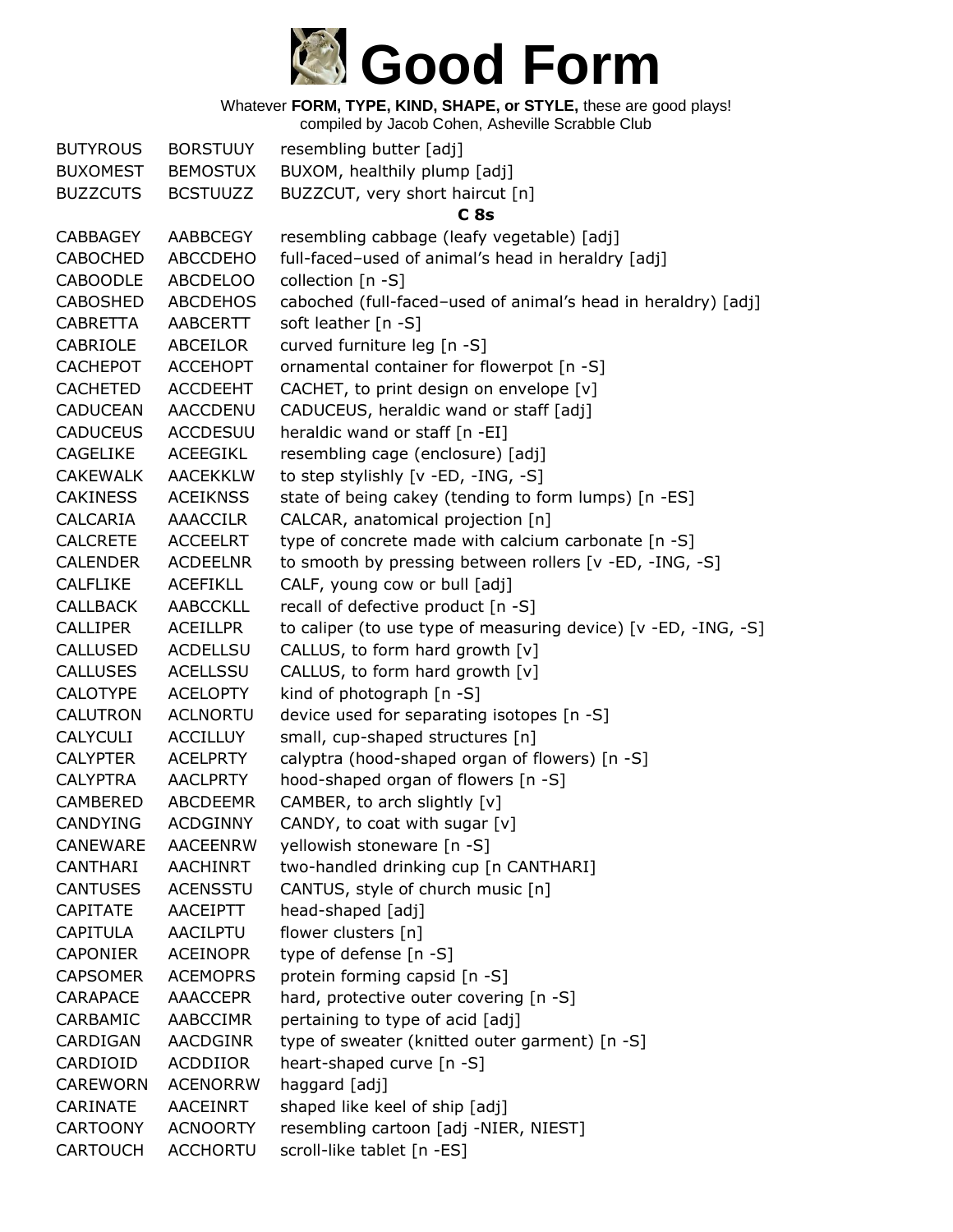

| CARYATIC        | <b>AACCIRTY</b> | resembling caryatid (sculptured female figure used as column) [adj] |
|-----------------|-----------------|---------------------------------------------------------------------|
| CARYATID        | <b>AACDIRTY</b> | sculptured female figure used as column [n -S or -DES]              |
| <b>CASEMENT</b> | <b>ACEEMNST</b> | type of window [n -S]                                               |
| <b>CASEWORK</b> | <b>ACEKORSW</b> | form of social work [n -S]                                          |
| <b>CATENARY</b> | <b>AACENRTY</b> | mathematical curve [n -RIES]                                        |
| <b>CATENATE</b> | <b>AACEENTT</b> | to link together [v -D, -TING, -S]                                  |
| CATENOID        | <b>ACDEINOT</b> | geometric surface [n -S]                                            |
| <b>CAUDALLY</b> | <b>AACDLLUY</b> | CAUDAL, taillike (resembling tail) [adv]                            |
| <b>CAUDATED</b> | AACDDETU        | having tail [adj]                                                   |
| CAVATINA        | <b>AAACINTV</b> | simple song [n -S, -NE]                                             |
| <b>CAVEATED</b> | AACDEETV        | CAVEAT, to enter type of legal notice $[v]$                         |
| CAVELIKE        | <b>ACEEIKLV</b> | resembling cave (underground chamber) [adj]                         |
| <b>CAVEOLAR</b> | <b>AACELORV</b> | pertaining to caveola (small pit in cell) [adj]                     |
| <b>CAVERNED</b> | <b>ACDEENRV</b> | CAVERN, to hollow out [v]                                           |
| <b>CAVICORN</b> | <b>ACCINORV</b> | having hollow horns [adj]                                           |
| <b>CAVITARY</b> | <b>AACIRTVY</b> | pertaining to formation of cavities in tissue [adj]                 |
| <b>CAVITATE</b> | <b>AACEITTV</b> | to form cavities [v -D, -TING, -S]                                  |
| CAVITIED        | <b>ACDEIITV</b> | CAVITY, unfilled space within mass [adj]                            |
| <b>CAVITIES</b> | <b>ACEIISTV</b> | CAVITY, unfilled space within mass [adj]                            |
| <b>CENTRING</b> | <b>CEGINNRT</b> | temporary framework for arch [n -S]                                 |
| <b>CEORLISH</b> | <b>CEHILORS</b> | CEORL, freeman of low birth [adj]                                   |
| <b>CERAMIST</b> | <b>ACEIMRST</b> | one who makes ceramics (item made of baked clay) [n -S]             |
| CERATOID        | <b>ACDEIORT</b> | hornlike (resembling horn) [adj]                                    |
| CEREBRAL        | <b>ABCEELRR</b> | kind of consonant [n -S]                                            |
| <b>CEREUSES</b> | <b>CEEERSSU</b> | CEREUS, tall cactus [n]                                             |
| <b>CERNUOUS</b> | <b>CENORSUU</b> | drooping or nodding [adj]                                           |
| <b>CEROTYPE</b> | <b>CEEOPRTY</b> | process of engraving using wax [n -S]                               |
| <b>CHADLESS</b> | <b>ACDEHLSS</b> | CHAD, scrap of paper [adj]                                          |
| <b>CHALKIER</b> | <b>ACEHIKLR</b> | CHALKY, resembling chalk [adj]                                      |
| <b>CHALKING</b> | <b>ACGHIKLN</b> | CHALK, to mark with chalk (soft limestone) [v]                      |
| <b>CHANGING</b> | <b>ACGGHINN</b> | CHANGE, to make different [v]                                       |
| <b>CHAPITER</b> | <b>ACEHIPRT</b> | capital of column [n -S]                                            |
| <b>CHAPPING</b> | <b>ACGHINPP</b> | CHAP, to split, crack, or redden [v]                                |
| <b>CHARKING</b> | <b>ACGIHKNR</b> | CHARK, to burn slightly [v]                                         |
| CHARQUID        | ACDHIQRU        | CHARQUI, type of meat (animal flesh used as food) [adj]             |
| <b>CHARRIER</b> | <b>ACEHIRRR</b> | CHARRY, resembling charcoal [adj]                                   |
| <b>CHARRING</b> | <b>ACGIHNRR</b> | CHAR, to burn slightly [v]                                          |
| <b>CHARTING</b> | <b>ACGHINRT</b> | CHART, to map out [v]                                               |
| <b>CHATCHKA</b> | <b>AACCHHKT</b> | knickknack [n -S]                                                   |
| <b>CHATCHKE</b> | <b>AACCHHKT</b> | chatchka (knickknack) [n -S]                                        |
| <b>CHEAPEST</b> | <b>ACEEHPST</b> | CHEAP, inexpensive [adj]                                            |
| <b>CHEAPISH</b> | <b>ACEHHIPS</b> | somewhat cheap [adj]                                                |
| <b>CHECKROW</b> | <b>CCEHKORW</b> | to plant in rows which divides land into squares [v -ED, -ING, -S]  |
| <b>CHEDDARY</b> | <b>ACDDEHRY</b> | CHEDDAR, type of cheese [adj]                                       |
| <b>CHEESIER</b> | <b>CEEEHIRS</b> | CHEESY, resembling cheese (food made from milk curds) [adj]         |
| <b>CHEESILY</b> | <b>CEEHILSY</b> | CHEESY, resembling cheese (food made from milk curds) [adv]         |
| <b>CHELIPED</b> | <b>CDEEHILP</b> | claw-bearing leg [n -S]                                             |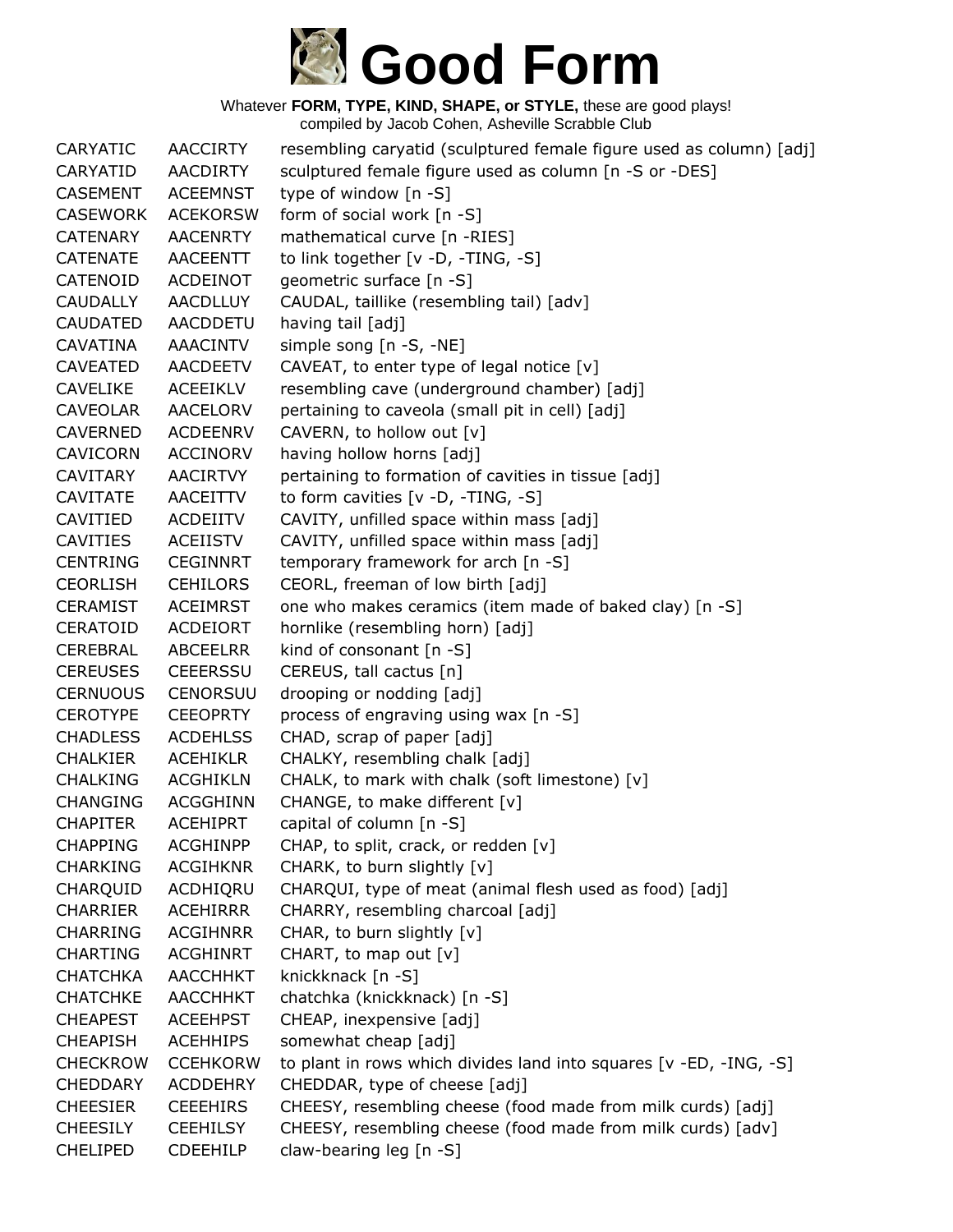

Whatever **FORM, TYPE, KIND, SHAPE, or STYLE,** these are good plays! compiled by Jacob Cohen, Asheville Scrabble Club

| <b>CHERTIER</b> | <b>CEEHIRRT</b> | CHERTY, resembling chert (compact rock) [adj]                            |
|-----------------|-----------------|--------------------------------------------------------------------------|
| <b>CHEVERON</b> | <b>CEEHNORV</b> | chevron (V-shaped pattern) [n -S]                                        |
| <b>CHICHIER</b> | <b>CCEHHIIR</b> | CHICHI, showily stylish [adj]                                            |
| <b>CHICNESS</b> | <b>CCEHINSS</b> | elegance (tasteful opulence) [n -ES]                                     |
| <b>CHILDISH</b> | <b>CDHHIILS</b> | resembling child (young person) [adj]                                    |
| <b>CHIMENEA</b> | <b>ACEEHIMN</b> | outdoor fireplace shaped like lightbulb [n -S]                           |
| <b>CHIMINEA</b> | <b>ACEHIIMN</b> | chimenea (outdoor fireplace shaped like lightbulb) [n -S]                |
| <b>CHOLIAMB</b> | ABCHILMO        | type of poetic meter [n -S]                                              |
| <b>CHOPPIER</b> | <b>CEHIOPPR</b> | CHOPPY, full of short, rough waves [adj]                                 |
| <b>CHOPPILY</b> | <b>CHILOPPY</b> | CHOPPY, full of short, rough waves [adv]                                 |
| <b>CHOPPING</b> | <b>CGHINOPP</b> | CHOP, to sever with sharp tool [v]                                       |
| <b>CHOREMAN</b> | <b>ACEHMNOR</b> | menial worker [n -MEN]                                                   |
| <b>CHOREOID</b> | <b>CDEHIOOR</b> | resembling chorea (nervous disorder) [adj]                               |
| <b>CHORIAMB</b> | ABCHIMOR        | type of metrical foot [n -BI, -S]                                        |
| <b>CHRISMON</b> | <b>CHIMNORS</b> | Christian monogram [n -S]                                                |
| <b>CHROMIER</b> | <b>CEHIMORR</b> | CHROMY, decorated with chrome [adj]                                      |
| <b>CHUBBIER</b> | <b>BBCEHIRU</b> | CHUBBY, plump (well-rounded and full in form) [adj]                      |
| <b>CHUBBILY</b> | <b>BBCHILUY</b> | CHUBBY, plump (well-rounded and full in form) [adv]                      |
| <b>CHUFFIER</b> | <b>CEFFHIRU</b> | CHUFFY, plump (well-rounded and full in form) [adj]                      |
| <b>CHUNKIER</b> | <b>CEHIKNRU</b> | CHUNKY, stocky (having short, thick body) [adj]                          |
| <b>CHUNKILY</b> | <b>CHIKLNUY</b> | CHUNKY, stocky (having short, thick body) [adv]                          |
| <b>CHURLISH</b> | <b>CHHILRSU</b> | CHURL, rude person [adj]                                                 |
| <b>CIABATTA</b> | AAABCITT        | type of Italian bread [n -S]                                             |
| <b>CINCHING</b> | <b>CCGHIINN</b> | CINCH, to girth (to encircle (to form circle around)) [v]                |
| <b>CINDERED</b> | <b>CDDEEINR</b> | CINDER, to reduce to cinders (ashes) [v]                                 |
| <b>CLADDAGH</b> | AACDDGHL        | ring designed with two hands [n -S]                                      |
| <b>CLAMLIKE</b> | <b>ACEIKLLM</b> | resembling clam [adj]                                                    |
| <b>CLANNISH</b> | <b>ACHILNNS</b> | characteristic of clan [adj]                                             |
| <b>CLAPTRAP</b> | <b>AACLPPRT</b> | pretentious language [n -S]                                              |
| <b>CLASSIER</b> | <b>ACEILRSS</b> | CLASSY, stylish; elegant [adj]                                           |
| <b>CLASSIFY</b> | <b>ACFILSSY</b> | to arrange according to characteristics [v -FIED, -ING, -FIES]           |
| <b>CLASSIFY</b> | <b>ACFILSSY</b> | to arrange according to characteristics [v -FIED, -ING, -FIES]           |
| <b>CLASSILY</b> | <b>ACILLSSY</b> | in classy (stylish; elegant) manner [adv]                                |
| <b>CLASSING</b> | <b>ACGILNSS</b> | CLASS, to classify (to arrange according to characteristics) [v]         |
| <b>CLAWLESS</b> | <b>ACELLSSW</b> | having no claws (sharp, curved toenails) [adj]                           |
| <b>CLAWLIKE</b> | <b>ACEIKLLW</b> | resembling claw [adj]                                                    |
| <b>CLAYIEST</b> | <b>ACEILSTY</b> | CLAYEY, resembling clay [adj]                                            |
| <b>CLAYLIKE</b> | <b>ACEIKLLY</b> | resembling clay [adj]                                                    |
| <b>CLAYMORE</b> | <b>ACELMORY</b> | type of sword (weapon having long blade for cutting or thrusting) [n -S] |
| <b>CLAYWARE</b> | <b>AACELRWY</b> | pottery (ware molded by clay and hardened by heat) [n -S]                |
| <b>CLEANISH</b> | <b>ACEHILNS</b> | CLEAN, free from dirt or stain [adj]                                     |
| <b>CLEARING</b> | ACEGILNR        | open space [n -S]                                                        |
| <b>CLEAVAGE</b> | <b>AACEEGLV</b> | act of cleaving (to split or divide) [n -S]                              |
| <b>CLEAVING</b> | ACEGILNV        | CLEAVE, to split or divide [v]                                           |
| <b>CLERKISH</b> | <b>CEHIKLRS</b> | resembling or suitable to clerk [adj]                                    |
| <b>CLIPPING</b> | <b>CGIILNPP</b> | CLIP, to trim by cutting $[v]$                                           |
| <b>CLIQUIER</b> | CEIILQRU        | CLIQUEY, inclined to form cliques [adj] / CLIQUY [adj]                   |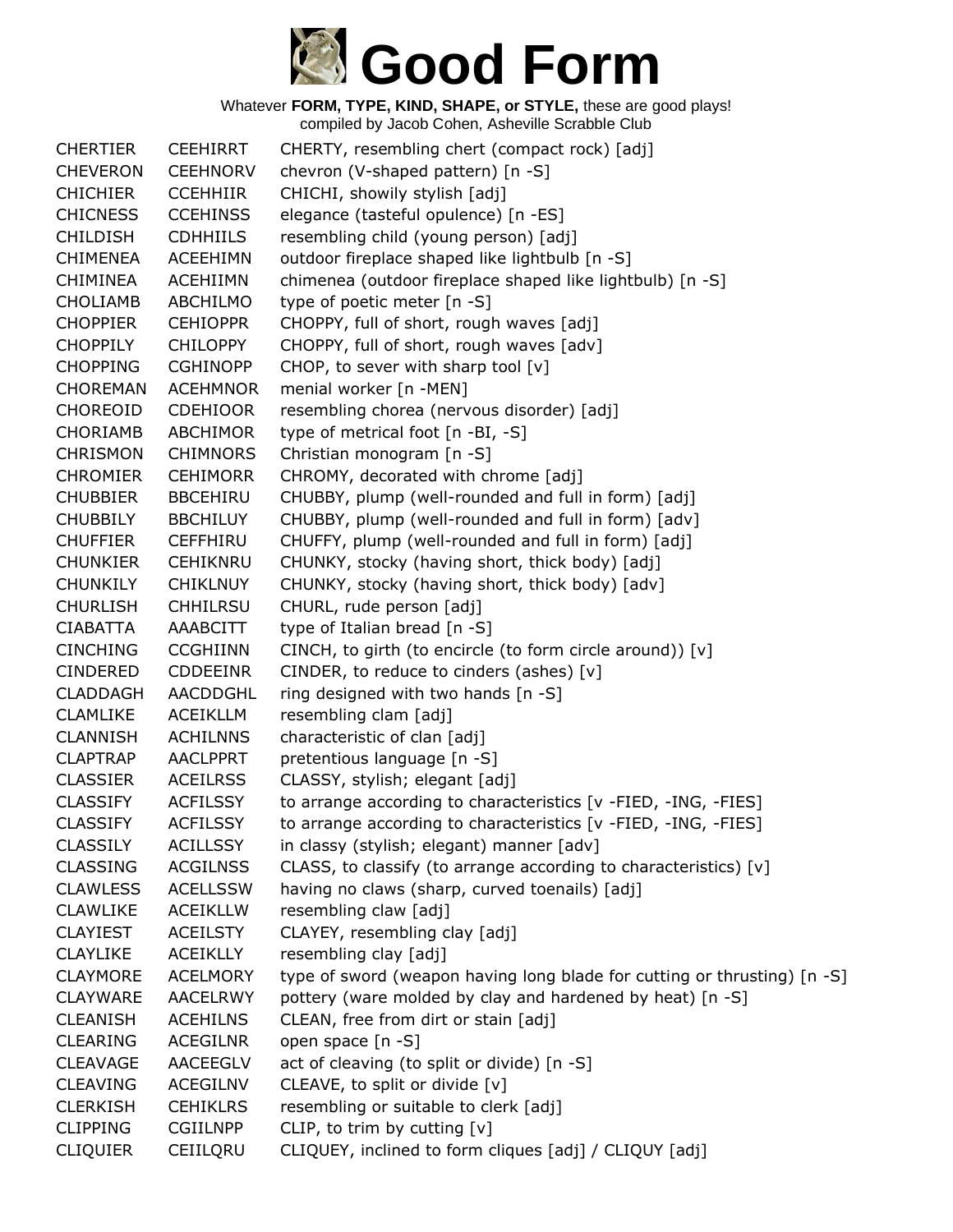

Whatever **FORM, TYPE, KIND, SHAPE, or STYLE,** these are good plays! compiled by Jacob Cohen, Asheville Scrabble Club

CLIQUING CGIILNQU CLIQUE, to form clique (exclusive group of persons) [v] CLIQUISH CHIILQSU cliquey (inclined to form cliques) [adj] CLODDIER CDDEILOR CLODDY, lumpy [adj] CLODDISH CDDHILOS CLOD, dolt (stupid person) [adj] CLONUSES CELNOSSU CLONUS, form of muscular spasm [n] CLOTTING CGILNOTT CLOT, to form into clot (thick mass) [v] CLOUDING CDGILNOU CLOUD, to cover with clouds (masses of visible vapor) [v] CLOWNISH CHILNOSW resembling or befitting clown [adj] CLUBBING BBCGILNU CLUB, to form club (organized group of persons) [v] CLUBBISH BBCHILSU clubby (characteristic of club) [adj] CLUBFACE ABCEEFLU striking surface of clubhead (part of golf club that strikes ball) [n -S] CLUBFOOT BCFLOOTU deformed foot [n -FEET] CLUBHAND ABCDHLNU deformed hand [n -S] CLUBMOSS BCLMOSSU green plant resembling large moss [n -ES] CLUMPIER CEILMPRU CLUMPY, lumpy (full of lumps) [adj] CLUMPING CGILMNPU CLUMP, to form into thick mass [v] CLUMPISH CHILMPSU resembling clump (thick mass) [adj] CLUNKIER CEIKLNRU CLUNKY, clumsy in style [adj] CLUSTERY CELRSTUY pertaining to cluster (group of similar objects) [adj] CLYPEATE ACEELPTY CLYPEUS, shield-like structure [adj] COALESCE ACCEELOS to blend [v -D, -CING, -S] COARSEST ACEORSST COARSE, rough [adj] COARSISH ACHIORSS COARSE, rough (having uneven surface) [adj] COBBIEST BBCEIOST COBBY, stocky (having short, thick body) [adj] COBBLING BBCGILNO COBBLE, to mend (to repair (to restore to good condition))  $[v]$ COCKLIKE CCEIKKLO resembling rooster (male chicken) [adj] COCKLING CCGIKLNO COCKLE, to wrinkle or pucker [v] CODESIGN CDEGINOS to design jointly [v -ED, -ING, -S] CODIFIED CDDEFIIO CODIFY, to arrange or systematize [v] CODIFIER CDEFIIOR one that codifies (to arrange or systematize) [n -S] CODIFIES CDEFIIOS CODIFY, to arrange or systematize [v] COEMBODY BCDEMOOY to embody jointly [v -DIED, -ING, -DIES] COEXTEND CDEENOTX to extend through same space or time as another [v -ED, -ING, -S] COHESION CEHINOOS act or state of cohering [n -S] COHESIVE CEEHIOSV COHESION, act or state of cohering [adj] COIFFING CFFGIINO COIFFE, to coif (to style hair) [v] COIFFURE CEFFIORU to coif (to style hair) [v -D, -RING, -S] COIGNING CGGIINNO COIGN, to quoin (to secure with type of wedge) [v] / COIGNE [v] COJOINED CDEIJNOO COJOIN, to join together [v] COKELIKE CEEIKKLO resembling coke (carbon fuel) [adj] COLIFORM CFILMOOR bacillus of colon [n -S] COLLAGED ACDEGLLO COLLAGE, to arrange materials in collage (kind of artistic composition) [v] COLLAGES ACEGLLOS COLLAGE, to arrange materials in collage (kind of artistic composition) [v] COLLETED CDEELLOT COLLET, to set gem in rim of ring [v] COLLIDER CDEILLOR type of particle accelerator [n -S] COLORWAY ACLOORWY arrangement of colors [n -S] COLOSSUS CLOOSSSU gigantic statue [n -ES, -SSI]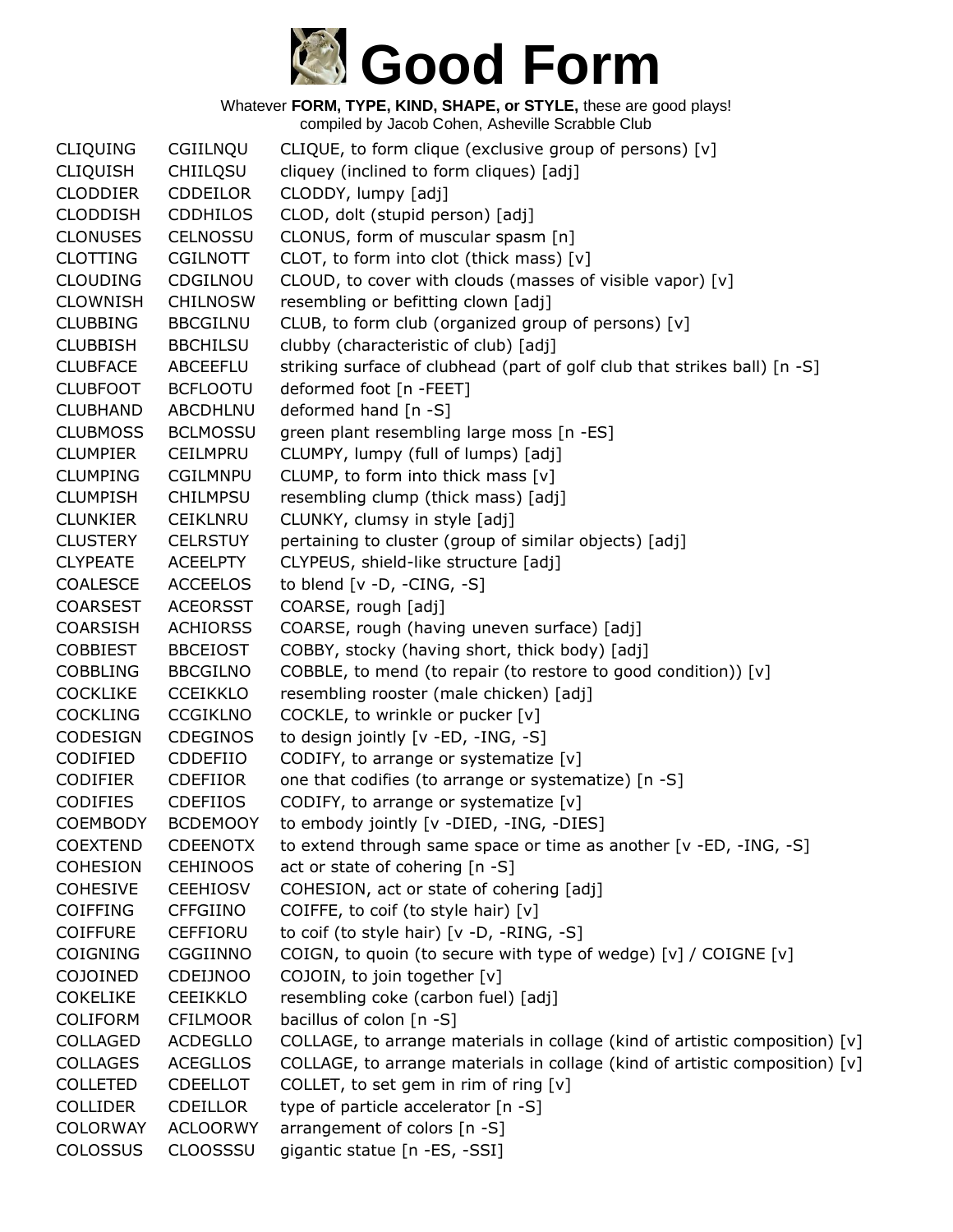

| COLUMNAL        | <b>ACLLMNOU</b> | COLUMN, vertical cylindrical support [adj]                                           |
|-----------------|-----------------|--------------------------------------------------------------------------------------|
| <b>COLUMNAR</b> | <b>ACLMNORU</b> | COLUMN, vertical cylindrical support [adj]                                           |
| <b>COLUMNED</b> | CDELMNOU        | COLUMN, vertical cylindrical support [adj]                                           |
| <b>COMBLIKE</b> | <b>BCEIKLMO</b> | resembling comb [adj]                                                                |
| <b>COMELIER</b> | <b>CEEILMOR</b> | COMELY, pleasing to look at [adj]                                                    |
| <b>COMELILY</b> | <b>CEILLMOY</b> | COMELY, pleasing to look at [adv]                                                    |
| <b>COMFIEST</b> | <b>CEFIMOST</b> | COMFY, comfortable [adj]                                                             |
| <b>COMINGLE</b> | <b>CEGILMNO</b> | to blend thoroughly [v -D, -LING, -S]                                                |
| COMMIXED        | <b>CDEIMMOX</b> | COMMIX, to mix together [v]                                                          |
| <b>COMMIXES</b> | <b>CEIMMOSX</b> | COMMIX, to mix together [v]                                                          |
| <b>COMMONER</b> | <b>CEMMNOOR</b> | COMMON, ordinary (of kind to be expected in normal order of events) [adj]            |
| <b>COMMONLY</b> | <b>CLMMNOOY</b> | in common (ordinary (of kind to be expected in normal order of events)) manner [adv] |
| <b>COMPARER</b> | <b>ACEMOPRR</b> | one that compares (to represent as similar) [n -S]                                   |
| <b>COMPLECT</b> | <b>CCELMOPT</b> | to weave together [v -ED, -ING, -S]                                                  |
| <b>CONCHOID</b> | <b>CCDHINOO</b> | type of geometric curve [n -S]                                                       |
| CONENOSE        | <b>CEENNOOS</b> | bloodsucking insect [n -S]                                                           |
| CONFOCAL        | <b>ACCFLNOO</b> | having same focus or foci [adj]                                                      |
| <b>CONGENER</b> | <b>CEEGNNOR</b> | one of same kind or class [n -S]                                                     |
| CONGLOBE        | <b>BCEGLNOO</b> | to become globule [v -D, -BING, -S]                                                  |
| <b>CONICITY</b> | <b>CCIINOTY</b> | state of being conical (shaped like cone) [n -TIES]                                  |
| <b>CONJUNCT</b> | <b>CCJNNOTU</b> | one that is joined with another [n -S]                                               |
| <b>CONJUNTO</b> | <b>CJNNOOTU</b> | style of dance music along Mexican border [n -S]                                     |
| CONOIDAL        | <b>ACDILNOO</b> | CONOID, geometric solid [adj]                                                        |
| <b>CONTINUO</b> | <b>CINNOOTU</b> | type of instrumental part [n -S]                                                     |
| <b>CONTRACT</b> | <b>ACCNORTT</b> | to decrease in size or volume [v -ED, -ING, -S]                                      |
| <b>CONTRAST</b> | <b>ACNORSTT</b> | to place in opposition to set off differences [v -ED, -ING, -S]                      |
| <b>CONTRIVE</b> | <b>CEINORTV</b> | to devise (to form in mind) [v -D, -VING, -S]                                        |
| <b>CONVEXES</b> | <b>CEENOSVX</b> | CONVEX, surface or body that is convex (curving outward) [n]                         |
| <b>CONVEXLY</b> | <b>CELNOVXY</b> | in convex manner [adv]                                                               |
| <b>COPREMIA</b> | <b>ACEIMOPR</b> | form of blood poisoning [n -S]                                                       |
| <b>COPREMIC</b> | <b>CCEIMOPR</b> | COPREMIA, form of blood poisoning [adj]                                              |
| <b>COPURIFY</b> | <b>CFIOPRUY</b> | to become purified with another substance [v -FIED, -ING, -FIES]                     |
| <b>COPYHOLD</b> | <b>CDHLOOPY</b> | type of ownership of land [n -S]                                                     |
| <b>CORDLIKE</b> | <b>CDEIKLOR</b> | resembling cord [adj]                                                                |
| CORDONED        | <b>CDDENOOR</b> | CORDON, to form barrier around [v]                                                   |
| <b>CORDUROY</b> | <b>CDOORRUY</b> | to build type of road [v -ED, -ING, -S]                                              |
| <b>CORELATE</b> | <b>ACEELORT</b> | to place into mutual or reciprocal relation [v -D, -TING, -S]                        |
| <b>CORELESS</b> | <b>CEELORSS</b> | having no core [adj]                                                                 |
| <b>CORKIEST</b> | <b>CEIKORST</b> | CORKY, corklike (resembling cork (porous tree bark)) [adj]                           |
| CORKLIKE        | <b>CEIKKLOR</b> | resembling cork (porous tree bark) [adj]                                             |
| <b>CORMLIKE</b> | <b>CEIKLMOR</b> | CORM, stem of certain plants [adj]                                                   |
| <b>CORNEOUS</b> | <b>CENOORSU</b> | of hornlike texture [adj]                                                            |
| CORNUTED        | CDENORTU        | cornute (horn-shaped) [adj]                                                          |
| CORONOID        | <b>CDINOOOR</b> | crown-shaped [adj]                                                                   |
| <b>CORRIDOR</b> | <b>CDIOORRR</b> | narrow hallway [n -S]                                                                |
| <b>COSTUMER</b> | <b>CEMORSTU</b> | one that costumes (to supply with costume (style of dress)) [n -S]                   |
| <b>COTTAGEY</b> | <b>ACEGOTTY</b> | resembling small house [adj]                                                         |
|                 |                 |                                                                                      |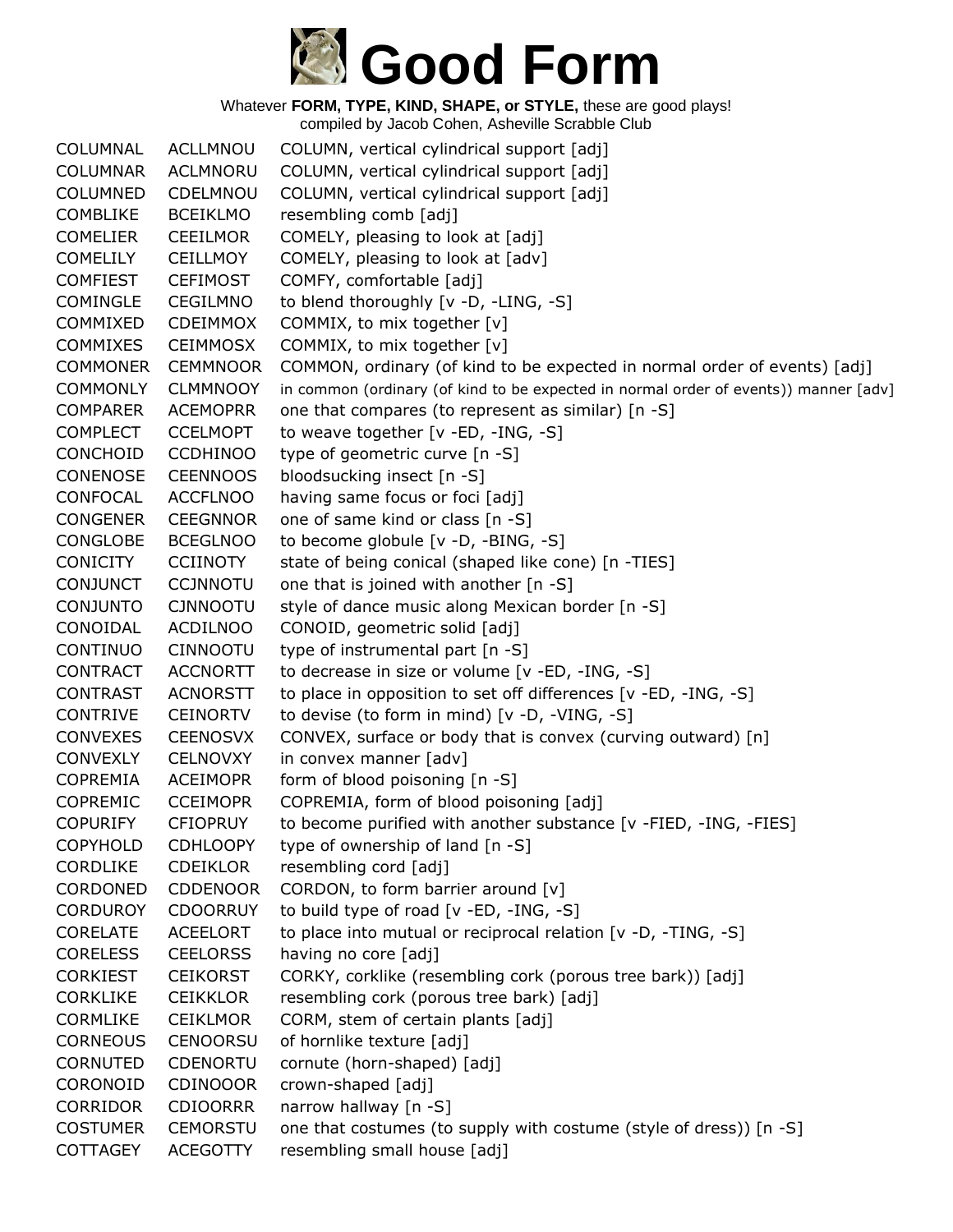

| <b>COTYLOID</b> | <b>CDILOOTY</b> | cup-shaped [adj]                                             |
|-----------------|-----------------|--------------------------------------------------------------|
| <b>COUCHING</b> | <b>CCGHINOU</b> | form of embroidery [n -S]                                    |
| <b>COUPLING</b> | <b>CGILNOPU</b> | COUPLE, to unite in pairs [v]                                |
| <b>COVALENT</b> | <b>ACELNOTV</b> | sharing electron pairs [adj]                                 |
| <b>COVERAGE</b> | <b>ACEEGORV</b> | extent to which something is covered [n -S]                  |
| <b>COZINESS</b> | <b>CEINOSSZ</b> | state of being cozy (snug and comfortable) [n -ES]           |
| <b>CRAALING</b> | <b>AACGILNR</b> | CRAAL, to kraal (to pen in type of enclosure) [v]            |
| <b>CRABLIKE</b> | <b>ABCEIKLR</b> | resembling crab [adj]                                        |
| <b>CRACKIER</b> | <b>ACCEIKRR</b> | CRACKY, having cracks [adj]                                  |
| <b>CRAFTING</b> | <b>ACFGINRT</b> | CRAFT, to make by hand [v]                                   |
| <b>CRAGGIER</b> | <b>ACEGGIRR</b> | CRAGGY, full of crags [adj]                                  |
| <b>CRAGGILY</b> | <b>ACGGILRY</b> | CRAGGY, full of crags [adv]                                  |
| <b>CRAMMING</b> | <b>ACGIMMNR</b> | CRAM, to fill or pack tightly [v]                            |
| <b>CRANKISH</b> | <b>ACHIKNRS</b> | eccentric [adj]                                              |
| <b>CRATERED</b> | <b>ACDEERRT</b> | CRATER, to form cavities in surface $[v]$                    |
| <b>CRAWLIER</b> | <b>ACEILRRW</b> | CRAWLY, creepy (repugnant) [adj]                             |
| <b>CREAMING</b> | <b>ACEGIMNR</b> | CREAM, to form cream (part of milk) [v]                      |
| <b>CREASIER</b> | <b>ACEEIRRS</b> | CREASY, having folds or wrinkles [adj]                       |
| <b>CREASING</b> | <b>ACEGINRS</b> | CREASE, to make fold or wrinkle in $[v]$                     |
| <b>CREATION</b> | <b>ACEINORT</b> | something created [n -S]                                     |
| <b>CREMAINS</b> | <b>ACEIMNRS</b> | ashes of cremated body [n]                                   |
| <b>CREMATOR</b> | <b>ACEMORRT</b> | one that cremates (to reduce to ashes by burning) [n -S]     |
| <b>CRENATED</b> | <b>ACDEENRT</b> | crenate (having edge with rounded projections) [adj]         |
| <b>CRENELED</b> | <b>CDEEELNR</b> | CRENEL, to provide with crenelles (rounded projection) [v]   |
| <b>CRENELLE</b> | <b>CEEELLNR</b> | rounded projection [n -S]                                    |
| <b>CREPIEST</b> | <b>CEEIPRST</b> | CREPEY, crinkly [adj]                                        |
| <b>CRESCENT</b> | <b>CCEENRST</b> | figure of moon in its first or last quarter [n -S]           |
| <b>CREVICED</b> | <b>CCDEEIRV</b> | CREVICE, cleft [adj]                                         |
| <b>CREWLESS</b> | <b>CEELRSSW</b> | being without any crewmen [adj]                              |
| <b>CREWNECK</b> | <b>CCEEKNRW</b> | sweater with collarless neckline [n -S]                      |
| CRIBBLED        | <b>BBCDEILR</b> | covered with dots [adj]                                      |
| <b>CRIBROUS</b> | <b>BCIORRSU</b> | pierced with small holes [adj]                               |
| <b>CRIBWORK</b> | <b>BCIKORRW</b> | framework of logs [n -S]                                     |
| <b>CRIMPIER</b> | <b>CEIIMPRR</b> | CRIMPY, wavy (having waves) [adj]                            |
| <b>CRIMPING</b> | <b>CGIIMNPR</b> | CRIMP, to pleat (to fold in even manner) [v]                 |
| <b>CRIPPLER</b> | <b>CEILPPRR</b> | one that cripples (to disable or impair) [n -S]              |
| <b>CRISPATE</b> | <b>ACEIPRST</b> | curled [adj]                                                 |
| <b>CRISTATE</b> | <b>ACEIRSTT</b> | having projection on head [adj]                              |
| <b>CRONYISM</b> | <b>CIMNORSY</b> | kind of political favoritism [n -S]                          |
| <b>CROOKING</b> | <b>CGIKNOOR</b> | CROOK, to bend (to curve (to deviate from straightness)) [v] |
| <b>CROONIER</b> | <b>CEINOORR</b> | CROONY, having or being soft singing style [adj]             |
| <b>CROPPING</b> | <b>CGINOPPR</b> | CROP, to cut off short [v]                                   |
| <b>CROSSBOW</b> | <b>BCOORSSW</b> | kind of weapon $[n - S]$                                     |
| <b>CROSSCUT</b> | <b>CCORSSTU</b> | to cut across [v CROSSCUT, -TTING, -S]                       |
| <b>CROSSLET</b> | <b>CELORSST</b> | heraldic symbol [n -S]                                       |
| <b>CROSTATA</b> | <b>AACORSTT</b> | type of fruit tart [n -S]                                    |
| <b>CROTCHED</b> | <b>CCDEHORT</b> | CROTCH, angle formed by two diverging parts [adj]            |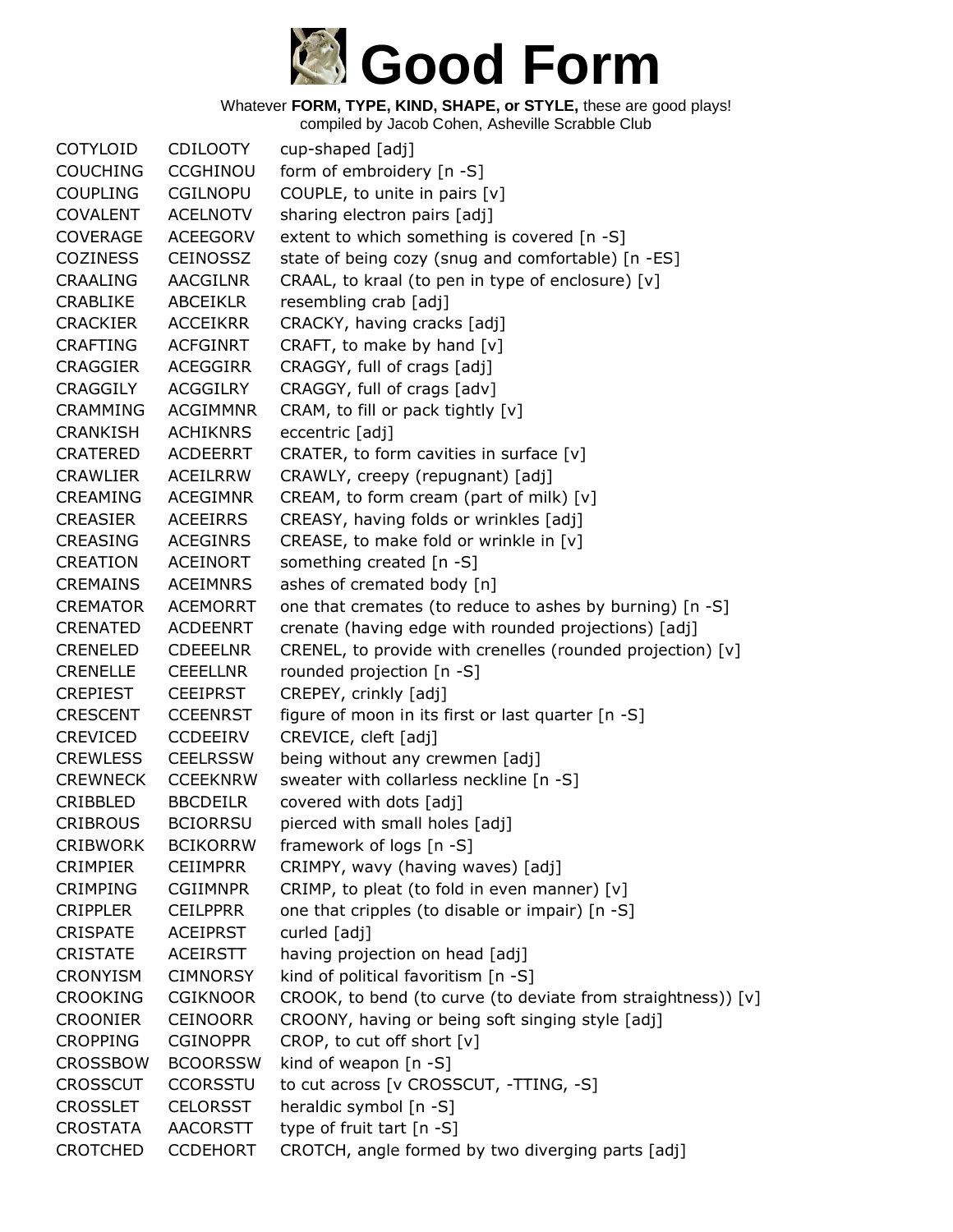

Whatever **FORM, TYPE, KIND, SHAPE, or STYLE,** these are good plays! compiled by Jacob Cohen, Asheville Scrabble Club

CROTCHES CCEHORST CROTCH, angle formed by two diverging parts [n] CROUSELY CELORSUY CROUSE, lively (full of energy) [adv] CROWDING CDGINORW CROWD, to press into insufficient space [v] CRUCIATE ACCEIRTU cross-shaped [adj] CRUCIFER CCEFIRRU one who carries cross [n -S] CRUCIFIX CCFIIRUX cross bearing image of Christ [n -ES] CRUMBING BCGIMNRU CRUMB, to break into crumbs (small pieces) [v] CRUNODAL ACDLNORU CRUNODE, point at which curve crosses itself [adj] CRUSHING CGHINRSU CRUSH, to press or squeeze out of shape [v] CRUSTING CGINRSTU CRUST, to form crust (hardened outer surface) [v] CRUSTOSE CEORSSTU forming thin, brittle crust [adj] CUBATURE ABCERRTU cubical content [n -S] CUBICITY BCCIITUY state of being cubical (shaped like cube) [n -TIES] CUBIFORM BCFIMORU shaped like cube [adj] CUBISTIC BCCIISTU CUBISM, style of art [adj] CUBOIDAL ABCDILOU CUBOID, bone of foot [adj] CUFFABLE ABCEFFLU intended to be folded down to ankle -- used of sock [adj] CUFFLESS CEFFLSSU having no cuff [adj] CULTLIKE CEIKLLTU resembling cult (group of zealous devotees) [adj] CULTRATE ACELRTTU sharp-edged and pointed [adj] CUMBROUS BCMORSUU unwieldy (not wieldy (easily wielded)) [adj] CUMULATE ACELMTUU to heap (to pile up) [v -D, -TING, -S] CUMULOUS CLMOSUUU CUMULUS, type of cloud [adj] CUNEATED ACDEENTU cuneate (wedge-shaped; triangular) [adj] CUNEATIC ACCEINTU cuneate (wedge-shaped; triangular) [adj] CUNIFORM CFIMNORU wedge-shaped writing characters [n -S] CUPOLAED ACDELOPU CUPOLA, to shape like dome [v] CUPPIEST CEIPPSTU CUPPY, cuplike (resembling cup) [adj] CUPULATE ACELPTUU cup-shaped [adj] CURLICUE CCEILRUU to decorate with curlicues (fancy spiral figures) [v -D, -UING, -S] CURLYCUE CCELRUUY curlicue (to decorate with curlicues (fancy spiral figures) [v -D, -UING, -S] CURSILLO CILLORSU type of spiritual retreat (seclusion with group) [n -S] CURVEDLY CDELRUVY CURVE, to deviate from straightness [adv] CURVIEST CEIRSTUV CURVEY, curvy (curved) [adj] / CURVY, curved [adj] CUSHIEST CEHISSTU CUSHY, easy (not difficult) [adj] CUSHIONY CHINOSUY soft (yielding readily to pressure) [adj] CUSPATED ACDEPSTU CUSP, pointed end [adj] CUSPIDAL ACDILPSU having cusp (pointed end) [adj] CUSPIDES CDEIPSSU CUSPIS, cusp (pointed end) [n] CUTENESS CEENSSTU quality of being cute (pleasingly attractive) [n -ES] CUTLASES ACELSSTU CUTLAS, cutlass (short sword) [n] CUTSCENE CCEENSTU type of scene in computer games [n -S] CUTTABLE ABCELTTU capable of being cut [adj] CUTTLING CGILNTTU CUTTLE, to fold cloth in particular fashion [v] CYCLECAR ACCCELRY type of motor vehicle [n -S] CYCLICLY CCCILLYY CYCLIC, moving in complete circles [adv] CYLINDER CDEILNRY to furnish with cylinder (chamber in engine) [v -ED, -ING, -S]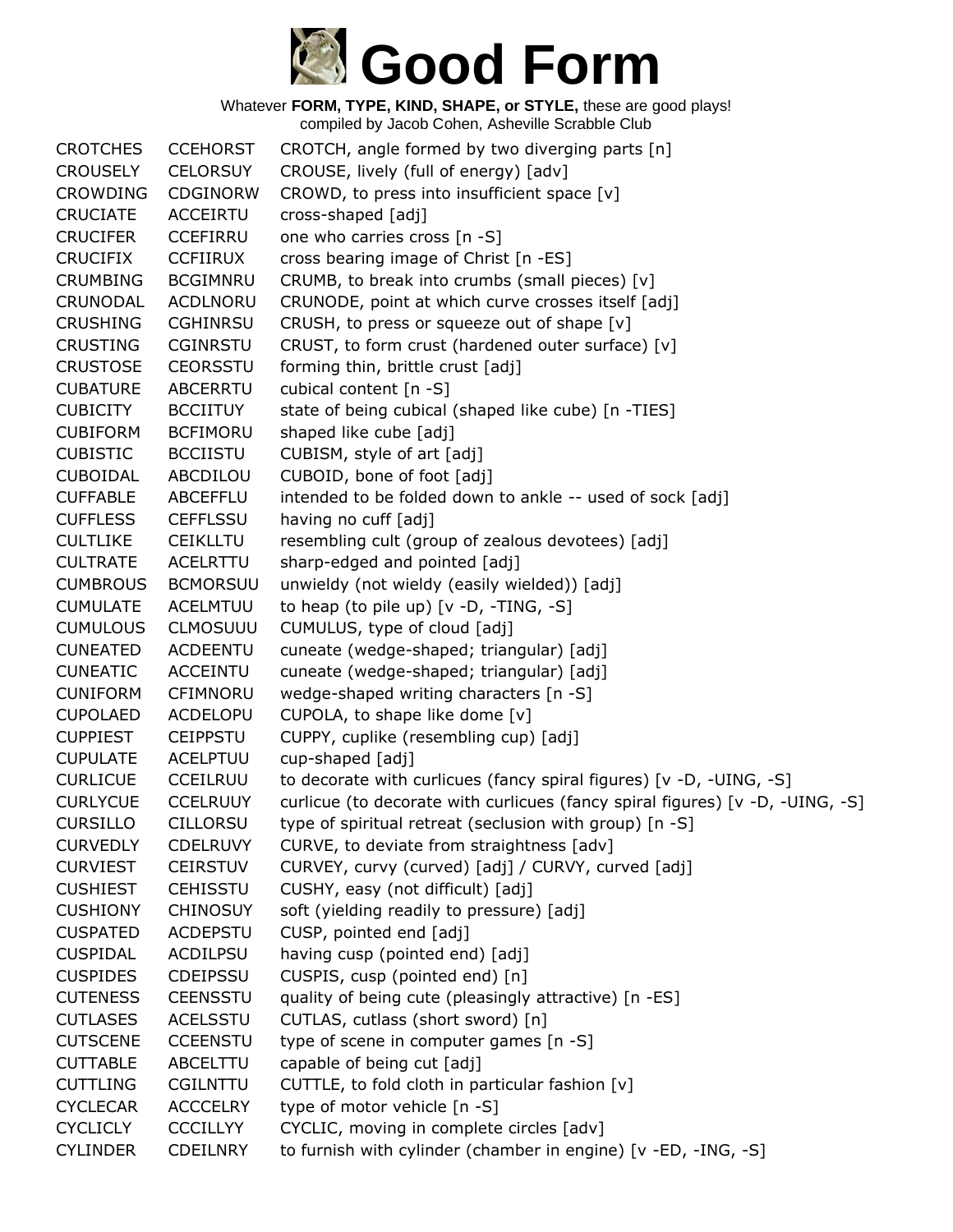

| CYMATIUM        | <b>ACIMMTUY</b> | cyma (curved molding) [n -IA]                                                                    |
|-----------------|-----------------|--------------------------------------------------------------------------------------------------|
| <b>CYMOSELY</b> | <b>CELMOSYY</b> | CYMOSE, resembling cyme (flower cluster) [adv]                                                   |
| <b>CYNODONT</b> | <b>CDNNOOTY</b> | type of fossil reptile [n -S]                                                                    |
| <b>CYTASTER</b> | <b>ACERSTTY</b> | structure formed in cell during mitosis [n -S]                                                   |
| <b>CYTOGENY</b> | <b>CEGNOTYY</b> | formation of cells [n -NIES]                                                                     |
| <b>CYTOKINE</b> | <b>CEIKNOTY</b> | kind of substance secreted by cells of immune system [n -S]                                      |
|                 |                 | <b>D</b> 8s                                                                                      |
| <b>DAINTIER</b> | ADEIINRT        | DAINTY, delicately pretty [adj]                                                                  |
| <b>DAINTIES</b> | ADEIINST        | DAINTY, something delicious [n]                                                                  |
| <b>DAINTILY</b> | <b>ADIILNTY</b> | DAINTY, delicately pretty [adv]                                                                  |
| <b>DALMATIC</b> | AACDILMT        | wide-sleeved vestment [n -S]                                                                     |
| <b>DALTONIC</b> | ACDILNOT        | pertaining to form of color blindness [adj]                                                      |
| <b>DAMAGING</b> | AADGGIMN        | DAMAGE, to injure [v]                                                                            |
| <b>DAMASKED</b> | <b>AADDEKMS</b> | DAMASK, to weave with elaborate design [v]                                                       |
| <b>DANDRIFF</b> | <b>ADDFFINR</b> | dandruff (scurf that forms on scalp) [n -S]                                                      |
| <b>DANDRUFF</b> | <b>ADDFFNRU</b> | scurf that forms on scalp [n -S]                                                                 |
| <b>DANDYISH</b> | <b>ADDHINSY</b> | suggestive of dandy [adj]                                                                        |
| <b>DANDYISM</b> | ADDIMNSY        | style or conduct of dandy [n -S]                                                                 |
| <b>DAPPERER</b> | <b>ADEEPPRR</b> | DAPPER, looking neat and trim [adj]                                                              |
| <b>DAPPLING</b> | ADGILNPP        | DAPPLE, to mark with spots [v]                                                                   |
| <b>DASHIEST</b> | <b>ADEHISST</b> | DASHY, stylish (fashionable) [adj]                                                               |
| <b>DAUBIEST</b> | ABDEISTU        | DAUBY, smeary (smeared) [adj]                                                                    |
| <b>DAWNLIKE</b> | <b>ADEIKLNW</b> | suggestive of daybreak [adj]                                                                     |
| <b>DEADFALL</b> | AADDEFLL        | type of animal trap [n -S]                                                                       |
| <b>DEADLIFT</b> | ADDEFILT        | to execute type of lift in weight lifting [v -ED, -ING, -S]                                      |
| <b>DEBEAKED</b> | <b>ABDDEEEK</b> | DEBEAK, to remove tip of upper beak of [v]                                                       |
| <b>DEBILITY</b> | <b>BDEIILTY</b> | weakness (state of being weak (lacking strength (capacity for exertion or endurance))) [n -TIES] |
| <b>DEBONAIR</b> | ABDEINOR        | suave (smoothly affable and polite) [adj]                                                        |
| <b>DEBONING</b> | <b>BDEGINNO</b> | DEBONE, to remove bones from [v]                                                                 |
| <b>DEBRUISE</b> | <b>BDEEIRSU</b> | to cross coat of arms [v -D, -SING, -S]                                                          |
| <b>DEBURRED</b> | <b>BDDEERRU</b> | DEBURR, to remove rough edges from [v]                                                           |
| <b>DECAYING</b> | <b>ACDEGINY</b> | DECAY, to decompose [v]                                                                          |
| <b>DECENTER</b> | <b>CDEEENRT</b> | DECENT, conforming to recognized standards of propriety [adj]                                    |
| <b>DECENTLY</b> | <b>CDEELNTY</b> | DECENT, conforming to recognized standards of propriety [adv]                                    |
| <b>DECIMATE</b> | <b>ACDEEIMT</b> | to destroy large part of $[v -D, -TING, -S]$                                                     |
| <b>DECLAWED</b> | <b>ACDDEELW</b> | DECLAW, to surgically remove claws of [v]                                                        |
| <b>DEEPENED</b> | <b>DDEEEENP</b> | DEEPEN, to make deep (extending far down from surface) [v]                                       |
| <b>DEEPENER</b> | <b>DEEEENPR</b> | one that deepens (to make deep (extending far down from surface)) [n -S]                         |
| <b>DEEPNESS</b> | <b>DEEENPSS</b> | quality of being deep [n -S]                                                                     |
| <b>DEERLIKE</b> | <b>DEEEIKLR</b> | DEER, ruminant mammal [adj]                                                                      |
| <b>DEFACING</b> | <b>ACDEFGIN</b> | DEFACE, to mar appearance of $[v]$                                                               |
| <b>DEFLATER</b> | <b>ADEEFLRT</b> | one that deflates (to release air or gas from) [n -S]                                            |
| <b>DEFLATOR</b> | <b>ADEFLORT</b> | one that deflates (to release air or gas from) [n -S]                                            |
| <b>DEFOAMED</b> | ADDEEFMO        | DEFOAM, to remove foam from [v]                                                                  |
| <b>DEFOAMER</b> | ADEEFMOR        | one that defoams (to remove foam from) [n -S]                                                    |
| <b>DEFORMED</b> | <b>DDEEFMOR</b> | DEFORM, to spoil form of [v]                                                                     |
| <b>DEFORMER</b> | <b>DEEFMORR</b> | one that deforms (to spoil form of) [n -S]                                                       |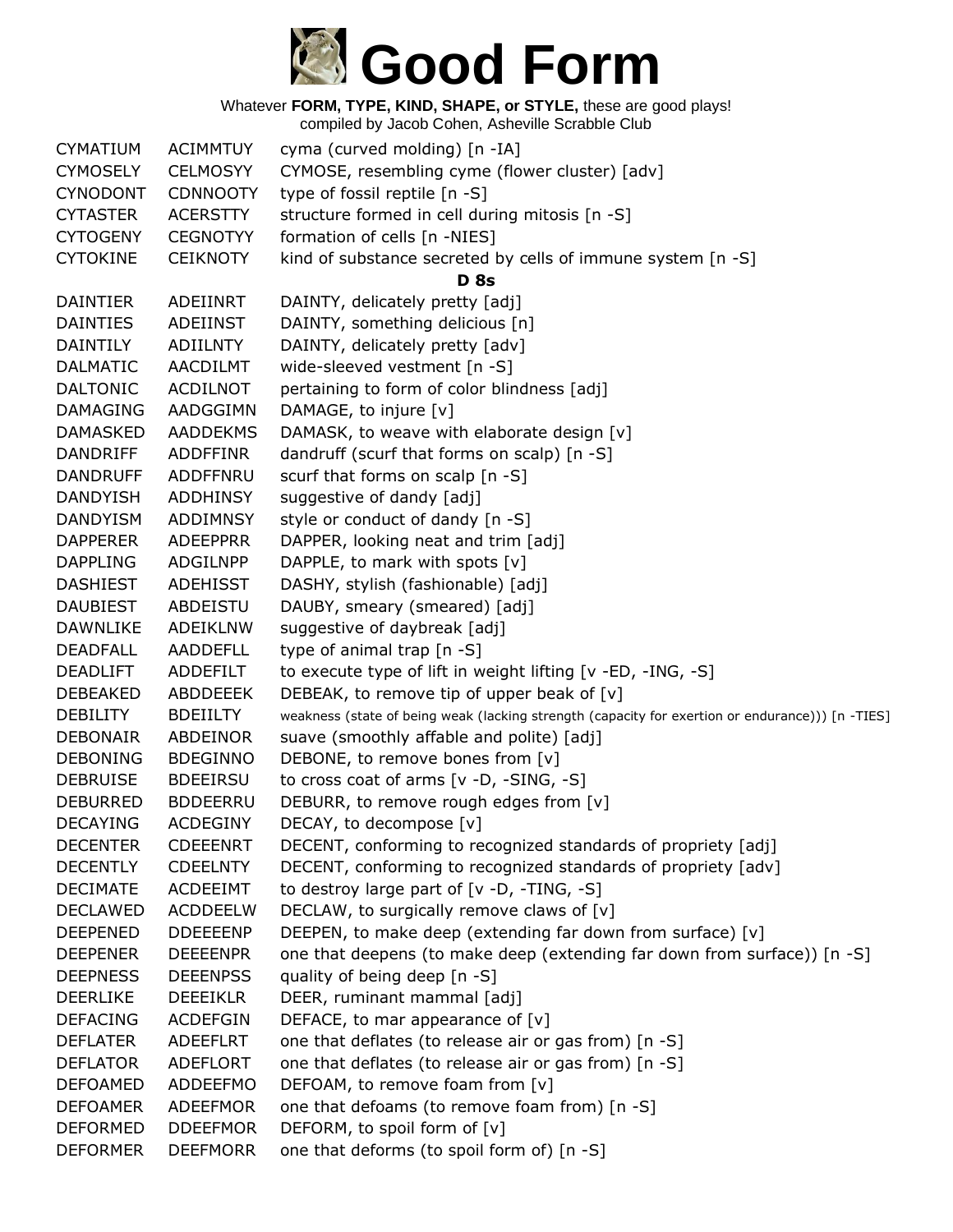

| <b>DEHORNED</b> | <b>DDEEHNOR</b> | DEHORN, to deprive of horns [v]                                                 |
|-----------------|-----------------|---------------------------------------------------------------------------------|
| <b>DEHORNER</b> | <b>DEEHNORR</b> | one that dehorns (to deprive of horns) [n -S]                                   |
| <b>DEMERARA</b> | <b>AADEEMRR</b> | coarse, light, brown sugar [n -S]                                               |
| <b>DEMIJOHN</b> | <b>DEHIJMNO</b> | narrow-necked jug [n -S]                                                        |
| <b>DEMILUNE</b> | DEEILMNU        | half-moon [n -S]                                                                |
| <b>DEMOLISH</b> | <b>DEHILMOS</b> | to destroy [v -ED, -ING, -ES]                                                   |
| <b>DEMURELY</b> | <b>DEELMRUY</b> | DEMURE, shy and modest [adv]                                                    |
| <b>DEMUREST</b> | <b>DEEMRSTU</b> | DEMURE, shy and modest [adj]                                                    |
| DENDROID        | <b>DDDEINOR</b> | shaped like tree [adj]                                                          |
| <b>DENTALIA</b> | <b>AADEILNT</b> | mollusks with long, tapering shells [n]                                         |
| <b>DENTELLE</b> | <b>DEEELLNT</b> | lacy style of book-cover decoration [-S]                                        |
| <b>DENTILED</b> | <b>DDEEILNT</b> | DENTIL, small, rectangular block [adj]                                          |
| <b>DENTINAL</b> | <b>ADEILNNT</b> | DENTIN, hard substance forming body of tooth [adj]                              |
| <b>DENUDATE</b> | ADDEENTU        | to denude (to strip of all covering) [v -D, -TING, -S]                          |
| <b>DENUDING</b> | <b>DDEGINNU</b> | DENUDE, to strip of all covering [v]                                            |
| <b>DEPICTED</b> | <b>CDDEEIPT</b> | DEPICT, to portray (to represent pictorially) [v]                               |
| <b>DEPICTER</b> | <b>CDEEIPRT</b> | one that depicts (to portray (to represent pictorially)) [n -S]                 |
| <b>DEPICTOR</b> | <b>CDEIOPRT</b> | depicter (one that depicts (to portray)) [n -S]                                 |
| <b>DERELICT</b> | <b>CDEEILRT</b> | something abandoned [n -S]                                                      |
| <b>DERRIERE</b> | <b>DEEEIRRR</b> | buttocks (either of two rounded parts of rump) [n -S]                           |
| <b>DESIGNED</b> | <b>DDEEGINS</b> | DESIGN, to conceive or plan out [v]                                             |
| <b>DESIGNER</b> | <b>DEEGINRS</b> | one that designs (to conceive and plan out) [n -S]                              |
| <b>DESTRUCT</b> | <b>CDERSTTU</b> | to destroy (to damage beyond repair or renewal) [v -ED, -ING, -S]               |
| <b>DETASSEL</b> | <b>ADEELSST</b> | to remove tassels from [v -ED, -LLED, -ING, -LLING, -S]                         |
| <b>DETRITAL</b> | ADEILRTT        | DETRITUS, particles of rock [adj]                                               |
| <b>DETRITUS</b> | <b>DEIRSTTU</b> | particles of rock [n DETRITUS]                                                  |
| <b>DEVELOPE</b> | <b>DEEELOPV</b> | develop (to bring to more advanced or effective state) [v -D, -PING, -S]        |
| <b>DEVILISH</b> | <b>DEHIILSV</b> | fiendish (extremely wicked or cruel) [adj]                                      |
| <b>DEVISING</b> | <b>DEGIINSV</b> | DEVISE, to form in mind [v]                                                     |
| <b>DEXTROSE</b> | <b>DEEORSTX</b> | form of glucose [n -S]                                                          |
| <b>DIACIDIC</b> | ACCDDIII        | DIACID, type of acid (type of chemical compound) [adj]                          |
| <b>DIAGRAPH</b> | <b>AADGHIPR</b> | drawing device [n -S]                                                           |
| <b>DIAMANTE</b> | AADEIMNT        | sparkling decoration [n -S]                                                     |
| <b>DIANTHUS</b> | ADHINSTU        | ornamental herb [n -ES]                                                         |
| <b>DIATONIC</b> | ACDIINOT        | pertaining to type of musical scale [adj]                                       |
| <b>DICHASIA</b> | AACDHIIS        | flower clusters [n]                                                             |
| <b>DICKIEST</b> | <b>CDEIIKST</b> | DICKY, poor in condition [adj]                                                  |
| <b>DIEMAKER</b> | ADEEIKMR        | one that makes dies (device for shaping material) [n -S]                        |
| <b>DIESTOCK</b> | <b>CDEIKOST</b> | frame for holding dies (device for shaping material) [n -S]                     |
| <b>DIFFERED</b> | <b>DDEEFFIR</b> | DIFFER, to be unlike [v]                                                        |
| <b>DIFFRACT</b> | <b>ACDFFIRT</b> | to separate into parts [v -ED, -ING, -S]                                        |
| <b>DIFFUSER</b> | <b>DEFFIRSU</b> | one that diffuses (to spread widely and thinly) [n -S]                          |
| <b>DIFFUSOR</b> | <b>DFFIORSU</b> | diffuser (one that diffuses (to spread widely and thinly)) [n -S]               |
| <b>DIGESTER</b> | <b>DEEGIRST</b> | apparatus in which substances are softened or decomposed [n -S]                 |
| <b>DIGESTOR</b> | <b>DEGIORST</b> | digester (apparatus in which substances are softened or decomposed) [n-S]       |
| <b>DIGGINGS</b> | <b>DGGGIINS</b> | excavation site [n]                                                             |
| <b>DIGHTING</b> | <b>DGGHIINT</b> | DIGHT, to adorn (to add something to for purpose of making more attractive) [v] |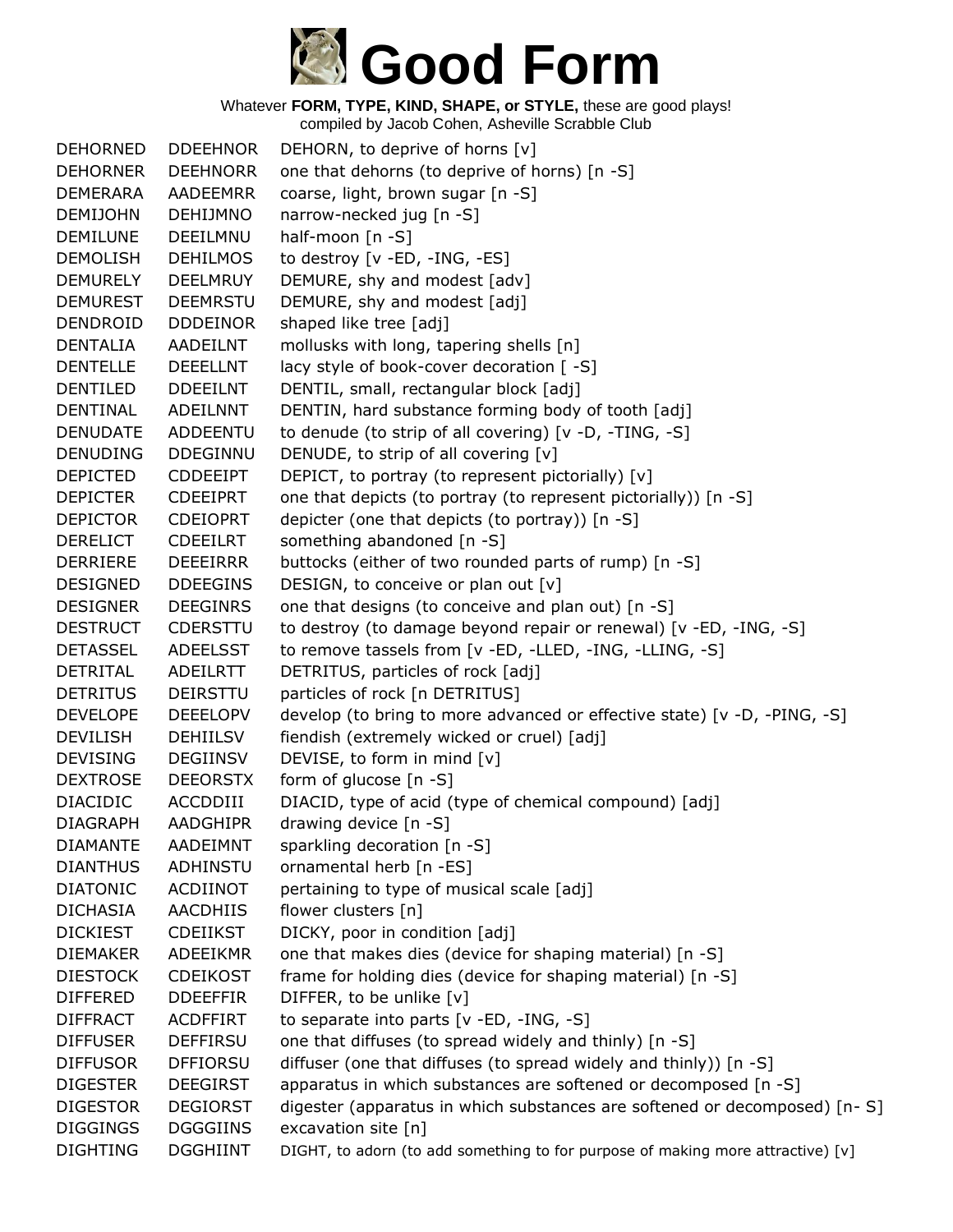

Whatever **FORM, TYPE, KIND, SHAPE, or STYLE,** these are good plays! compiled by Jacob Cohen, Asheville Scrabble Club

DIHEDRAL ADDEHILR dihedron (figure formed by two intersecting planes) [n -S] DIHEDRON DDEHINOR figure formed by two intersecting planes [n -S] DILATANT AADILNTT dilator (one that dilates (to make wider or larger)) [n -S] DILATATE AADEILTT dilated (to make wider or larger) [adj] DILATING ADGIILNT DILATE, to make wider or larger [v] DILATION ADIILNOT act of dilating (to make wider or larger) [n -S] DILATIVE ADEIILTV tending to dilate (to make wider or larger) [adj] DILUTING DGIILNTU DILUTE, to thin or reduce concentration of [v] DILUTION DIILNOTU act of diluting (to thin or reduce concentration of) [n -S] DILUTIVE DEIILTUV tending to dilute [adj] DIMERISM DEIIMMRS state of being dimerous (composed of two parts) [n -S] DIMERIZE DEEIIMRZ to form dimer (molecule composed of two identical molecules) [v -D, -ZING, -S] DIMERIZE DEEIIMRZ to form dimer [v -D, -ZING, -S] DIMEROUS DEIMORSU composed of two parts [adj] DIMETRIC CDEIIMRT pertaining to type of crystal system [adj] DIMPLIER DEIILMPR DIMPLY, dimpled [adj] DIMPLING DGIILMNP DIMPLE, to mark with indentations [v] DINKIEST DEIIKNST DINKY, small DIORAMIC ACDIIMOR DIORAMA, three-dimensional exhibit [adj] DIPLOSIS DIILOPSS method of chromosome formation [n -SES] DISARRAY AADIRRSY to disorder [v -ED, -ING, -S] DISCLIKE CDEIIKLS disklike (resembling disk (flat, circular plate)) [adj] DISGUISE DEGIISSU to alter appearance of [v -D, -SING, -S] DISHLIKE DEHIIKLS resembling dish [adj] DISJOINT DIIJNOST to put out of order [v -ED, -ING, -S] DISKLIKE DEIIKKLS resembling disk (flat, circular plate) [adj] DISORDER DDEIORRS to put out of order [v -ED, -ING, -S] DISPLUME DEILMPSU to deplume [v -D, -MING, -S] DISSEVER DEEIRSSV to sever [v -ED, -ING, -S] DISUNION DIINNOSU state of being disunited (separate) [n -S] DISUNITE DEIINSTU separate [v -D, -TING, -S] DISUNITY DIINSTUY lack of unity [n -TIES] DITCHING CDGHIINT DITCH, to dig long, narrow excavation in ground [v] DOGEARED ADDEEGOR DOGEAR, to turn down corner of page [v] DOGGIEST DEGGIOST DOGGY, resembling or suggestive of dog [adj] DOGSBODY BDDGOOSY menial worker [n -DIES] DOGTOOTH DGHOOOTT cuspid (pointed tooth) [n -TEETH] DOLLYING DGILLNOY DOLLY, to move on wheeled platform [v] DOMELIKE DEEIKLMO resembling dome [adj] DOODLING DDGILONO DOODLE, to draw or scribble aimlessly [v] DOPAMINE ADEIMNOP form of dopa used to stimulate heart [n -S] DORMERED DDEEMORR DORMER, type of window [adj] DOUGHIER DEGHIORU DOUGHY, resembling dough (flour mixture) [adj] DOUGHNUT DGHNOTUU ring-shaped cake [n -S] DOVELIKE DEEIKLOV resembling or suggestive of dove [adj] DOVETAIL ADEILOTV to fit together closely [v -ED, -ING, -S] DOWDYISH DDHIOSWY DOWDY, lacking in stylishness or neatness [adj]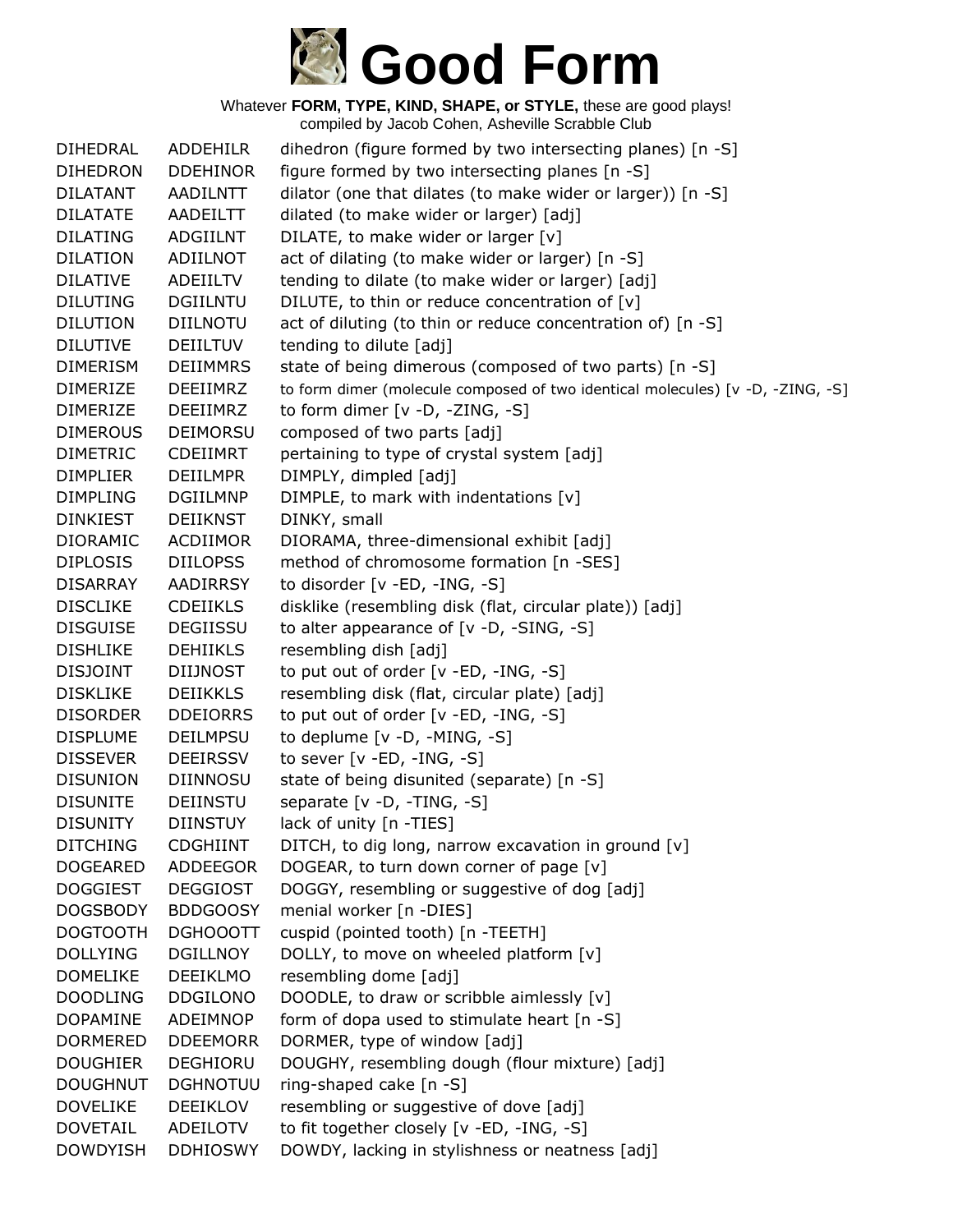

| <b>DOWELING</b> | <b>DEGILNOW</b> | cylindrical rod [n -S]                                                       |
|-----------------|-----------------|------------------------------------------------------------------------------|
| <b>DOWNIEST</b> | <b>DEINOSTW</b> | DOWNY, soft (yielding readily to pressure) [adj]                             |
| <b>DOWNLESS</b> | <b>DELNOSSW</b> | having no down (soft furry feathers) [adj]                                   |
| <b>DOWNLIKE</b> | <b>DEIKLNOW</b> | resembling down [adj]                                                        |
| <b>DOWNWARP</b> | ADNOPRWW        | broad surface depression [n -S]                                              |
| <b>DRACONIC</b> | ACCDINOR        | pertaining to dragon (mythical monster resembling serpent) [adj]             |
| <b>DRAFFISH</b> | <b>ADFFHIRS</b> | draffy (worthless) [adj]                                                     |
| <b>DRAPABLE</b> | <b>AABDELPR</b> | DRAPE, to arrange in graceful folds [adj]                                    |
| <b>DRECKIER</b> | <b>CDEEIKRR</b> | DRECKY, trashy (resembling trash) [adj]                                      |
| <b>DRECKISH</b> | <b>CDEHIKRS</b> | DRECK, rubbish (worthless, unwanted matter) [adj]                            |
| <b>DREGGISH</b> | <b>DEGGHIRS</b> | DREG, sediment of liquors [adj]                                              |
| <b>DREKKIER</b> | <b>DEEIKKRR</b> | DREKKY, drecky (trashy (resembling trash)) [adj]                             |
| <b>DRESSIER</b> | <b>DEEIRRSS</b> | DRESSY, stylish (fashionable) [adj]                                          |
| <b>DRESSILY</b> | <b>DEILRSSY</b> | DRESSY, stylish (fashionable) [adv]                                          |
| <b>DRIFTNET</b> | <b>DEFINRTT</b> | large fishnet arranged to drift with tide or current [n -S]                  |
| <b>DRIPLESS</b> | <b>DEILPRSS</b> | designed not to drip [adj]                                                   |
| <b>DROPDOWN</b> | <b>DDNOOPRW</b> | type of computer menu [n -S]                                                 |
| <b>DROPKICK</b> | <b>CDIKKOPR</b> | type of kick in football [n -S]                                              |
| <b>DROPPING</b> | <b>DGINOPPR</b> | DROP, to fall in drops (globules) [v]                                        |
| <b>DROPSEED</b> | <b>DDEEOPRS</b> | type of grass $[n - S]$                                                      |
| <b>DROPSHOT</b> | <b>DHOOPRST</b> | type of shot in tennis [n -S]                                                |
| <b>DRUMLIKE</b> | DEIKLMRU        | resembling head of drum [adj]                                                |
| <b>DRUNKISH</b> | <b>DHIKNRSU</b> | somewhat drunk [adj]                                                         |
| <b>DRYPOINT</b> | <b>DINOPRTY</b> | method of engraving [n -S]                                                   |
| <b>DUCKBILL</b> | <b>BCDIKLLU</b> | platypus (aquatic mammal) [n -S]                                             |
| <b>DUCKTAIL</b> | <b>ACDIKLTU</b> | style of haircut [n -S]                                                      |
| <b>DUCTLESS</b> | CDELSSTU        | being without duct [adj]                                                     |
| <b>DUMMYING</b> | <b>DGIMMNUY</b> | DUMMY, to make representation of [v]                                         |
| <b>DUMPCART</b> | <b>ACDMPRTU</b> | type of cart $[n - S]$                                                       |
| <b>DUMPIEST</b> | <b>DEIMPSTU</b> | DUMPY, short and thick [adj]                                                 |
| <b>DUMPLING</b> | <b>DGILMNPU</b> | ball of dough cooked with stew or soup [n -S]                                |
| <b>DUNELAND</b> | ADDELNNU        | area of many dunes (hill of sand) [n -S]                                     |
| <b>DUNELIKE</b> | DEEIKLNU        | hill of sand $[n -S]$                                                        |
| <b>DURATIVE</b> | ADEIRTUV        | type of verb (word used to express act, occurrence, or mode of being) [n -S] |
| <b>DUSTBALL</b> | ABDLLSTU        | ball of dust $[n -S]$                                                        |
| <b>DUSTLIKE</b> | <b>DEIKLSTU</b> | resembling dust [adj]                                                        |
| <b>DWARFISH</b> | <b>ADFHIRSW</b> | resembling dwarf (extremely small person) [adj]                              |
| <b>DWARFISH</b> | <b>ADFHIRSW</b> | resembling dwarf (extremely small person) [adj]                              |
| <b>DWEEBISH</b> | <b>BDEEHISW</b> | DWEEB, unattractive or inept person [adj]                                    |
| <b>DYNATRON</b> | <b>ADNNORTY</b> | type of electron tube [n -S]                                                 |
| <b>DYSTAXIA</b> | AADISTXY        | form of muscular tremor [n -S]                                               |
|                 |                 | E <sub>8s</sub>                                                              |
| <b>EARSTONE</b> | <b>AEENORST</b> | otolith (hard mass that forms in inner ear) [n -S]                           |
| <b>EARTHIER</b> | AEEHIRRT        | EARTHY, composed of, resembling, or suggestive of earth [adj]                |
| <b>EARTHILY</b> | <b>AEHILRTY</b> | in earthy (composed of, resembling, or suggestive of earth) manner [adv]     |
| <b>EASEMENT</b> | <b>AEEEMNST</b> | relief (aid in form of money or necessities) [n -S]                          |
| <b>ECAUDATE</b> | AACDEETU        | having no tail [adj]                                                         |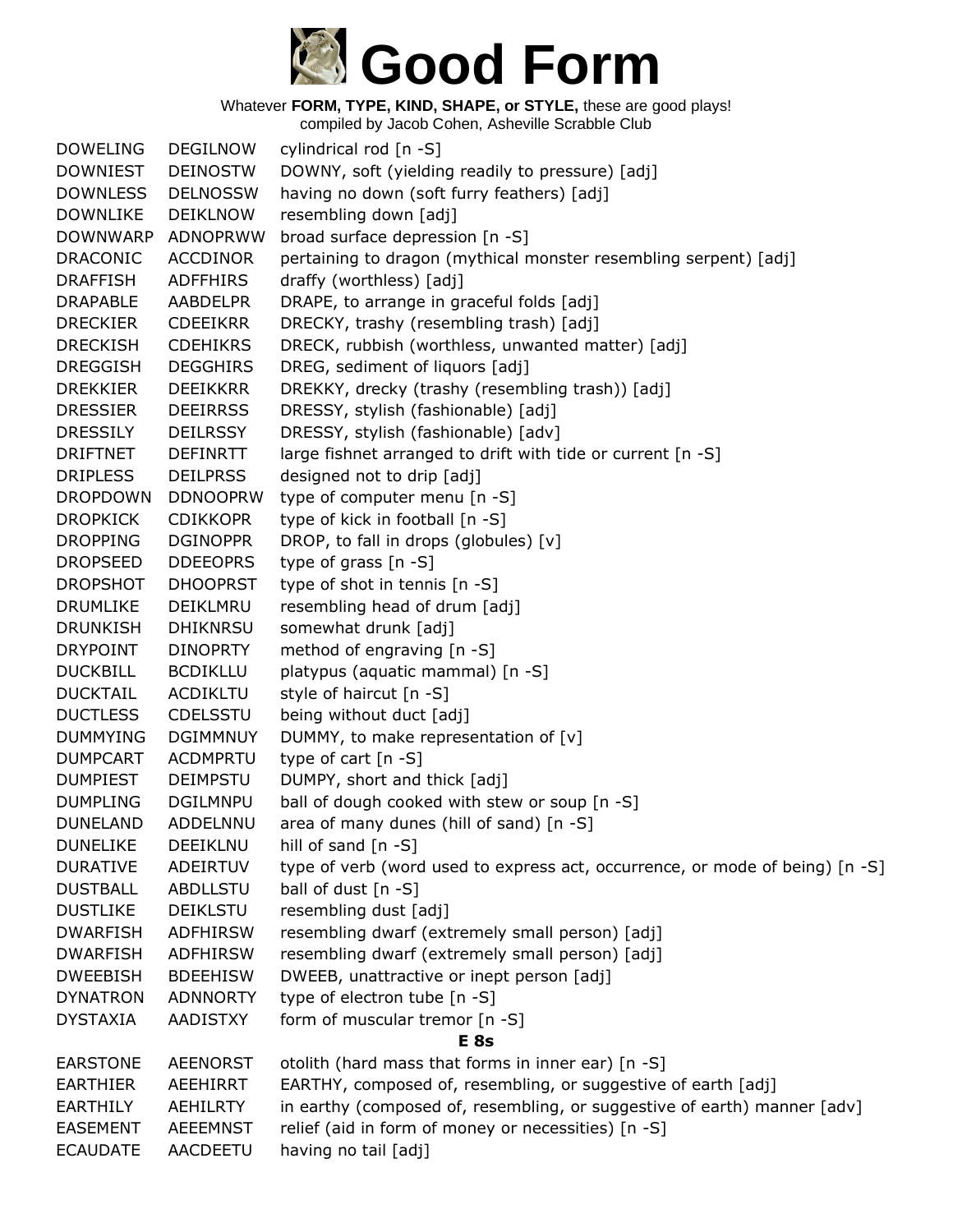

| <b>ECHINATE</b> | <b>ACEEHINT</b> | spiny (bearing or covered with thorns) [adj]                                           |
|-----------------|-----------------|----------------------------------------------------------------------------------------|
| <b>ECHINOID</b> | <b>CDEHINNO</b> | spiny marine animal [n -S]                                                             |
| <b>ECLOGITE</b> | <b>CEEGILOT</b> | type of rock [n -S]                                                                    |
| <b>ECOTONAL</b> | <b>ACELNOOT</b> | ECOTONE, type of ecological zone [adj]                                                 |
| <b>ECOTOPIA</b> | <b>ACEIOOPT</b> | ecologically ideal region or form of society [n -S]                                    |
| <b>ECOTYPIC</b> | <b>CCEIOPTY</b> | ECOTYPE, subspecies adapted to specific environmental conditions [adj]                 |
| <b>EDENTATE</b> | <b>ADEEENTT</b> | toothless mammal [n -S]                                                                |
| <b>EDGELESS</b> | <b>DEEEGLSS</b> | lacking edge (bounding or dividing line) [adj]                                         |
| <b>EFFIGIAL</b> | <b>AEFFGIIL</b> | resembling effigy (likeness or representation) [adj]                                   |
| <b>EFFIGIES</b> | <b>EEFFGIIS</b> | EFFIGY, likeness or representation [n]                                                 |
| <b>EFFLUVIA</b> | <b>AEFFILUV</b> | byproducts in form of waste [n EFFLUVIA]                                               |
| <b>EGYPTIAN</b> | <b>AEGINPTY</b> | typeface with squared serifs [n -S]                                                    |
| <b>ELASTANE</b> | <b>AAEELNST</b> | spandex (synthetic elastic fiber) [n -S]                                               |
| <b>ELECTRET</b> | <b>CEEELRTT</b> | type of nonconductor [n -S]                                                            |
| <b>ELFISHLY</b> | <b>EFHILLSY</b> | ELFISH, resembling elf (small, often mischievous fairy) [adv]                          |
| <b>ELLIPTIC</b> | <b>CEIILLPT</b> | having shape of ellipse [adj]                                                          |
| <b>ELONGATE</b> | <b>AEEGLNOT</b> | to lengthen [v -D, -TING, -S]                                                          |
| <b>ELVISHLY</b> | <b>EHILLSVY</b> | ELVISH, elfish (resembling elf (small, often mischievous fairy)) [adv]                 |
| <b>EMACIATE</b> | AACEEIMT        | to make thin $[v -D, -TING, -S]$                                                       |
| <b>EMBIGGEN</b> | <b>BEEGGIMN</b> | to make bigger [v -ED, -ING, -S]                                                       |
| <b>EMBLAZER</b> | ABEELMRZ        | one that emblazes (to set on fire) [n -S]                                              |
| <b>EMBODIED</b> | <b>BDDEEIMO</b> | EMBODY, to provide with body [v]                                                       |
| <b>EMBODIER</b> | <b>BDEEIMOR</b> | one that embodies (to provide with body) [n -S]                                        |
| <b>EMBODIES</b> | <b>BDEEIMOS</b> | EMBODY, to provide with body [v]                                                       |
| <b>EMBOLISM</b> | <b>BEILMMOS</b> | obstructing of blood vessel by embolus (abnormal particle circulating in blood) [n -S] |
| <b>EMBORDER</b> | <b>BDEEMORR</b> | to provide with border [v -ED, -ING, -S]                                               |
| <b>EMBOSSED</b> | <b>BDEEMOSS</b> | EMBOSS, to decorate with raised design [v]                                             |
| <b>EMBOSSER</b> | <b>BDEEMOSS</b> | one that embosses (to decorate with raised design) [n -S]                              |
| <b>EMBOSSES</b> | <b>BEEMOSSS</b> | EMBOSS, to decorate with raised design [v]                                             |
| <b>EMBOWING</b> | <b>BEGIMNOW</b> | EMBOW, to arch (to bend like arch (curved structure spanning opening)) [v]             |
| EMBRYOID        | <b>BDEIMORY</b> | mass of tissue that resembles embryo [n -S]                                            |
| <b>EMENDING</b> | <b>DEEGIMNN</b> | EMEND, to correct (to make free from error) [v]                                        |
| <b>EMERGENT</b> | <b>EEEGMNRT</b> | type of aquatic plant [n -S]                                                           |
| <b>EMULSION</b> | <b>EILMNOSU</b> | type of liquid mixture [n -S]                                                          |
| <b>EMULSIVE</b> | <b>EEILMSUV</b> | EMULSION, type of liquid mixture [adj]                                                 |
| <b>ENCHASER</b> | <b>ACEEHNRS</b> | one that enchases (to place in ornamental setting) [n -S]                              |
| <b>ENCIRCLE</b> | <b>CCEEILNR</b> | to form circle around $[v -D, -LING, -S]$                                              |
| <b>ENDAMAGE</b> | <b>AADEEGMN</b> | to damage $[v -D, -GING, -S]$                                                          |
| <b>ENDOCAST</b> | <b>ACDENOST</b> | cast of cranial cavity [n -S]                                                          |
| <b>ENDOSMOS</b> | <b>DEMNOOSS</b> | form of osmosis [n -SES]                                                               |
| <b>ENDPLATE</b> | ADEELNPT        | type of nerve terminal [n -S]                                                          |
| <b>ENDPOINT</b> | <b>DEINNOPT</b> | either of two points that mark end of line segment [n -S]                              |
| <b>ENFOLDED</b> | <b>DDEEFLNO</b> | ENFOLD, to envelop (to cover completely) [v]                                           |
| <b>ENFOLDER</b> | <b>DEEFLNOR</b> | one that enfolds (to envelop (to cover completely)) [n -S]                             |
| <b>ENGRAVER</b> | AEEGNRRV        | one that engraves (to form by incision) [n -S]                                         |
| <b>ENHALOED</b> | <b>ADEEHLNO</b> | ENHALO, to surround with halo [v]                                                      |
| <b>ENHALOES</b> | AEEHLNOS        | ENHALO, to surround with halo [v]                                                      |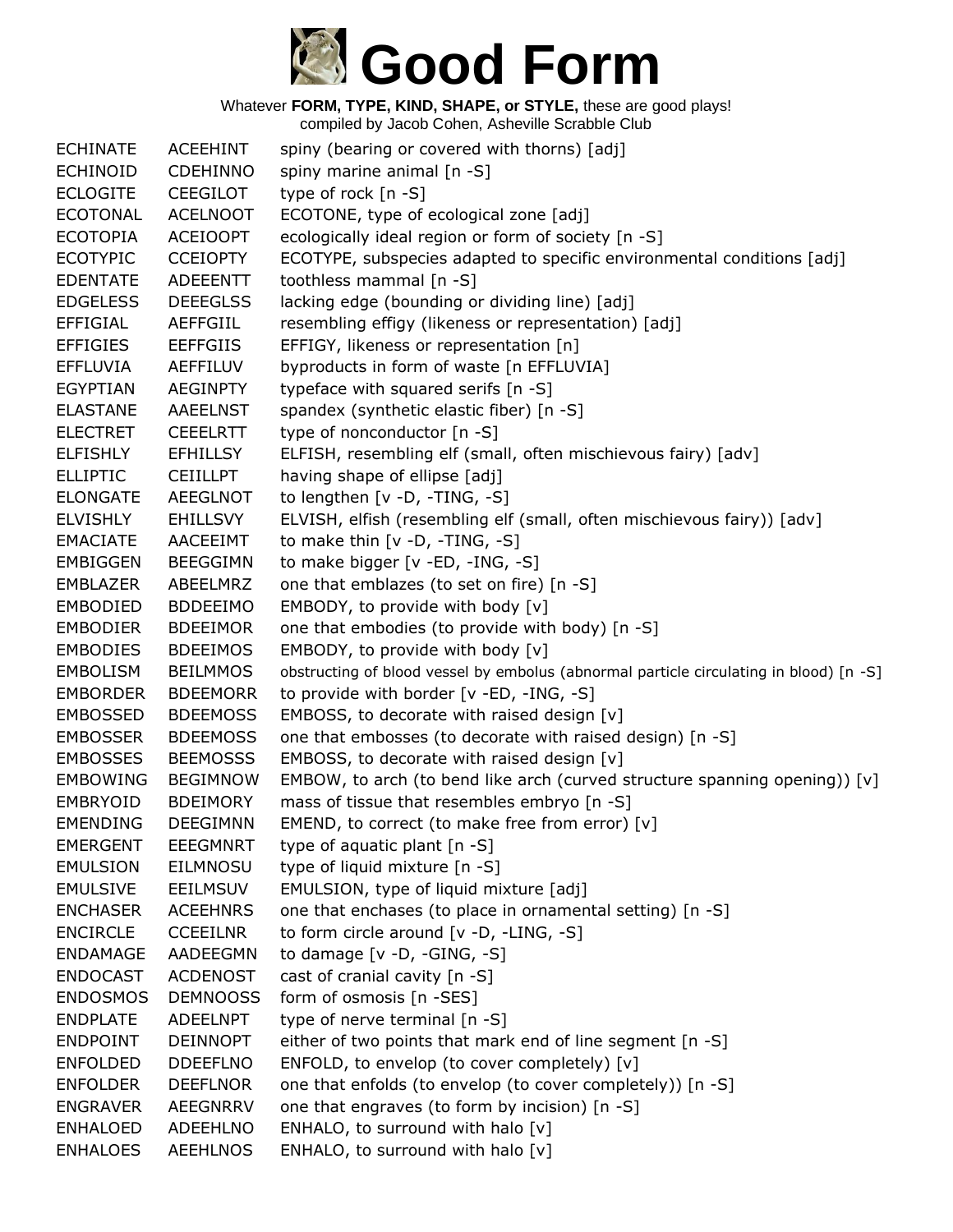

| <b>ENKINDLE</b> | <b>DEEIKLNN</b> | to set on fire $[v -D, -LING, -S]$                                           |
|-----------------|-----------------|------------------------------------------------------------------------------|
| <b>ENLARGER</b> | AEEGLMRR        | device used to enlarge photographs [n -S]                                    |
| <b>ENNEAGON</b> | <b>AEEGNNNO</b> | nonagon (nine-sided polygon) [n -S]                                          |
| <b>ENORMOUS</b> | <b>EMNOORSU</b> | huge (very large) [adj]                                                      |
| <b>ENSIFORM</b> | <b>EFIMNORS</b> | sword-shaped [adj]                                                           |
| <b>ENSPHERE</b> | <b>EEEHNPRS</b> | to enclose in sphere [v -D, -RING, -S]                                       |
| <b>ENSWATHE</b> | <b>AEEHNSTW</b> | to wrap in bandages [v -D, -HING, -S                                         |
| <b>ENTASTIC</b> | <b>ACEINSTT</b> | ENTASIS, slight convexity in column [adj]                                    |
| <b>ENVISAGE</b> | <b>AEEGINSV</b> | to form mental image of [v -D, -GING, -S]                                    |
| <b>ENVISION</b> | <b>EIINNOSV</b> | to envisage (to form mental image of) [v -ED, -ING, -S]                      |
| <b>ENZOOTIC</b> | <b>CEINOOTZ</b> | type of animal disease [n -S]                                                |
| <b>EOLIPILE</b> | <b>EEIILLOP</b> | type of engine [n -S]                                                        |
| <b>EOLOPILE</b> | <b>EEILLOOP</b> | eolipile (type of engine) [n -S]                                             |
| <b>EPICALYX</b> | <b>ACEILPXY</b> | set of bracts close to and resembling calyx [n -YCES, -ES]                   |
| <b>EPICLIKE</b> | <b>CEEIIKLP</b> | resembling epic (long narrative poem) [adj]                                  |
| <b>EPICYCLE</b> | <b>CCEEILPY</b> | circle that rolls on circumference of another circle [n -S]                  |
| <b>EPIGRAPH</b> | <b>AEGHIPPR</b> | engraved inscription [n -S]                                                  |
| EPIMERIC        | <b>CEEIIMPR</b> | EPIMER, type of sugar compound [adj]                                         |
| <b>EPISCOPE</b> | <b>CEEIOPPS</b> | type of projector [n -S]                                                     |
| <b>EPISTYLE</b> | <b>EEILPSTY</b> | part of classical building [n -S]                                            |
| EPITAXIC        | <b>ACEIIPTX</b> | EPITAXY, type of crystalline growth [adj]                                    |
| EPITOMIC        | <b>CEIIMOPT</b> | EPITOME, typical or ideal example [adj]                                      |
| <b>EPIZOOTY</b> | <b>EIOOPTYZ</b> | type of animal disease [n -TIES]                                             |
| <b>EPOXYING</b> | <b>EGINOPXY</b> | EPOXY, to glue with epoxy (type of resin) [v]                                |
| <b>EQUITANT</b> | AEINQTTU        | overlapping [adj]                                                            |
| <b>ERGATIVE</b> | AEEGIRTV        | type of verb (word used to express act, occurrence, or mode of being) [n -S] |
| <b>ERUPTIVE</b> | EEIPRTUV        | type of rock $[n - S]$                                                       |
| <b>ESCHALOT</b> | <b>ACEHLOST</b> | shallot (plant resembling onion) [n -S]                                      |
| <b>ESOTERIC</b> | <b>CEEIORST</b> | designed for select few [adj]                                                |
| <b>ESPECIAL</b> | <b>ACEEILPS</b> | special (of distinct kind or character) [adj]                                |
| <b>ESTERASE</b> | <b>AEEERSST</b> | type of enzyme (complex protein) [n -S]                                      |
| <b>ESTHETIC</b> | <b>CEEHISTT</b> | conception of beauty [n -S]                                                  |
| <b>ETHEREAL</b> | <b>AEEEHLRT</b> | airy (having nature of air) [adj]                                            |
| <b>ETHERISH</b> | <b>EEHHIRST</b> | resembling ether (volatile liquid used as anesthetic) [adj]                  |
| <b>EUCRITIC</b> | <b>CCEIIRTU</b> | EUCRITE, type of meteorite [adj]                                             |
| <b>EUPHUISM</b> | EHIMPSUU        | artificially elegant style of speech or writing [n -S]                       |
| <b>EUROLAND</b> | ADELNORU        | eurozone (area formed by countries using euro) [n -S]                        |
| <b>EUROZONE</b> | EENOORUZ        | area formed by countries using euro [n -S]                                   |
| <b>EURYTHMY</b> | <b>EHMRUTYY</b> | harmony of movement or structure [n -NIES]                                   |
| <b>EVENNESS</b> | <b>EEENNSSV</b> | state of being even (flat and smooth) [n -ES]                                |
| <b>EVERYMAN</b> | AEEMNRVY        | typical or ordinary man [n -MEN]                                             |
| <b>EXITLESS</b> | <b>EEILSSTX</b> | lacking way out [adj]                                                        |
| <b>EXOGENIC</b> | <b>CEEGINOX</b> | formed or occurring on surface of earth [adj]                                |
| <b>EXOSMOSE</b> | <b>EEMOOSSX</b> | form of osmosis [n -SES]                                                     |
| <b>EXPANDOR</b> | <b>ADENOPRX</b> | type of transducer [n -S]                                                    |
| <b>EXTRADOS</b> | <b>ADEORSTX</b> | outer curve of arch [n -ES]                                                  |
| <b>EYELETED</b> | <b>DEEEELTY</b> | EYELET, to make small hole in [v]                                            |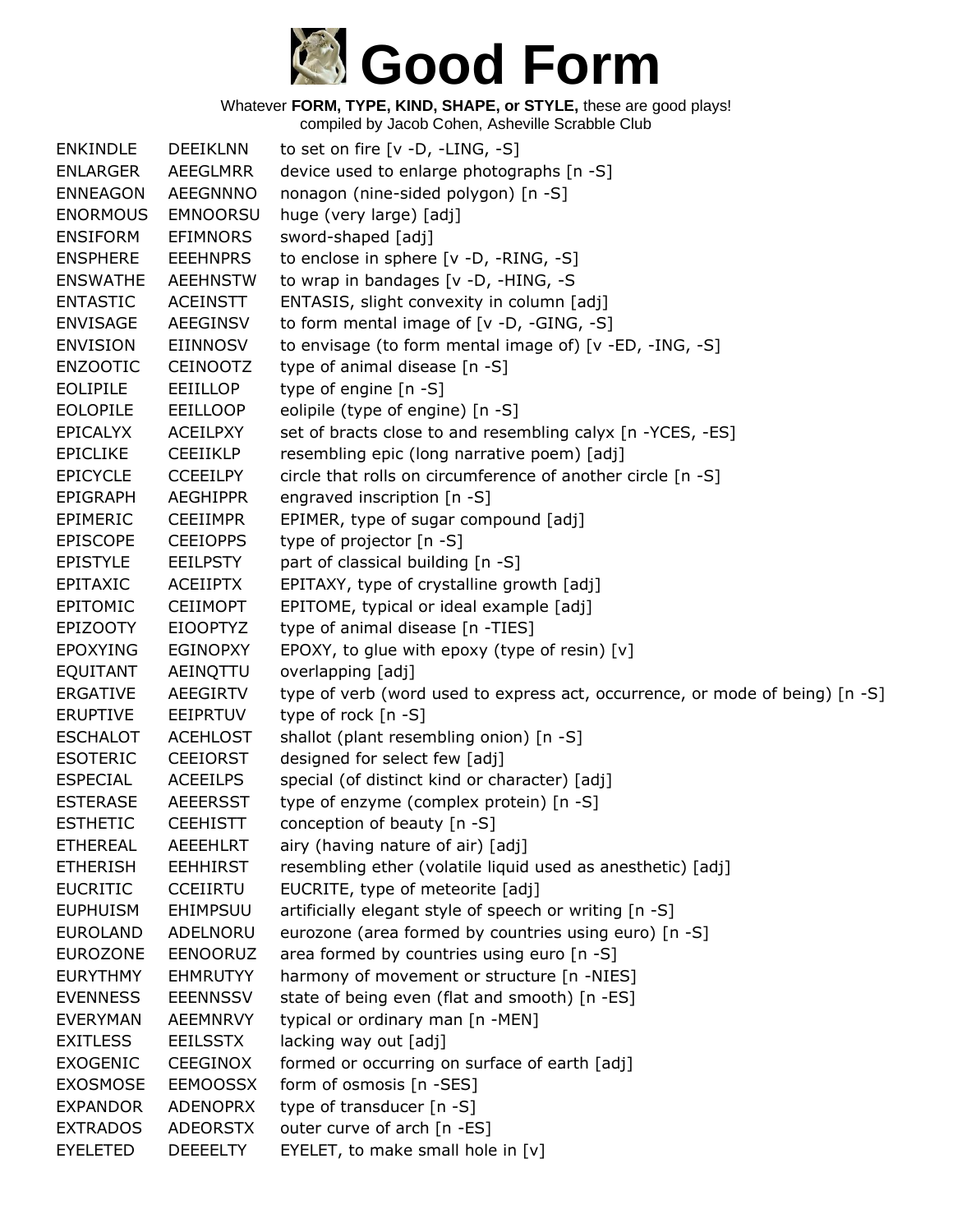

compiled by Jacob Cohen, Asheville Scrabble Club

|                 |                 | complica by cacco concin, noncyllic corabbic   |
|-----------------|-----------------|------------------------------------------------|
| <b>EYETOOTH</b> | <b>EEHOOTTY</b> | cuspid (pointed tooth) [n -TEETH]              |
|                 |                 | F 8s                                           |
| <b>FACELESS</b> | <b>ACEEFLSS</b> | lacking personal distinction or identity [adj] |
| <b>FACELIFT</b> | <b>ACEFFILT</b> | to perform plastic surgery on face [v -ED, -:  |
| <b>FACETING</b> | <b>ACEFGINT</b> | surface of cut gemstone [n -S] / FACET, to     |
| <b>FACETTED</b> | <b>ACDEEFTT</b> | FACET, to cut small plane surfaces on $[v]$    |
| <b>FACTOTUM</b> | <b>ACFMOTTU</b> | person employed to do many kinds of work       |
| <b>FADEAWAY</b> | <b>AAADEFWY</b> | type of pitch in baseball [n -S]               |
| <b>FAGOTING</b> | <b>AFGGINOT</b> | type of embroidery [n -S]                      |
| <b>FAINTISH</b> | <b>AFHIINST</b> | somewhat faint [adj]                           |
| <b>FAIRIEST</b> | <b>AEFIIRST</b> | FAIRY, pertaining to or resembling fairy [ad   |
| <b>FALCATED</b> | <b>AACDEFLT</b> | falcate (curved and tapering to point) [adj]   |
| <b>FALCHION</b> | <b>ACFHILNO</b> | broad-bladed sword [n -S]                      |
| <b>FALTBOAT</b> | AABFLOTT        | collapsible boat resembling kayak [n -S]       |
| <b>FANCIEST</b> | <b>ACEFINST</b> | FANCY, ornamental [adj]                        |
| <b>FANGLESS</b> | <b>AEFGLNSS</b> | FANG, long, pointed tooth [adj]                |
| <b>FANGLIKE</b> | <b>AEFGIKLN</b> | FANG, long, pointed tooth [adj]                |
| <b>FANLIGHT</b> | <b>AFGHILNT</b> | type of window [n -S]                          |
| <b>FANTASIA</b> | <b>AAAFINST</b> | free-form musical composition [n -S]           |
| <b>FANTASIE</b> | <b>AAEFINST</b> | fantasia (free-form musical composition) [n    |
|                 |                 |                                                |

astic surgery on face  $[v - ED, -ING, -S]$ gemstone  $[n - S]$  / FACET, to cut small plane surfaces on  $[v]$ small plane surfaces on  $[v]$ yed to do many kinds of work  $[n - S]$ in baseball  $[n - S]$ oidery  $[n - S]$  $int [adj]$ ning to or resembling fairy [adj] ed and tapering to point) [adj] sword  $[n - S]$ at resembling kayak [n -S] nental [adj] ointed tooth [adj] ointed tooth [adj] w [n -S]  $sical composition [n -S]$  $H$ -form musical composition) [n -S] FARADAIC AAACDFIR faradic (pertaining to type of electric current) [adj] FARFALLE AAEFFLLR pasta in shape of bow ties [n -S] FARINOSE AEFINORS resembling farina (fine meal made from cereal grain) [adj] FASHIONY AFHINOSY fashionable, trendy [adj] FASTBACK AABCFKST type of automobile roof [n -S] FASTBALL AABFLLST type of pitch in baseball [n -S] FATTENED ADEEFNTT FATTEN, to make fat [v] FATTENER AEEFNRTT one that fattens [n -S] FAUNLIKE AEFIKLNU FAUN, woodland deity of Roman mythology [adj] FAWNLIKE AEFIKLNW resembling young deer [adj] FEATHERY AEEFHRTY resembling feathers (horny structures that form principal covering of birds) [adj] FEATLIER AEEFILRT FEATLY, graceful (having beauty of form or movement) [adj] FEDERACY ACDEEFRY alliance (association formed to further common interests of its members) [n -CIES] FEEBLISH BEEFHILS somewhat feeble [adj] FEETLESS EEEFLSST having no feet [adj] FELINELY EEFILLNY in catlike (resembling cat; stealthy; silent) manner [adv] FELINITY EFIILNTY quality of being catlike (resembling cat; stealthy; silent) [n -TIES] FELTIEST EEFILSTT FELTY, resembling cloth made from wool [adj] FELTLIKE EEFIKLLT like cloth made from wool [adj] FEMININE EEFIIMNN word or form having feminine gender [n -S] FENNIEST EEFINNST FENNY, marshy (resembling marsh (tract of low, wet land)) [adj]

- FERNLIKE EEFIKLNR FERN, flowerless vascular plant [adj]
- FERRYING EFGINRRY FERRY, to transport by ferry (type of boat) [v]

FEVERISH EEFHIRSV having fever [adj]

- FIBERIZE BEEFIIRZ to break into fibers (thread or threadlike object of structure) [v -D, -ZING, -S] FIBRANNE ABEFINNR fabric made of spun rayon yarn [n -S]
- FIENDISH DEFHIINS extremely wicked or cruel [adj]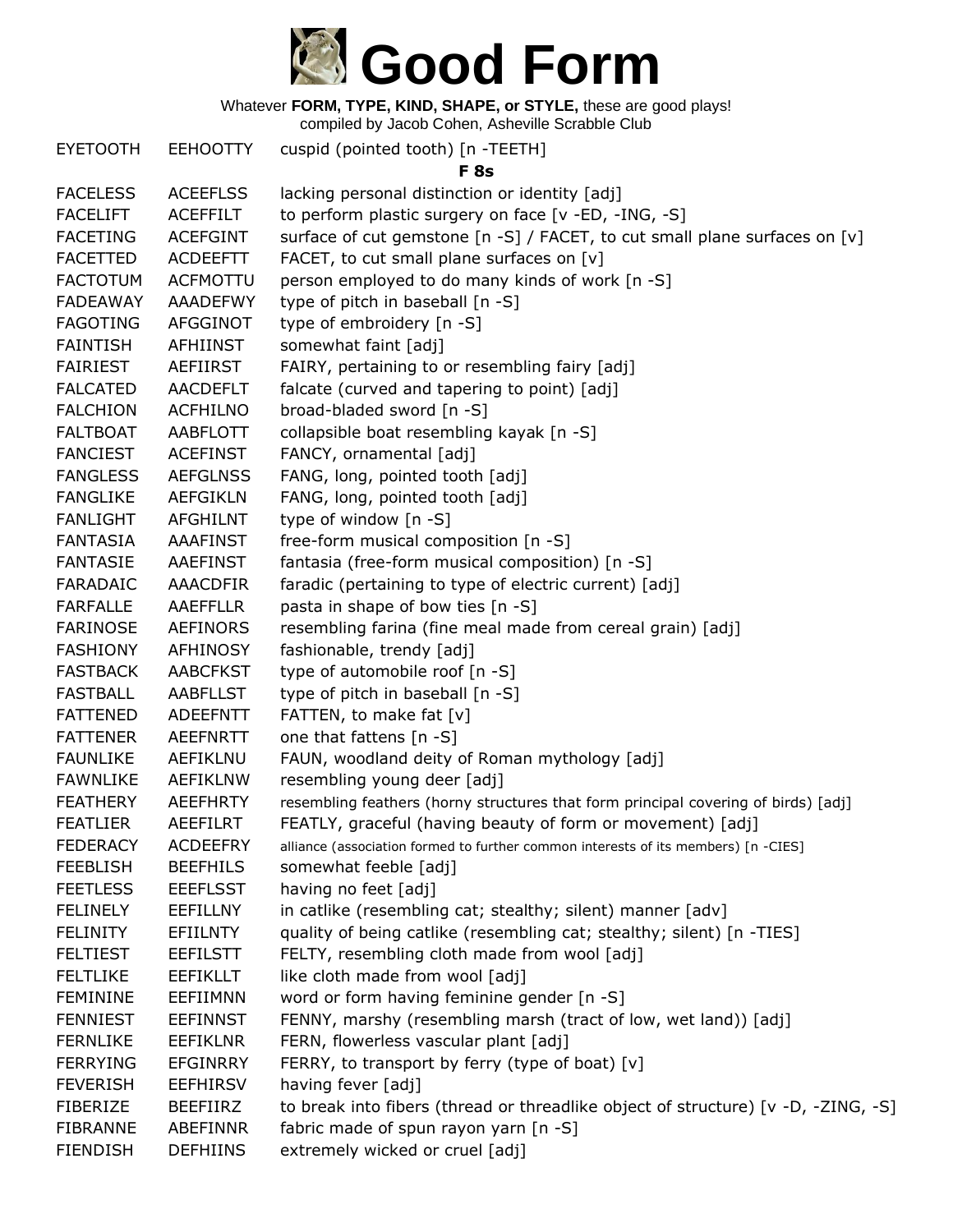

| <b>FIFTYISH</b> | <b>FFHIISTY</b> | being about fifty years old [adj]                                                                     |
|-----------------|-----------------|-------------------------------------------------------------------------------------------------------|
| <b>FIGULINE</b> | EFGIILNU        | piece of pottery [n -S]                                                                               |
| <b>FIGURATE</b> | AEFGIRTU        | having definite shape [adj]                                                                           |
| <b>FIGURINE</b> | EFGIINRU        | small statue (three-dimensional work of art) [n -S]                                                   |
| <b>FILAGREE</b> | <b>AEEFGILR</b> | filigree (to adorn with intricate ornamental work) [v -D, -ING, -S]                                   |
| <b>FILAMENT</b> | AEFILMNT        | very thin thread or threadlike structure [n -S]                                                       |
| <b>FILEABLE</b> | ABEEFILL        | FILE, to arrange ibn order for future reference [adj]                                                 |
| <b>FILIFORM</b> | <b>FFIILMOR</b> | shaped like filament [adj]                                                                            |
| <b>FILMIEST</b> | <b>EFIILMST</b> | FILMY, resembling or covered with film; hazy [adj]                                                    |
| <b>FILMLIKE</b> | <b>EFIIKLLM</b> | resembling film [adj]                                                                                 |
| <b>FIMBRIAL</b> | ABFIILMR        | FIMBRIA, fringe or fringe-like structure [adj]                                                        |
| <b>FINALISE</b> | <b>AEFIILNS</b> | finalize (to put into finished form) [v -D, -SING, -S]                                                |
| <b>FINALIZE</b> | AEFIILNZ        | to put into finished form [v -D, -ZING, -S]                                                           |
| <b>FINENESS</b> | <b>EEFINNSS</b> | state of being fine (excellent) [n -ES]                                                               |
| <b>FINERIES</b> | <b>EEFIINRS</b> | FINERY, elaborate adornment [n]                                                                       |
| <b>FINESPUN</b> | EFINNPSU        | developed with extreme care [adj]                                                                     |
| <b>FIREBALL</b> | ABEFILLR        | luminous meteor [n -S]                                                                                |
| <b>FIREFANG</b> | <b>AEFFGINR</b> | to decompose by oxidation [v -ED, -ING, -S]                                                           |
| <b>FIRELOCK</b> | <b>CEFIKLOR</b> | type of gun $[n - S]$                                                                                 |
| <b>FIRETRAP</b> | AEFIPRRT        | building that is likely to catch on fire [n -S]                                                       |
| <b>FIRMNESS</b> | <b>EFIMNRSS</b> | state of being firm (unyielding to pressure) [n -ES]                                                  |
| <b>FISHBOLT</b> | <b>BFHILOST</b> | type of bolt [n -S]                                                                                   |
| <b>FISHIEST</b> | <b>EFHIISST</b> | FISHY, of or resembling fish [adj]                                                                    |
| <b>FISHLIKE</b> | <b>EFHIIKLS</b> | resembling fish [adj]                                                                                 |
| <b>FISSURAL</b> | AFILRSSU        | pertaining to long narrow opening [adj]                                                               |
| <b>FISTNOTE</b> | <b>EFINOSTT</b> | part of text to which attention is drawn by index mark [n -S]                                         |
| <b>FISTULAR</b> | <b>AFILRSTU</b> | FISTULA, duct formed by imperfect closing of wound [adj]                                              |
| <b>FITTABLE</b> | ABEFILTT        | capable of being fit (to bring to required form and size) [adj]                                       |
| <b>FLABBIER</b> | ABBEFILR        | FLABBY, flaccid (lacking formness) [adj]                                                              |
| <b>FLABELLA</b> | AABEFLLL        | fan-shaped anatomical structures [n]                                                                  |
| <b>FLAGELLA</b> | AAEFGLLL        | long, slender plant shoots [n]                                                                        |
| <b>FLAGGIER</b> | <b>AEFGGILR</b> | FLAGGY, drooping [adj]                                                                                |
| <b>FLAGGING</b> | <b>AFGGGILN</b> | type of pavement (paved surface) [n -S] / FLAG, to mark with flag (piece of cloth used as symbol) [v] |
| <b>FLAGLESS</b> | <b>AEFGLLSS</b> | having no flag (piece of cloth used as symbol) [adj]                                                  |
| <b>FLAKIEST</b> | <b>AEFIKLST</b> | FLAKY, FLAKEY, resembling flakes (flat, thin pieces) [adj]                                            |
| <b>FLAMENCO</b> | <b>ACEFLMNO</b> | strongly rhythmic style of dancing [n -S]                                                             |
| <b>FLANGING</b> | <b>AFGGILNN</b> | FLANGE, to protect with protecting rim [v]                                                            |
| <b>FLAPLESS</b> | <b>AEFLLPSS</b> | having no flap (flat appendage) [adj]                                                                 |
| <b>FLATBOAT</b> | AABFLOTT        | flat-bottomed boat [n -S]                                                                             |
| <b>FLATFISH</b> | AFFHILST        | any of order of marine fishes [n -ES]                                                                 |
| <b>FLATFOOT</b> | <b>AFFLOOTT</b> | foot condition [n -FEET] / to walk with dragging gait [v -ED, -ING, -S]                               |
| <b>FLATHEAD</b> | <b>AADEFHLT</b> | marine food fish [n -S]                                                                               |
| <b>FLATIRON</b> | <b>AFILNORT</b> | device for pressing clothes [n -S]                                                                    |
| <b>FLATLAND</b> | <b>AADFLLNT</b> | land lacking significant variation in elevation [n -S]                                                |
| <b>FLATLETS</b> | <b>AEFLLSTT</b> | FLATLET, type of apartment [n]                                                                        |
| <b>FLATLINE</b> | AEFILLNT        | to register as having no brain waves or heartbeat [v -D, -NING, -S]                                   |
| <b>FLATLING</b> | <b>AFGILLNT</b> | with flat side or edge [adv]                                                                          |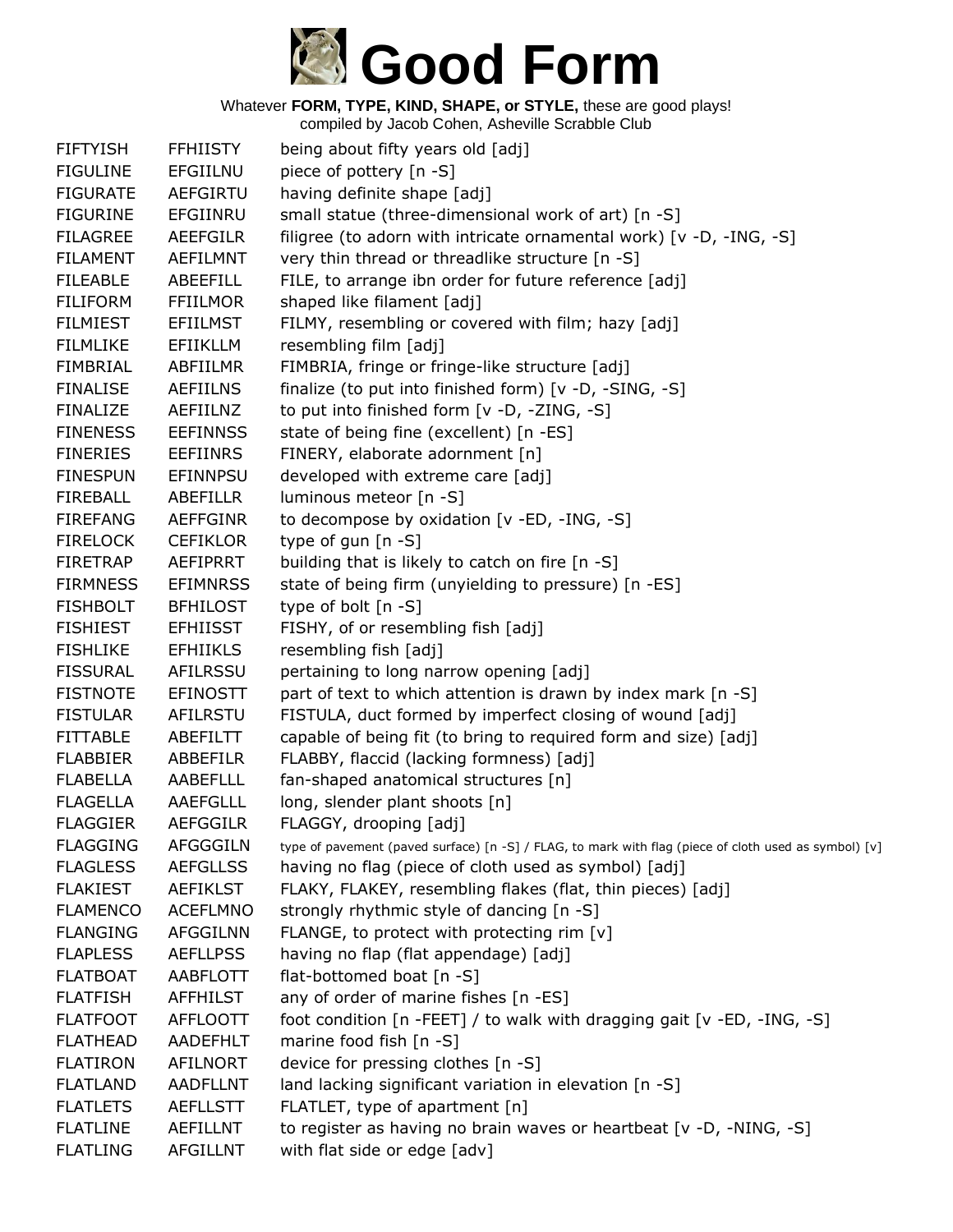

| <b>FLATLONG</b> | <b>AFGLLNOT</b> | flatling (with flat side or edge) [adv]                                 |
|-----------------|-----------------|-------------------------------------------------------------------------|
| <b>FLATNESS</b> | <b>AEFLNSST</b> | state of being flat (having smooth or even surface) [n -ES]             |
| <b>FLATPACK</b> | <b>AACFKLPT</b> | package for integrated circuit [n -S]                                   |
| <b>FLATTEST</b> | <b>AEFLSTTT</b> | FLAT, having smooth or even surface [adj]                               |
| <b>FLATTING</b> | <b>AFGILNTT</b> | FLAT, to flatten (to make or become flat) [v]                           |
| <b>FLATTISH</b> | AFHILSTT        | somewhat flat [adj]                                                     |
| <b>FLATWARE</b> | <b>AAEFLRTW</b> | tableware that is fairly flat [n -S]                                    |
| <b>FLATWASH</b> | <b>AAFHLSTW</b> | flatwork (laundry that can be ironed mechanically) [n -ES]              |
| <b>FLATWAYS</b> | AAFLSTWY        | flatwise (with flat side in particular position) [adv]                  |
| <b>FLATWISE</b> | AEFILSTW        | with flat side in particular position [adv]                             |
| <b>FLATWORK</b> | <b>AFKLORTW</b> | laundry that can be ironed mechanically [n -S]                          |
| <b>FLATWORM</b> | <b>AFLMORTW</b> | flat-bodied worm [n -S]                                                 |
| <b>FLAWLESS</b> | <b>AEFLLSSW</b> | having no flaw (imperfection) [adj]                                     |
| <b>FLECKING</b> | <b>CEFGIKLN</b> | FLECK, to mark with flecks (tiny streaks or spots) [v]                  |
| <b>FLECTION</b> | <b>CEFILNOT</b> | act of bending (to curve (to deviate from straightness)) [n -S]         |
| <b>FLEECIER</b> | <b>CEEEFILR</b> | FLEECY, woolly (consisting of or resembling wool) [adj]                 |
| <b>FLEECILY</b> | <b>CEEFILLY</b> | FLEECY, woolly (consisting of or resembling wool) [adv]                 |
| <b>FLEXAGON</b> | <b>AEFGLNOX</b> | folded paper construction [n -S]                                        |
| <b>FLEXUOSE</b> | <b>EEFLOSUX</b> | flexuous (winding) [adj]                                                |
| <b>FLEXUOUS</b> | <b>EFLOSUUX</b> | winding [adj]                                                           |
| <b>FLEXURAL</b> | <b>AEFLLRUX</b> | FLEXURE, act of bending (to curve (to deviate from straightness)) [adj] |
| <b>FLIMSIER</b> | <b>EFIILMRS</b> | FLIMSY, lacking solidity or strength [adj]                              |
| <b>FLINTIER</b> | EFIILNRT        | FLINTY, resembling flint [adj]                                          |
| <b>FLINTILY</b> | <b>FIILLNTY</b> | FLINTY, resembling flint [adv]                                          |
| <b>FLIPPIER</b> | <b>EFIILPPR</b> | FLIPPY, flaring at bottom [adj]                                         |
| <b>FLITCHED</b> | <b>CDEFHILT</b> | FLITCH, to cut into strips [v]                                          |
| <b>FLITCHES</b> | <b>CEFHILST</b> | FLITCH, to cut into strips [v]                                          |
| <b>FLOCCING</b> | <b>CCFGILNO</b> | FLOC, to aggregate into floccules (tuft-like mass) [v]                  |
| <b>FLOCCOSE</b> | <b>CCEFLOOS</b> | having woolly tufts [adj]                                               |
| <b>FLOCCULI</b> | CCFILLOU        | small, loosely aggregated masses [n FLOCCULI]                           |
| <b>FLOCKIER</b> | <b>CEFIKLOR</b> | FLOCKY, woolly (consisting of or resembling wool) [adj]                 |
| <b>FLOCKING</b> | <b>CFGIKLNO</b> | velvety design in short fibers on cloth or paper [n -S]                 |
| <b>FLOPPIER</b> | <b>EFILOPPR</b> | FLOPPY, soft and flexible [adj]                                         |
| <b>FLOPPIES</b> | <b>EFILOPPS</b> | FLOPPY, type of computer disk [n]                                       |
| <b>FLOPPILY</b> | <b>FILLOPPY</b> | FLOPPY, soft and flexible [adv]                                         |
| <b>FLOSSIER</b> | <b>EFILORSS</b> | FLOSSY, resembling floss (soft, light fiber) [adj]                      |
| <b>FLOSSILY</b> | <b>FILLOSSY</b> | FLOSSY, resembling floss (soft, light fiber) [adv]                      |
| <b>FLOURIER</b> | EFILORRU        | FLOURY, resembling flour [adj]                                          |
| <b>FLUFFIER</b> | EFFFILRU        | FLUFFY, light and soft [adj]                                            |
| <b>FLUFFILY</b> | <b>FFFILLUY</b> | FLUFFY, light and soft [adv]                                            |
| <b>FLUFFING</b> | <b>FFFGILNU</b> | FLUFF, to make light and soft [v]                                       |
| <b>FLUTEYER</b> | <b>EEFLRTUY</b> | FLUTEY, fluty (resembling flute in sound) [adj]                         |
| <b>FLUTIEST</b> | <b>EFILSTTU</b> | FLUTEY, fluty (resembling flute in sound) [adj] / FLUTY [adj]           |
| <b>FLYPAPER</b> | <b>AEFLPPRY</b> | paper designed to catch or kill flies [n -S]                            |
| <b>FLYSPECK</b> | <b>CEFKLPSY</b> | to mark with minute dots [v -ED, -ING, -S]                              |
| <b>FOAMABLE</b> | AABEFLMO        | FOAM, to form foam (light, bubbly, gas and liquid mass) [adj]           |
| <b>FOAMLIKE</b> | AEFIKLMO        | resembling foam [adj]                                                   |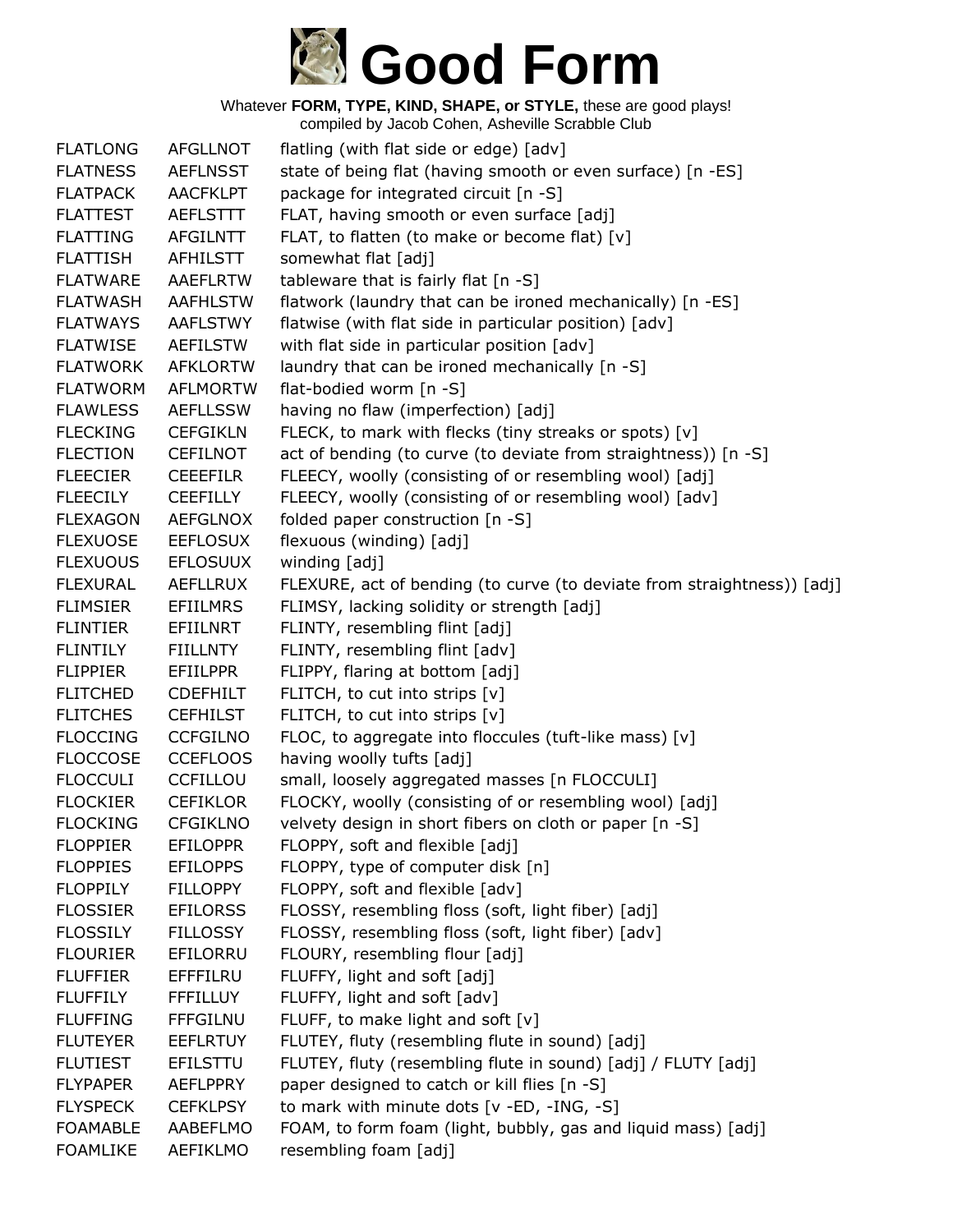

compiled by Jacob Cohen, Asheville Scrabble Club

FOCACCIA AACCCFIO flat Italian bread [n -S] FOCALISE ACEFILOS focalize (to focus) [v -D, -SING, -S] FOCALIZE ACEFILOZ to focus [v -D, ZING, -S] FOCUSSED CDEFOSSU FOCUS, to bring to focus (point at which rays converge or from which they diverge [v] FOGEYISH EFGHIOSY FOGEY, fogy (old-fashioned person) [adj] FOGEYISM EFGIMOSY fogyism (old-fashioned behavior) [n -S] FOLDABLE ABDEFLLO FOLD, to lay one part over another part of [adj] FOLDAWAY AADFLOWY designed to fold out of way [adj] / object designed to be folded out of way [n -S] FOLDBOAT ABDFLOOT faltboat (collapsible boat resembling kayak) [n -S] FOLDBOAT ABDFLOOT faltboat (collapsible boat resembling kayak) [n -S] FOLKIEST EFIKLOST FOLKIE, being in style of folk music [adj] / FOLKY [adj] FOLKLIKE EFIKKLLO folkish (characteristic of common people) [adj] FOLKTALE AEFKLLOT tale forming part of oral tradition of people  $[n -S]$ FOOFARAW AAFFOORW excessive ornamentation [n -S] FOOSBALL ABFLLOOS table game resembling soccer [n -S] FOOTBALL ABFLLOOT type of ball [n -S] FOOTLIKE EFIKLOOT resembling foot (terminal part of leg on which body stands and moves) [adj] FORDOING DFGINOOR FORDO, to destroy [v] FOREDOES DEEFOORS FOREDO, to fordo (to destroy) [v] FOREDONE DEEFNOOR FOREDO, to fordo (to destroy) [v] FOREHAND ADEFHNOR type of tennis stroke [n -S] FORESKIN EFIKNORS prepuce (fold of skin covering penis) [n -S] FOREWORN EFNOORRW forworn (worn out) [adj] FORKIEST EFIKORST FORKY, resembling fork [adj] FORKLIKE EFIKKLOR resembling fork [adj] FORMABLE ABEFLMOR FORM, to produce [adj] FORMABLY ABFLMORY FORM, to produce [adv] FORMLESS EFLMORSS lacking structure [adj] FORMWORK FKMOORRW set of forms to hold concrete until it sets [n -S] FORNICAL ACFILNOR FORNIX, arched anatomical structure [adj] FORNICES CEFINORS FORNIX, arched anatomical structure [n] FORTYISH FHIORSTY being about forty years old [adj] FOURCHEE CEEFHORU having end of each arm forked -- used of heraldic cross [adj] FRACTURE ACEFRRTU to break [v -D, -RING, -S] FRAGGING AFGGGINR FRAG, to injure with type of grenade [v] FREAKING AEFGIKNR FREAK, to streak with color [v] FREAKISH AEFHIKRS unusual (something that is usual (ordinary)) [adj] FREEBASE ABEEEFRS to use form of cocaine that is inhaled [v -D, -SING, -S] FREEFORM EEFFMORR having free-flowing design or shape [adj] FREEHAND ADEEFHNR drawn by hand without mechanical aids [adj] FREEHOLD DEEFHLOR form of tenure of real property [n -S] FREERIDE DEEEFIRR type of snowboard [n -S] FRENCHED CDEEFHNR FRENCH, to cut into thin strips before cooking [v] FRENCHES CEEFHNRS FRENCH, to cut into thin strips before cooking [v] FRENULAR AEFLNRRU FRENULUM, frenum (connecting fold of membrane) [adj] FRENULUM EFLMNRUU frenum (connecting fold of membrane) [n -LA, -S] FRETLESS EEFLRSST having no network [adj]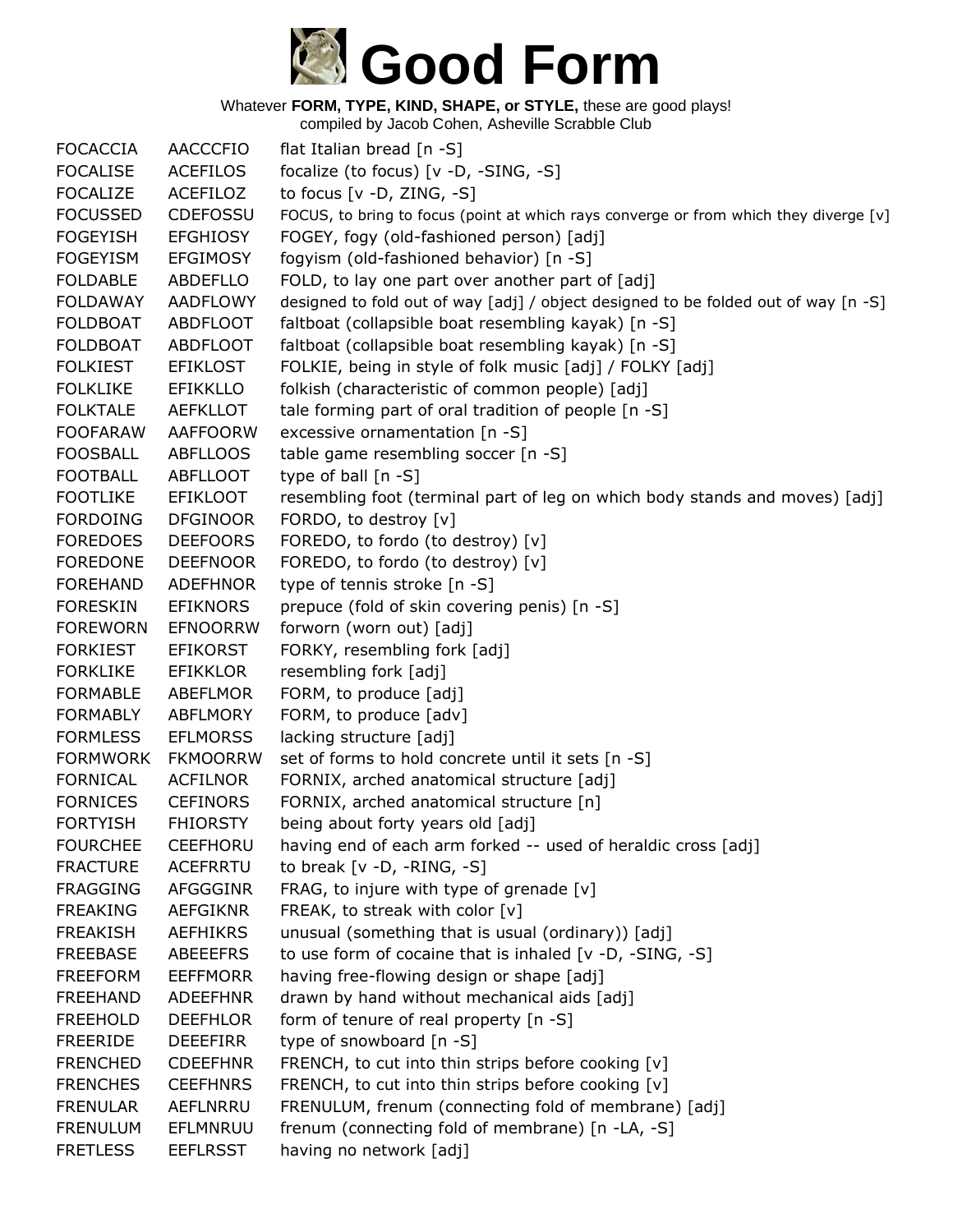

Whatever **FORM, TYPE, KIND, SHAPE, or STYLE,** these are good plays! compiled by Jacob Cohen, Asheville Scrabble Club

| <b>FRETWORK</b> | EFKORRRTW       | ornamental work consisting of interlacing parts [n -S]                        |
|-----------------|-----------------|-------------------------------------------------------------------------------|
| <b>FRILLERY</b> | <b>EFILLRRY</b> | arrangement of frills (ornamental ruffled edge) [n -RIES]                     |
| <b>FRILLIER</b> | <b>EFIILLRR</b> | FRILLY, having frills (ornamental ruffled edge) [adj]                         |
| <b>FRILLING</b> | <b>FGIILLNR</b> | FRILL (to provide with frill (ornamental ruffled edge) [v]                    |
| <b>FRINGIER</b> | <b>EFGIINRR</b> | FRINGY, resembling fringe (ornamental border) [adj]                           |
| <b>FRINGING</b> | <b>FGGIINNR</b> | FRINGE, to provide with fringe (ornamental border) [v]                        |
| <b>FRIPPERY</b> | <b>EFIPPRRY</b> | excessive ornamentation [n -RIES]                                             |
| <b>FRISETTE</b> | <b>EEFIRSTT</b> | frizette (frizzed fringe of hair) [n -S]                                      |
| <b>FRITTATA</b> | AAFIRTTT        | unfolded omelet with chopped vegetables or meat [n -S]                        |
| <b>FRITTING</b> | <b>FGIINRTT</b> | FRIT, to fuse into vitreous substance $[v]$                                   |
| <b>FRIZETTE</b> | <b>EEFIRTTZ</b> | frizzed fringe of hair [n -S]                                                 |
| <b>FRIZZIER</b> | <b>EFIIRRZZ</b> | FRIZZY, tightly curled [adj]                                                  |
| <b>FRIZZIES</b> | <b>EFIIRSZZ</b> | frizzy (tightly curled) hair [n]                                              |
| <b>FRIZZILY</b> | <b>FIILRYZZ</b> | in frizzy (tightly curled) manner [adv]                                       |
| <b>FRIZZING</b> | <b>FGIINRZZ</b> | FRIZZ, to form into small, tight curls [v]                                    |
| <b>FRIZZLER</b> | <b>EFILRRZZ</b> | one that frizzles (to frizz (to form into small, tight curls)) [n -S]         |
| <b>FROCKING</b> | <b>CFGIKNOR</b> | FROCK, to clothe in long, loose outer garment [v]                             |
| <b>FROGGING</b> | <b>FGGGINOR</b> | type of ornamental coat fastener [n -S]                                       |
| <b>FROGLIKE</b> | <b>EFGIKLOR</b> | resembling frog [adj]                                                         |
| <b>FRONDOSE</b> | <b>DEFNOORS</b> | FROND, type of leaf (usually green, flattened organ of vascular plants) [adj] |
| <b>FROTHING</b> | <b>FGHINORT</b> | FROTH, to foam (to form foam (light, bubbly, gas and liquid mass)) [v]        |
| <b>FROWNIER</b> | <b>EFINORRW</b> | FROWNY, frowning [adj]                                                        |
| <b>FRUGGING</b> | FGGGINRU        | FRUG, to perform type of vigorous dance [v]                                   |
| <b>FRUITIER</b> | EFIIRRTU        | FRUITY, suggestive of fruit [adj]                                             |
| <b>FRUITILY</b> | <b>FIILRTUY</b> | FRUITY, suggestive of fruit [adv]                                             |
| <b>FRUMPISH</b> | <b>FHIMPRSU</b> | FRUMP, dowdy woman [adj]                                                      |
| <b>FUBSIEST</b> | <b>BEFISSTU</b> | FUBSY, c hubby and somewhat stout [adj]                                       |
| <b>FUDGIEST</b> | <b>DEFGISTU</b> | FUDGY, resembling fudge (soft, sweet candy) [adj]                             |
| <b>FULLERED</b> | DEEFLLRU        | FULLER, to groove with type of hammer [v]                                     |
| <b>FULLFACE</b> | <b>ACEFFLLU</b> | heavy-faced type [n -S]                                                       |
| <b>FUMELIKE</b> | EEFIKLMU        | resembling fumes [adj]                                                        |
| <b>FUNICULI</b> | CFIILNUU        | funicles (cordlike anatomical structure) [n FUNICULI]                         |
| <b>FUNNELED</b> | <b>DEEFLNNU</b> | FUNNEL, to pass through funnel (cone-shaped utensil) [v]                      |
| <b>FURANOSE</b> | <b>AEFNORSU</b> | type of sugar [n -S]                                                          |
| <b>FURBELOW</b> | <b>BEFLORUW</b> | to decorate with ruffles [v -ED, -ING, -S]                                    |
| <b>FURFURES</b> | <b>EFFRRSUU</b> | FURFUR, dandruff (scurf that forms on scalp) [n]                              |
| <b>FURROWED</b> | <b>DEFORRUW</b> | FURROW, to make furrows (narrow depressions) in [v]                           |
| <b>FURROWER</b> | <b>EFORRRUW</b> | one that furrows (to make furrows (narrow depressions) in) [n -S]             |
| <b>FUSELIKE</b> | <b>EEFIKLSU</b> | resembling fuse [adj]                                                         |
| <b>FUSIFORM</b> | <b>FFIMORSU</b> | tapering toward each end [adj]                                                |
| <b>FUZZBALL</b> | ABFLLUZZ        | ball of fuzz (fluffy mass of hair or fiber) [n -S]                            |
| <b>FUZZIEST</b> | <b>EFISTUZZ</b> | FUZZY, blurry (unclear (clean and pure)) [adj]                                |
|                 |                 | G <sub>8s</sub>                                                               |
| <b>GABBROIC</b> | ABBCGIOR        | GABBRO, type of rock [adj]                                                    |
| <b>GABBROID</b> | ABBDGIOR        | GABBRO, type of rock [adj]                                                    |
| <b>GAINLIER</b> | AEGIILNR        | GAINLY, graceful [adj]                                                        |
| <b>GALEATED</b> | AADEEGLT        | GALEA, helmet-shaped anatomical part [adj]                                    |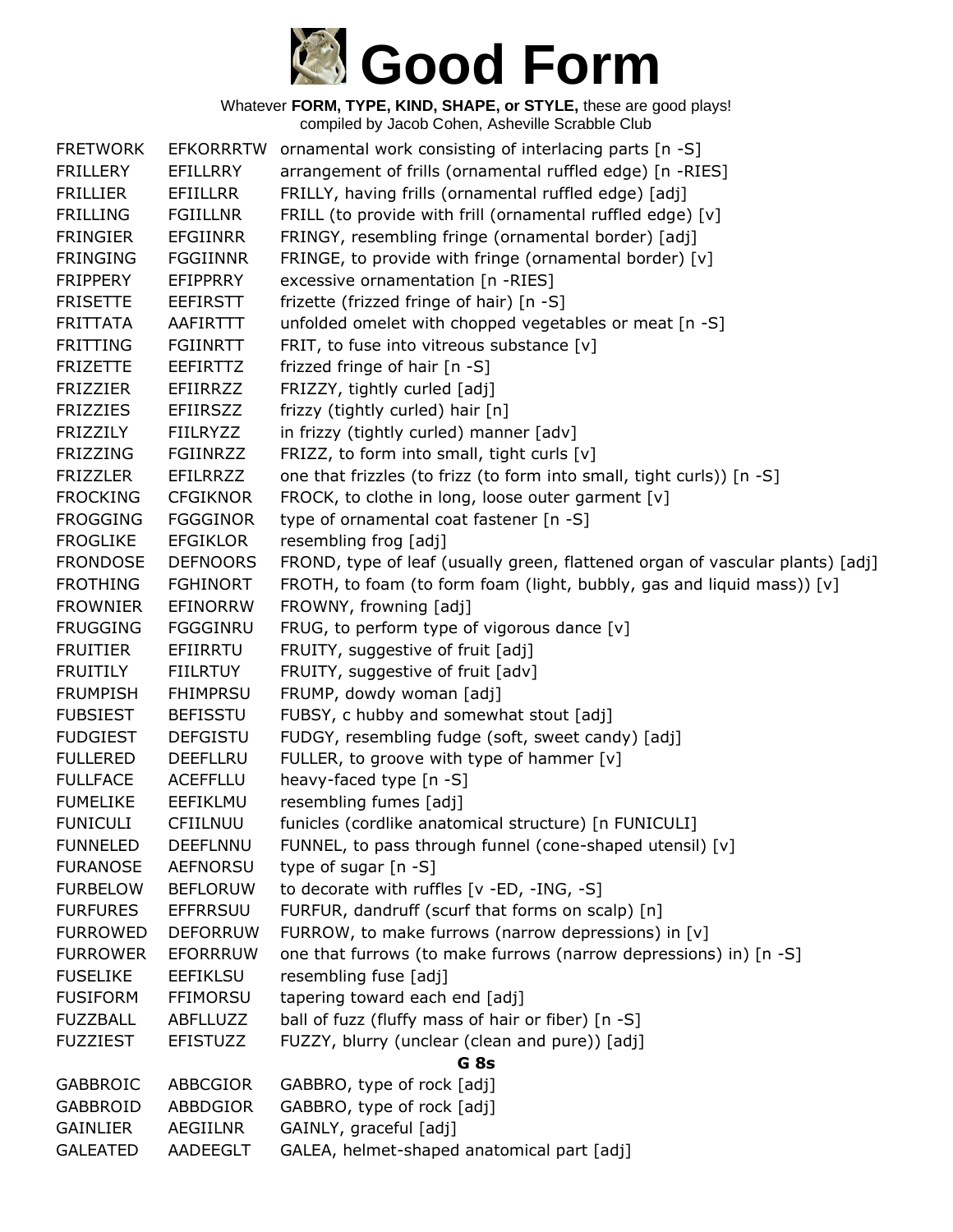

| <b>GALLETED</b> | ADEEGLLT        | GALLET, to fill in mortar joints with stone chips [v]                              |
|-----------------|-----------------|------------------------------------------------------------------------------------|
| <b>GAMELIKE</b> | AEEGIKLM        | similar to game (contest governed by set of rules) [adj]                           |
| GAMMADIA        | AAADGIMM        | Greek ornamental designs [n]                                                       |
| <b>GANGLIER</b> | <b>AEGGILNR</b> | GANGLY, gangling (awkwardly tall and lanky) [adj]                                  |
| <b>GANGLING</b> | <b>AGGGILNN</b> | awkwardly tall and lanky [adj]                                                     |
| <b>GANISTER</b> | <b>AEGINRST</b> | type of rock [n -S]                                                                |
| <b>GAPPIEST</b> | <b>AEGIPPST</b> | GAPPY, having openings [adj]                                                       |
| <b>GARGOYLE</b> | AEGGLORY        | ornamental figure [n -S]                                                           |
| <b>GASIFORM</b> | AFGIMORS        | having form of gas [adj]                                                           |
| <b>GASTRAEA</b> | <b>AAAEGRST</b> | type of metazoan (any of major division of multicellular animals) [n -S]           |
| <b>GATEFOLD</b> | <b>ADEFGLOT</b> | folded insert in book or magazine [n -S]                                           |
| <b>GATELIKE</b> | AEEGIKLT        | resembling gate [adj]                                                              |
| <b>GAUDIEST</b> | ADEGISTU        | GAUDY, tastelessly showy [adj]                                                     |
| <b>GAUZIEST</b> | <b>AEGISTUZ</b> | GAUZY, resembling gauze (transparent fabric) [adj]                                 |
| <b>GELATINE</b> | AEEGILNT        | gelatin (glutinous substance) [n -S]                                               |
| <b>GELATING</b> | <b>AEGGILNT</b> | GELATE, to gel (to become like jelly (soft, semi-solid substance))) [v]            |
| <b>GELATION</b> | <b>AEGILNOT</b> | process of gelling (to become like jelly (soft, semi-solid substance)) [n -S]      |
| <b>GEMINATE</b> | AEEGIMNT        | to arrange in pairs $[v -D, -TING, -S]$                                            |
| <b>GEMMIEST</b> | <b>EEGIMMST</b> | GEMMY, resembling gem [adj]                                                        |
| <b>GENOGRAM</b> | AEGGMNOR        | diagram of history of behavior patterns of family [n -S]                           |
| <b>GENOTYPE</b> | <b>EEGNOPTY</b> | to determine genetic constitution of [v -D, -PING, -S]                             |
| <b>GERMLIKE</b> | <b>EEGIKLMR</b> | resembling germ (microorganism that causes disease) [adj]                          |
| <b>GESNERIA</b> | <b>AEEGINRS</b> | designating type of flowering plant [adj]                                          |
| <b>GEWGAWED</b> | ADEEGGWW        | GEWGAW, showy trinket [adj]                                                        |
| <b>GHOSTIER</b> | <b>EGHIORST</b> | GHOSTY, ghostly (spectral (resembling specter (visible disembodied spirit))) [adj] |
| <b>GHOULISH</b> | <b>GHHILOSU</b> | GHOUL, demon (evil spirit) [adj]                                                   |
| <b>GIFTWRAP</b> | <b>AFGIPRTW</b> | to wrap with decorative paper [v -PPED, -PPING, -S]                                |
| <b>GILLYING</b> | <b>GGIILLNY</b> | GILLY, to transport on type of wagon [v]                                           |
| <b>GIMCRACK</b> | <b>ACCGIKMR</b> | gewgaw (showy trinket) [n -S]                                                      |
| <b>GIPSYISH</b> | <b>GHIIPSSY</b> | gypsyish (resembling gypsy) [adj]                                                  |
| <b>GIRTHING</b> | <b>GGHIINRT</b> | GIRTH, to encircle (to form circle around) [v]                                     |
| <b>GLABRATE</b> | <b>AABEGLRT</b> | glabrous (smooth (having surface that is free from irregularities)) [adj]          |
| <b>GLABROUS</b> | <b>ABGLORSU</b> | smooth (having surface that is free from irregularities) [adj]                     |
| <b>GLADIATE</b> | AADEGILT        | shaped like sword [adj]                                                            |
| <b>GLAIRIER</b> | AEGIILRR        | GLAIRY, resembling egg white [adj]                                                 |
| <b>GLAMMEST</b> | <b>AEGLMMST</b> | GLAM, characterized by extravagant glamor (alluring attractiveness) [adj]          |
| <b>GLAMMING</b> | <b>AGGILMMN</b> | GLAM, to make oneself look alluringly attractive [v]                               |
| <b>GLASSIER</b> | <b>AEGILRSS</b> | GLASSY, resembling glass [adj]                                                     |
| <b>GLASSILY</b> | <b>AGILLSSY</b> | in glassy (resembling glass) manner [adv]                                          |
| <b>GLASSINE</b> | <b>AEGILNSS</b> | type of paper $[n - S]$                                                            |
| <b>GLEETIER</b> | <b>EEEGILRT</b> | GLEETY, resembling mucus (viscid bodily fluid) [adj]                               |
| <b>GLENLIKE</b> | <b>EEGIKLLN</b> | GLEN, small valley (depression of earth's surface) [adj]                           |
| <b>GLIOMATA</b> | AAGILMOT        | GLIOMA, type of tumor (abnormal swelling) [n]                                      |
| <b>GLITZIER</b> | <b>EGIILRTZ</b> | GLITZY. showy [adj]                                                                |
| <b>GLITZILY</b> | <b>GIILLTYZ</b> | GLITZY, showy (making great or brilliant display) [adv]                            |
| <b>GLITZING</b> | <b>GIILNTZ</b>  | GLITZ, to make flashy in appearance [v]                                            |
| <b>GLOBALLY</b> | ABGLLLOY        | GLOBAL, spherical [adv]                                                            |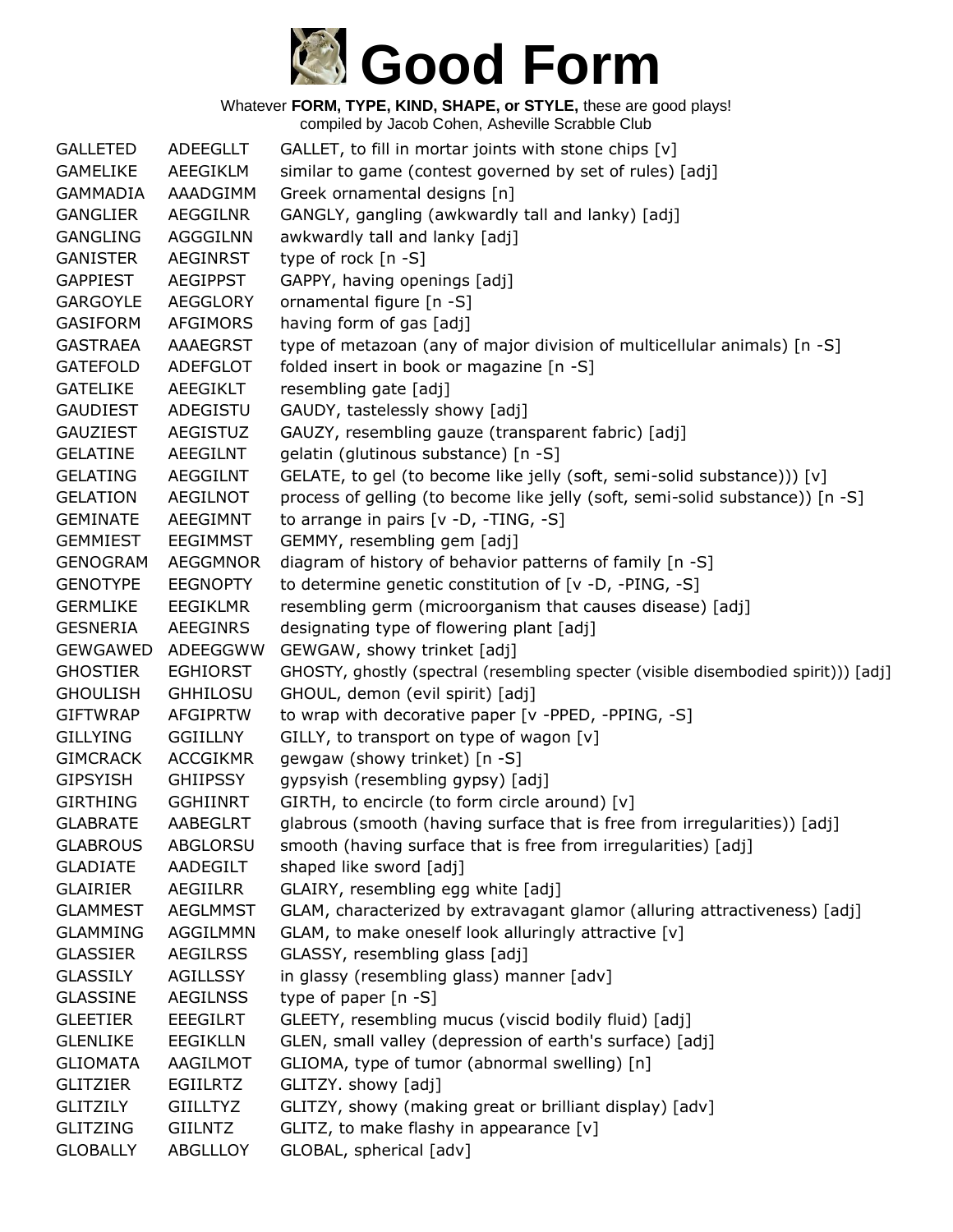

| <b>GLOBATED</b> | ABDEGLOT        | spherical [adj]                                                      |
|-----------------|-----------------|----------------------------------------------------------------------|
| <b>GLOBBIER</b> | <b>BBEGILOR</b> | GLOBBY, full of globs [adj]                                          |
| <b>GLOBULAR</b> | ABGLLORU        | spherical cluster of stars [n -S]                                    |
| <b>GLOOPIER</b> | <b>EGILOOPR</b> | GLOOPY, resembling gloop (sticky material) [adj]                     |
| <b>GLOPPIER</b> | <b>EGILOPPR</b> | GLOPPY, resembling glop [adj]                                        |
| <b>GLOPPING</b> | <b>GGILNOPP</b> | GLOP, to cover with glop (messy mass or mixture) [v]                 |
| <b>GLORIOLE</b> | EGILLOOR        | halo (ring of light) [n -S]                                          |
| <b>GLOSSIES</b> | <b>EGILOSSS</b> | GLOSSY, type of photograph [n]                                       |
| <b>GLUELIKE</b> | <b>EEGIKLLU</b> | resembling glue [adj]                                                |
| <b>GLUINESS</b> | <b>EGILNSSU</b> | state of being gluey (resembling glue) [n -ES]                       |
| <b>GLYCONIC</b> | <b>CCGILNOY</b> | type of verse line [n -S]                                            |
| <b>GNARLIER</b> | AEGILNRR        | GNARLY, gnarled (to twist into state of deformity) [adj]             |
| <b>GNARLING</b> | <b>AGGILNNR</b> | GNARL, to twist into state of deformity [v]                          |
| <b>GNATLIKE</b> | <b>AEGIKLNT</b> | resembling gnat (small winged insect) [adj]                          |
| <b>GNEISSES</b> | <b>EEGINSSS</b> | GNEISS, type of rock [n]                                             |
| <b>GNEISSIC</b> | <b>CEGIINSS</b> | GNEISS, type of rock [adj]                                           |
| <b>GNOMICAL</b> | <b>ACGILMNO</b> | gnomic (resembling or containing aphorisms) [adj]                    |
| <b>GOADLIKE</b> | ADEGIKLO        | resembling goad [adj]                                                |
| <b>GOATIEST</b> | AEGIOSTT        | GOATY, suggestive of goat [adj]                                      |
| <b>GOATLIKE</b> | AEGIKLOT        | goatish (resembling goat (horned mammal)) [adj]                      |
| <b>GOFFERED</b> | <b>DEEFFGOR</b> | GOFFER, to press ridges or pleats in [v]                             |
| <b>GOGGLIER</b> | <b>EGGGILOR</b> | GOGGLY, wide-eyed [adj]                                              |
| <b>GOLDTONE</b> | <b>DEGLNOOT</b> | made to resemble gold [adj]                                          |
| <b>GOLLIWOG</b> | <b>GGILLOOW</b> | grotesque doll [n -S]                                                |
| <b>GOLLYWOG</b> | <b>GGLLOOWY</b> | golliwog (grotesque doll) [n -S]                                     |
| <b>GOMBROON</b> | <b>BGMNOOOR</b> | kind of Persian pottery [n -S]                                       |
| <b>GONFALON</b> | <b>AFGLNNOO</b> | banner $[n - S]$                                                     |
| <b>GONFANON</b> | <b>AFGNNNOO</b> | gonfalon (banner) [n -S]                                             |
| <b>GONGLIKE</b> | <b>EGGIKLNO</b> | resembling gong (disc-like percussion instrument) [adj]              |
| <b>GOOGLIES</b> | <b>EGGILOOS</b> | GOOGLY, type of bowled ball in cricket [n]                           |
| <b>GOOPIEST</b> | <b>EGIOOPST</b> | GOOPY, sticky, gooey [adj]                                           |
| <b>GOOSIEST</b> | <b>EGIOOSST</b> | GOOSEY, goosy (resembling goose (swimming bird)) [adj] / GOOSY [adj] |
| <b>GORGEOUS</b> | <b>EGGOORSU</b> | beautiful [adj]                                                      |
| <b>GOSSAMER</b> | <b>AEGMORSS</b> | fine film of cobwebs [n -S]                                          |
| <b>GRACEFUL</b> | ACEFGLRU        | having beauty of form or movement [adj -LLER, -LLEST]                |
| <b>GRADABLE</b> | <b>AABDEGLR</b> | GRADE, to arrange in steps or degrees [adj]                          |
| GRADIENT        | <b>ADEGINTR</b> | rate of inclination [n -S]                                           |
| <b>GRAFFITI</b> | AFFGIIRT        | to draw graffiti on [v -ED, -ING, -S]                                |
| <b>GRAECIZE</b> | <b>ACEEGIRZ</b> | to grecize (to provide with Greek style) [v -D, -ZING, -S]           |
| <b>GRAFFITO</b> | AFFGIORT        | inscription or drawing made on rock or wall [n -TI]                  |
| <b>GRAINIER</b> | AEGIINRR        | GRAINY, granular [adj]                                               |
| <b>GRAINING</b> | <b>AGGIINNR</b> | GRAIN, to form into small particles [v]                              |
| <b>GRANITIC</b> | ACGIINRT        | GRANITE, type of rock [adj]                                          |
| <b>GRAPHING</b> | <b>AGGIHNPR</b> | GRAPH, represent by means of diagram [v]                             |
| <b>GRAPIEST</b> | <b>AEGIPRST</b> | GRAPEY, grapy (resembling grapes (edible berry)) [adj] / GRAPY [adj] |
| <b>GRAPLINE</b> | AEGILNPR        | graplin (grapnel (type of anchor)) [n -S]                            |
| <b>GRASSIER</b> | <b>AEGIRRSS</b> | GRASSY, of, resembling, or pertaining to grass [adj]                 |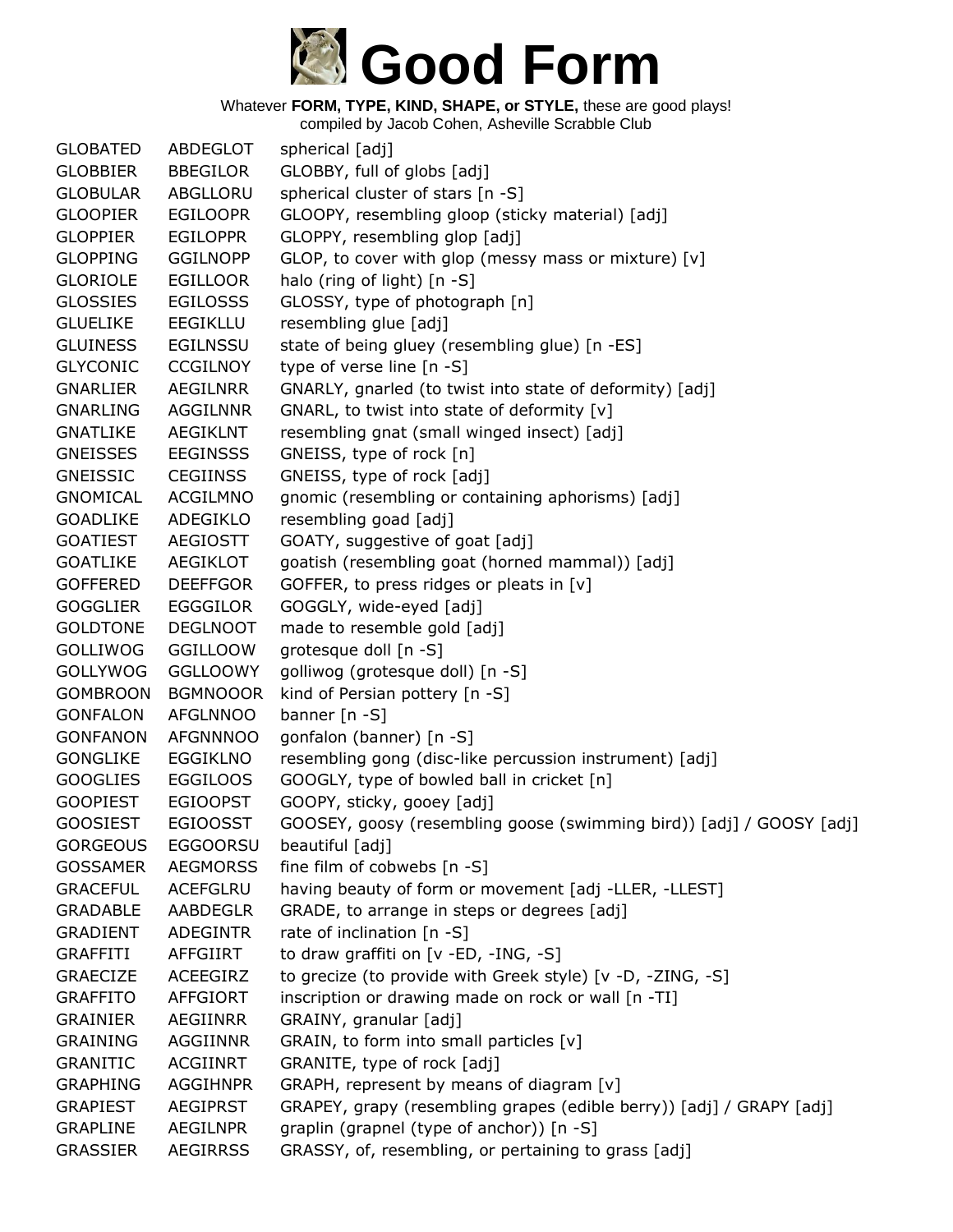

Whatever **FORM, TYPE, KIND, SHAPE, or STYLE,** these are good plays! compiled by Jacob Cohen, Asheville Scrabble Club

GRASSILY AGILRSSY GRASSY, of, resembling, or pertaining to grass [adv] GRAVELED ADEEGLRV GRAVEL, to pave with gravel (mixture of rock fragments) [v] GRAVELLY AEGLLRVY containing gravel (mixture of rock fragments) [adj] GRAZIOSO AGIOORSZ graceful in style [adj] GREASIER AEEGIRRS GREASY, containing or resembling grease [adj] GREASILY AEGILRSY GREASY, containing or resembling grease [adv] GREENISH EEGHINRS somewhat green [adj] GRIDDING DDGGIINR GRID, to put into or set out as framework of bars and lines [v] GRIDIRON DGIINORR to mark off into squares [v -ED, -ING, -S] GRILLAGE AEGGILLR framework of timber [n -S] GRINNING GGIINNNR GRIN, to smile broadly [v] GROINING GGIINNOR GROIN, to build with intersecting arches [v] GROOVING GGINOORV GROOVE, to form groove (long, narrow depression) [v] GROUNDER DEGNORRU type of batted baseball [n -S] GROUPING GGINOPRU GROUP, to arrange in group (assemblage of persons or things) [v] GROUPOID DGIOOPRU type of mathematical set [n -S] GROVIEST EGIORSTV GROVY, resembling or suggestive of grove [adj] GROVIEST EGIORSTV GROVY, resembling or suggestive of grove [adj] GRUFFISH FFGHIRSU somewhat gruff [adj] GRUIFORM FGIMORRU designating order of birds [adj] GRUMPISH GHIMPRSU grumpy (ill-tempered) [adj] GUARACHE AACEGHRU huarache (flat-heeled sandal) [n -S] GULFLIKE EFGIKLLU resembling deep chasm [adj] GULLWING GGILLNUW hinged at top to swing upward [adj] GULLYING GGILLNUY GULLY, to form ravines by action of water [v] GUMMIEST EGIMMSTU GUMMY, resembling gum [adj] GUNPAPER AEGNPPRU type of explosive paper [n -S] GUTTATED ADEGTTTU guttate (resembling drop) [adj] GUTTERED DEEGRTTU GUTTER, to form channels for draining off water [v] GYNECOID CDEGINOY resembling woman (adult human female) [adj] GYPSYISH GHIPSSYY resembling gypsy [adj] GYRATORY AGORRTYY moving in circle or spiral [adj] GYROIDAL ADGILORY spiral in arrangement [adj] GYROSTAT AGORSTTY type of stabilizing device [n -S] **H 8s** HACKABLE AABCEHKL HACK, to cut or chop roughly [adj] HACKLIER ACEHIKLR HACKLY, jagged (having sharply uneven edge or surface) [adj] HACKLING ACGHIKLN HACKLE, to hack (to cut or chop roughly) [v] HACKWORK ACHKKORW artistic work done according to formula [n -S] HAIRBALL AABHILLR ball of hair [n -S] HAIRLIKE AEHIIKLR resembling hair (threadlike growth) [adj] HAIRLINE AEHIILNR very thin line [n -S] HAIRWORK AHIKORRW making of articles from hair [n -S] HALFPIPE AEFHILPP U-shaped course used for skateboarding [n -S] HALIOTIS AHIILOST mollusk with ear-shaped shell [n HALIOTIS or -ES or -TES] HALOLIKE AEHIKLLO resembling halo [adj] HANDLIKE ADEHIKLN resembling hand [adj]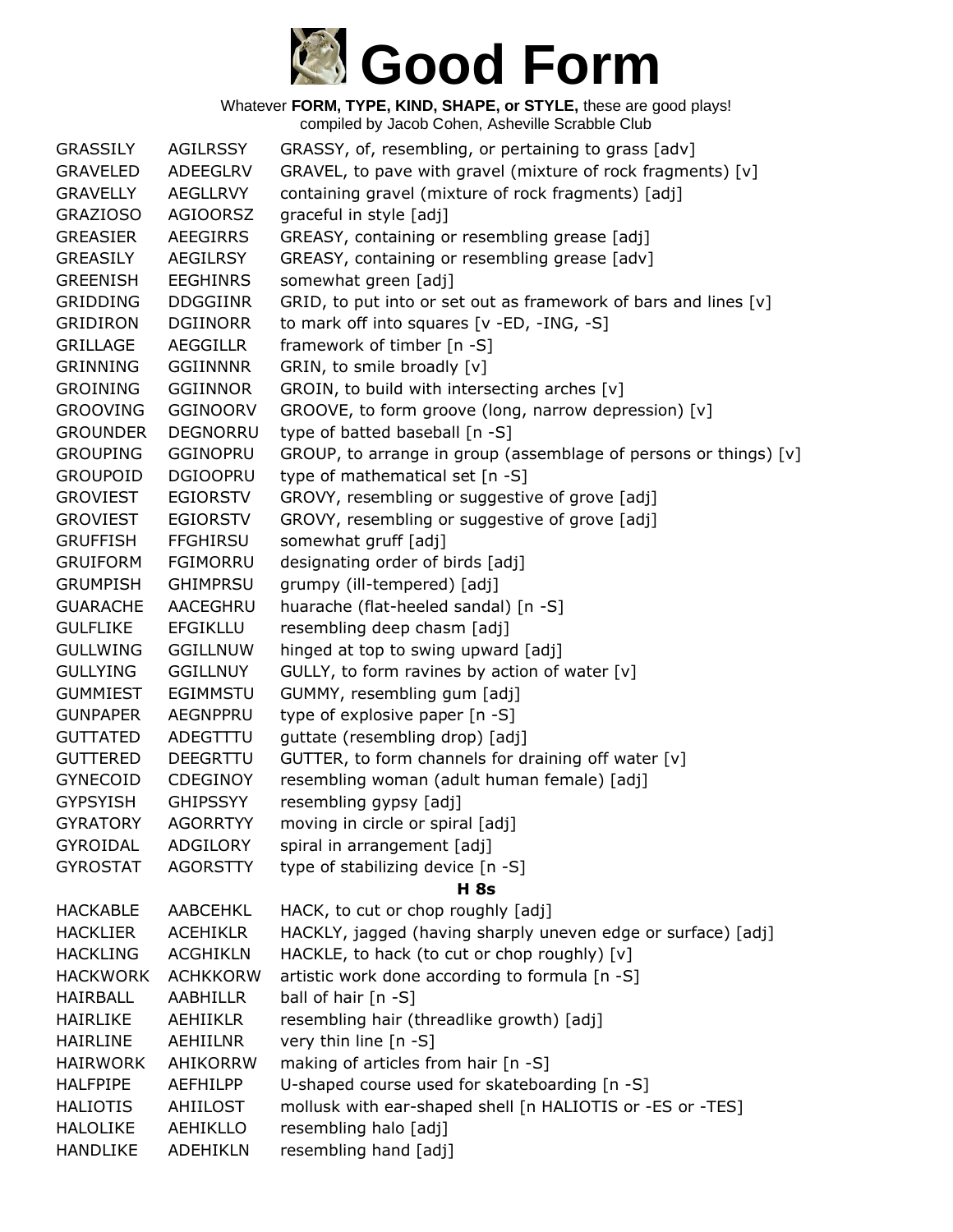

| <b>HANGBIRD</b> | ABDGHINR        | type of bird $[n - S]$                                                 |
|-----------------|-----------------|------------------------------------------------------------------------|
| <b>HANGNEST</b> | <b>AEGHNNST</b> | hangbird (type of bird) [n -S]                                         |
| HARDBALL        | <b>AABDHLLR</b> | baseball (type of ball) [n -S]                                         |
| <b>HARDEDGE</b> | <b>ADDEEGHR</b> | geometric painting [n -S]                                              |
| <b>HARELIKE</b> | <b>AEEHIKLR</b> | resembling hare (long-eared mammal) [adj]                              |
| <b>HATCHING</b> | <b>ACGHHINT</b> | series of lines to show shading [n -S]                                 |
| <b>HAWKLIKE</b> | <b>AEHIKKLW</b> | resembling hawk (bird of prey) [adj]                                   |
| <b>HAWKNOSE</b> | <b>AEHKNOSW</b> | large, curved nose [n -S]                                              |
| <b>HAYSTACK</b> | <b>AACHKSTY</b> | pile of hay [n -S]                                                     |
| <b>HEADLAND</b> | <b>AADDEHLN</b> | cliff (high, steep face of rock) [n -S]                                |
| <b>HEADLESS</b> | <b>ADEEHLSS</b> | lacking head [adj]                                                     |
| <b>HEADSAIL</b> | AADEHILS        | type of sail [n HEADSAILS]                                             |
| <b>HEAVIEST</b> | AEEHISTV        | HEAVY, having much weight [adj]                                        |
| <b>HEAVYISH</b> | <b>AEHHISVY</b> | somewhat heavy [adj]                                                   |
| <b>HEAVYSET</b> | <b>AEEHSTVY</b> | solidly built; stocky [adj]                                            |
| <b>HEBETATE</b> | ABEEEHTT        | to make dull [v -D, -TING, -S]                                         |
| <b>HEDGEROW</b> | <b>DEEGHORW</b> | row of bushes [n -S]                                                   |
| <b>HEFTIEST</b> | <b>EEFHISTT</b> | HEFTY, heavy [adj]                                                     |
| <b>HELICOID</b> | <b>CDEHIILO</b> | type of geometrical surface [n -S]                                     |
| <b>HELICOID</b> | <b>CDEHIILO</b> | type of geometrical surface [n -S]                                     |
| <b>HEMATOID</b> | ADEHIMOT        | resembling blood [adj]                                                 |
| <b>HEMPLIKE</b> | <b>EEHIKLMP</b> | resembling hemp (tall herb) [adj]                                      |
| <b>HEPTAGON</b> | <b>AEGHNOPT</b> | seven-sided polygon [n -S]                                             |
| <b>HEPTARCH</b> | <b>ACEHHPRT</b> | one of group of seven rulers [n -S]                                    |
| <b>HERBLIKE</b> | <b>BEEHIKLR</b> | resembling herb (flowering plant with nonwoody stem) [adj]             |
| <b>HERDLIKE</b> | <b>DEEHIKLR</b> | resembling herd [adj]                                                  |
| <b>HERMAEAN</b> | <b>AAEEHMNR</b> | HERMA, herm (type of statue (three-dimensional work of art)) [adj]     |
| <b>HEXAGRAM</b> | AAEGHMRX        | six-pointed star [n -S]                                                |
| <b>HIGHBUSH</b> | <b>BGHHHISU</b> | forming tall bush [adj]                                                |
| <b>HIGHLIFE</b> | <b>EFGHHIIL</b> | lifestyle of fashionable society [n -S]                                |
| <b>HILLIEST</b> | <b>EHIILLST</b> | HILLY, abounding in hills (rounded elevation) [adj]                    |
| <b>HIPPIEST</b> | <b>EHIIPPST</b> | HIPPY, having big hips [adj]                                           |
| <b>HIPPYISH</b> | <b>HHIIPPSY</b> | relating to or resembling hippie [adj]                                 |
| HIRAGANA        | AAAGHINR        | Japanese cursive script [adj]                                          |
| <b>HOLELESS</b> | <b>EEHLLOSS</b> | lacking hole [adj]                                                     |
| <b>HOLLOWED</b> | <b>DEHLLOOW</b> | HOLLOW, to make hollow [v]                                             |
| <b>HOLLOWER</b> | <b>EHLLOORW</b> | HOLLOW, not solid [adj]                                                |
| <b>HOLLOWLY</b> | <b>HLLLOOWY</b> | HOLLOW, not solid [adv]                                                |
| <b>HOLOGAMY</b> | <b>AGHLMOOY</b> | state of having gametes of same size and form as other cells [n -MIES] |
| <b>HOLOTYPE</b> | <b>EHLOOPTY</b> | animal or plant specimen [n -S]                                        |
| <b>HOMELIKE</b> | <b>EEHIKLMO</b> | suggestive of home [adj]                                               |
| <b>HOMINESS</b> | <b>EHIMNOSS</b> | quality of being homey (homelike (suggestive of home)) [n -ES]         |
| HOMINIZE        | EHIIMNOZ        | to alter environment to conform with evolving man [v -D, -ZING, -S]    |
| <b>HOMOGENY</b> | <b>EGHMNOOY</b> | correspondence in form or structure [n -NIES]                          |
| <b>HOMOGONY</b> | <b>GHMNOOOY</b> | condition of having flowers with uniform stamens and pistils [n -NIES] |
| <b>HOMOLOGY</b> | <b>GHLMOOOY</b> | similarity in structure [n -GIES]                                      |
| <b>HONESTER</b> | <b>EEHNORST</b> | HONEST, truthful (telling truth (conformity to fact or reality)) [adj] |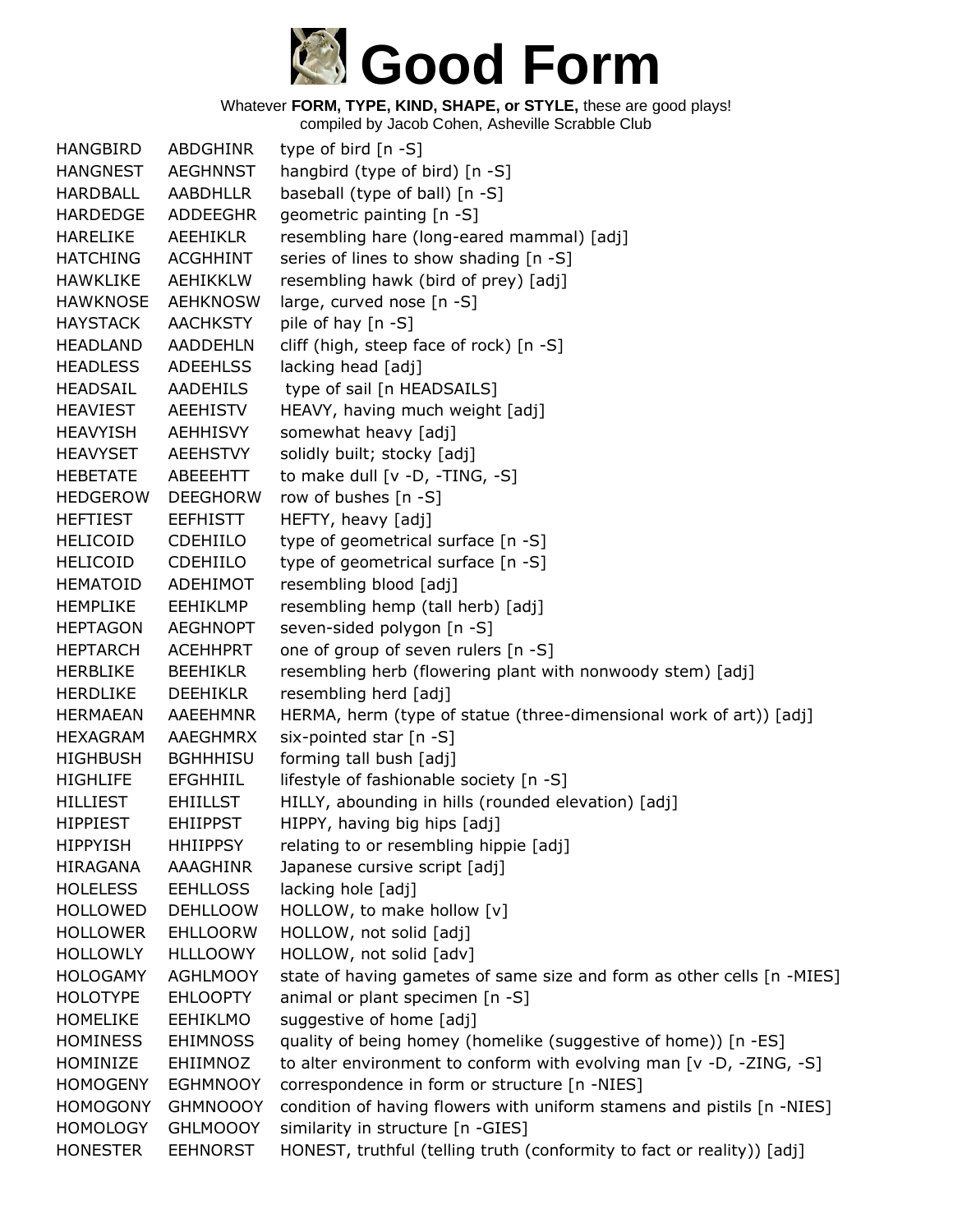

Whatever **FORM, TYPE, KIND, SHAPE, or STYLE,** these are good plays! compiled by Jacob Cohen, Asheville Scrabble Club

| <b>HONESTLY</b> | <b>EHLNOSTY</b> | HONEST, truthful (telling truth (conformity to fact or reality)) [adv] |
|-----------------|-----------------|------------------------------------------------------------------------|
| <b>HONEYBEE</b> | <b>BEEEHNOY</b> | type of bee (winged insect) [n -S]                                     |
| <b>HOODIEST</b> | <b>DEHIOOST</b> | HOODY, resembling hoodlum (thug (brutal ruffian or assassin)) [adj]    |
| <b>HOODLIKE</b> | <b>DEHIKLOO</b> | resembling hood [adj]                                                  |
| <b>HOOFLIKE</b> | <b>EFHIKLOO</b> | resembling hoof (hard covering on feet of certain animals) [adj]       |
| <b>HOOKIEST</b> | <b>EHIKOOST</b> | HOOKY, full of hooks [adj]                                             |
| <b>HOOKLIKE</b> | <b>EHIKKLOO</b> | resembling hook [adj]                                                  |
| <b>HOOKNOSE</b> | <b>EHKNOOOS</b> | aquiline nose [n -S]                                                   |
| <b>HOOPLESS</b> | <b>EHLOOPSS</b> | lacking hoop [adj]                                                     |
| <b>HOOPLIKE</b> | <b>EHIKLOOP</b> | suggestive of hoop [adj]                                               |
| <b>HOPPINGS</b> | <b>GHINOPPS</b> | HOPPING, going from one place to another of same kind [n]              |
| <b>HORNLIKE</b> | <b>EHIKLNOR</b> | resembling horn [adj]                                                  |
| <b>HORSIEST</b> | <b>EHIORSST</b> | HORSEY, horsy (resembling horse) [adj] / HORSY [adj]                   |
| <b>HOSELIKE</b> | <b>EEHIKLOS</b> | resembling hose (stockings or socks) [adj]                             |
| <b>HOUSIEST</b> | <b>EHIOSSTU</b> | HOUSEY, being in style of house music [adj]                            |
| <b>HUARACHE</b> | AACEHHRU        | flat-heeled sandal [n -S]                                              |
| <b>HUARACHO</b> | <b>AACHHORU</b> | huarache (flat-heeled sandal) [n -S]                                   |
| <b>HUMANOID</b> | ADHIMNOU        | something having human form [n -S]                                     |
| <b>HUMMOCKY</b> | <b>CHKMMOUY</b> | abounding in hummocks (small rounded hills) [adj]                      |
| <b>HUMPIEST</b> | <b>EHIMPSTU</b> | HUMPY, full of humps [adj]                                             |
| <b>HUMPLESS</b> | <b>EHLMPSSU</b> | lacking hump [adj]                                                     |
| <b>HUNCHING</b> | <b>CGHHINNU</b> | HUNCH, to arch forward [v]                                             |
| <b>HUSKLIKE</b> | <b>EHIKKLSU</b> | resembling husk [adj]                                                  |
| <b>HYDRACID</b> | <b>ACDDHIRY</b> | acid (type of chemical compound) [n -S]                                |
| <b>HYDROGEL</b> | <b>DEGHLORY</b> | colloid (type of chemical suspension) [n -S]                           |
| <b>HYMNLIKE</b> | EHIKLMNY        | resembling hymn [adj]                                                  |
| <b>HYPNOSIS</b> | <b>HINOPSSY</b> | artificially induced state resembling sleep [n -SES]                   |
| <b>HYPOGENE</b> | <b>EEGHNOPY</b> | formed underground [adj]                                               |
| <b>HYPOTHEC</b> | <b>CEHHOPTY</b> | type of mortgage [n -S]                                                |
|                 |                 | I 8s                                                                   |
| <b>IAMBUSES</b> | ABEIMSSU        | IAMBUS, iamb (type of metrical foot) [n]                               |
| <b>ICEFALLS</b> | <b>ACEFILLS</b> | ICEFALL, kind of frozen waterfall [n]                                  |
| <b>IDEATING</b> | ADEGIINT        | IDEATE, to form idea [v]                                               |
| <b>IDEATION</b> | ADEIINOT        | act of ideating (to form idea) [n -S]                                  |
| <b>IDEATIVE</b> | ADEEIITV        | pertaining to ideation (act of ideating (to form idea)) [adj]          |
| <b>IDEOGRAM</b> | ADEGIMOR        | type of written symbol [n -S]                                          |
| <b>IDIOTYPE</b> | <b>DEIIOPTY</b> | structure of antibody [n -S]                                           |
| IGNIFIED        | <b>DEFGIIIN</b> | IGNIFY, to burn (to destroy by fire) [v]                               |
| <b>IGNIFIES</b> | <b>EFGIIINS</b> | IGNIFY, to burn (to destroy by fire) [v]                               |
| <b>IGNITERS</b> | <b>EGIINRST</b> | IGNITER, one that ignites (to set on fire) [n]                         |
| <b>IGNITING</b> | <b>GGIIINNT</b> | IGNITE, to set on fire [v]                                             |
| <b>IGNITION</b> | <b>GIIINNOT</b> | act of igniting (to set on fire) [n -S]                                |
| <b>IGNITRON</b> | <b>GIINNORT</b> | type of rectifier tube [n -S]                                          |
| <b>ILLUSION</b> | <b>IILLNOSU</b> | false perception [n -S]                                                |
| <b>ILLUSIVE</b> | <b>EIILLSUV</b> | illusory (based on illusion) [adj]                                     |
| <b>ILLUSORY</b> | <b>ILLORSUY</b> | based on illusion [adj]                                                |
| ILLUVIAL        | AIILLLUV        | ILLUVIUM, type of material accumulated in soil [adj]                   |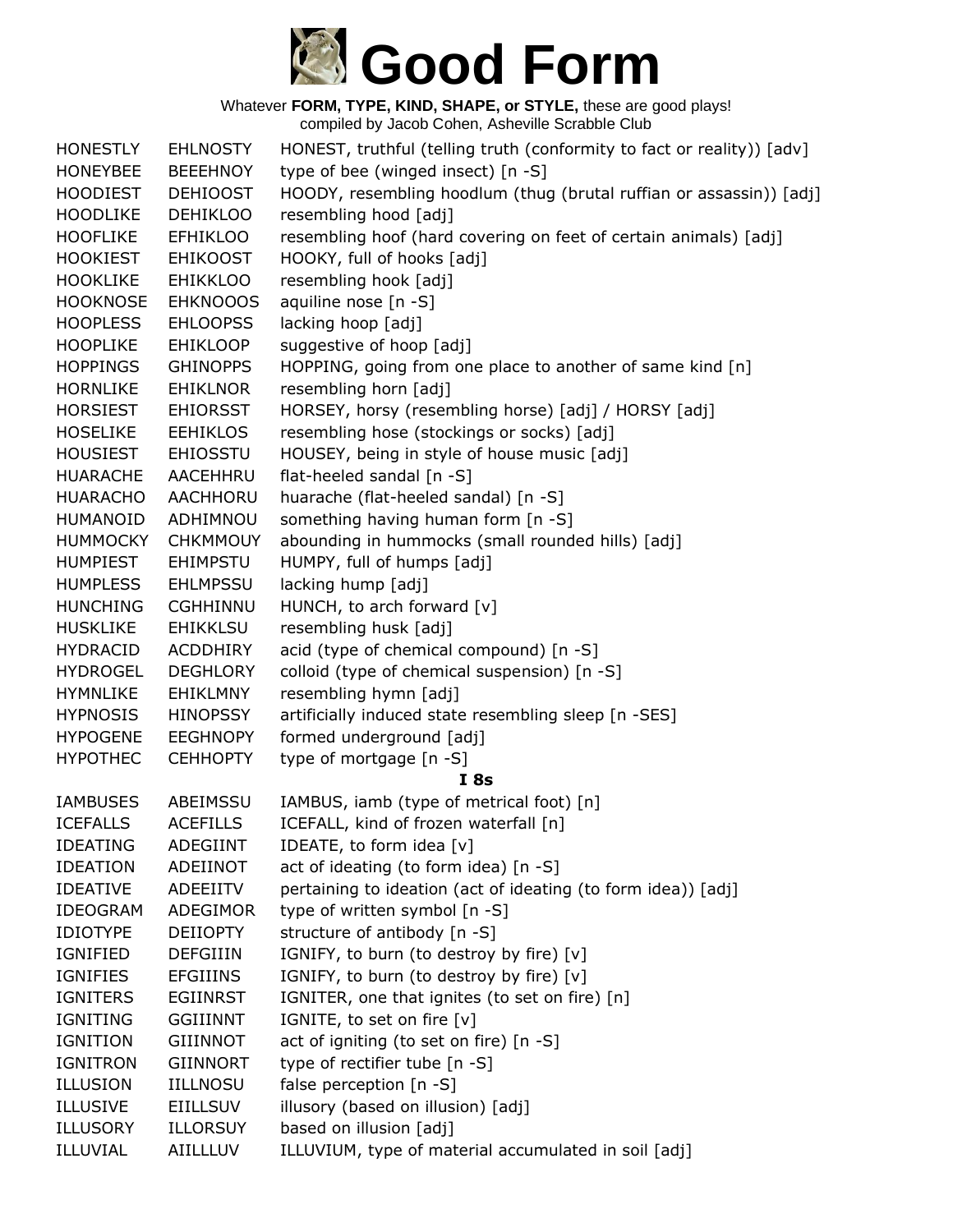# **Good Form**

Whatever **FORM, TYPE, KIND, SHAPE, or STYLE,** these are good plays!

| ILLUVIUM        | <b>IILLMUUV</b> | type of material accumulated in soil [n-IA, -S]                                              |
|-----------------|-----------------|----------------------------------------------------------------------------------------------|
| <b>IMAGINER</b> | AEGIIMNR        | one that imagines (to form mental picture of) [n -S]                                         |
| <b>IMPOROUS</b> | <b>IMOOPRSU</b> | extremely dense [adj]                                                                        |
| <b>INCHWORM</b> | <b>CHIMNORW</b> | type of worm [n -S]                                                                          |
| <b>INCUSING</b> | <b>CGIINNSU</b> | INCUSE, to mark by stamping [v]                                                              |
| <b>INDECENT</b> | <b>CDEEINNT</b> | not decent (conforming to recognized standards of propriety) [adj -ER, -EST]                 |
| <b>INDENTER</b> | <b>DEEINNRT</b> | one that indents (to cut or tear irregularly) [n -S]                                         |
| <b>INDENTOR</b> | <b>DEINNORT</b> | indenter (one that indents (to cut or tear irregularly)) [n -S]                              |
| <b>INDICIUM</b> | CDIIIMNU        | indicia (distinctive mark) [n -S]                                                            |
| <b>INFLAMER</b> | <b>AEFILMNR</b> | one that inflames (to set on fire) [n -S]                                                    |
| <b>INFLATER</b> | AEFILNRT        | one that inflates (to cause to expand by filling with gas or air) [n -S]                     |
| <b>INFLATOR</b> | <b>AFILNORT</b> | inflater (one that inflates (to cause to expand by filling with gas or air)) [n -S]          |
| <b>INFOLDED</b> | <b>DDEFILNO</b> | INFOLD, to fold inward [v]                                                                   |
| <b>INFOLDER</b> | <b>DEFILNOR</b> | one that infolds (to fold inward) [n -S]                                                     |
| <b>INGOTING</b> | <b>GGIINNOT</b> | INGOT, to shape into convenient form for storage [v]                                         |
| <b>INKINESS</b> | <b>EIIKNNSS</b> | state of being inky (resembling ink) [n -ES]                                                 |
| <b>INSPHERE</b> | <b>EEHINPRS</b> | to ensphere (to enclose in sphere) [v -D, -RING, -S]                                         |
| <b>INSWATHE</b> | <b>AEHINSTW</b> | to enswathe (to wrap in bandages) [v -D, -HING, -S                                           |
| <b>INTAGLIO</b> | AGIILNOT        | incised or sunken design [n -LI, -ES, -S] / to engrave in intaglio [v -ED, -ING, -S]         |
| <b>INTARSIA</b> | AAIINRST        | decorative technique [n -S]                                                                  |
| <b>INTERCOM</b> | <b>CEIMNORT</b> | type of communication system [n -S]                                                          |
| <b>INTERLAP</b> | <b>AEILNPRT</b> | to lap one over another [v -PPED, -PPING, -S]                                                |
| <b>INTERREX</b> | <b>EEINRRTX</b> | type of sovereign [n -REGES]                                                                 |
| <b>INTERTIE</b> | <b>EEIINRTT</b> | type of electrical connection [n -S]                                                         |
| <b>INTRADOS</b> | ADINORST        | inner curve of arch [n -ES]                                                                  |
| <b>INUKSHUK</b> | <b>HIKKNSUU</b> | figure of human made of tones [n -S]                                                         |
| <b>INVECTED</b> | <b>CDEEINTV</b> | edged by convex curves [adj]                                                                 |
| <b>INVERTOR</b> | <b>EINORRTV</b> | type of electrical device [n -S]                                                             |
| <b>INVOLUTE</b> | <b>EILNOTUV</b> | to roll or curl up [v -D, -TING, -S]                                                         |
| <b>IODOFORM</b> | <b>DFIMOOOR</b> | iodine compound [n -S]                                                                       |
| <b>IRONIEST</b> | <b>EIINORST</b> | IRONY, resembling iron [adj]                                                                 |
| <b>IRONLIKE</b> | <b>EIIKLNOR</b> | resembling iron [adj]                                                                        |
| <b>ISARITHM</b> | AHIIMRST        | isopleth (type of isogram (line on map connecting points of equal value)) [n -S]             |
| <b>ISCHEMIA</b> | <b>ACEHIIMS</b> | type of anemia (disorder of blood) [n -S]                                                    |
| <b>ISCHEMIC</b> | <b>CCEHIIMS</b> | ISCHEMIA, type of anemia (disorder of blood) [adj]                                           |
| <b>ISLANDED</b> | <b>ADDEILNS</b> | ISLAND, to make into island (land area entirely surrounded by water) [v]                     |
| <b>ISOBARIC</b> | <b>ABCIIORS</b> | ISOBAR, type of atom (smallest unit of element) [adj]                                        |
| <b>ISOCHEIM</b> | <b>CEHIIMOS</b> | type of isotherm (line on map connecting points of equal mean temperature) [n -S]            |
| <b>ISOCHIME</b> | <b>CEHIIMOS</b> | isocheim (type of isotherm (line on map connecting points of equal mean temperature)) [n -S] |
| <b>ISOCLINE</b> | <b>CEIILNOS</b> | type of rock formation [n -S]                                                                |
| <b>ISOCRACY</b> | <b>ACCIORSY</b> | form of government [n -CIES]                                                                 |
| <b>ISOLOGUE</b> | <b>EGILOOSU</b> | type of chemical compound [n -S]                                                             |
| <b>ISOMERIC</b> | <b>CEIIMORS</b> | ISOMER, type of chemical compound [adj]                                                      |
| <b>ISOMORPH</b> | <b>HIMOOPRS</b> | something similar to something else in form [n -S]                                           |
| <b>ISOPLETH</b> | <b>EHILOPST</b> | type of isogram (line on map connecting points of equal value) [n -S]                        |
| <b>ISOPODAN</b> | ADINOOPS        | isopod (kind of crustacean) [n -S]                                                           |
| <b>ISOSPORY</b> | <b>IOOPRSSY</b> | condition of producing sexual or asexual spores of but one kind $[n = RIES]$                 |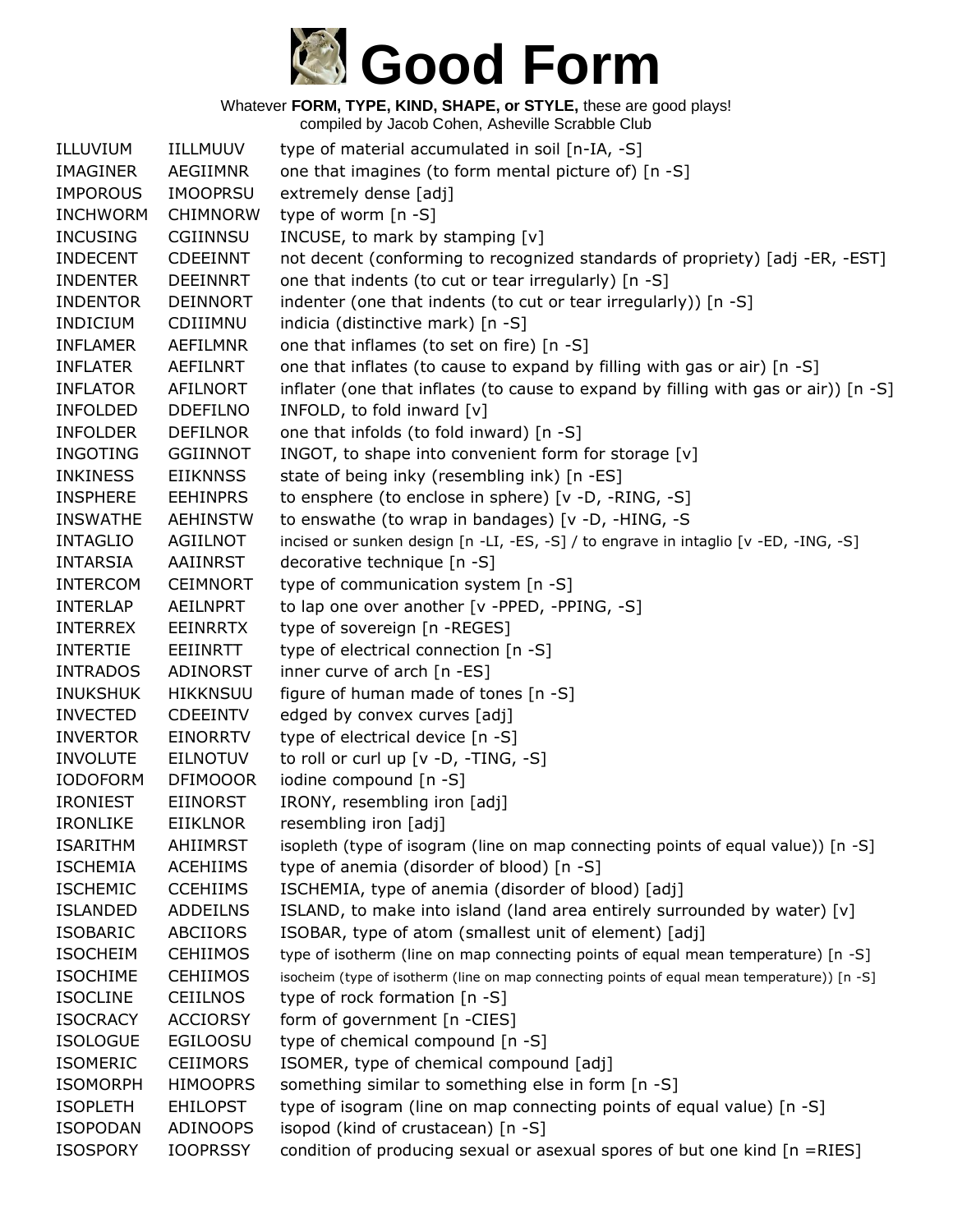

| <b>ISOTHERE</b> | <b>EEHIORST</b> | type of isotherm (line on map connecting points of equal mean temperature) [n -S]       |
|-----------------|-----------------|-----------------------------------------------------------------------------------------|
| <b>ISOTOPIC</b> | <b>CIIOOPST</b> | ISOTOPE, form of element [adj]                                                          |
| <b>ISOTROPY</b> | <b>IOOPRSTY</b> | state of being identical in all directions [n -PIES]                                    |
| <b>ISOTYPIC</b> | <b>CIIOPSTY</b> | ISOTYPE, type of diagram [adj]                                                          |
| <b>ISOZYMIC</b> | <b>CIIMOSYZ</b> | ISOZYME, type of enzyme (complex protein) [adj]                                         |
| <b>IVORIEST</b> | <b>EIIORSTV</b> | IVORY, resembling ivory in color [adj]                                                  |
|                 |                 | J <sub>8s</sub>                                                                         |
| <b>JADELIKE</b> | ADEEIJKL        | resembling jade (green gemstone) [adj]                                                  |
| <b>JAGGEDER</b> | <b>ADEEGGJR</b> | JAGGED, having sharply uneven edge or surface [adj]                                     |
| <b>JAGGEDLY</b> | ADEGGJLY        | JAGGED, having sharply uneven edge or surface [adv]                                     |
| <b>JAGGIEST</b> | <b>AEGGIJST</b> | JAGGY, jagged (having sharply uneven edge or surface) [adj]                             |
| <b>JALOUSIE</b> | AEIJLOSU        | type of window [n -S]                                                                   |
| <b>JANIFORM</b> | AFIJMNOR        | hypocritical (pertaining to hypocrisy) [adj]                                            |
| <b>JAPANNED</b> | AADEJNNP        | JAPAN, to coat with glossy, black lacquer [v]                                           |
| <b>JAPANNER</b> | AAEJNNPR        | one that japans (to coat with glossy, black lacquer) [n -S]                             |
| <b>JARGONED</b> | <b>ADEGJNOR</b> | JARGON, to speak or write obscure and often pretentious kind of language $[v]$          |
| <b>JAZZLIKE</b> | <b>AEIJKLZZ</b> | resembling type of music [adj]                                                          |
| <b>JETLINER</b> | <b>EEIJLNRT</b> | type of aircraft (any machine or device capable of flying) [n -S]                       |
| <b>JIGSAWED</b> | ADEGIJSW        | JIGSAW, to cut with type of saw [v]                                                     |
| <b>JINGOISH</b> | <b>GHIIJNOS</b> | JINGO, zealous patriot [adj]                                                            |
| <b>JOCKIEST</b> | <b>CEIJKOST</b> | JOCKY, resembling athlete (one skilled in feats of physical strength and agility) [adj] |
| <b>JOHNBOAT</b> | <b>ABHJNOOT</b> | narrow square-ended boat [n -S]                                                         |
| <b>JOINABLE</b> | ABEIJLNO        | JOIN, to unite (to bring together so as to form whole) [adj]                            |
| <b>JOWLIEST</b> | <b>EIJLOSTW</b> | JOWLY, having prominent jowls [adj]                                                     |
| <b>JULIENNE</b> | EEIJLNNU        | to cut food into long thin strips [v -D, -NING, -S]                                     |
| <b>JUMARING</b> | AGIJMNRU        | JUMAR, to climb with ropes using type of clamp [v]                                      |
| <b>JUMARRED</b> | ADEJMRRU        | JUMAR, to climb with ropes using type of clamp [v]                                      |
| <b>JUMPSHOT</b> | <b>HJMOPSTU</b> | type of shot in basketball [n -S]                                                       |
| <b>JUNCTURE</b> | <b>CEJNRTUU</b> | act of joining (to unite (to bring together so as to form whole)) [n -S]                |
| <b>JUNGLIER</b> | EGIJLNRU        | JUNGLY, resembling jungle (land covered with dense tropical vegetation) [adj]           |
| <b>JUSTNESS</b> | <b>EJNSSSTU</b> | quality of being just (acting in conformity with what is morally good) [n -ES]          |
| <b>JUTELIKE</b> | <b>EEIJKLTU</b> | resembling jute (strong, coarse fiber) [adj]                                            |
|                 |                 | <b>K8s</b>                                                                              |
| <b>KAFFIYAH</b> | AAFFHIKY        | kaffiyeh (large, square kerchief) [n -S]                                                |
| <b>KAFFIYEH</b> | <b>AEFFHIKY</b> | large, square kerchief [n -S]                                                           |
| <b>KEFFIYAH</b> | <b>AEFFHIKY</b> | kaffiyeh (large, square kerchief) [n -S]                                                |
| <b>KEFFIYEH</b> | <b>EEFFHIKY</b> | kaffiyeh (large, square kerchief) [n -S]                                                |
| <b>KEMPIEST</b> | <b>EEIKMPST</b> | KEMPY, having coarse hair or fibers [adj]                                               |
| <b>KENOTRON</b> | <b>EKNNOORT</b> | type of diode (type of electron tube) [n -S]                                            |
| <b>KERATOSE</b> | <b>AEEKORST</b> | of or resembling horny tissue [adj]                                                     |
| <b>KERNELLY</b> | <b>EEKLLNRY</b> | resembling kernels [adj]                                                                |
| <b>KEYSTONE</b> | <b>EEKNOSTY</b> | central stone of arch [n -S]                                                            |
| <b>KICKSHAW</b> | <b>ACHIKKSW</b> | trifle or trinket [n -S]                                                                |
| <b>KILTLIKE</b> | <b>EIIKKLLT</b> | resembling kilt [adj]                                                                   |
| <b>KINDLERS</b> | <b>DEIKLNRS</b> | KINDLER, one that kindles (to cause to burn) [n]                                        |
| <b>KINDLING</b> | <b>DGIIKLNN</b> | KINDLE, to cause to burn $[v]$ / material that is easily ignited $[n - S]$              |
| <b>KINDREDS</b> | <b>DDEIKNRS</b> | KINDRED, natural grouping [n]                                                           |
|                 |                 |                                                                                         |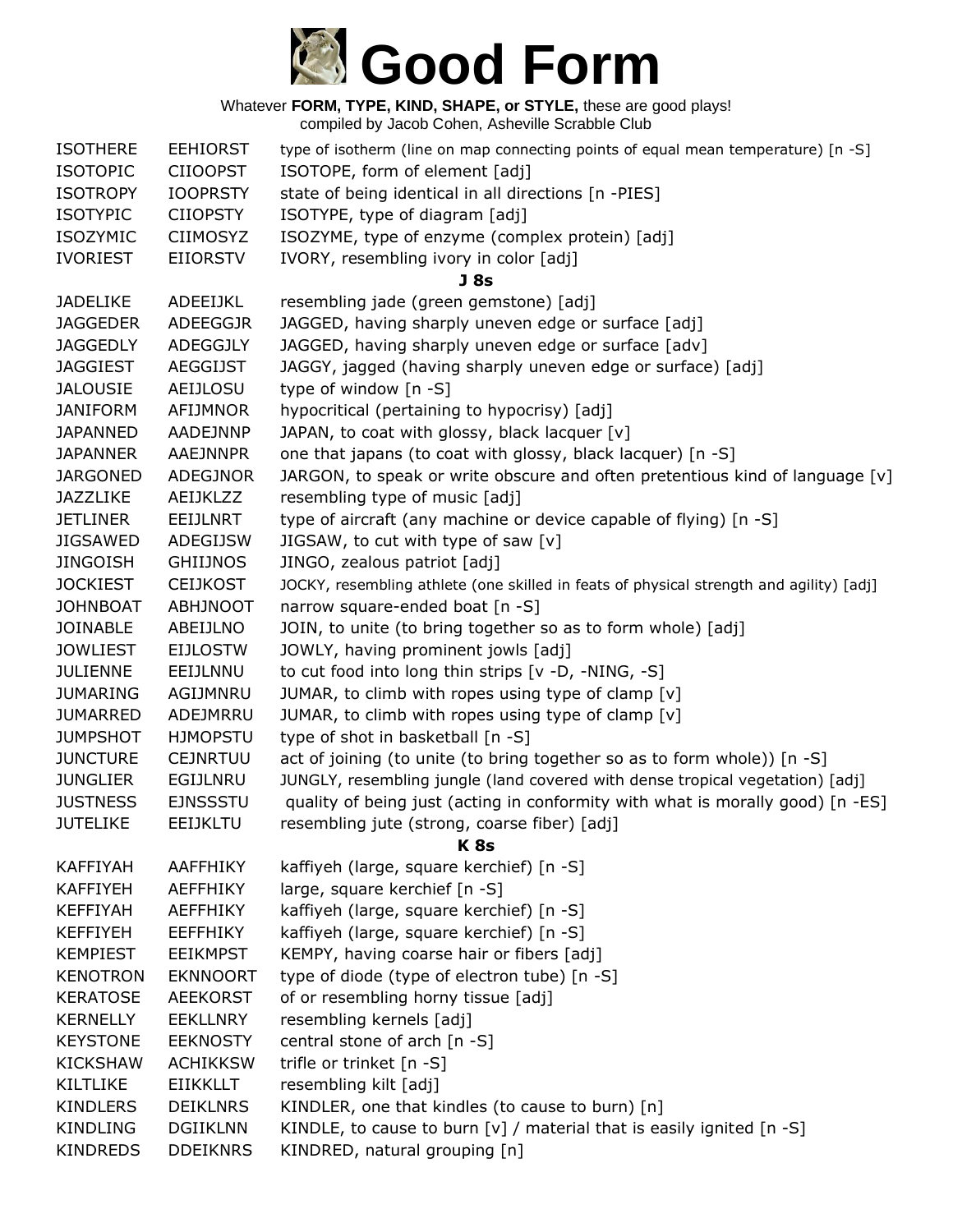

| <b>KINGLIKE</b> | <b>EGIIKKLN</b> | resembling king [adj]                                                                         |
|-----------------|-----------------|-----------------------------------------------------------------------------------------------|
| KIRIGAMI        | AGIIIKMR        | Japanese art of folding paper [n -S]                                                          |
| <b>KIRSCHES</b> | <b>CEHIKRSS</b> | KIRSCH, kind of brandy [n]                                                                    |
| <b>KITELIKE</b> | <b>EEIIKKLT</b> | resembling kite (light, covered frame flown in wind) [adj]                                    |
| <b>KLUDGIER</b> | DEGIKLRU        | KLUDGEY, kludgy (involving or put together with ill-fitting components) [adj] / KLUDGY, [adj] |
| <b>KLUDGING</b> | <b>DGGIKLNU</b> | KLUDGE, to put together from ill-fitting components [v]                                       |
| <b>KLYSTRON</b> | <b>KLNORSTY</b> | type of electron tube [n -S]                                                                  |
| <b>KNEADING</b> | ADEGIKNN        | KNEAD, to work into uniform mixture with hands [v]                                            |
| <b>KNOBBING</b> | <b>BBGIKNNO</b> | KNOB, to provide with knob (rounded protuberance) [v]                                         |
| <b>KNOBLIKE</b> | <b>BEIKKLNO</b> | resembling knob [adj]                                                                         |
| <b>KNOTLESS</b> | <b>EKLNOSST</b> | having no knots [adj]                                                                         |
| <b>KNOTLIKE</b> | <b>EIKKLNOT</b> | resembling knot [adj]                                                                         |
| <b>KNOTTERS</b> | <b>EKNORSTT</b> | KNOTTER, one that knots (to tie in knot (closed loop)) [n]                                    |
| <b>KNOTTIER</b> | <b>EIKNORTT</b> | KNOTTY, full of knots [adj]                                                                   |
| <b>KNOTTILY</b> | <b>IKLNOTTY</b> | KNOTTY, full of knots [adv]                                                                   |
| <b>KNOTTING</b> | <b>GIKNNOTT</b> | fringe made of knotted threads [n -S] / KNOT, to tie in knot (closed loop) [v]                |
| <b>KNUCKLER</b> | <b>CEKKLNRU</b> | type of baseball pitch [n -S]                                                                 |
| <b>KNURLIER</b> | EIKLNRRU        | KNURLY, gnarly (gnarled) [adj]                                                                |
| <b>KNURLING</b> | <b>GIKLNNRU</b> | KNURL, to make grooves or ridges in [v]                                                       |
| <b>KRAALING</b> | <b>AAGIKLNR</b> | KRAAL, to pen in type of enclosure [v]                                                        |
| <b>KRIMMERS</b> | <b>EIKMMRRS</b> | KRIMMER, kind of fur [n]                                                                      |
| <b>KRUMKAKE</b> | AEKKKMRU        | large thin cookie [n -S]                                                                      |
| <b>KURTOSIS</b> | <b>IKORSSTU</b> | relative degree of curvature in statistical curve [n -SES]                                    |
| <b>KYPHOSIS</b> | <b>HIKOPSSY</b> | abnormal curvature of spine [n -SES]                                                          |
| <b>KYPHOTIC</b> | <b>CHIKOPTY</b> | KYPHOSIS, abnormal curvature of spine [adj]                                                   |
|                 |                 | <b>L</b> 8s                                                                                   |
| LAAGERED        | AADEEGLR        | LAAGER, to form defensive encampment [v]                                                      |
| <b>LACELIKE</b> | <b>ACEEIKLL</b> | resembling lace [adj]                                                                         |
| <b>LACERATE</b> | <b>AACEELRT</b> | to tear roughly [v -D, -TING, -S]                                                             |
| LACERTID        | <b>ACDEILRT</b> | type of lizard (any of suborder of reptiles) [n -S]                                           |
| <b>LACINESS</b> | <b>ACEILNSS</b> | quality of being lacy (resembling lacework (delicate openwork fabric)) [n -ES]                |
| <b>LACROSSE</b> | <b>ACELORSS</b> | type of ball game [n -S]                                                                      |
| LACTEOUS        | <b>ACELOSTU</b> | resembling milk [adj]                                                                         |
| <b>LACUNARY</b> | <b>AACLNRUY</b> | LACUNA, empty space or missing part [adj]                                                     |
| <b>LACUNATE</b> | <b>AACELNTU</b> | LACUNA, empty space or missing part [adj]                                                     |
| <b>LACUNOSE</b> | <b>ACELNOSU</b> | marked by shallow depressions [adj]                                                           |
| LADYLIKE        | <b>ADEIKLLY</b> | resembling or suitable to lady [adj]                                                          |
| LAGERING        | <b>AEGGILNR</b> | LAGER, to laager (to form defensive encampment) [v]                                           |
| LAKELIKE        | AEEIKKLL        | LAKE, sizable inland body of water [adj]                                                      |
| LAMBIEST        | ABEILMST        | LAMBY, resembling lamb [adj]                                                                  |
| LAMBLIKE        | ABEIKLLM        | resembling lamb [adj]                                                                         |
| LAMINARY        | AAILMNRY        | LAMINA, thin plate, scale, or layer [adj]                                                     |
| LAMINATE        | AAEILMNT        | to compress into thin plate [v -D, -TING, -S]                                                 |
| <b>LANCETED</b> | <b>ACDEELNT</b> | LANCET, narrow, pointed arch [adj]                                                            |
| <b>LANDFORM</b> | <b>ADFLMNOR</b> | natural feature of earth's surface [n -S]                                                     |
| <b>LANDMASS</b> | <b>AADLMNSS</b> | large area of land [n -S]                                                                     |
| LANKIEST        | <b>AEIKLNST</b> | LANKY, ungracefully tall and thin [adj]                                                       |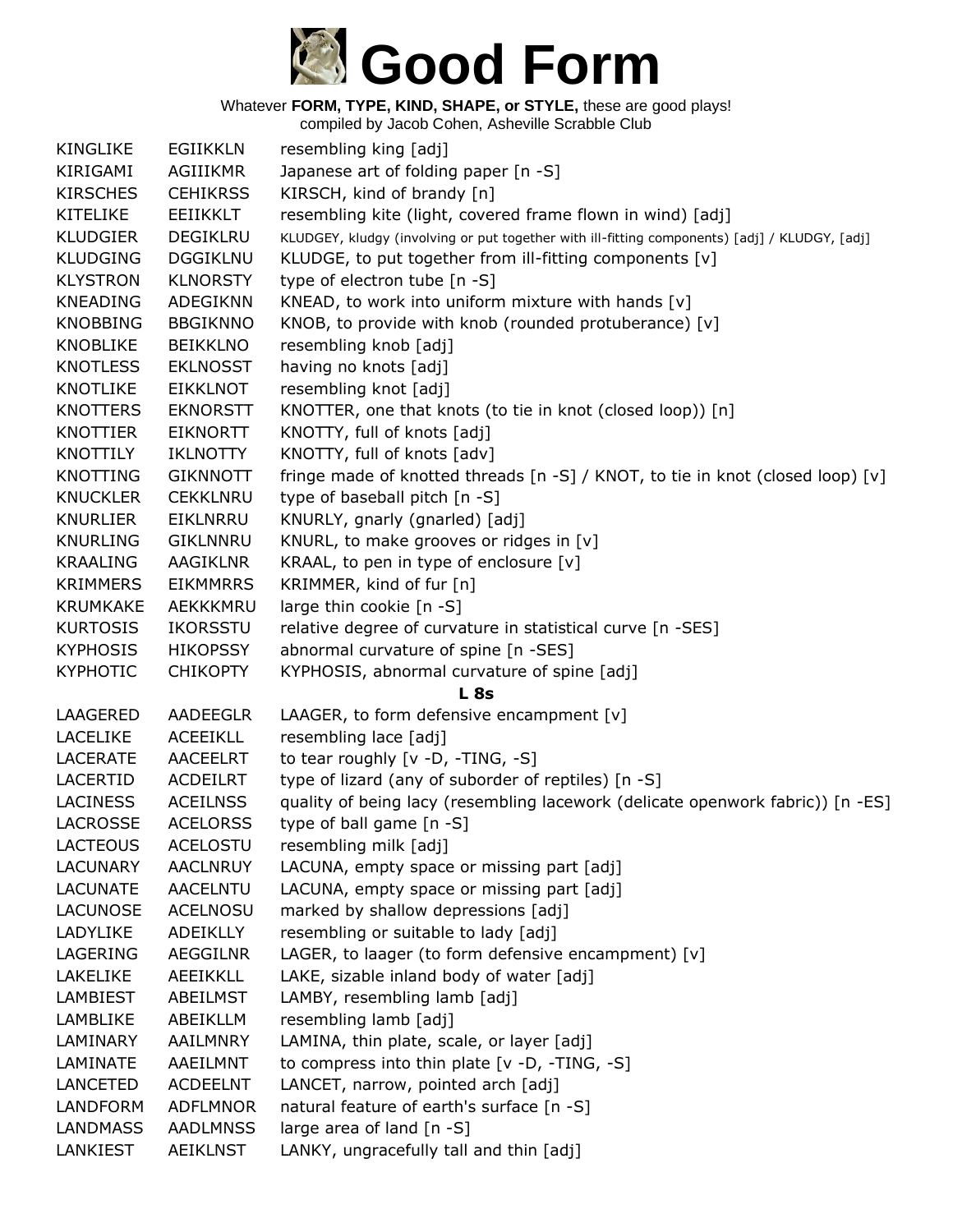

| <b>LANKNESS</b> | <b>AEKLNNSS</b> | state of being lank (long and slender) [n -ES]                            |
|-----------------|-----------------|---------------------------------------------------------------------------|
| LAPBOARD        | <b>AABDLOPR</b> | flat board used as table or desk [n -S]                                   |
| LARDIEST        | <b>ADEILRST</b> | LARDY, resembling lard [adj]                                              |
| LARDLIKE        | <b>ADEIKLLR</b> | resembling lard [adj]                                                     |
| <b>LATCHING</b> | <b>ACGHILNT</b> | LATCH, to close with type of fastening device [v]                         |
| <b>LATERITE</b> | AEEILRTT        | type of soil $[n -S]$                                                     |
| LATHIEST        | <b>AEHILSTT</b> | LATHY, long and slender [adj]                                             |
| LAUDANUM        | AADLMNUU        | type of opium preparation [n -S]                                          |
| LAVALIKE        | AAEIKLLV        | resembling lava (molten rock that issues from volcano) [adj]              |
| LAVASHES        | AAEHLSSV        | LAVASH, thin flat bread of Armenian origin [n]                            |
| <b>LAVENDER</b> | ADEELNRV        | to sprinkle with type of perfume [v -ED, -ING, -S]                        |
| LAYERING        | AEGILNRY        | LAYER, to form layer (single thickness, coating, or covering) [v]         |
| <b>LEADIEST</b> | <b>ADEEILST</b> | LEADY, resembling lead [adj]                                              |
| <b>LEAFLIKE</b> | <b>AEEFIKLL</b> | resembling leaf (usually green, flattened organ of vascular plants) [adj] |
| <b>LEAKLESS</b> | <b>AEEKLLSS</b> | designed not to leak [adj]                                                |
| <b>LEANNESS</b> | <b>AEELNNSS</b> | state of being lean (having little fat) [n -ES]                           |
| <b>LEATHERY</b> | <b>AEEHLRTY</b> | resembling leather [adj -RIER, -RIEST]                                    |
| <b>LEDGIEST</b> | <b>DEEGILST</b> | LEDGY, abounding in ledges [adj]                                          |
| LEGALISM        | <b>AEGILLMS</b> | strict conformity to law [n -S]                                           |
| <b>LEGALIST</b> | AEGILLST        | adherent of legalism (strict conformity to law) [n -S]                    |
| LEMONISH        | <b>EHILMNOS</b> | LEMON, citrus fruit [adj]                                                 |
| <b>LEPORINE</b> | <b>EEILNOPR</b> | resembling rabbit or hare [adj]                                           |
| <b>LEUCEMIA</b> | ACEEILMU        | leukemia (disease of blood-forming organs) [n -S]                         |
| <b>LEUCEMIC</b> | CCEEILMU        | LEUCEMIA, leukemia (disease of blood-forming organs) [adj]                |
| <b>LEUCOSIS</b> | CEILOSSU        | leukosis (leukemia (disease of blood-forming organs)) [n -SES]            |
| <b>LEUCOTIC</b> | <b>CCEILOTU</b> | LEUCOSIS, leukosis (leukemia (disease of blood-forming organs)) [adj]     |
| LEUKEMIA        | AEEIKLMU        | disease of blood-forming organs [n -S]                                    |
| <b>LEUKOSIS</b> | <b>EIKLOSSU</b> | leukemia (disease of blood-forming organs) [n -SES]                       |
| <b>LEUKOTIC</b> | <b>CEIKLOTU</b> | LEUKOSIS, leukemia (disease of blood-forming organs) [adj]                |
| LEVERAGE        | AEEEGLRV        | to provide with type of economic advantage [v -D, -GING, -S]              |
| LEVIGATE        | AEEGILTV        | to reduce to fine powder [v -D, -TING, -S]                                |
| <b>LEVODOPA</b> | <b>ADELOOPV</b> | form of dopa [n -S]                                                       |
| LIBELANT        | ABEILLNT        | plaintiff in type of lawsuit [n -S]                                       |
| <b>LIBELLEE</b> | <b>BEEEILLL</b> | libelee (defendant in type of lawsuit) [n -S]                             |
| <b>LIENTERY</b> | <b>EEILNRTY</b> | form of diarrhea [n -RIES]                                                |
| <b>LIFEBELT</b> | <b>BEEFILLT</b> | life preserver shaped like belt [n -S]                                    |
| <b>LIFEBUOY</b> | <b>BEFILOUY</b> | life preserver shaped like ring [n -S]                                    |
| LIFELIKE        | <b>EEFIIKLL</b> | resembling living thing [adj]                                             |
| <b>LIGHTISH</b> | <b>GHHIILST</b> | somewhat light [adj]                                                      |
| <b>LIGNEOUS</b> | <b>EGILNOSU</b> | of or resembling wood [adj]                                               |
| <b>LIGNITIC</b> | <b>CGIIILNT</b> | LIGNITE, type of coal [adj]                                               |
| <b>LIGULATE</b> | <b>AEGILLTU</b> | LIGULA, strap-shaped organ or part [adj]                                  |
| <b>LIGULOID</b> | DGIILLOU        | LIGULA, strap-shaped organ or part [adj]                                  |
| LILYLIKE        | <b>EIIKLLLY</b> | LILY, flowering plant [adj]                                               |
| <b>LIMACINE</b> | <b>ACEIILMN</b> | resembling type of mollusk [adj]                                          |
| <b>LIMACON</b>  | <b>ACILMNO</b>  | type of geometric curve [n -S]                                            |
| LIMBERED        | <b>BDEEILMR</b> | LIMBER, to make flexible [v]                                              |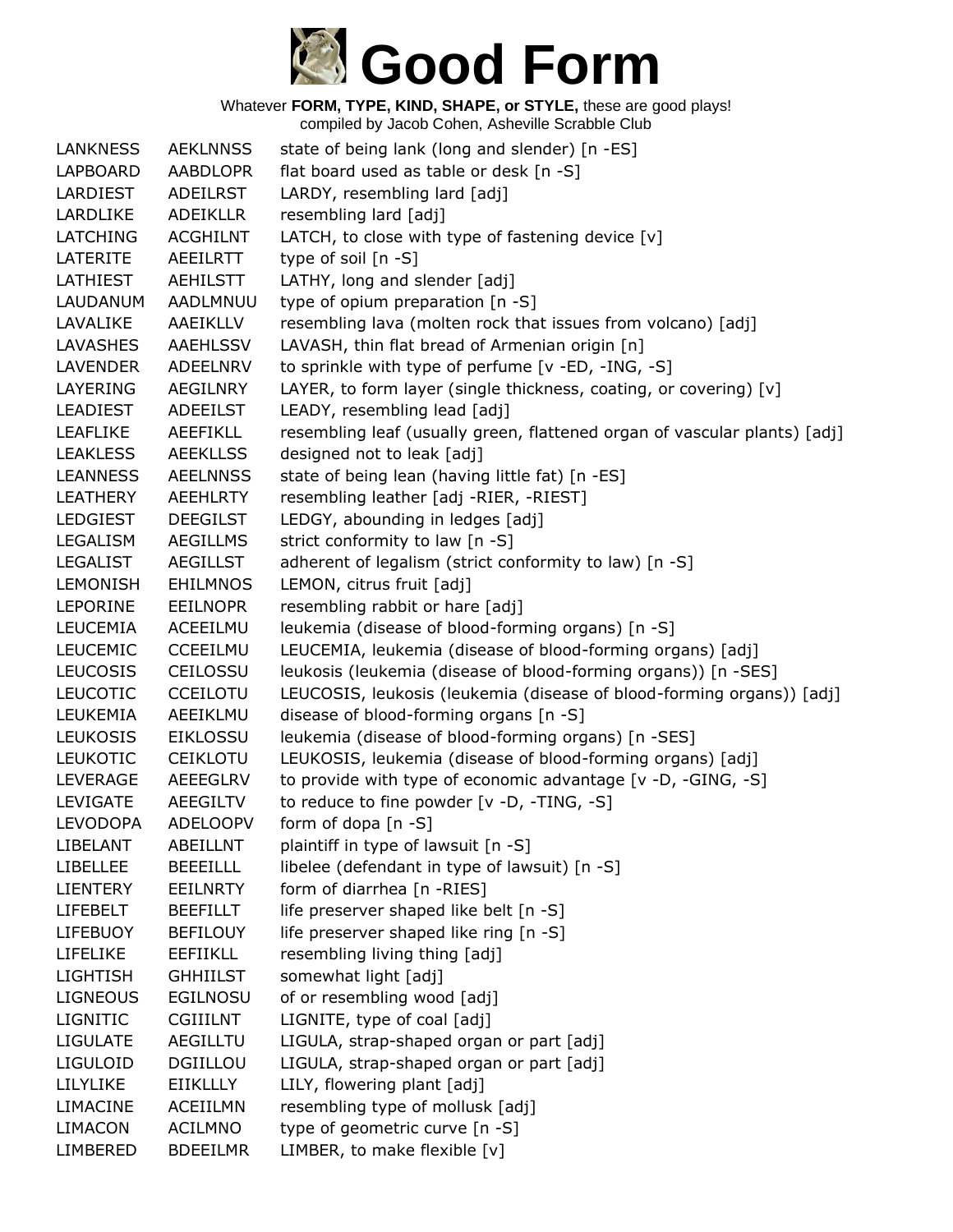

| <b>LIMBIEST</b> | <b>BEIILMST</b> | LIMBY, having many large branches [adj]                                                             |
|-----------------|-----------------|-----------------------------------------------------------------------------------------------------|
| <b>LIMBUSES</b> | <b>BEILMSSU</b> | LIMBUS, distinctive border [n]                                                                      |
| <b>LIMINESS</b> | <b>EIILMNSS</b> | state of being limy (resembling or containing lime) [n -ES]                                         |
| <b>LIMPNESS</b> | <b>EILMNPSS</b> | state of being limp (lacking rigidity (state of being rigid (not flexible; strict, harsh))) [n -ES] |
| LINEARLY        | <b>AEILLNRY</b> | LINEAR, of or resembling straight line [adv]                                                        |
| <b>LINEATED</b> | <b>ADEEILNT</b> | lineate (marked with lines) [adj]                                                                   |
| <b>LINELESS</b> | <b>EEILLNSS</b> | having no lines [adj]                                                                               |
| <b>LINELIKE</b> | EEIIKLLN        | resembling line [adj]                                                                               |
| LINGUINE        | EGIILNNU        | linguini (type of pasta (food made of dough)) [n -S]                                                |
| LINGUINI        | GIIILNNU        | type of pasta (food made of dough) [n -S]                                                           |
| <b>LINGULAR</b> | AGILLNRU        | LINGULA, organ or process shaped like tongue [adj]                                                  |
| LINKSMAN        | <b>AIKLMNNS</b> | golfer (one that golfs (to play golf (type of ball game))) [n LINKSMEN]                             |
| <b>LINTIEST</b> | <b>EIILNSTT</b> | LINTY, covered with lint [adj]                                                                      |
| <b>LINTLESS</b> | <b>EILLNSST</b> | free from lint [adj]                                                                                |
| LIONLIKE        | EIIKLLNO        | resembling lion (large, carnivorous feline mammal) [adj]                                            |
| <b>LIPPERED</b> | <b>DEEILPPR</b> | LIPPER, to ripple (to form ripples (small waves)) [v]                                               |
| <b>LISTERIA</b> | <b>AEIILRST</b> | rod-shaped bacterium [n -S]                                                                         |
| <b>LITANIES</b> | <b>AEIILNST</b> | LITANY, ceremonial form of prayer [n]                                                               |
| <b>LITHOSOL</b> | <b>HILLOOST</b> | type of soil [n -S]                                                                                 |
| <b>LITTLISH</b> | <b>HIILLSTT</b> | somewhat little [adj]                                                                               |
| LIVERIED        | DEEIILRV        | wearing livery (uniform worn by servants) [adj]                                                     |
| <b>LIVERIES</b> | <b>EEIILRSV</b> | LIVERY, uniform worn by servants [n]                                                                |
| <b>LIVERING</b> | EGIILNRV        | LIVER, to thicken or gel [v]                                                                        |
| <b>LIVERISH</b> | <b>EHIILRSV</b> | having disorder of liver (bodily organ) [adj]                                                       |
| <b>LIVETRAP</b> | AEILPRTV        | to capture in type of animal trap [v -PPED, -PPING, -S]                                             |
| LOAMIEST        | AEILMOST        | LOAMY, resembling loam [adj]                                                                        |
| <b>LOBATELY</b> | ABELLOTY        | LOBATE, having lobes (rounded, projecting anatomical part) [adv]                                    |
| <b>LOBATION</b> | ABILNOOT        | formation of lobes [n -S]                                                                           |
| <b>LOBOTOMY</b> | <b>BLMOOOTY</b> | type of surgical operation [n -MIES]                                                                |
| <b>LOBULATE</b> | ABELLOTU        | LOBULE, small lobe (rounded, projecting anatomical part) [adj]                                      |
| <b>LOBULOSE</b> | <b>BELLOOSU</b> | LOBULE, small lobe (rounded, projecting anatomical part) [adj]                                      |
| <b>LOCATIVE</b> | <b>ACEILOTV</b> | type of grammatical case [n -S]                                                                     |
| <b>LOCOFOCO</b> | CCFLOOOO        | type of friction match [n -S]                                                                       |
| <b>LOCULATE</b> | <b>ACELLOTU</b> | locular (having or divided into loculi) [adj]                                                       |
| <b>LOCUSTAL</b> | <b>ACLLOSTU</b> | LOCUSTA, spikelet (type of flower cluster) [adj]                                                    |
| <b>LOCUTION</b> | <b>CILNOOTU</b> | particular form of expression [n -S]                                                                |
| <b>LOFTLIKE</b> | <b>EFIKLLOT</b> | resembling loft [adj]                                                                               |
| <b>LOGOTYPE</b> | <b>EGLOOPTY</b> | piece of type bearing syllable, word, or words [n -S]                                               |
| <b>LOGOTYPY</b> | <b>GLOOPTYY</b> | use of logotypes [n -PIES]                                                                          |
| <b>LOMENTUM</b> | ELMMNOTU        | loment (type of plant pod) [n -TA, -S]                                                              |
| <b>LONGFORM</b> | <b>FGLMNOOR</b> | long in form [adj]                                                                                  |
| <b>LONGHAND</b> | <b>ADGHLNNO</b> | ordinary handwriting [n -S]                                                                         |
| LONGHEAD        | <b>ADEGHLNO</b> | person having long skull [n -S]                                                                     |
| LONGLEAF        | <b>AEFGLLNO</b> | evergreen tree [n -AVES]                                                                            |
| <b>LONGLINE</b> | <b>EGILLNNO</b> | type of fishing line [n -S]                                                                         |
| <b>LONGNECK</b> | <b>CEGKLNNO</b> | beer bottle with long neck [n -S]                                                                   |
| LONGSHIP        | <b>GHILNOPS</b> | medieval ship [n -S]                                                                                |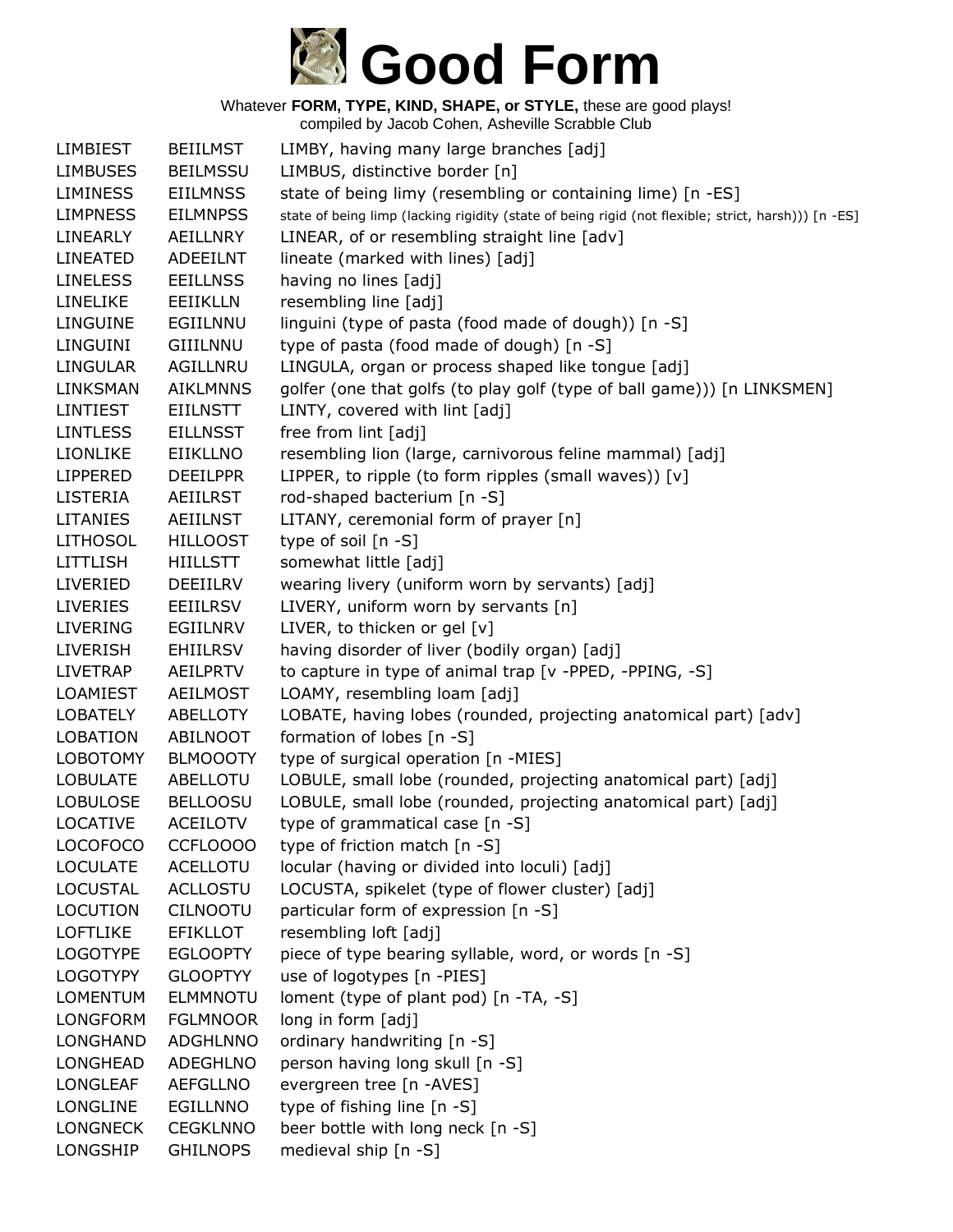

| <b>LOOPHOLE</b>                    | <b>EHLLOOOP</b>             | to make small openings in [v -D, -LING, -S]                                    |
|------------------------------------|-----------------------------|--------------------------------------------------------------------------------|
| LOPSIDED                           | <b>DDEILOPS</b>             | leaning to one side [adj]                                                      |
| <b>LORDLIKE</b>                    | <b>DEIKLLOR</b>             | lordly (of or befitting lord) [adj]                                            |
| LOUVERED                           | <b>DEELORUV</b>             | LOUVER, type of window [adj]                                                   |
| LUBRICAL                           | ABCILLRU                    | lubric (slippery (causing or tending to cause slipping)) [adj]                 |
| <b>LUMINISM</b>                    | IILMMNSU                    | style of painting [n -S]                                                       |
| <b>LUNATELY</b>                    | <b>AELLNTUY</b>             | LUNATE, crescent-shaped [adv]                                                  |
| <b>LUNGFISH</b>                    | <b>FGHILNSU</b>             | type of fish [n -ES]                                                           |
| <b>LUNULATE</b>                    | <b>AELLNTUU</b>             | LUNULA, small crescent-shaped structure [adj]                                  |
| <b>LYCOPSID</b>                    | <b>CDILOPSY</b>             | type of club moss [n -S]                                                       |
| <b>LYMPHOMA</b>                    | <b>AHLMMOPY</b>             | type of tumor (abnormal swelling) [n -S, -TA]                                  |
| <b>LYOPHILE</b>                    | <b>EHILLOPY</b>             | pertaining to type of colloid [adj]                                            |
| <b>LYRATELY</b>                    | <b>AELLRTYY</b>             | LYRATE, having shape of lyre [adv]                                             |
| <b>LYRIFORM</b>                    | <b>FILMORRY</b>             | lyrate (having shape of lyre) [adj]                                            |
|                                    |                             | <b>M</b> 8s                                                                    |
| <b>MACAROON</b>                    | <b>AACMNOOR</b>             | type of cookie (small, flat cake) [n -S]                                       |
| <b>MACCABAW</b>                    | AAABCCMW                    | maccaboy (type of snuff) [n -S]                                                |
| <b>MACCABOY</b>                    | AABCCMOY                    | type of snuff [n -S]                                                           |
| <b>MACCOBOY</b>                    | <b>ABCCMOOY</b>             | maccaboy (type of snuff) [n -S]                                                |
| <b>MACERATE</b>                    | <b>AACEEMRT</b>             | to soften by soaking in liquid [v -D, -TING, -S]                               |
| <b>MACULATE</b>                    | AACELMTU                    | to mark with spots [v -D, -TING, -S]                                           |
| MAGAZINE                           | AAEGIMNZ                    | type of periodical publication [n -S]                                          |
| <b>MAGDALEN</b>                    | AADEGLMN                    | reformed prostitute [n -S]                                                     |
| MAGMATIC                           | AACGIMMT                    | MAGMA, molten matter from which igneous rock is formed [adj]                   |
| MAINTAIN                           | AAIIMNNT                    | to keep in proper condition [v -ED, -ING, -S]                                  |
| MAIOLICA                           | AACIILMO                    | majolica (type of pottery (ware molded from clay and hardened by heat)) [n -S] |
| MAJOLICA                           | AACIJLMO                    | type of pottery (ware molded from clay and hardened by heat) [n -S]            |
| <b>MAKEOVER</b>                    | <b>AEEKMORV</b>             | changing of appearance [n -S]                                                  |
| MALMIEST                           | AEILMMST                    | MALMY, resembling malm (soft, friable limestone) [adj]                         |
| <b>MALTIEST</b><br><b>MAMATEEK</b> | <b>AEILMSTT</b>             | MALTY, resembling malt [adj]                                                   |
| <b>MAMMATUS</b>                    | AAEEKMMT<br><b>AAMMMSTU</b> | type of wigwam (Native American dwelling) [n -S]<br>type of cloud [n -TI]      |
| <b>MANDORLA</b>                    | <b>AADLMNOR</b>             | pointed oval figure [n -S]                                                     |
| MANGLING                           | AGGILMNN                    | MANGLE, to cut, slash, or crush so as to disfigure [v]                         |
| MANIFOLD                           | ADFILMNO                    | to make several copies of [v -ED, -ING, -S]                                    |
| MANUBRIA                           | AABIMNRU                    | handle-shaped anatomical parts [n]                                             |
| <b>MAQUETTE</b>                    | AEEMQTTU                    | small preliminary model [n -S]                                                 |
| <b>MARGARIC</b>                    | <b>AACGIMRR</b>             | pearly (resembling pearl) [adj]                                                |
| MARGINED                           | ADEGIMNR                    | MARGIN, to provide with margin (border) [v]                                    |
| MARLITIC                           | <b>ACIILMRT</b>             | MARLITE, type of marl [adj]                                                    |
| MARSHALL                           | <b>AAHLLMRS</b>             | to marshal (to put in proper order) [v -ED, -ING, -S]                          |
| <b>MARSHIER</b>                    | <b>AEHIMRRS</b>             | MARSHY, resembling marsh (tract of low, wet land) [adj]                        |
| <b>MARTELLO</b>                    | AELLMORT                    | circular fort [n -S]                                                           |
| <b>MARTYRLY</b>                    | <b>ALMRRTYY</b>             | resembling martyr [adj]                                                        |
| <b>MASKLIKE</b>                    | <b>AEIKKLMS</b>             | suggestive of mask [adj]                                                       |
| <b>MASTLIKE</b>                    | AEIKLMST                    | resembling mast [adj]                                                          |
| <b>MATRICES</b>                    | <b>ACEIMRST</b>             | MATRIX, something within which something else originates or develops [n]       |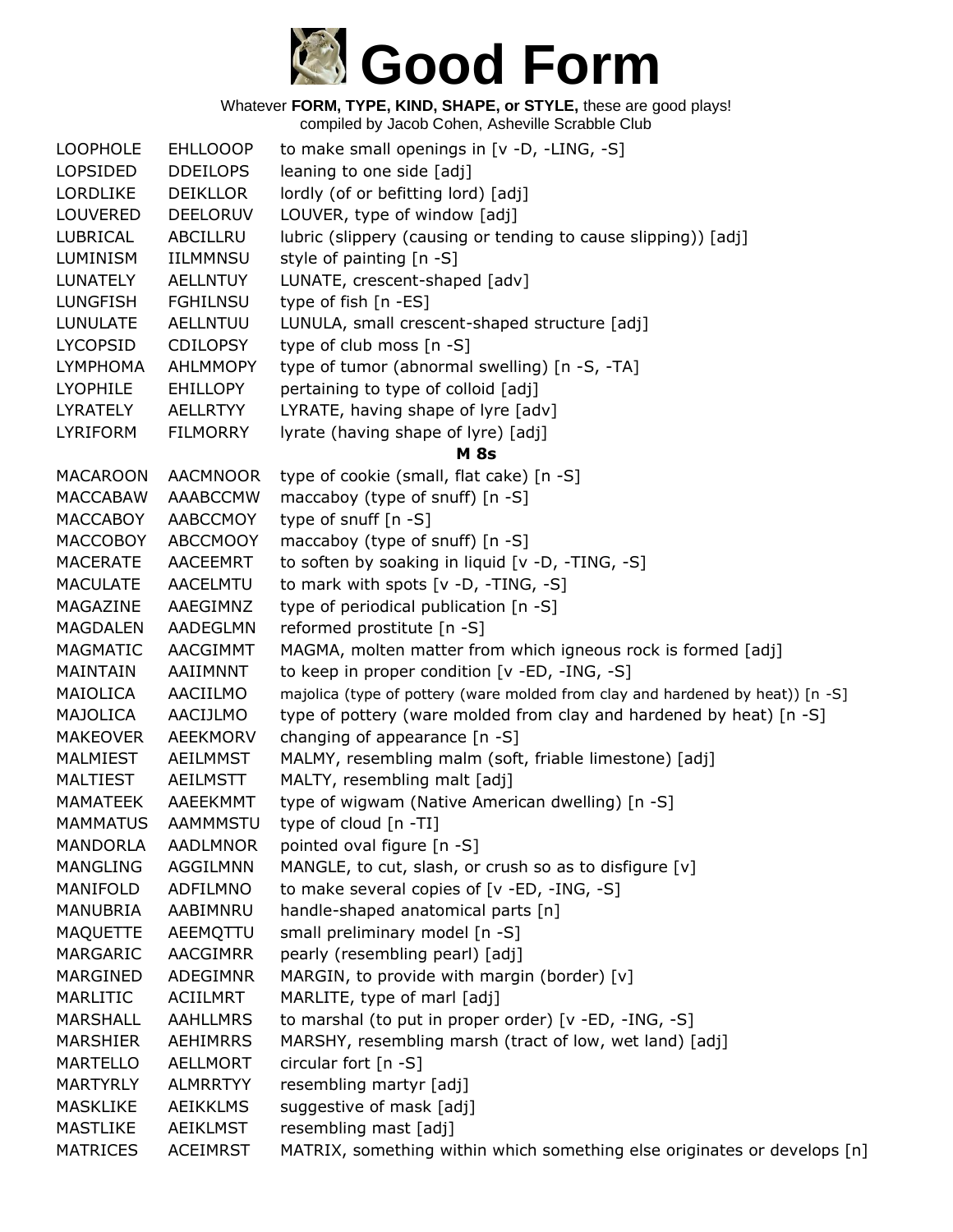

| <b>MATRIXES</b> | AEIMRSTX        | MATRIX, something within which something else originates or develops [n]                                       |
|-----------------|-----------------|----------------------------------------------------------------------------------------------------------------|
| <b>MATTEDLY</b> | <b>ADELMTTY</b> | in tangled manner [adv]                                                                                        |
| <b>MATTRASS</b> | <b>AAMRSSTT</b> | matrass (long-necked glass vessel) [n -ES]                                                                     |
| <b>MAZELIKE</b> | AEEIKLMZ        | mazy (full of confusing turns and passages) [adj]                                                              |
| <b>MAZINESS</b> | <b>AEIMNSSZ</b> | quality of being mazy (full of confusing turns and passages) [n -ES]                                           |
| <b>MEALIEST</b> | <b>AEEILMST</b> | MEALY, soft, dry, and friable [adj]                                                                            |
| <b>MEATBALL</b> | AABELLMT        | small ball of chopped meat [n -S]                                                                              |
| <b>MEATLOAF</b> | AAEFLMOT        | baked loaf of ground meat [n -AVES]                                                                            |
| MEDICAID        | ACDDEIIM        | type of governmental health program [n -S]                                                                     |
| MEDICARE        | <b>ACDEEIMR</b> | type of governmental health program [n -S]                                                                     |
| <b>MENDABLE</b> | ABDEELMN        | MEND, to repair (to restore to good condition) [adj]                                                           |
| <b>MENISCAL</b> | <b>ACEILMNS</b> | MENISCUS, crescent-shaped body [adj]                                                                           |
| <b>MENISCUS</b> | <b>CEIMNSSU</b> | crescent-shaped body [n -ES or -CI]                                                                            |
| <b>MERGENCE</b> | <b>CEEEGMNR</b> | act of merging (to combine (to blend)) [n -S]                                                                  |
| MERIDIAN        | ADEIIMNR        | circle around earth passing through both poles [n -S]                                                          |
| <b>MERISTIC</b> | <b>CEIIMRST</b> | made up of segments [adj]                                                                                      |
| <b>MESHIEST</b> | <b>EEHIMSST</b> | MESHY, netty (resembling net) [adj]                                                                            |
| <b>MESHWORK</b> | <b>EHKMORSW</b> | network [n -S]                                                                                                 |
| <b>MESNALTY</b> | <b>AELMNSTY</b> | type of feudal estate [n -TIES]                                                                                |
| <b>METAPHOR</b> | <b>AEHMOPRT</b> | type of figure of speech [n -S]                                                                                |
| <b>METONYMY</b> | <b>EMMNOTYY</b> | type of figure of speech [n -MIES]                                                                             |
| <b>METRICAL</b> | <b>ACEILMRT</b> | pertaining to or composed in system of arranged and measured rhythm [adj]                                      |
| <b>MICROBIC</b> | <b>BCCIIMOR</b> | MICROBE, minute life form [adj]                                                                                |
| <b>MIDSHORE</b> | <b>DEHIMORS</b> | designating fishery that is between inshore and offshore fisheries [adj]                                       |
| MILESIMO        | <b>EIILMMOS</b> | former monetary unit of Chile [n -S]                                                                           |
| <b>MILKIEST</b> | <b>EIIKLMST</b> | MILKY, resembling or suggestive of milk [adj]                                                                  |
| <b>MILLPOND</b> | <b>DILLMNOP</b> | pond for supplying water to run mill wheel (type of waterwheel) [n -S]                                         |
| MINDEDLY        | <b>DDEILMNY</b> | in manner of one with specified kind of mind [adv]                                                             |
| <b>MIRINESS</b> | <b>EIIMNRSS</b> | state of being miry (swampy (marshy (resembling marsh))) [n -ES]                                               |
| MISALIGN        | <b>AGIILMNS</b> | to align improperly [v -ED, -ING, -S]                                                                          |
| MISGRADE        | ADEGIMRS        | to grade (to arrange in steps or degrees) incorrectly [v -D, -DING, -S]                                        |
| <b>MISHMASH</b> | <b>AHHIMMSS</b> | confused mixture [n -ES]                                                                                       |
| <b>MISHMOSH</b> | <b>HHIMMOSS</b> | mishmash (confused mixture) [n -ES]                                                                            |
| <b>MISPATCH</b> | <b>ACHIMPST</b> | to patch badly [v -ED, -ING, -ES]                                                                              |
| MISPRINT        | <b>IIMNPRST</b> | to print (to produce by pressed type on surface) incorrectly [v -ED, -ING, -S]                                 |
| <b>MISSENSE</b> | <b>EEIMNSSS</b> | form of genetic mutation [n -S]                                                                                |
| <b>MISSHAPE</b> | <b>AEHIMPSS</b> | to shape badly $[v -D, -N, -PING, -S]$                                                                         |
| <b>MISSHAPE</b> | <b>AEHIMPSS</b> | to shape badly $[v -D, -N, -PING, -S]$                                                                         |
| <b>MISSILRY</b> | <b>IILMRSSY</b> | science of designing and operating guided missiles [n -RIES]                                                   |
| <b>MISSTYLE</b> | <b>EILMSSTY</b> | to style or call wrongly [v -D, -LING, -S]                                                                     |
| <b>MISUNION</b> | <b>IIMNNOSU</b> | bad union [n -S]                                                                                               |
| <b>MISWRITE</b> | <b>EIIMRSTW</b> | to write (to form characters or symbols on surface with instrument) incorrectly [v -RIT, TTEN, ROTE, TING, -S] |
| MITTENED        | <b>DEEIMNTT</b> | MITTEN, type of covering for hand [adj]                                                                        |
| <b>MOATLIKE</b> | AEIKLMOT        | suggestive of moat [adj]                                                                                       |
| <b>MOCCASIN</b> | <b>ACCIMNOS</b> | type of shoe (covering for foot) [n -S]                                                                        |
| <b>MODELING</b> | <b>DEGILMNO</b> | treatment of volume in sculpture [n -S] / MODEL, to plan or form after pattern [v]                             |
| <b>MODELIST</b> | <b>DEILMOST</b> | one who makes models [n -S]                                                                                    |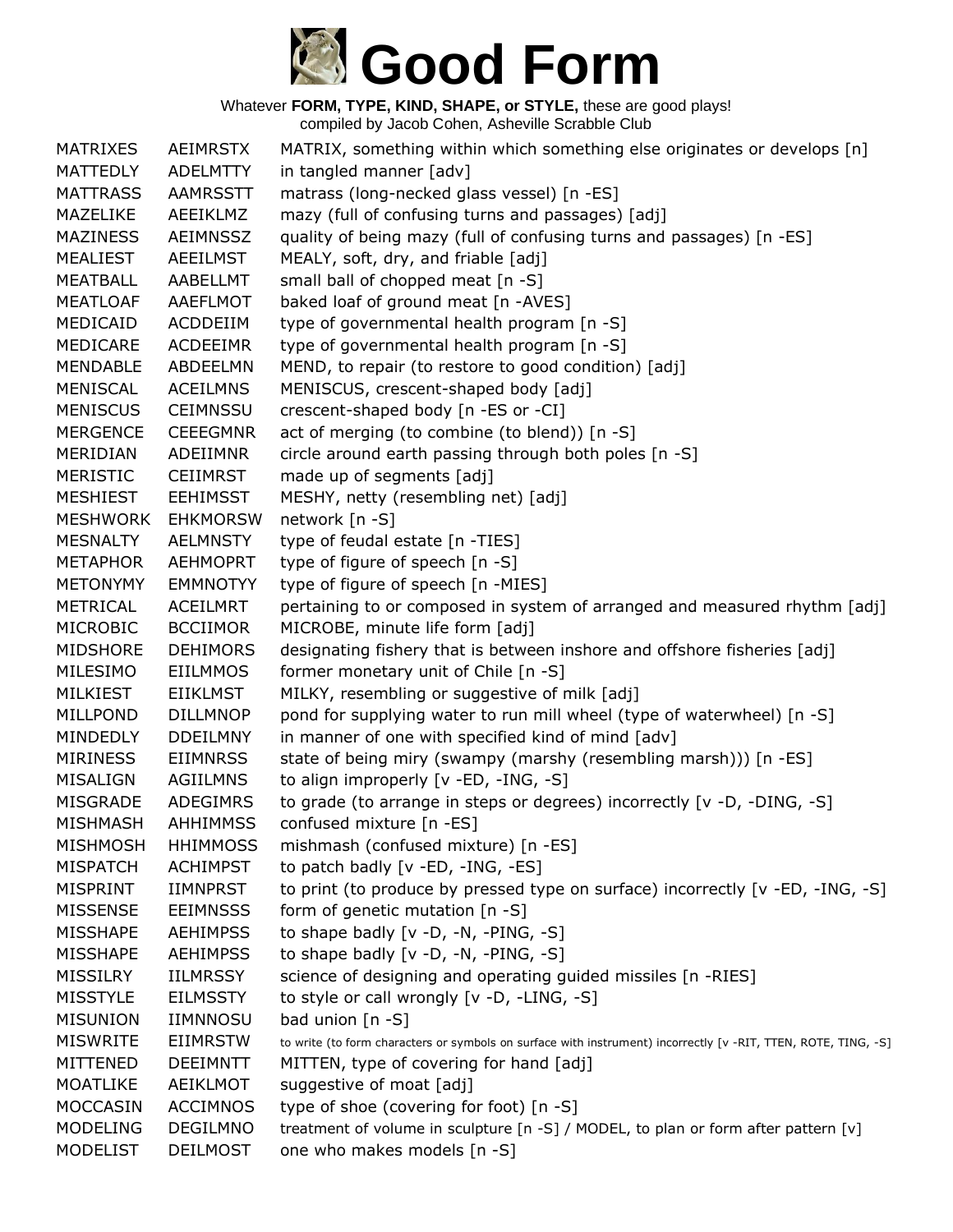

compiled by Jacob Cohen, Asheville Scrabble Club

MODELLED DDEELLMO MODEL, to plan or form after pattern [v] MODELLER DEELLMOR modeler (one that models (to plan or form after pattern)) [n -S] MODEMING DEGIMMNO MODEM, to transmit by modem (device for converting signals from one form to another) [v] MODIFIED DDEFIIMO MODIFY, to change in form or character [v] MODIFIER DEFIIMOR one that modifies (to change in form or character) [n -S] MODIFIES DEFIIMOS MODIFY, to change in form or character [v] MODISHLY DHILMOSY MODISH, stylish (fashionable) [adv] MODULATE ADELMOTU to adjust to certain proportion [v -D, -TING, -S] MOLDABLE ABDELLMO MOLD, to work into particular shape [adj] MONOACID ACDIMNOO type of acid (type of chemical compound) [n -S] MONOBLOC BCLMNOOO made in single casting [adj] MONOCYTE CEMNOOTY type of white blood cell [n -S] MONOFUEL EFLMNOOU type of rocket propellant [n -S] MONOGRAM AGMMNOOR to mark with design of one's initials [v -ED, -MMED, -ING, -MMING, -S] MONOLITH HILMNOOT large block of stone [n -S] MONOPOLE ELMNOOOP type of radio antenna [n -S] MONOTYPE EMNOOPTY only representative of its group [n -S] MONOXIDE DEIMNOOX type of oxide [n -S] MOONBOWS BMNOOOSW MOONBOW, rainbow formed by light from moon [n] MOONGATE AEGMNOOT circular gateway in wall [n -S] MOONIEST EIMNOOST MOONY, resembling moon [adj] MOONLIKE EIKLMNOO resembling moon [adj] MOONSAIL AILMNOOS light, square sail [n -S] MOORIEST EIMOORST MOORY, marshy (resembling marsh (tract of low, wet land)) [adj] MOPPIEST EIMOPPST MOPPY, resembling mop [adj] MORALITY AILMORTY conformity to rules of right conduct [n -TIES] MORESQUE EEMOQRSU ancient decorative style [n -S] MORPHING GHIMNOPR transformation of one form into another [n -S] / MORPH, to be transformed [v] MORSELED DEELMORS MORSEL, to divide into small pieces [v] MORTARED ADEMORRT MORTAR, to secure with mortar (type of cement)  $[v]$ MOSCHATE ACEHMOST musky (resembling musk (strongly odorous substance secreted by certain animals)) [adj] MOSSLIKE EIKLMOSS resembling moss [adj] MOTHBALL ABHLLMOT to put into storage [v -ED, -ING, -S] MOTHLIKE EHIKLMOT resembling moth (winged insect) [adj] MOTLEYER EELMORTY MOTLEY, composed of diverse elements [adj] MOTLIEST EILMOSTT MOTLEY, composed of diverse elements [adj] MOTORWAY AMOORTWY type of highway (main road) [n -S] MOTTLING GILMNOTT irregular arrangement of spots [n -S] / MOTTLE, to mark with spots or streaks of different colors [v] MOULDING DGILMNOU molding (long, narrow strip used to decorate surface) [n -S] / MOULD, to mold (to work into particular shape) [v] MOULTING GILMNOTU MOULT, to molt (to cast off outer covering) [v] MOUNDING DGIMNNOU MOUND, to pile (to lay one upon other) [v] MOUNTAIN AIMNNOTU large, natural elevation of earth's surface [n -S] MOUSIEST EIMOSSTU MOUSEY, mousy (resembling mouse (small rodent)) [adj] / MOUSY [adj] MOUSSING GIMNOSSU MOUSSE, to style with mousse (foamy preparation used in styling hair) [v] MUCRONES CEMNORSU MUCRO, sharp point at end of certain plant and animal organs [n] MUDDLING DDGILMNU MUDDLE, to mix in disordered manner [v] MUDSTONE DEMNOSTU type of rock [n -S]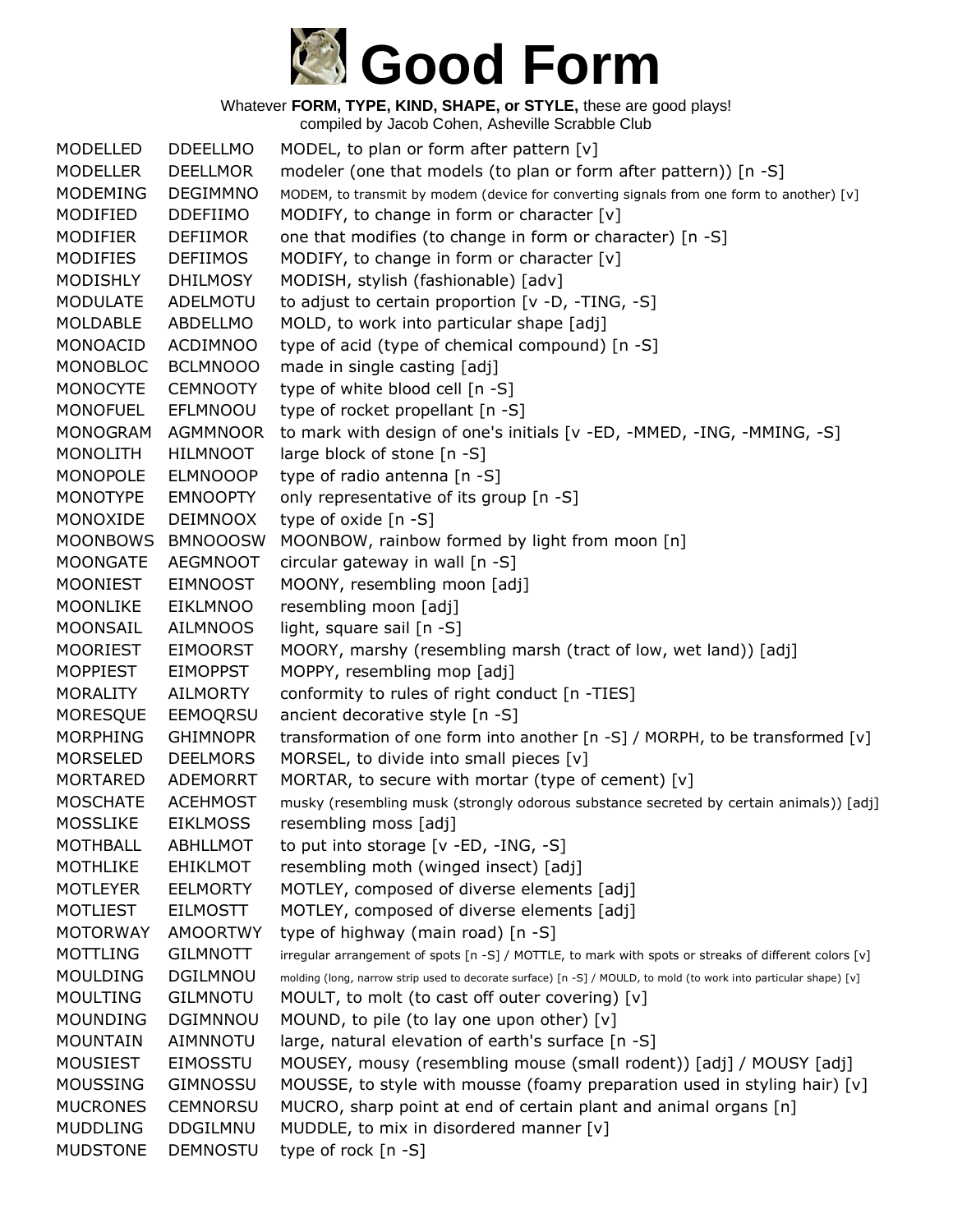

| <b>MULTIFID</b> | <b>DFIILMTU</b> | divided into many parts [adj]                                                         |
|-----------------|-----------------|---------------------------------------------------------------------------------------|
| <b>MURICATE</b> | ACEIMRTU        | covered with short, sharp points [adj]                                                |
| <b>MUSCLIER</b> | <b>CEILMRSU</b> | MUSCLY, composed of muscle (tissue that produces bodily movement) [adj]               |
| <b>MUSHIEST</b> | <b>EHIMSSTU</b> | MUSHY, pulpy (resembling pulp) [adj]                                                  |
| <b>MUSKIEST</b> | <b>EIKMSSTU</b> | MUSKY, resembling musk (strongly odorous substance secreted by certain animals) [adj] |
| <b>MUSTARDY</b> | <b>ADMRSTUY</b> | resembling mustard (pungent seasoning) [adj]                                          |
| <b>MUTATING</b> | AGIMNTTU        | MUTATE, to change or cause to change in form [v]                                      |
| <b>MUTATION</b> | <b>AIMNOTTU</b> | act of changing in form [n -S]                                                        |
| <b>MUTATIVE</b> | AEIMTTUV        | MUTATION, act of changing in form [adj]                                               |
| <b>MUTICOUS</b> | <b>CIMOSTUU</b> | lacking point [adj]                                                                   |
| <b>MUTILATE</b> | AEILMTTU        | to deprive of limb or other essential part [v -D, -TING, -S]                          |
| <b>MYLONITE</b> | <b>EILMNOTY</b> | type of rock [n -S]                                                                   |
| <b>MYTHIEST</b> | <b>EHIMSTTY</b> | MYTHY, resembling myth (type of traditional story) [adj]                              |
| MYXAMEBA        | AABEMMXY        | slime mold that resembles amoeba [n -E, -S]                                           |
|                 |                 | <b>N</b> 8s                                                                           |
| <b>NABOBISH</b> | ABBHINOS        | NABOB, one who becomes rich and prominent [adj]                                       |
| <b>NAFFNESS</b> | <b>AEFFNNSS</b> | quality of lacking taste or style [n -ES]                                             |
| NAILFOLD        | ADFILLNO        | fold of skin around fingernail [n -S]                                                 |
| <b>NANNYISH</b> | AHINNNSY        | resembling children's nurse [adj]                                                     |
| <b>NAPALMED</b> | AADELMNP        | NAPALM, to assault with type of incendiary bomb [v]                                   |
| <b>NAPIFORM</b> | AFIMNOPR        | shaped like turnip [adj]                                                              |
| <b>NAPOLEON</b> | <b>AELNNOOP</b> | type of pastry (sweet baked food) [n -S]                                              |
| <b>NAPPIEST</b> | <b>AEINPPST</b> | NAPPY, kinky (tightly curled) [adj]                                                   |
| <b>NARROWED</b> | <b>ADENORRW</b> | NARROW, to make narrow [v]                                                            |
| <b>NARROWER</b> | <b>AENORRRW</b> | NARROW, of little width [adj]                                                         |
| <b>NARROWLY</b> | <b>ALNORRWY</b> | NARROW, of little width [adv]                                                         |
| <b>NAUPLIAL</b> | AAILLNPU        | NAUPLIUS, form of certain crustaceans [adj]                                           |
| <b>NAUPLIUS</b> | AILNPSUU        | form of certain crustaceans [n -II]                                                   |
| <b>NAUTILUS</b> | AILNSTUU        | spiral-shelled mollusk [n -ES or -LI]                                                 |
| <b>NEATENED</b> | ADEEENNT        | NEATEN, to make neat [v]                                                              |
| <b>NEATNESS</b> | <b>AEENNSST</b> | state of being neat (being in state of cleanliness and order) [n -ES]                 |
| <b>NEBULOSE</b> | <b>BEELNOSU</b> | nebulous (unclear (not clear (clean and pure))) [adj]                                 |
| <b>NEBULOUS</b> | <b>BELNOSUU</b> | unclear (not clear (clean and pure)) [adj]                                            |
| <b>NECKLESS</b> | <b>CEEKLNSS</b> | having no neck [adj]                                                                  |
| <b>NECKLIKE</b> | <b>CEEIKKLN</b> | resembling neck [adj]                                                                 |
| <b>NECKLINE</b> | <b>CEEIKLNN</b> | line formed by neck opening of garment $[n -S]$                                       |
| <b>NEMATODE</b> | <b>ADEEMNOT</b> | kind of worm $[n -S]$                                                                 |
| <b>NEOMORPH</b> | <b>EHMNOOPR</b> | type of biological structure [n -S]                                                   |
| <b>NEOPAGAN</b> | AAEGNNOP        | one who practices modern form of paganism [n -S]                                      |
| <b>NEOTYPES</b> | <b>EENOPSTY</b> | NEOTYPE, specimen of species [n]                                                      |
| <b>NESTABLE</b> | <b>ABEELNST</b> | capable of being fitted closely within another container [adj]                        |
| <b>NESTLIKE</b> | <b>EEIKLNST</b> | resembling nest [adj]                                                                 |
| <b>NETTIEST</b> | <b>EEINSTTT</b> | NETTY, resembling net [adj]                                                           |
| <b>NETTLIER</b> | <b>EEILNRTT</b> | NETTLY, prickly (having many sharp points) [adj]                                      |
| <b>NEUROSAL</b> | <b>AELNORSU</b> | NEUROSIS, type of emotional disturbance [adj]                                         |
| <b>NEUROSIS</b> | <b>EINORSSU</b> | type of emotional disturbance [n -SES]                                                |
| <b>NICKNACK</b> | <b>ACCIKKNN</b> | trinket [n -S]                                                                        |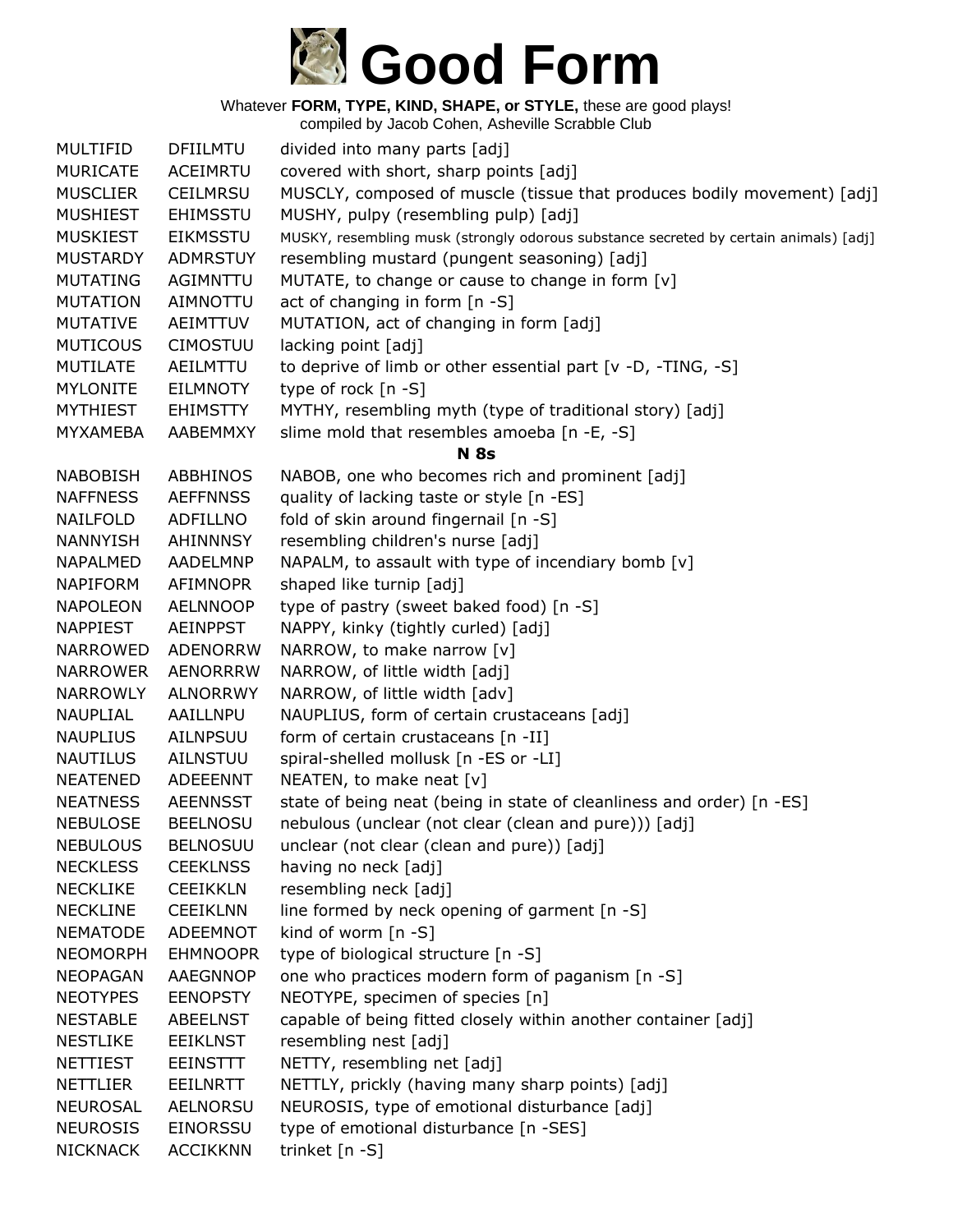

| <b>NIGROSIN</b> | <b>GIINNORS</b> | type of dye $[n - S]$                                                              |
|-----------------|-----------------|------------------------------------------------------------------------------------|
| <b>NINNYISH</b> | <b>HIINNNSY</b> | NINNY, fool [adj]                                                                  |
| <b>NOBBIEST</b> | <b>BBEINOST</b> | NOBBY, elegant (tastefully opulent) [adj]                                          |
| <b>NODULOSE</b> | <b>DELNOOSU</b> | NODULE, small node [adj]                                                           |
| <b>NODULOUS</b> | <b>DLNOOSUU</b> | NODULE, small node (swollen enlargement) [adj]                                     |
| <b>NOISETTE</b> | <b>EEINOSTT</b> | small round piece of meat [n -S]                                                   |
| <b>NOMOGRAM</b> | <b>AGMMNOOR</b> | type of graph $[n - S]$                                                            |
| <b>NONLEVEL</b> | <b>EELLNNOV</b> | not flat or even [adj]                                                             |
| <b>NONLYRIC</b> | <b>CILNNORY</b> | not lyrical (having form of song) [adj]                                            |
| <b>NONOBESE</b> | <b>BEENNOOS</b> | not obese (very fat) [adj]                                                         |
| <b>NONRIGID</b> | <b>DGIINNOR</b> | not rigid (not flexible; strict, harsh) [adj]                                      |
| <b>NONSTYLE</b> | <b>ELNNOSTY</b> | style that is not identifiable [n -S]                                              |
| <b>NONWOODY</b> | <b>DNNOOOWY</b> | not woody (containing or resembling wood) [adj]                                    |
| <b>NOOKLIKE</b> | <b>EIKKLNOO</b> | NOOK, corner, as in room [adj]                                                     |
| <b>NORMALCY</b> | <b>ACLMNORY</b> | conformity with norm [n -CIES]                                                     |
| <b>NOSEDIVE</b> | <b>DEEINOSV</b> | to go into sudden steep drop [v -D or -DOVE, -VING, -S]                            |
| <b>NOSELESS</b> | <b>EELNOSSS</b> | having no nose [adj]                                                               |
| <b>NOSELIKE</b> | <b>EEIKLNOS</b> | resembling nose [adj]                                                              |
| <b>NOTCHIER</b> | <b>CEHINORT</b> | NOTCHY, having angular cuts [adj]                                                  |
| <b>NOTCHING</b> | <b>CDEHNOT</b>  | NOTCH, to make angular cut in $[v]$                                                |
| <b>NOTECASE</b> | <b>ACEENOST</b> | billfold (wallet (flat folding case)) [n -S]                                       |
| <b>NOUVELLE</b> | <b>EELLNOUV</b> | style of French cooking [n -S]                                                     |
| <b>NOVALIKE</b> | AEIKLNOV        | NOVA, type of star [adj]                                                           |
| <b>NOVELISE</b> | <b>EEILNOSV</b> | to novelize (to put into form of novel) [v -D, -SING, -S]                          |
| <b>NOVELIZE</b> | EEILNOVZ        | to put into form of novel [v -D, -ZING, -S]                                        |
| <b>NUBBIEST</b> | <b>BBEINSTU</b> | NUBBY, having nubs [adj]                                                           |
| <b>NUBBLIER</b> | <b>BBEILNRU</b> | NUBBLY, having nubbles (small nub) [adj]                                           |
| <b>NUCLEATE</b> | <b>ACEELNTU</b> | to form into nucleus [v -D, -TING, -S]                                             |
| <b>NUMMULAR</b> | ALMMNRUU        | shaped like coin [adj]                                                             |
|                 |                 | <b>O</b> 8s                                                                        |
| <b>OBLATELY</b> | ABELLOTY        | elliptically (in elliptical manner) [adv]                                          |
| <b>OBLONGLY</b> | <b>BGLLNOOY</b> | in oblong manner [adv]                                                             |
| <b>OBVOLUTE</b> | <b>BELOOTUV</b> | rolled or turned in [adj]                                                          |
| <b>OCHERISH</b> | <b>CEHHIORS</b> | resembling ocher [adj]                                                             |
| <b>OCHEROID</b> | <b>CDEHIOOR</b> | ocherous (containing or resembling ocher) [adj]                                    |
| <b>OCHEROUS</b> | <b>CEHOORSU</b> | containing or resembling ocher [adj]                                               |
| <b>OCHREOUS</b> | <b>CEHOORSU</b> | ocherous (containing or resembling ocher) [adj]                                    |
| <b>OCTANGLE</b> | <b>ACEGLNOT</b> | octagon (eight-sided polygon) [n -S]                                               |
| <b>OCTANTAL</b> | <b>AACLNOTT</b> | OCTANT, eighth of circle [adj]                                                     |
| <b>OCTOPOID</b> | <b>CDIOOOPT</b> | resembling octopus (nocturnal octopod) [adj]                                       |
| ODONTOID        | <b>DDINOOOT</b> | toothlike vertebral projection [n -S]                                              |
| <b>OFFSHOOT</b> | <b>FFHOOOST</b> | lateral shoot from main stem [n -S]                                                |
| <b>OGRISHLY</b> | <b>GHILORSY</b> | OGRISH, ogreish (resembling ogre (monster (strange or terrifying creature))) [adv] |
| <b>OLDSTYLE</b> | <b>DELLOSTY</b> | style of printing type [n -S]                                                      |
| OLEFINIC        | <b>CEFIILNO</b> | OLEFIN, alkene (type of chemical compound) [adj]                                   |
| <b>OLIGOMER</b> | <b>EGILMOOR</b> | type of polymer (complex chemical compound) [n -S]                                 |
| OMELETTE        | <b>EEELMOTT</b> | omelet (dish of beaten eggs cooked and folded around filling) [n -S]               |
|                 |                 |                                                                                    |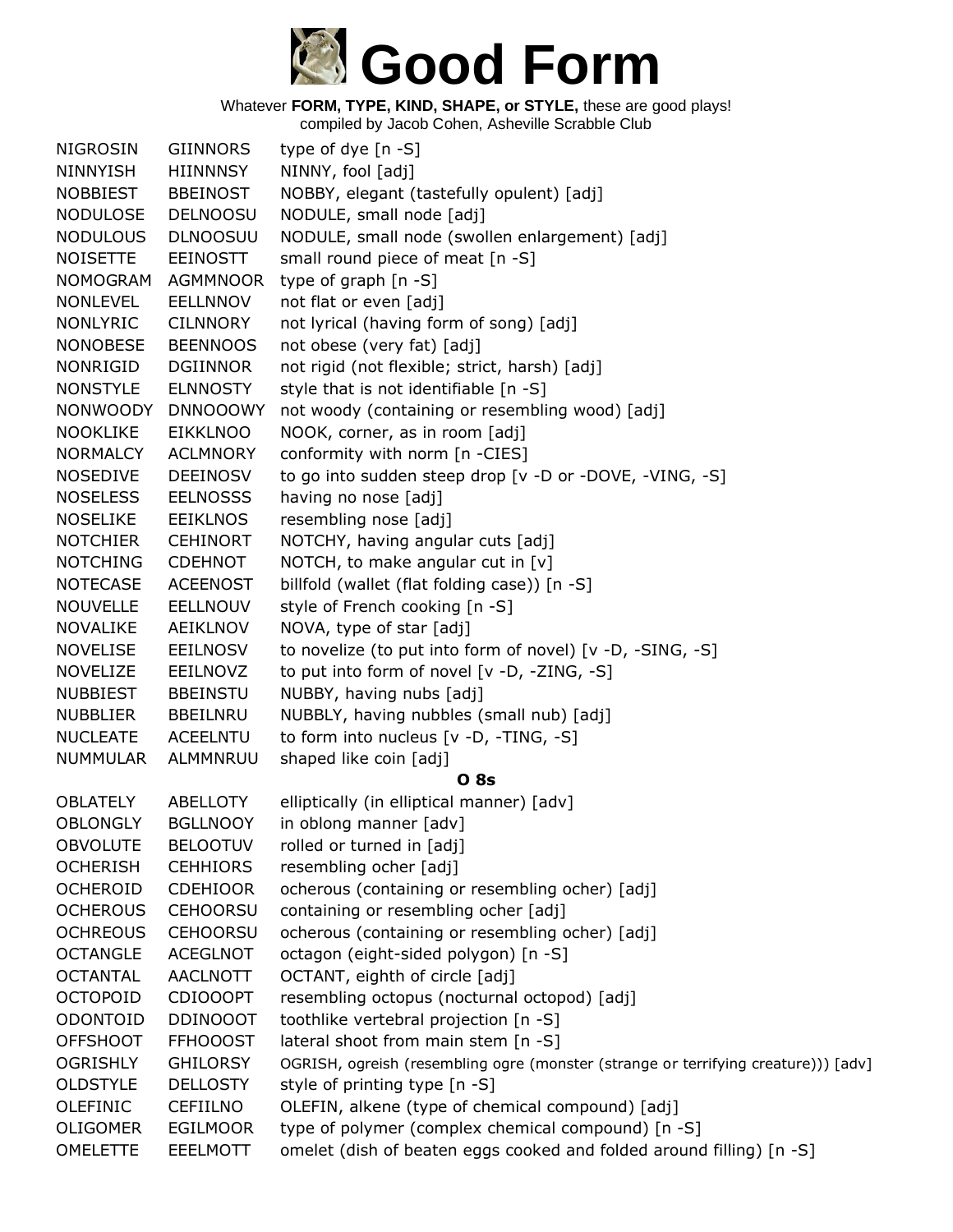

compiled by Jacob Cohen, Asheville Scrabble Club

OMNIFORM FIMMNOOR of all forms [adj] OMNIMODE DEIMMNOO of all modes [adj] OMNIVORA AIMNOORV omnivores (animal that eats all kinds of food) [n OMNIVORA] OMNIVORE EIMNOORV animal that eats all kinds of food [n -S] ONDOGRAM ADGMNOOR graph of electric wave forms [n -S] OOZINESS EINOOSSZ state of being oozy (containing or resembling soft mud or slime) [n -ES] OPENABLE ABEELNOP OPEN, to cause to become open [adj] OPENCAST ACENOPST worked from surface open to air [adj] OPENNESS EENNOPSS state of being open (affording unobstructed access, passage, or view) [n -ES] OPSONIFY FINOOPSY to opsonize (to form opsonins in) [v -FIED, -ING, -FIES] OPSONISE EINOOPSS opsonize (to form opsonins in) [v -D, SING, -S] OPSONIZE EINOOPSZ to form opsonins in [v -D, -ZING, -S] ORANGIER AEGINORR ORANGEY, orangy (resembling or suggestive of orange) [adj] / ORANGY [adj] ORANGISH AGHINORS of somewhat orange color [adj] ORATORIO AIOOORRT type of musical composition [n -S] ORDINARY ADINORRY of kind to be expected in normal order of events [adj -RIER, -RIEST] ORGANISE AEGINORS to organize (to form into orderly whole) [v -D, -SING, -S] ORGANISM AGIMNORS any form of animal or plant life [n -S] ORGANIZE AEGINORZ to form into orderly whole [v -D, -ZING, -S] ORIGINAL AGIILNOR first form of something [n -S] ORNATELY AELNORTY ORNATE, elaborately or excessively ornamented [adv] OROGENIC CEGINOOR OROGENY, process of mountain formation [adj] OROMETER EEMOORRT type of barometer [n -S] ORPHISMS HIMOPRSS ORPHISM, style of art [n] ORTHICON CHINOORT type of television camera tube [n -S] OSSATURE AEORSSTU framework [n -S] OSTEOSIS EIOOSSST formation of bone [n -SES, -ES] OSTOMIES EIMOOSST OSTOMY, type of surgical operation [n] OSTRACON ACNOORST fragment containing inscription [n -CA] OSTRAKON AKNOORST ostracon (fragment containing inscription) [n -KA] OUTBOARD ABDOORTU type of motor [n -S] OUTBULGE BEGLOTUU to surpass in size [v -D, -GING, -S] OUTCROWD CDOORTUW to cause to be too crowded [v -ED, -ING, -S] OUTCURVE CEORTUUV type of pitch in baseball [n -S] OUTFIELD DEFILOTU part of baseball field [n -S] OUTFROWN FNOORTUW to frown more than [v -ED, -ING, -S] OUTLINER EILNORTU one that outlines (to indicate main features or different parts of) [n -S] OUTPAINT AINOPTTU to surpass in painting [v -ED, -ING, -S] OUTPREEN EENOPRTU to surpass in preening [v -ED, -ING, -S] OUTSMILE EILMOSTU to surpass in smiling [v -D, -LING, -S] OVALNESS AELNOSSV state of being oval [n -ES] OVENBIRD BDEINORV American songbird [n -S] OVENLIKE EEIKLNOV OVEN, enclosed compartment in which substances are heated [adj] OVERARCH ACEHORRV to form arch over [v -ED, -ING, -ES] OVERBITE BEEIORTV faulty closure of teeth [n -S] OVERCRAM ACEMORRV to stuff or cram to excess [v -MMED, -MMING, -S] OVERDECK CDEEKORV to adorn extravagantly [v -ED, -ING, -S]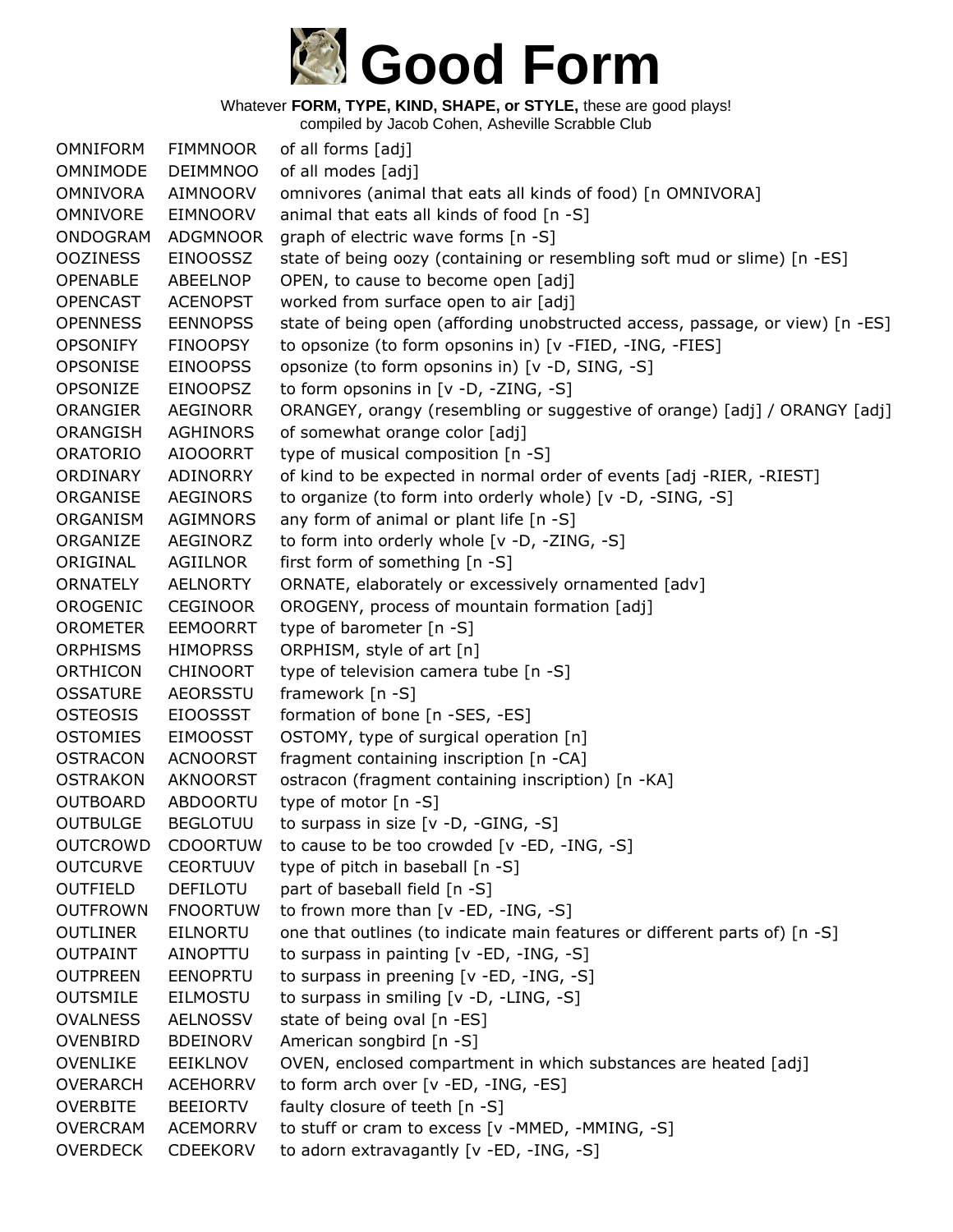

| <b>OVERFINE</b> | <b>EEFINORV</b> | excessively fine or particular [adj]                                                      |
|-----------------|-----------------|-------------------------------------------------------------------------------------------|
| <b>OVERFLOW</b> | <b>EFLOORVW</b> | to flow over top of $[v - LEW, -N, -ING, -S]$                                             |
| <b>OVERGROW</b> | <b>EGOORRVW</b> | to grow over [v -REW, -N, -ING, -S]                                                       |
| OVERHAUL        | <b>AEHLORUV</b> | to examine carefully for needed repairs [v -ED, -ING, -S]                                 |
| <b>OVERHEAP</b> | <b>AEEHOPRV</b> | to heap up or accumulate to excess [v -ED, -ING, -S]                                      |
| <b>OVERMELT</b> | <b>EELMORTV</b> | to melt too much [v -ED, -ING, -S]                                                        |
| <b>OVERNEAT</b> | <b>AEENORTV</b> | too neat [adj]                                                                            |
| <b>OVERSHOT</b> | <b>EHOORSTV</b> | type of fabric weave [n -S]                                                               |
| <b>OVERSIZE</b> | EEIORSVZ        | unusually large size [n -S]                                                               |
| <b>OVERSOFT</b> | <b>EFOORSTV</b> | too soft [adj]                                                                            |
| <b>OVERSUDS</b> | <b>DEORSSUV</b> | to form excessive amount of suds [v -ED, -ING, -ES]                                       |
| <b>OVERTHIN</b> | <b>EHINORTV</b> | to thin excessively [v -NNED, -NNING, -S]                                                 |
| <b>OVERTRIM</b> | <b>EIMORRTV</b> | to trim too much [v -MMED, -MMING, -S]                                                    |
| <b>OVERWEAR</b> | <b>AEEORRVW</b> | to wear out [v -WORE, -WORN, -ING, -S]                                                    |
| <b>OVERWIDE</b> | <b>DEEIORVW</b> | too wide [adj]                                                                            |
| <b>OWLISHLY</b> | <b>HILLOSWY</b> | OWLISH, resembling owl (nocturnal bird) [adv]                                             |
|                 |                 | <b>P</b> 8s                                                                               |
| PAGANISH        | <b>AAGHINPS</b> | resembling pagan (follower of polytheistic religion) [adj]                                |
| <b>PAHOEHOE</b> | <b>AEEHHOOP</b> | smooth solidified lava [n -S]                                                             |
| <b>PAINCHES</b> | <b>ACEHINPS</b> | PAINCH, paunch (belly or abdomen) [n]                                                     |
| PALATIAL        | AAAILLPT        | resembling palace (royal residence) [adj]                                                 |
| <b>PALAZZOS</b> | AALOPSZZ        | wide-legged pants for women [n -S]                                                        |
| <b>PALLETED</b> | ADEELLPT        | PALLET, to place on platforms for storage or moving [v]                                   |
| <b>PALMATED</b> | <b>AADELMPT</b> | palmate (resembling open hand) [adj]                                                      |
| <b>PALMETTE</b> | <b>AEELMPTT</b> | type of ornament [n -S]                                                                   |
| PALMLIKE        | AEIKLLMP        | resembling palm tree [adj]                                                                |
| <b>PANATELA</b> | AAAELNPT        | long, slender cigar [n -S]                                                                |
| <b>PANELING</b> | <b>AEGILNNP</b> | material with which to panel [n -S] / PANEL, to decorate with thin sheets of material [v] |
| <b>PANELLED</b> | ADEELLNP        | PANEL, to decorate with thin sheets of material [v]                                       |
| PANETELA        | AAEELNPT        | panatela (long, slender cigar) [n -S]                                                     |
| <b>PANTALET</b> | AAELNPTT        | long underpants trimmed with ruffles [n -S]                                               |
| <b>PANTSUIT</b> | AINPSTTU        | type of woman's suit [n -S]                                                               |
| PAPILLAR        | <b>AAILLPPR</b> | PAPILLA, nipple-like projection [adj]                                                     |
| PAPPIEST        | <b>AEIPPPST</b> | PAPPY, resembling pap (soft food for infants) [adj]                                       |
| <b>PAPULOSE</b> | <b>AELOPPSU</b> | PAPULE, pimple (inflamed swelling of skin) [adj]                                          |
| <b>PAPULOUS</b> | <b>ALOPPSUU</b> | PAPULE, pimple (inflamed swelling of skin) [adj]                                          |
| <b>PARABOLA</b> | <b>AAABLOPR</b> | conic section [n -E, -S]                                                                  |
| PARADIGM        | AADGIMPR        | pattern or example [n -S]                                                                 |
| PARAFOIL        | <b>AAFILOPR</b> | fabric device that resembles parachute [n -S]                                             |
| <b>PARAFORM</b> | <b>AAFMOPRR</b> | substance used as antiseptic [n -S]                                                       |
| <b>PARCHING</b> | <b>ACGHINPR</b> | PARCH, to make very dry [v]                                                               |
| <b>PARKLIKE</b> | <b>AEIKKLPR</b> | resembling outdoor recreational area [adj]                                                |
| PARLANDO        | <b>AADLNOPR</b> | sung in manner suggestive of speech [adj]                                                 |
| <b>PARLANTE</b> | AAELNPRT        | parlando (sung in manner suggestive of speech) [adj]                                      |
| <b>PARTIBLE</b> | ABEILPRT        | divisible [adj]                                                                           |
| <b>PARTICLE</b> | <b>ACEILPRT</b> | very small piece or part [n -S]                                                           |
| PASTICCI        | <b>ACCIIPST</b> | pastiches (artistic work made of fragments from various sources) [n PASTICCI]             |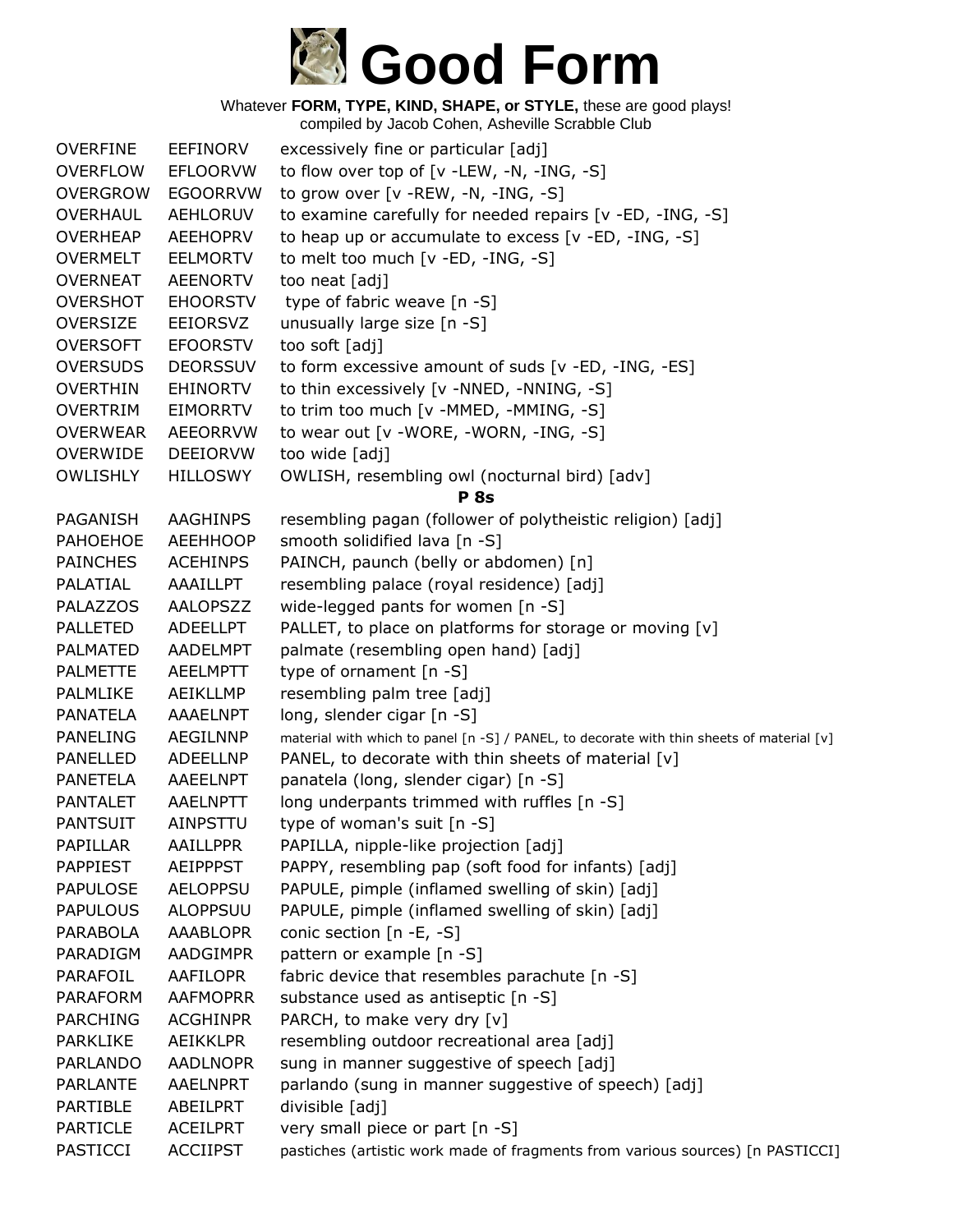

| <b>PATCHIER</b> | <b>ACEHIPRT</b> | PATCHY, uneven in quality [adj]                                                               |
|-----------------|-----------------|-----------------------------------------------------------------------------------------------|
| <b>PATCHILY</b> | <b>ACHILPTY</b> | PATCHY, uneven in quality [adv]                                                               |
| <b>PATELLAR</b> | AAELLPRT        | PATELLA, flat movable bone at front of knee [adj]                                             |
| PATINAED        | AADEINPT        | PATINA, green film that forms on bronze [adj]                                                 |
| <b>PATOOTIE</b> | <b>AEIOOPTT</b> | buttocks (either of two rounded parts of rump) [n -S]                                         |
| <b>PATULENT</b> | <b>AELNPTTU</b> | patulous (spreading; open) [adj]                                                              |
| <b>PATULOUS</b> | <b>ALOPSTUU</b> | spreading; open [adj]                                                                         |
| PAVONINE        | <b>AEINNOPV</b> | resembling peacock [adj]                                                                      |
| <b>PEACOCKY</b> | <b>ACCEKOPY</b> | flamboyant, showy [adj -KIER, -KIER]                                                          |
| <b>PEAKLESS</b> | <b>AEEKLPSS</b> | having no peak (pointed top) [adj]                                                            |
| PEAKLIKE        | <b>AEEIKKLP</b> | resembling peak [adj]                                                                         |
| <b>PEARLIER</b> | AEEILPRR        | PEARLY, resembling pearl [adj]                                                                |
| <b>PEARLING</b> | <b>AEGILNPR</b> | PEARL, to adorn with pearls (smooth, rounded masses formed in certain mollusks) [v]           |
| <b>PEASECOD</b> | <b>ACDEOPS</b>  | pea pod (fashion imitating shape) [n -S]                                                      |
| <b>PEATIEST</b> | <b>AEEIPSTT</b> | PEATY, resembling or containing peat [adj]                                                    |
| PEBBLIER        | <b>BBEEILPR</b> | PEBBLY, resembling pebbles [adj]                                                              |
| <b>PECKIEST</b> | <b>CEEIKPST</b> | PECKY, marked by decay caused by fungi [adj]                                                  |
| <b>PEDALFER</b> | <b>ADEEFLPR</b> | type of soil [n -S]                                                                           |
| PEDATELY        | <b>ADEELPTY</b> | PEDATE, resembling foot (terminal part of leg on which body stands and moves) [adv]           |
| <b>PEDESTAL</b> | <b>ADEELPST</b> | to provide with architectural support or base [v -ED, -LLED, -ING, -LLING, -S]                |
| <b>PEDICURE</b> | CDEEIPRU        | to administer cosmetic treatment to feet and toenails [v -D, -RING, -S                        |
| PEDIFORM        | <b>DEFIMOPR</b> | shaped like foot [adj]                                                                        |
| PEDIMENT        | <b>DEEIMNPT</b> | triangular architectural part [n -S]                                                          |
| PELLETAL        | <b>AEELLLPT</b> | resembling pellet [adj]                                                                       |
| <b>PELLETED</b> | <b>DEEELLPT</b> | PELLET, to strike with pellets (small rounded masses) [v]                                     |
| PELLMELL        | <b>EELLLLMP</b> | jumbled mass [n -S]                                                                           |
| PELORIAN        | <b>AEILNOPR</b> | PELORIA, abnormal regularity of flower form [adj]                                             |
| <b>PENDULAR</b> | ADELNPRU        | PENDULUM, type of free swinging body [adj]                                                    |
| PENDULUM        | DELMNPUU        | type of free swinging body [n -S]                                                             |
| <b>PENNONED</b> | <b>DEENNNOP</b> | PENNON, pennant (long, narrow flag) [adj]                                                     |
| PENONCEL        | <b>CEELNNOP</b> | small pennon (pennant (long, narrow flag)) [n -S]                                             |
| <b>PENTACLE</b> | <b>ACEELNPT</b> | five-pointed star $[n -S]$                                                                    |
| <b>PENTAGON</b> | <b>AEGNNOPT</b> | five-sided polygon [n -S]                                                                     |
| <b>PERIPTER</b> | EEIPPRRT        | structure with row of columns around all sides [n -S]                                         |
| <b>PESTLING</b> | <b>EGILNPST</b> | PESTLE, to crush with club-shaped hand tool [v]                                               |
| <b>PETALINE</b> | AEEILNPT        | resembling petal (leaflike part of corolla) [adj]                                             |
| PETALOID        | ADEILOPT        | resembling petal (leaflike part of corolla) [adj]                                             |
| <b>PETALOUS</b> | <b>AELOPSTU</b> | having petals [adj]                                                                           |
| PETANQUE        | AEENPQTU        | French form of lawn bowling [n -S]                                                            |
| PHALLISM        | <b>AHILLMPS</b> | worship of phallus as symbolic of nature's creative power [n -S]                              |
| <b>PHALLIST</b> | AHILLPST        | one who practices phallism (worship of phallus as symbolic of nature's creative power) [n -S] |
| <b>PHANTASY</b> | <b>AAHNPSTY</b> | to fantasy (to imagine (to form mental picture of)) [v -SIED, -ING, -SIES]                    |
| PHEASANT        | <b>AAEHNPST</b> | large, long-tailed bird [n -S]                                                                |
| PHENETIC        | <b>CEEHINPT</b> | pertaining to type of classificatory system [adj]                                             |
| PHRASING        | <b>AGHINPRS</b> | manner or style of verbal expression [n -S]                                                   |
| PHYSIQUE        | <b>EHIPQSUY</b> | form or structure of body [n -S]                                                              |
| PICIFORM        | <b>CFIIMOPR</b> | pertaining to order of birds [adj]                                                            |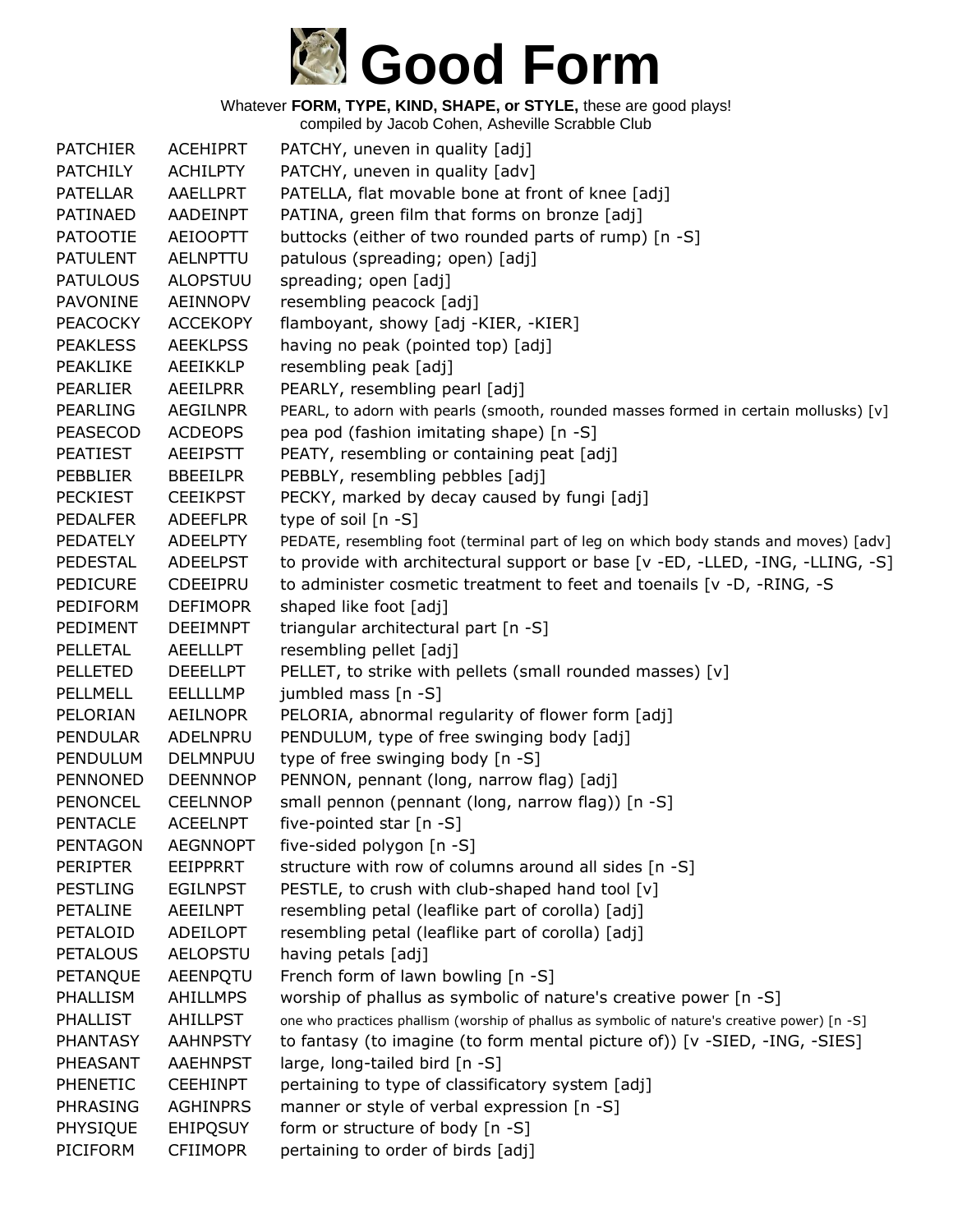

| PICKADIL        | ACDIIKLP        | type of collar $[n - S]$                                                                  |
|-----------------|-----------------|-------------------------------------------------------------------------------------------|
| PIEDFORT        | <b>DEFIOPRT</b> | piefort (unusually thick coin) [n -S]                                                     |
| <b>PILASTER</b> | <b>AEILPRST</b> | rectangular column [n -S]                                                                 |
| PILEATED        | ADEEILPT        | pileate (having pileus (umbrella-shaped portion of mushroom)) [adj]                       |
| <b>PILELESS</b> | <b>EEILLPSS</b> | not having raised surface of yarn [adj]                                                   |
| PILIFORM        | <b>FIILMOPR</b> | resembling hair (threadlike growth) [adj]                                                 |
| <b>PIMPLIER</b> | <b>EIILMPPR</b> | PIMPLY, covered with pimples (inflamed swelling of skin) [adj]                            |
| <b>PINCHECK</b> | <b>CCEHIKNP</b> | fabric design [n -S]                                                                      |
| PINDLING        | <b>DGIILNNP</b> | puny or sickly [adj]                                                                      |
| <b>PINECONE</b> | <b>CEEINNOP</b> | cone-shaped fruit of pine tree [n -S]                                                     |
| PINELIKE        | EEIIKLNP        | resembling pine (evergreen tree) [adj]                                                    |
| PINNATED        | ADEINNPT        | pinnate (resembling feather) [adj]                                                        |
| PIPELIKE        | <b>EEIIKLPP</b> | resembling pipe [adj]                                                                     |
| PIRIFORM        | <b>FIIMOPRR</b> | pyriform (pear-shaped) [adj]                                                              |
| PISIFORM        | <b>FIIMOPRS</b> | small bone of wrist [n -S]                                                                |
| PISOLITH        | <b>HIILOPST</b> | small rounded concretion of limestone [n -S]                                              |
| <b>PITCHIER</b> | <b>CEHIIPRT</b> | PITCHY, tarry (resembling tar) [adj]                                                      |
| <b>PITCHOUT</b> | <b>CHIOPTTU</b> | type of pitch in baseball [n -S]                                                          |
| PIXELATE        | <b>AEEILPTX</b> | to divide image into pixels for display in digital format [v -D, -TING, -S]               |
| PIXIEISH        | <b>EHIIIPSX</b> | PIXIE, pixy (playfully mischievous fairy or elf) [adj]                                    |
| PIXILATE        | <b>AEIILPTX</b> | pixelate (to divide image into pixels for display in digital format) [v -D, -TING, -S]    |
| <b>PLAITING</b> | <b>AGIILNPT</b> | PLAIT, to braid (to weave together) [v] / something that is plaited [n -S]                |
| <b>PLANFORM</b> | <b>AFLMNOPR</b> | contour of object as viewed from above [n -S]                                             |
| PLANOSOL        | <b>ALLNOOPS</b> | type of soil $[n -S]$                                                                     |
| <b>PLASHIER</b> | <b>AEHILPRS</b> | PLASHY, marshy (resembling marsh (tract of low, wet land)) [adj]                          |
| PLASMOID        | <b>ADILMOPS</b> | type of high energy particle [n -S]                                                       |
| <b>PLASTERY</b> | <b>AELPRSTY</b> | resembling plaster [adj]                                                                  |
| <b>PLATELET</b> | <b>AEELLPTT</b> | small, flattened body [n -S]                                                              |
| <b>PLATFORM</b> | <b>AFLMOPRT</b> | raised floor or flat surface [n -S]                                                       |
| PLAYLIKE        | AEIKLLPY        | resembling theatrical performance [adj]                                                   |
| PLEATING        | <b>AEGILNPT</b> | arrangement of pleats (small folds) in garment [n -S] / PLEAT, to fold in even manner [v] |
| PLIANTLY        | <b>AILLNPTY</b> | PLIANT, easily bent [adv]                                                                 |
| <b>PLIOTRON</b> | <b>ILNOOPRT</b> | type of vacuum tube $[n -S]$                                                              |
| PLUMLIKE        | EIKLLMPU        | resembling plum (fleshy fruit) [adj]                                                      |
| <b>PLUMPEST</b> | <b>ELMPPSTU</b> | PLUMP, well-rounded and full in form [adj]                                                |
| <b>PLUMPIER</b> | EILMPPRU        | PLUMPY, plumpish (somewhat plump) [adj]                                                   |
| PLUMPING        | <b>GILMNPPU</b> | PLUMP, to make plump [v]                                                                  |
| PLUMPISH        | <b>HILMPPSU</b> | somewhat plump [adj]                                                                      |
| PLURALLY        | <b>ALLLPRUY</b> | in manner or form that expresses more than one [adv]                                      |
| <b>PLUSHEST</b> | <b>EHLPSSTU</b> | PLUSH, luxurious [adj]                                                                    |
| <b>PLUSHIER</b> | <b>EHILPRSU</b> | PLUSHY, luxurious [adj]                                                                   |
| PLUSHILY        | <b>HILLPSUY</b> | PLUSHY, luxurious [adv]                                                                   |
| <b>PLUTONIC</b> | <b>CILNOPTU</b> | PLUTON, formation of igneous rock [adj]                                                   |
| <b>POACHIER</b> | <b>ACEHIOPR</b> | POACHY, swampy (marshy (resembling marsh (tract of low, wet land))) [adj]                 |
| <b>POCKIEST</b> | <b>CEIKOPST</b> | POCKY, covered with pocks [adj]                                                           |
| <b>POCKMARK</b> | <b>ACKKMOPR</b> | to mark with scars caused by eruptive disease [v -ED, -ING, -S]                           |
| <b>PODGIEST</b> | <b>DEGIOPST</b> | PODGY, pudgy (short and fat) [adj]                                                        |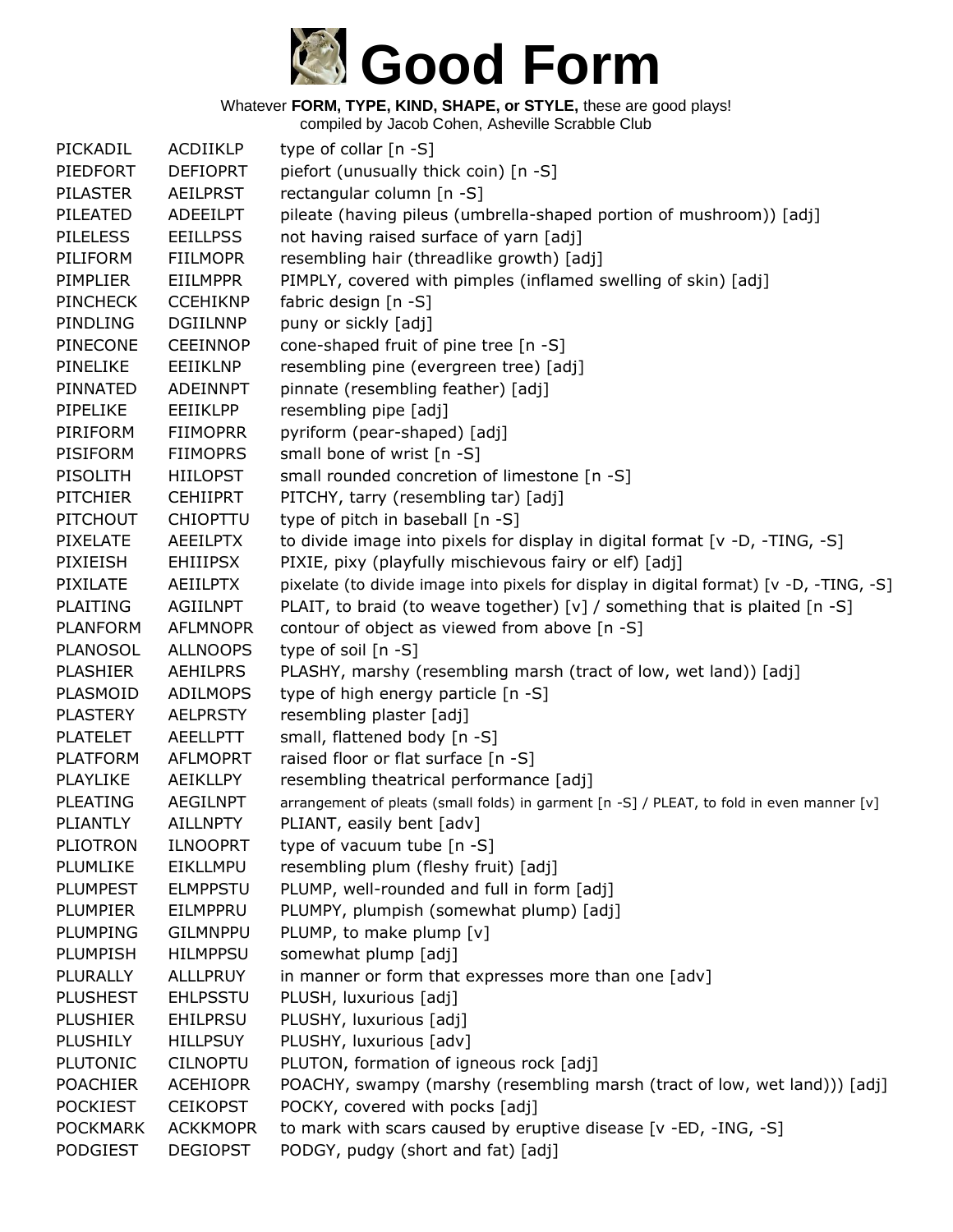

| <b>PODOCARP</b> | <b>ACDOOPPR</b> | designating family of evergreen trees [adj]                                     |
|-----------------|-----------------|---------------------------------------------------------------------------------|
| POETICAL        | <b>ACEILOPT</b> | poetic (pertaining to poetry (literary work in metrical form)) [adj]            |
| <b>POETLIKE</b> | <b>EEIKLOPT</b> | resembling poet (one who writes poems) [adj]                                    |
| <b>POETRIES</b> | <b>EEIOPRST</b> | POETRY, literary work in metrical form [n]                                      |
| <b>POINTIER</b> | <b>EIINOPRT</b> | POINTY, coming to sharp, tapering end [adj]                                     |
| <b>POLELESS</b> | <b>EELLOPSS</b> | having no pole [adj]                                                            |
| <b>POLISHED</b> | <b>DEHILOPS</b> | POLISH, to make smooth and lustrous by rubbing [v]                              |
| <b>POLISHER</b> | <b>EHILOPRS</b> | one that polishes (to make smooth and lustrous by rubbing) [n -S]               |
| <b>POLISHES</b> | <b>EHILOPSS</b> | POLISH, to make smooth and lustrous by rubbing [v]                              |
| <b>POLITIES</b> | <b>EIILOPST</b> | POLITY, form or system of government [n]                                        |
| <b>POLYBRID</b> | <b>BDILOPRY</b> | type of hybrid plant [n -S]                                                     |
| <b>POLYGENE</b> | <b>EEGLNOPY</b> | type of gene (hereditary unit) [n -S]                                           |
| POLYPOID        | <b>DILOOPPY</b> | resembling polyp (invertebrate) [adj]                                           |
| <b>POLYPORE</b> | <b>ELOOPPRY</b> | type of fungus (any of major group of lower plants) [n -S]                      |
| <b>POLYTENE</b> | <b>EELNOPTY</b> | having chromosomes of certain type [adj]                                        |
| <b>POLYTENY</b> | <b>ELNOPTYY</b> | state of being polytene (having chromosomes of certain type) [n -NIES]          |
| <b>POLYTYPE</b> | <b>ELOPPTYY</b> | crystal structure [n -S]                                                        |
| POLYZOAN        | <b>ALNOOPYZ</b> | bryozoan (type of small aquatic animal) [n -S]                                  |
| <b>PONCHOED</b> | <b>CDEHNOOP</b> | PONCHO, type of cloak [adj]                                                     |
| <b>PONYTAIL</b> | AILNOPTY        | hairstyle [n -S]                                                                |
| <b>POOCHING</b> | <b>CGHINOOP</b> | POOCH, to bulge (to swell out) [v]                                              |
| <b>POPELIKE</b> | <b>EEIKLOPP</b> | POPE, head of Roman Catholic Church [adj]                                       |
| <b>POPPLIER</b> | <b>EILOPPPR</b> | POPPLY, choppy (full of short, rough waves) [adj]                               |
| <b>PORKIEST</b> | <b>EIKOPRST</b> | PORKY, resembling pork [adj]                                                    |
| <b>POROSITY</b> | <b>IOOPRSTY</b> | state of being porous (having minute openings) [n -TIES]                        |
| <b>PORTLIER</b> | <b>EILOPRRT</b> | PORTLY, rather heavy or fat [adj]                                               |
| <b>POSHNESS</b> | <b>EHNOPSSS</b> | quality of being posh (stylish or elegant) [n -ES]                              |
| <b>POSTFORM</b> | <b>FMOOPRST</b> | to shape subsequently [v -ED, -ING, -S]                                         |
| <b>POTHOLED</b> | <b>DEHLOOPT</b> | POTHOLE, deep hole in road [adj]                                                |
| <b>POUCHIER</b> | <b>CEHIOPRU</b> | POUCHY, resembling pouch [adj]                                                  |
| POWDERED        | <b>DDEEOPRW</b> | POWDER, to reduce to powder (matter in finely divided state) [v]                |
| <b>POWDERER</b> | <b>DEEOPRRW</b> | one that powders (to reduce to powder (matter in finely divided state)) [n -S]  |
| <b>POXVIRUS</b> | <b>IOPRSUVX</b> | type of virus (any of class of submicroscopic pathogens) [n -ES]                |
| <b>PRANKING</b> | <b>AGIKNNPR</b> | PRANK, to adorn gaudily [v]                                                     |
| <b>PRANKISH</b> | <b>AHIKNPRS</b> | mischievous [adj]                                                               |
| PREFIXED        | <b>DEEFIPRX</b> | PREFIX, to add as prefix (form affixed to beginning of root word) [v]           |
| <b>PREFIXES</b> | <b>EEFIPRSX</b> | PREFIX, to add as prefix (form affixed to beginning of root word) [v]           |
| PREHUMAN        | AEHMNPRU        | prototype of man [n -S]                                                         |
| <b>PREMORSE</b> | <b>EEMOPRRS</b> | ending abruptly, as if bitten off [adj]                                         |
| <b>PREPARER</b> | <b>AEEPPRRR</b> | one that prepares (to put in proper or readiness) [n -S]                        |
| <b>PREPPIER</b> | <b>EEIPPPRR</b> | PREPPY, associated with style and behavior of preparatory school students [adj] |
| <b>PREPPILY</b> | <b>EILPPPRY</b> | PREPPY, associated with style and behavior of preparatory school students [adv] |
| <b>PREPUNCH</b> | <b>CEHNPPRU</b> | to punch in advance [v -ED, -ING, -ES]                                          |
| <b>PRESHAPE</b> | <b>AEEHPPRS</b> | to shape beforehand [v -D, -PING, -S]                                           |
| <b>PRESLICE</b> | <b>CEEILPRS</b> | to slice beforehand [v -D, -CING, -S]                                           |
| <b>PRESSING</b> | <b>EGINPRSS</b> | PRESS, to act upon with steady force [v]                                        |
| <b>PRESSURE</b> | <b>EEPRRSSU</b> | to apply force to [v -D, -RING, -S]                                             |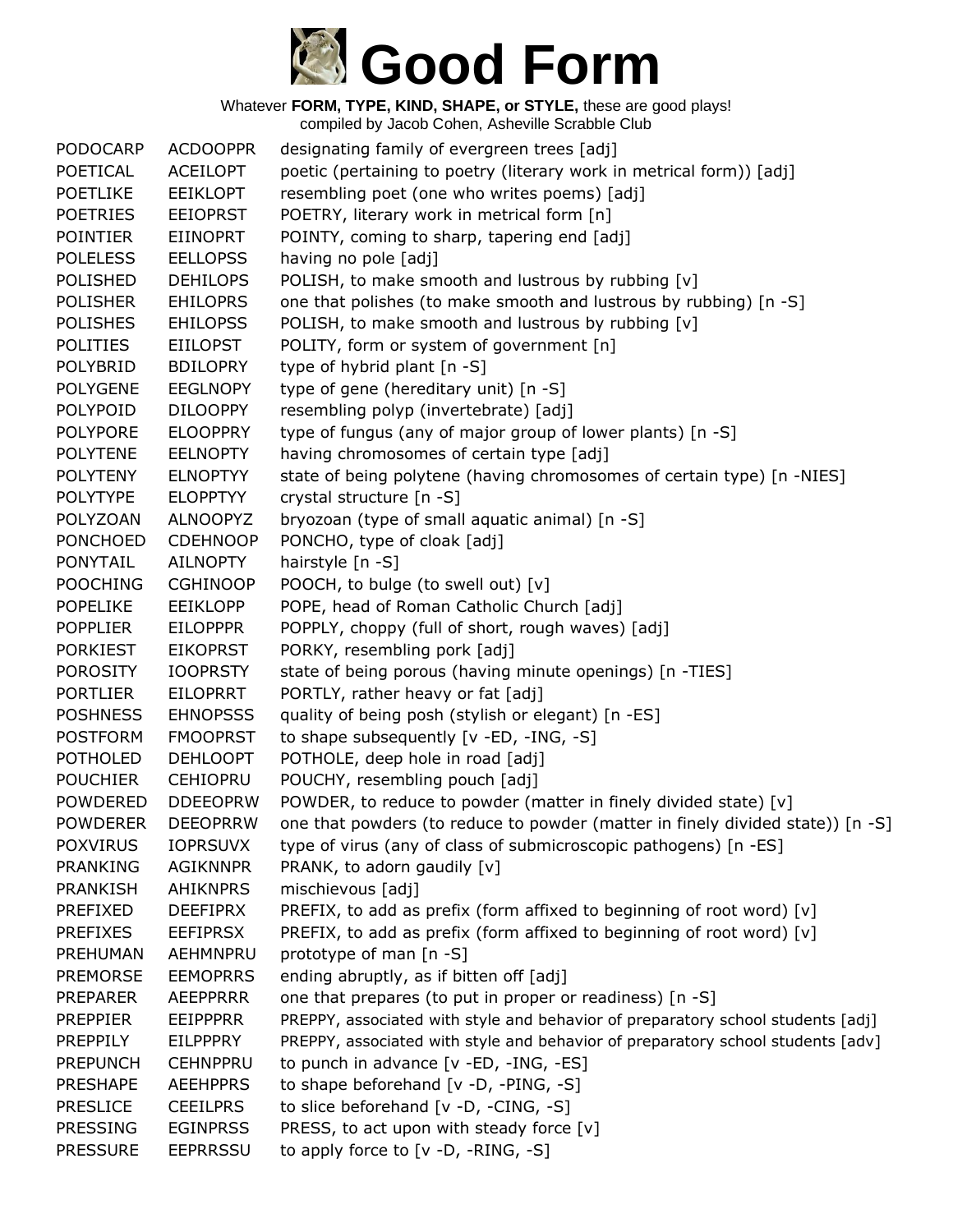

| <b>PRETREAT</b> | AEEPRRTT        | to treat beforehand [v -ED, -ING, -S ATS]                                                                        |
|-----------------|-----------------|------------------------------------------------------------------------------------------------------------------|
| PRETTIED        | <b>DEEIPRTT</b> | PRETTY, to make pretty [v]                                                                                       |
| <b>PRETTIER</b> | EEIPRRTT        | PRETTY, pleasing to eye [adj]                                                                                    |
| <b>PRETTIES</b> | <b>EEIPRSTT</b> | PRETTY, to make pretty [v]                                                                                       |
| <b>PRETTIFY</b> | <b>EFIPRTTY</b> | to make pretty [v FIED, -ING, -FIES]                                                                             |
| PRETTILY        | <b>EILPRTTY</b> | PRETTY, pleasing to eye [adv]                                                                                    |
| <b>PRICKIER</b> | <b>CEIIKPRR</b> | PRICKY, prickly (having many sharp points) [adj]                                                                 |
| PRIGGISH        | <b>GGHIIPRS</b> | marked by priggism [adj]                                                                                         |
| <b>PRILLING</b> | <b>GIILLNPR</b> | PRILL, to convert into pellets [v]                                                                               |
| PRINKING        | <b>GIIKNNPR</b> | PRINK, to dress or adorn in showy manner [v]                                                                     |
| PRINTING        | <b>GIINNPRT</b> | PRINT, to produce by pressed type on surface [v]                                                                 |
| PRISMOID        | <b>DIIMOPRS</b> | geometric solid [n -S]                                                                                           |
| <b>PRODDING</b> | <b>DDGINOPR</b> | PROD, to jab with something pointed [v]                                                                          |
| <b>PROFILER</b> | <b>EFILOPRR</b> | one that profiles (to draw outline of) [n -S]                                                                    |
| <b>PROOFING</b> | <b>FGINOOPR</b> | PROOF, to examine for errors [v]                                                                                 |
| <b>PROPHAGE</b> | <b>AEGHOPPR</b> | form of virus $[n - S]$                                                                                          |
| <b>PROSAISM</b> | <b>AIMOPRSS</b> | prosaic style [n -S]                                                                                             |
| <b>PROSODIC</b> | <b>CDIOOPRS</b> | PROSODY, study of poetical forms [adj]                                                                           |
| <b>PROSTYLE</b> | <b>ELOPRSTY</b> | building having row of columns across front only [n -S]                                                          |
| <b>PROTOCOL</b> | <b>CLOOOPRT</b> | to form preliminary draft of official document [v -ED, -LLED, -ING, -LLING, -S]                                  |
| <b>PROVIRAL</b> | <b>AILOPRRV</b> | PROVIRUS, form of virus [adj]                                                                                    |
| <b>PROVIRUS</b> | <b>IOPRRSUV</b> | form of virus $[n - ES]$                                                                                         |
| <b>PRUNABLE</b> | ABELNPRU        | PRUNE, to cut off branches or parts from [adj]                                                                   |
| <b>PRUNIEST</b> | <b>EINPRSTU</b> | PRUNEY, resembling prune [adj]                                                                                   |
| <b>PTEROPOD</b> | <b>DEOOPPRT</b> | type of mollusk (any of phylum of soft-bodied invertebrates) [n -S]                                              |
| <b>PUCKERED</b> | <b>CDEEKPRU</b> | PUCKER, to gather into small wrinkles or folds [v]                                                               |
| <b>PUCKERER</b> | <b>CEEKPRRU</b> | one that puckers (to gather into small wrinkles or folds) [n -S]                                                 |
| <b>PUDDINGY</b> | <b>DDGINPUY</b> | resembling pudding (thick, soft dessert) [adj]                                                                   |
| <b>PUDDLIER</b> | <b>DDEILPRU</b> | PUDDLY, full of puddles [adj]                                                                                    |
| <b>PUDDLING</b> | <b>DDGILNPU</b> | process of converting pig iron to wrought iron [n -S] / PUDDLE, to strew with puddles (small pools of water) [v] |
| <b>PUDGIEST</b> | <b>DEGIPSTU</b> | PUDGY, short and fat [adj]                                                                                       |
| <b>PUFFBALL</b> | ABFFLLPU        | any of various globular fungi [n -S]                                                                             |
| <b>PUFFBALL</b> | <b>ABFFLLPU</b> | any of various globular fungi [n -S]                                                                             |
| <b>PULPIEST</b> | <b>EILPPSTU</b> | PULPY, resembling pulp [adj]                                                                                     |
| PULPITAL        | AILLPPTU        | PULPIT, platform in church [adj]                                                                                 |
| <b>PULSEJET</b> | <b>EEJLPSTU</b> | type of engine [n -S]                                                                                            |
| <b>PULSOJET</b> | <b>EJLOPSTU</b> | pulsejet (type of engine) [n -S]                                                                                 |
| <b>PULVINAR</b> | <b>AILNPRUV</b> | PULVINUS, swelling at base of leaf [adj]                                                                         |
| <b>PULVINUS</b> | <b>ILNPSUUV</b> | swelling at base of leaf [n -NI]                                                                                 |
| <b>PUMPLIKE</b> | EIKLMPPU        | resembling pump [adj]                                                                                            |
| <b>PUNCHING</b> | <b>CGHINNPU</b> | PUNCH, to perforate with type of tool $[v]$                                                                      |
| <b>PUNCTATE</b> | <b>ACENPTTU</b> | covered with dots [adj]                                                                                          |
| <b>PUNKIEST</b> | EIKNPSTU        | PUNKY, resembling punk (dry, decayed wood used as tinder) [adj]                                                  |
| <b>PUPPYISH</b> | <b>HIPPPSUY</b> | PUPPY, young dog [adj]                                                                                           |
| <b>PURFLING</b> | <b>FGILNPRU</b> | PURFLE, to decorate border of [v]                                                                                |
| <b>PURPLISH</b> | <b>HILPPRSU</b> | somewhat purple [adj]                                                                                            |
| <b>PURULENT</b> | <b>ELNPRTUU</b> | secreting pus (viscous fluid formed in infected tissue) [adj]                                                    |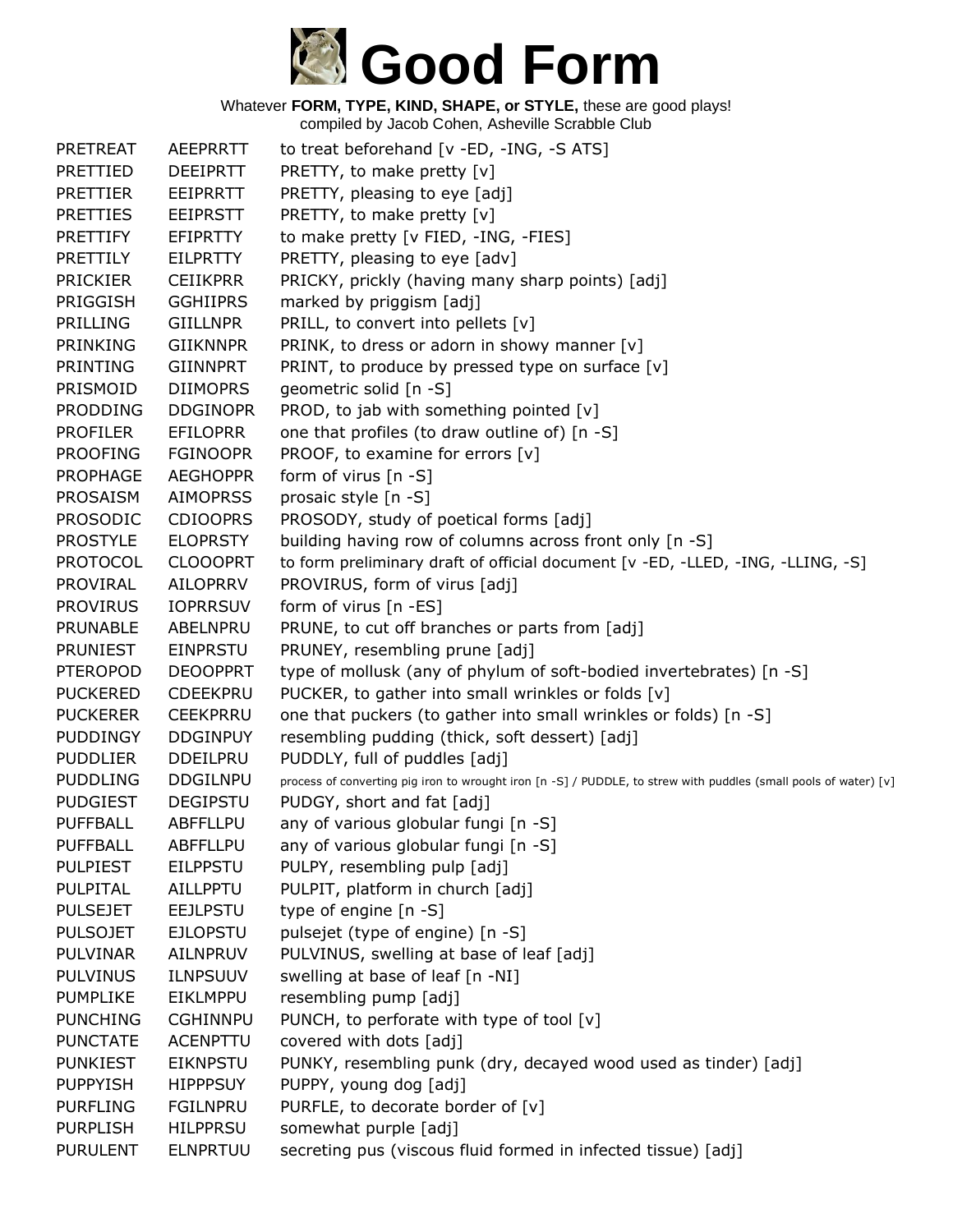

Whatever **FORM, TYPE, KIND, SHAPE, or STYLE,** these are good plays! compiled by Jacob Cohen, Asheville Scrabble Club

| <b>PUSHBALL</b> | <b>ABHLLPSU</b> | type of ball game [n -S]                                                               |
|-----------------|-----------------|----------------------------------------------------------------------------------------|
| <b>PUSSLIKE</b> | <b>EIKLPSSU</b> | catlike (resembling cat; stealthy; silent) [adj]                                       |
| <b>PUSTULAR</b> | <b>ALPRSTUU</b> | PUSTULE, small elevation of skin containing pus [adj]                                  |
| <b>PUTTYING</b> | <b>GINPTTUY</b> | PUTTY, to fill with type of cement [v]                                                 |
| <b>PYCNOSIS</b> | <b>CINOPSSY</b> | pyknosis (shrinking and thickening of cell) [n -SES]                                   |
| <b>PYCNOTIC</b> | <b>CCINOPTY</b> | pyknotic (exhibiting pyknosis (shrinking and thickening of cell nucleus)) [adj]        |
| PYGMYISH        | <b>GHIMPSYY</b> | PYGMY, small person (human being) [adj]                                                |
| <b>PYKNOSIS</b> | <b>IKNOPSSY</b> | shrinking and thickening of cell nucleus [n -SES]                                      |
| <b>PYKNOTIC</b> | <b>CIKNOPTY</b> | exhibiting pyknosis (shrinking and thickening of cell nucleus) [adj]                   |
| <b>PYOGENIC</b> | <b>CEGINOPY</b> | producing pus (viscous fluid formed in infected tissue) [adj]                          |
| <b>PYRIFORM</b> | <b>FIMOPRRY</b> | pear-shaped [adj]                                                                      |
| PYXIDIUM        | <b>DIIMPUXY</b> | type of seed vessel [n -IA]                                                            |
|                 |                 | Q 8s                                                                                   |
| QUACKIER        | ACEIKQRU        | QUACKY, resembling cry of duck [adj]                                                   |
| QUACKISH        | <b>ACHIKQSU</b> | fraudulent [adj]                                                                       |
| QUAGGIER        | AEGGIORU        | QUAGGY, marshy (resembling marsh (tract of low, wet land)) [adj]                       |
| QUAGMIRY        | AGIMQRUY        | marshy (resembling marsh (tract of low, wet land)) [adj -RIER, -RIEST]                 |
| QUAINTER        | AEINQRTU        | QUAINT, pleasingly old-fashioned or unfamiliar [adj]                                   |
| QUAINTLY        | <b>AILNQTUY</b> | QUAINT, pleasingly old-fashioned or unfamiliar [adv]                                   |
| QUALMISH        | AHILMQSU        | having qualms [adj]                                                                    |
| QUAYLIKE        | AEIKLQUY        | QUAY, wharf [adj]                                                                      |
| QUEERISH        | EEHIQRSU        | somewhat queer [adj]                                                                   |
| QUENELLE        | EEELLNQU        | type of dumpling (ball of dough cooked with stew or soup) [n -S]                       |
| QUIETISM        | EIIMQSTU        | form of religious mysticism [n -S]                                                     |
| QUILLING        | GIILLNQU        | QUILL, to press small ridges in [v]                                                    |
| QUILTING        | GIILNQTU        | QUILT, to stitch together with padding in between [v]                                  |
| QUINCUNX        | <b>CINNQUUX</b> | arrangement of five objects [n -ES]                                                    |
| QUINELLA        | AEILLNQU        | type of bet in horse racing [n -S]                                                     |
| QUINIELA        | AEIILNQU        | quinella (type of bet in horse racing) [n -S]                                          |
| QUINSIED        | DEIINQSU        | QUINSY, inflammation of tonsils [adj]                                                  |
| QUINSIES        | EIINQSSU        | QUINSY, inflammation of tonsils [n]                                                    |
| QUIPPISH        | HIIPPQSU        | witty (humorously clever) [adj]                                                        |
| QUIRKISH        | <b>HIIKQRSU</b> | quirky (peculiar) [adj]                                                                |
| QUOINING        | GIINNOQU        | QUOIN, to secure with type of wedge [v]                                                |
|                 |                 | <b>R</b> 8s                                                                            |
| RACEMOID        | ACDEIMOR        | pertaining to raceme (mode of arrangement of flowers along axis) [adj]                 |
| <b>RACEMOSE</b> | <b>ACEEMORS</b> | having form of raceme [adj]                                                            |
| <b>RACEMOUS</b> | <b>ACEMORSU</b> | racemose (having form of raceme) [adj]                                                 |
| <b>RACKWORK</b> | <b>ACKKORRW</b> | type of mechanism [n -S]                                                               |
| RADIUSED        | ADDEIRSU        | RADIUS, to give rounded form to [v]                                                    |
| <b>RADIUSES</b> | ADEIRSSU        | RADIUS, to give rounded form to [v]                                                    |
| <b>RAFFLING</b> | <b>AFFGILNR</b> | RAFFLE, to dispose of by form of lottery [v]                                           |
| <b>RAGGEDER</b> | ADEEGGRR        | RAGGED, tattered [adj]                                                                 |
| <b>RAGGEDLY</b> | ADEGGLRY        | RAGGED, tattered [adv]                                                                 |
| RAILROAD        | AADILORR        | to transport by railroad (type of road on which locomotives are run) [v -ED, -ING, -S] |
| RAINBIRD        | ABDIINRR        | type of bird [n -S]                                                                    |
| RAINDROP        | ADINOPRR        | drop of rain [n -S]                                                                    |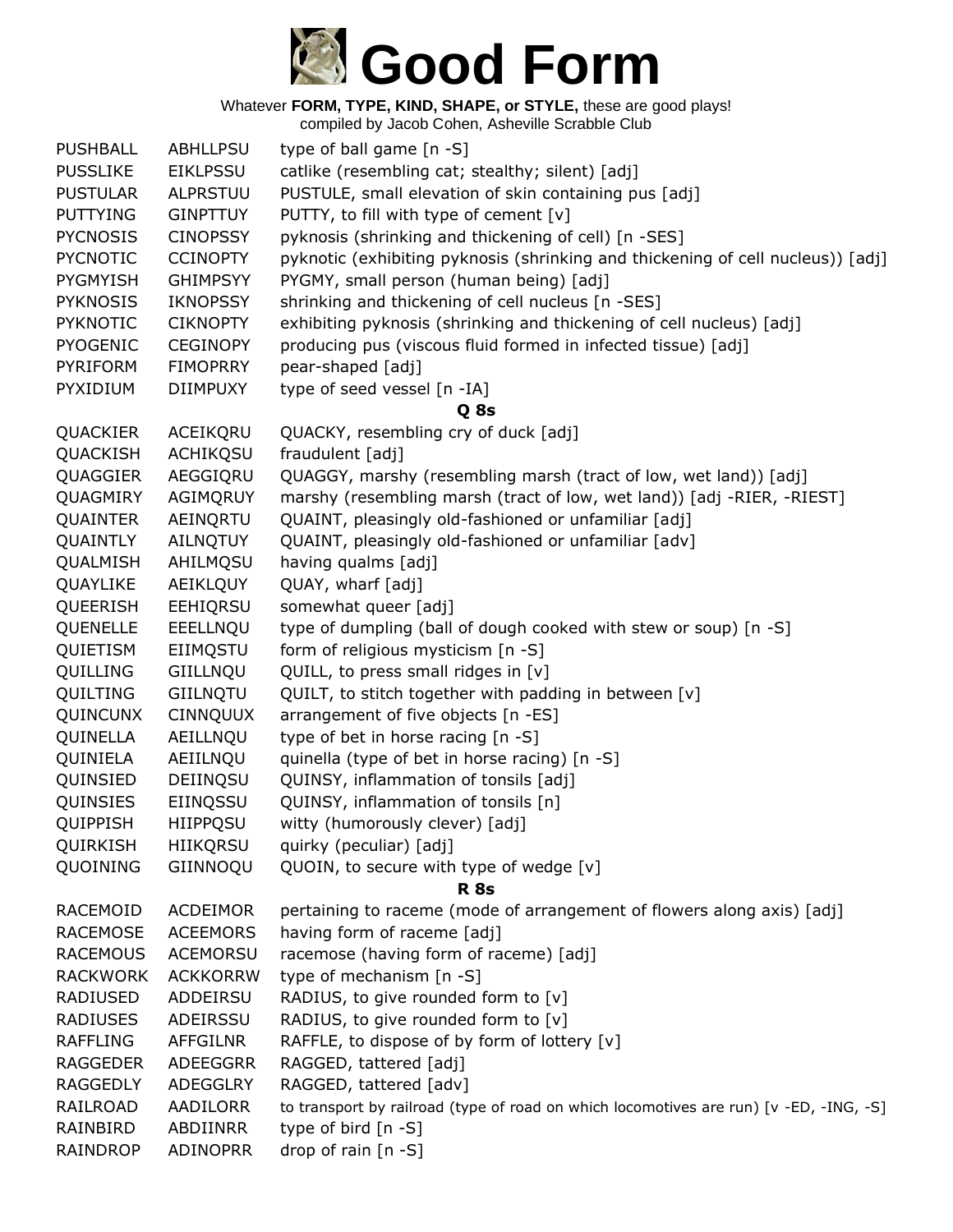

| <b>RAISONNE</b> | <b>AEINNORS</b> | arranged systematically [adj]                                                                                 |
|-----------------|-----------------|---------------------------------------------------------------------------------------------------------------|
| RAKISHLY        | AHIKLRSY        | RAKISH, dapper (looking neat and trim) [adv]                                                                  |
| RAMENTUM        | AEMMNRTU        | scale formed on surface of leaves [n -TA]                                                                     |
| RAMIFIED        | ADEFIIMR        | RAMIFY, to divide into branches [v]                                                                           |
| <b>RAMIFIES</b> | <b>AEFIIMRS</b> | RAMIFY, to divide into branches [v]                                                                           |
| <b>RAMIFORM</b> | AFIMMORR        | shaped like branch [adj]                                                                                      |
| RAMILLIE        | AEIILLMR        | type of wig [n -S]                                                                                            |
| RAMMIEST        | AEIMMRST        | RAMMY, rammish (resembling ram (male sheep)) [adj]                                                            |
| RAMOSELY        | AELMORSY        | RAMOSE, having many branches [adv]                                                                            |
| RAMULOSE        | <b>AELMORSU</b> | having many small branches [adj]                                                                              |
| <b>RAMULOUS</b> | ALMORSUU        | ramulose (having many small branches) [adj]                                                                   |
| <b>RANCHERA</b> | <b>AACEHNRR</b> | type of Mexican country music [n -S]                                                                          |
| RANGIEST        | AEGINRST        | RANGY, tall and slender [adj]                                                                                 |
| RAPIERED        | ADEEIPRR        | RAPIER, long, slender sword [adj]                                                                             |
| <b>RASHLIKE</b> | AEHIKLRS        | RASH, skin eruption [adj]                                                                                     |
| <b>RASSLING</b> | <b>AGILNRSS</b> | RASSLE, to wrestle (to engage in type of hand-to-hand contest) [v]                                            |
| <b>RATLINES</b> | <b>AEILNRST</b> | RATLINE, one of ropes forming steps of ship's rope ladder [n]                                                 |
| RATTLING        | <b>AGILNRTT</b> | ratline (one of ropes forming steps of ship's rope ladder) [n -S]                                             |
| <b>RAVELING</b> | AEGILNRV        | RAVEL, to separate threads of $[v]$                                                                           |
| RAVELLED        | ADEELLRV        | RAVEL, to separate threads of $[v]$                                                                           |
| <b>RAVELLER</b> | AEELLRRV        | raveler (one that ravels (to separate threads of)) [n -S]                                                     |
| <b>RAWBONED</b> | <b>ABDENORW</b> | having little flesh [adj]                                                                                     |
| <b>RAZORING</b> | AGINORRZ        | RAZOR, to shave or cut with sharp-edged instrument [v]                                                        |
| <b>READERLY</b> | ADEELRRY        | typical of reader [adj]                                                                                       |
| REAGINIC        | ACEGIINR        | REAGIN, type of antibody (body protein that produces immunity against certain microorganisms or toxins) [adj] |
| <b>REBRANCH</b> | <b>ABCEHNRR</b> | to form secondary branches [v -ED, -ING, -ES]                                                                 |
| <b>REDAMAGE</b> | AADEEGMR        | to damage again [v -D, -GING, -S]                                                                             |
| <b>REDESIGN</b> | <b>DEEGINRS</b> | to design again [v -ED, -ING, -S]                                                                             |
| <b>REDIVIDE</b> | <b>DDEEIIRV</b> | to divide (to separate into parts, areas or groups) again [v -D, -DING, -S]                                   |
| <b>REDRAWER</b> | ADEERRRW        | one that redraws (to draw again) [n -S]                                                                       |
| <b>REEDLIKE</b> | <b>DEEEIKLR</b> | resembling reed [adj]                                                                                         |
| <b>REELABLE</b> | <b>ABEEELLR</b> | REEL, to wind on type of rotary device [adj]                                                                  |
| REEMBODY        | <b>BDEEMORY</b> | to embody again [v -DIED, -ING, -DIES]                                                                        |
| <b>REFACING</b> | <b>ACEFGINR</b> | REFACE, to repair outer surface of [v]                                                                        |
| <b>REFINERY</b> | EEFINRRY        | place where crude material is refined [n -S]                                                                  |
| <b>REFINING</b> | <b>EFGIINNR</b> | process of removing impurities from something [n -S] / REFINE, to free from impurities [v]                    |
| <b>REFINISH</b> | <b>EFHIINRS</b> | to give new surface to [v -ED, -ING, -ES]                                                                     |
| REFITTED        | <b>DEEFIRTT</b> | REFIT, to prepare and equip for additional use $[v]$                                                          |
| <b>REFOLDED</b> | <b>DDEEFLOR</b> | REFOLD, to fold again [v]                                                                                     |
| <b>REFORMAT</b> | <b>AEFMORRT</b> | to format again [v -TTED, -TTING, -S]                                                                         |
| <b>REFORMED</b> | <b>DEEFMORR</b> | REFORM, to change to better state [v]                                                                         |
| <b>REFORMER</b> | <b>EEFMORRR</b> | one that reforms (to change to better state) [n -S]                                                           |
| <b>REGIMENT</b> | <b>EEGIMNRT</b> | to form into military units [v -ED, -ING, -S]                                                                 |
| <b>REGOLITH</b> | <b>EGHILORT</b> | layer of loose rock [n -S]                                                                                    |
| <b>REGROOVE</b> | <b>EEGOORRV</b> | to groove again [v -D, -VING, -S]                                                                             |
| <b>REGULINE</b> | EEGILNRU        | REGULUS, mass that forms beneath slag in furnace [adj]                                                        |
| <b>REHABBED</b> | ABBDEEHR        | REHAB, to restore to good condition [v]                                                                       |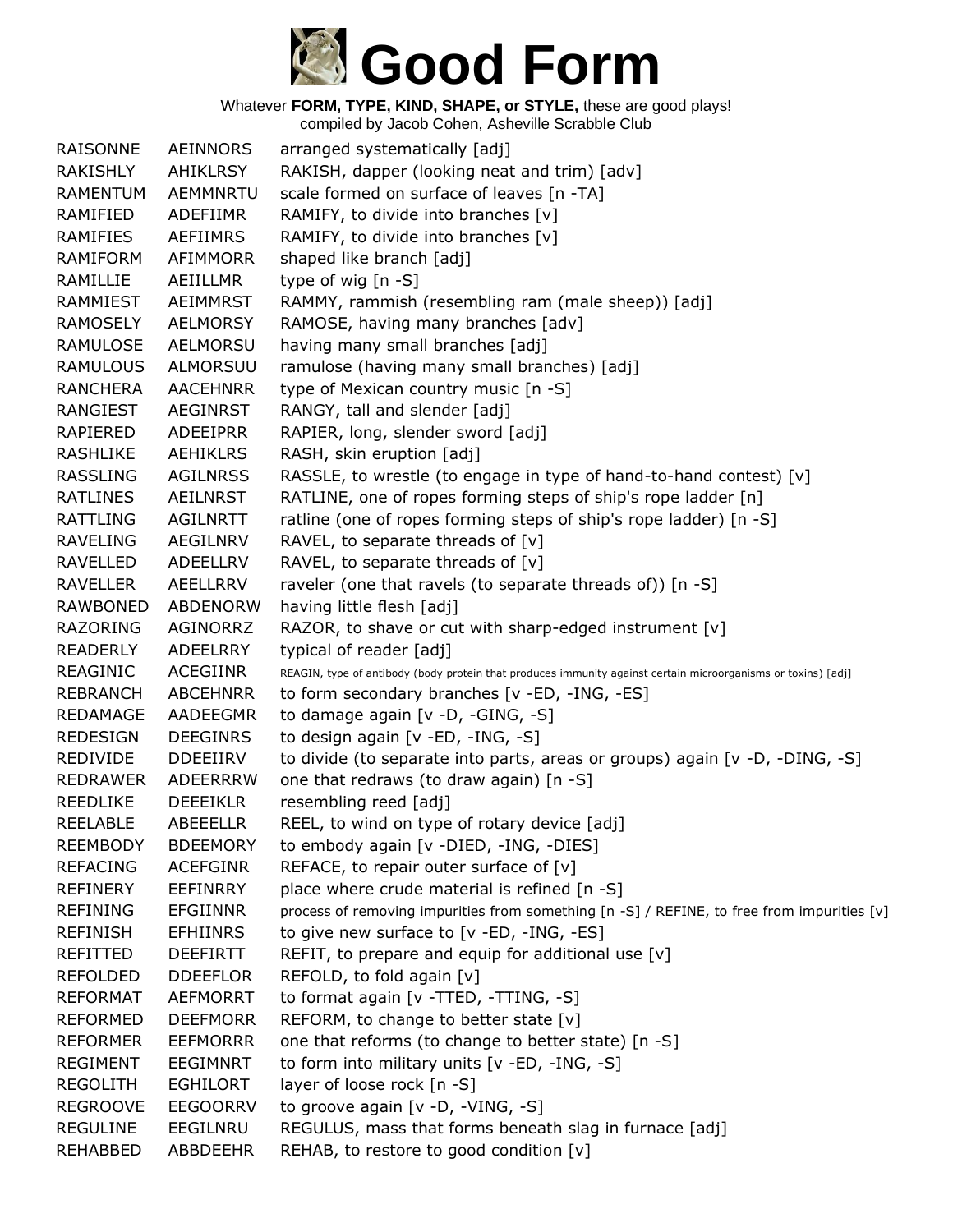

Whatever **FORM, TYPE, KIND, SHAPE, or STYLE,** these are good plays! compiled by Jacob Cohen, Asheville Scrabble Club

| <b>REHABBER</b> | ABBEEHRR        | one that rehabs (to restore to good condition) [n -S]                            |
|-----------------|-----------------|----------------------------------------------------------------------------------|
| <b>REHARDEN</b> | <b>ADEEHNRR</b> | to harden again [v -ED, -ING, -S]                                                |
| <b>REIGNITE</b> | <b>EEGIINRT</b> | to ignite again [v -D, -TING, -S]                                                |
| <b>REINFUSE</b> | EEFINRSU        | to infuse again [v -D, -SING, -S]                                                |
| <b>REJACKET</b> | <b>ACEEJKRT</b> | to jacket again [v -ED, -ING, -S]                                                |
| <b>REJIGGED</b> | <b>DEEGGIJR</b> | REJIG, to rejigger (to alter (to make different)) [v]                            |
| <b>REJIGGER</b> | EEGGIJRR        | to alter (to make different) [v -ED, -ING, -S]                                   |
| <b>REJOINED</b> | <b>DEEIJNOR</b> | REJOIN, to join again [v]                                                        |
| <b>RELAPSER</b> | <b>AEELPRRS</b> | one that relapses (to fall or slip back into former state) [n -S]                |
| <b>REMARQUE</b> | AEEMQRRU        | mark made in margin of engraved plate [n -S]                                     |
| REMODIFY        | <b>DEFIMORY</b> | to modify again [v -FIED, -ING, -FIES]                                           |
| REMOLDED        | <b>DDEELMOR</b> | REMOLD, MOLD, to work into particular shape [v]                                  |
| <b>RENDIBLE</b> | <b>BDEEILNR</b> | capable of being rent [adj]                                                      |
| RENDZINA        | ADEINNRZ        | type of soil [n -S]                                                              |
| <b>RENIFORM</b> | <b>EFIMNORR</b> | kidney-shaped [adj]                                                              |
| <b>RENOVATE</b> | <b>AEENORTV</b> | to make like new [v -D, -TING, -S]                                               |
| <b>REOVIRUS</b> | <b>EIORRSUV</b> | type of virus (any of class of submicroscopic pathogens) [n -ES]                 |
| REPAIRED        | ADEEIPRR        | REPAIR, to restore to good condition [v]                                         |
| REPAIRER        | AEEIPRRR        | one that repairs (to restore to good condition) [n -S]                           |
| REPANDLY        | ADELNPRY        | REPAND, having wavy margin [adv]                                                 |
| <b>REPLICON</b> | <b>CEILNOPR</b> | section of nucleic* acid that replicates as unit [n -S]                          |
| <b>REPOUSSE</b> | <b>EEOPRSSU</b> | raised design hammered in metal [n -S]                                           |
| <b>REPUBLIC</b> | <b>BCEILPRU</b> | constitutional form of government [n -S]                                         |
| <b>RESCULPT</b> | <b>CELPRSTU</b> | SCULPT, to form image or representation of from solid material [v -ED, -ING, -S] |
| <b>RESECTED</b> | <b>CDEEERST</b> | RESECT, to excise part of organ or structure surgically [v]                      |
| <b>RESEMBLE</b> | <b>BEEELMRS</b> | to be similar to [v -D, -LING, -S]                                               |
| <b>RESHAPER</b> | <b>AEEHPRRS</b> | one that reshapes something [n -S]                                               |
| <b>RESINIER</b> | EEIINRRS        | RESINY, resinous (resembling resin) [adj]                                        |
| <b>RESINOUS</b> | EINORSSU        | resembling resin [adj]                                                           |
| <b>RESKETCH</b> | <b>CEEHKRST</b> | to sketch again [v -ED, -ING, -ES]                                               |
| <b>RESMOOTH</b> | <b>EHMOORST</b> | to smooth again [v -ED, -ING, -S]                                                |
| <b>RESOFTEN</b> | <b>EEFNORST</b> | to soften again [v -ED, -ING, -S]                                                |
| <b>RESTORAL</b> | <b>AELORRST</b> | act of restoring (to bring back to former or original condition) [n -S]          |
| <b>RESTORER</b> | <b>EEORRRST</b> | one that restores (to bring back to former or original condition) [n -S]         |
| <b>RETAGGED</b> | <b>ADEEGGRT</b> | RETAG, to tag again [v]                                                          |
| <b>RETICULA</b> | <b>ACEILRTU</b> | netlike structures [n RETICULA]                                                  |
| <b>RETIFORM</b> | <b>EFIMORRT</b> | arranged like net [adj]                                                          |
| <b>RETROFIT</b> | <b>EFIORRTT</b> | to furnish with new parts not originally available [v -TTED, -TTING, -S]         |
| <b>REVAMPED</b> | ADEEMPRV        | REVAMP, to make over [v]                                                         |
| <b>REVAMPER</b> | AEEMPRRV        | one that revamps (to make over) [n -S]                                           |
| <b>REVANCHE</b> | <b>ACEEHNRV</b> | political policy designed to regain lost territory [n -ES]                       |
| <b>REVERTED</b> | <b>DEEERRTV</b> | REVERT, to return to former state $[v]$                                          |
| <b>REVERTER</b> | <b>EEERRRTV</b> | one that reverts (to return to former state) [n -S]                              |
| <b>REVISING</b> | EGIINRSV        | REVISE, to make new or improved version of [v]                                   |
| <b>REVISION</b> | EIINORSV        | revised version [n -S]                                                           |
| <b>REVISORY</b> | <b>EIORRSVY</b> | pertaining to revision (revised version) [adj]                                   |
| <b>REVOLVER</b> | <b>EELORRVV</b> | type of handgun (small firearm) [n -S]                                           |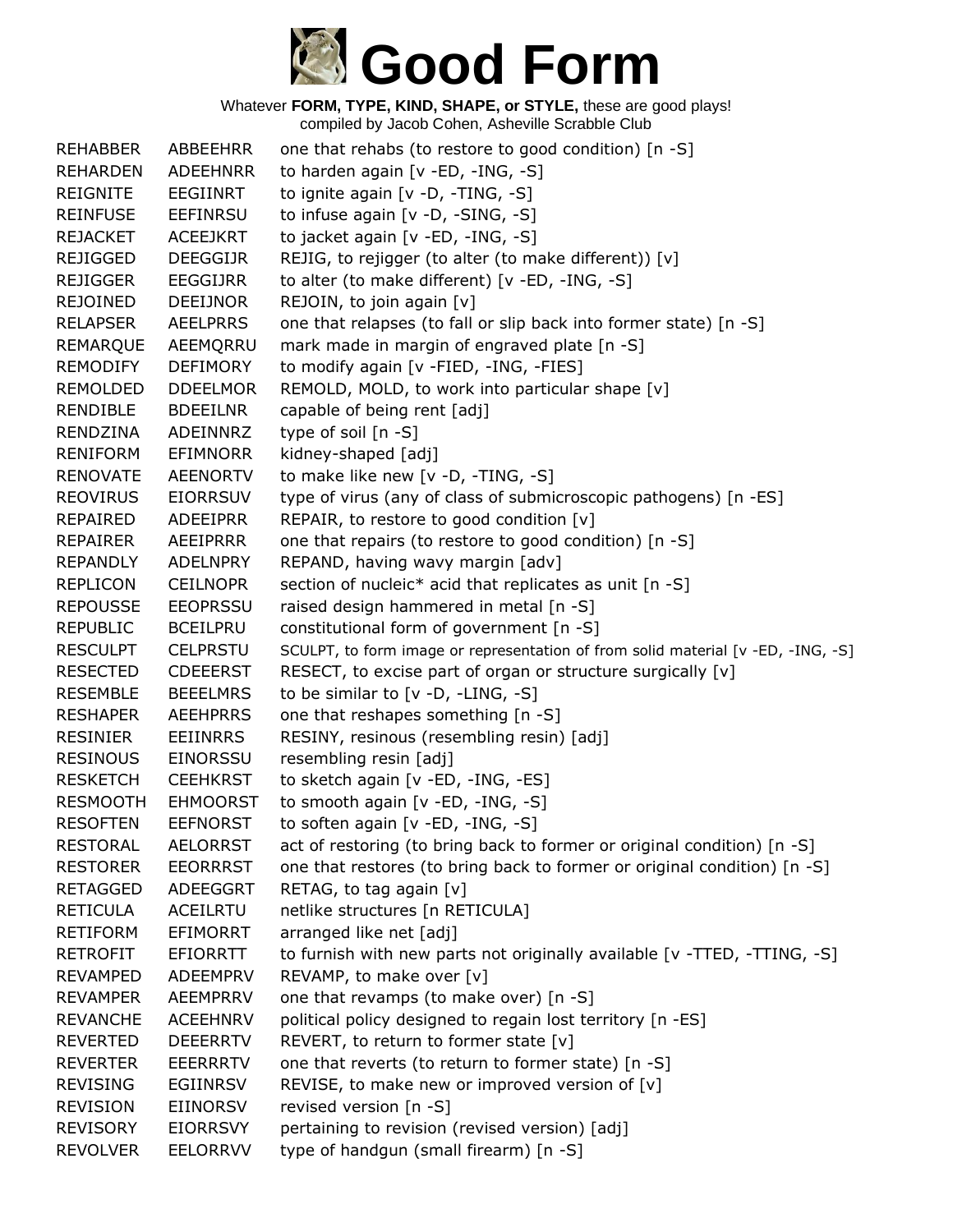## **Good Form**

Whatever **FORM, TYPE, KIND, SHAPE, or STYLE,** these are good plays!

| <b>REWORKED</b> | <b>DEEKORRW</b> | REWORK, to work again [v]                                              |
|-----------------|-----------------|------------------------------------------------------------------------|
| <b>RHABDOME</b> | <b>ABDEHMOR</b> | rhabdom (rodlike structure in retinula) [n -S]                         |
| RHIZOBIA        | ABHIIORZ        | rod-shaped bacteria [n]                                                |
| RHOMBOID        | <b>BDHIMOOR</b> | type of geometric figure [n -S]                                        |
| RIBBIEST        | <b>BBEIIRST</b> | RIBBY, marked by prominent ribs (curved bony rods in body) [adj]       |
| <b>RIBULOSE</b> | <b>BEILORSU</b> | type of sugar [n -S]                                                   |
| <b>RICKRACK</b> | <b>ACCIKKRR</b> | flat braid used as trimming [n -S]                                     |
| <b>RIFLEMAN</b> | <b>AEFILMNR</b> | soldier armed with rifle (type of firearm) [n -MEN]                    |
| <b>RIGHTISH</b> | <b>GHHIIRST</b> | somewhat right [adj]                                                   |
| RIGIDIFY        | <b>DFGIIIRY</b> | to make rigid [v -FIED, -ING, -FIES]                                   |
| RIMOSELY        | <b>EILMORSY</b> | RIMOSE, marked by cracks [adv]                                         |
| RIMOSITY        | <b>IIMORSTY</b> | state of being rimose (marked by cracks) [n -TIES]                     |
| <b>RIMPLING</b> | <b>GIILMNPR</b> | RIMPLE, to wrinkle (to make wrinkles (small ridges or furrows) in) [v] |
| <b>RINDLESS</b> | <b>DEILNRSS</b> | lacking rind [adj]                                                     |
| RINGBOLT        | <b>BGILNORT</b> | type of eyebolt (type of bolt or screw) [n -S]                         |
| RINGBONE        | <b>BEGINNOR</b> | bony growth on horse's foot [n -S]                                     |
| RINGLETY        | <b>EGILNRTY</b> | resembling or suggestive of ringlet [adj]                              |
| <b>RINGLIKE</b> | <b>EGIIKLNR</b> | resembling ring [adj]                                                  |
| <b>RIPENESS</b> | <b>EEINPRSS</b> | state of being ripe (fully developed) [n -ES]                          |
| <b>RIPENING</b> | <b>EGIINNPR</b> | RIPEN, to become ripe [v]                                              |
| <b>RIPPABLE</b> | ABEILPPR        | capable of being ripped [adj]                                          |
| <b>RIPPLING</b> | <b>GIILNPPR</b> | RIPPLE, to form ripples (small waves) [v]                              |
| <b>RIVETING</b> | EGIINRTV        | RIVET, to fasten with type of metal bolt [v]                           |
| RIVETTED        | <b>DEEIRTTV</b> | RIVET, to fasten with type of metal bolt [v]                           |
| <b>RIVULOSE</b> | <b>EILORSUV</b> | having narrow, winding lines [adj]                                     |
| <b>ROACHING</b> | <b>ACGHINOR</b> | ROACH, to cause to arch [v]                                            |
| <b>ROADWORK</b> | <b>ADKOORRW</b> | outdoor running as form of physical conditioning [n -S]                |
| <b>ROCAILLE</b> | <b>ACEILLOR</b> | rococo (style of architecture and decoration) [n -S]                   |
| <b>ROCKETER</b> | <b>CEEKORRT</b> | one that designs or launches rockets [n -S]                            |
| <b>ROCKLIKE</b> | <b>CEIKKLOR</b> | resembling rock (large mass of stone) [adj]                            |
| <b>ROOFLIKE</b> | <b>EFIKLOOR</b> | resembling roof [adj]                                                  |
| <b>ROOFLINE</b> | <b>EFILNOOR</b> | profile of roof [n -S]                                                 |
| <b>ROOTBALL</b> | <b>ABLLOORT</b> | mass of plant's roots and surrounding soil [n -S]                      |
| <b>ROOTLIKE</b> | <b>EIKLOORT</b> | resembling root [adj]                                                  |
| <b>ROPELIKE</b> | <b>EEIKLOPR</b> | resembling rope [adj]                                                  |
| <b>ROPELIKE</b> | <b>EEIKLOPR</b> | resembling rope [adj]                                                  |
| <b>ROPINESS</b> | <b>EINOPRSS</b> | quality of being ropy (resembling rope or ropes) [n -ES]               |
| <b>ROSELIKE</b> | <b>EEIKLORS</b> | resembling rose [adj]                                                  |
| ROSETTED        | <b>DEEORSTT</b> | ROSETTE, ornament resembling rose [adj]                                |
| <b>ROSINOUS</b> | <b>INOORSSU</b> | resembling rosin [adj]                                                 |
| ROSTELLA        | <b>AELLORST</b> | small, beaklike structures [n ROSTELLA]                                |
| <b>ROSTRATE</b> | <b>AEORRSTT</b> | having rostrum (beaklike process or part) [adj]                        |
| <b>ROSULATE</b> | AELORSTU        | arranged in form of rosette [adj]                                      |
| <b>ROTIFORM</b> | <b>FIMOORRT</b> | shaped like wheel [adj]                                                |
| <b>ROTOTILL</b> | <b>ILLOORTT</b> | to till soil with type of farming implement [v -ED, -ING, -S]          |
| <b>ROTUNDER</b> | <b>DENORRTU</b> | ROTUND, marked by roundness [adj]                                      |
| <b>ROTUNDLY</b> | <b>DLNORTUY</b> | ROTUND, marked by roundness [adv]                                      |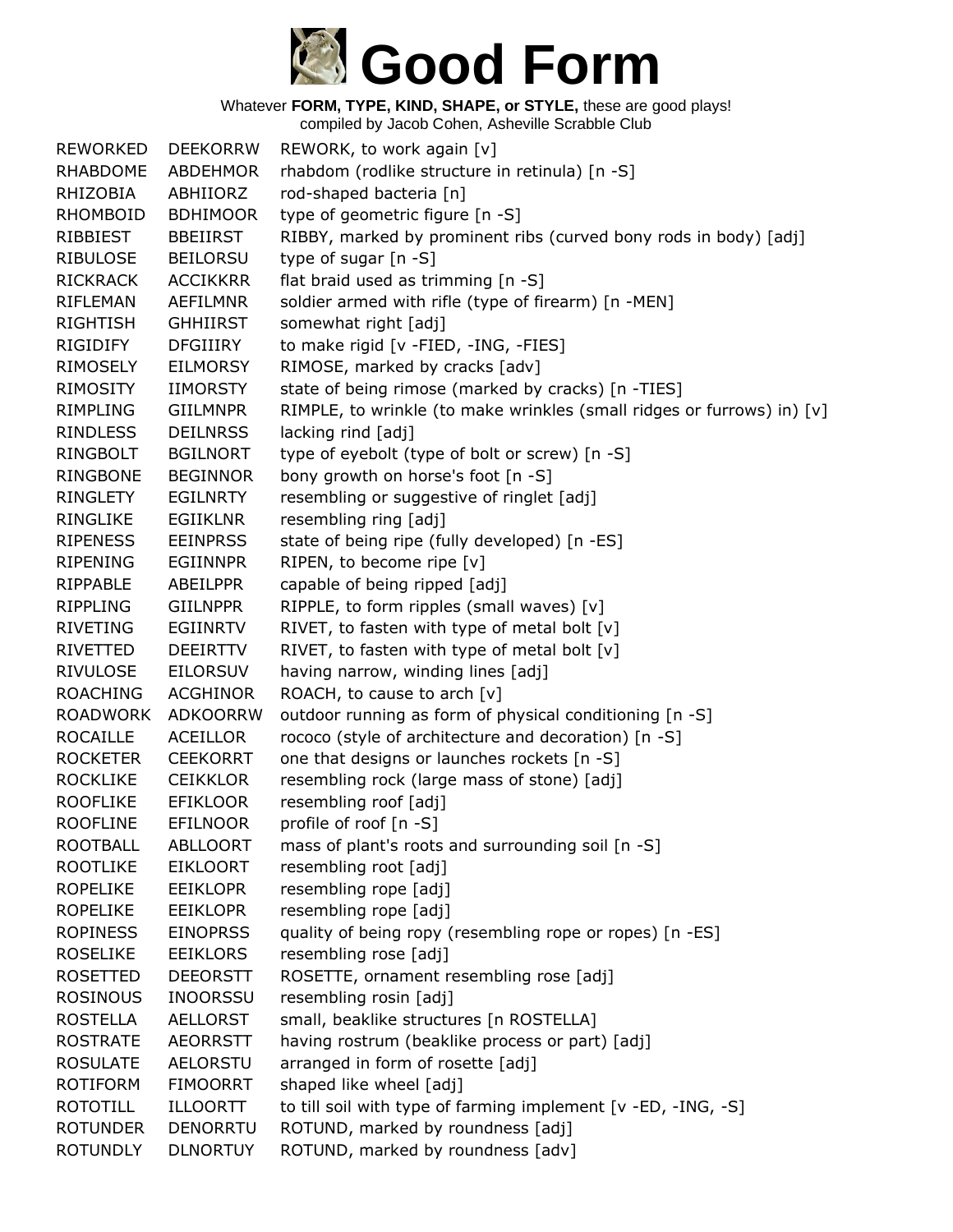

compiled by Jacob Cohen, Asheville Scrabble Club

ROUGHAGE AEGGHORU coarse, bulky food [n -S] ROUGHDRY DGHORRUY to dry without ironing, as washed clothes [v -RIED, -ING, -RIES] ROUGHEST EGHORSTU ROUGH, having uneven surface [adj] ROUGHHEW EGHHORUW to shape roughly [v -ED, -N, -ING, -S] ROUGHING GGHINORU ROUGH, to make rough [v] ROUGHISH GHHIORSU somewhat rough [adj] ROUGHOUT GHOORTUU unfinished roughly shaped artifact [n -S] ROULETTE EELORTTU to make tiny slits in [v -D, -TTING, -S] ROUNDEST DENORSTU ROUND, shaped like sphere [adj] ROUNDING DGINNORU ROUND, to make round [v] ROUNDISH DHINORSU somewhat round [adj] ROUNDLET DELNORTU small circle [n -S] ROWDYISH DHIORSWY tending to be rowdy [adj] RUBBABOO ABBBOORU rubaboo (type of soup) [n -S] RUBBLIER BBEILRRU RUBBLY, abounding in rubble (broken pieces) [adj] RUBBLING BBGILNRU RUBBLE, to reduce to rubble (broken pieces) [v] RUBBOARD ABBDORRU corrugated rectangular board used as percussion instrument [n -S] RUBYLIKE BEIKLRUY resembling ruby [adj] RUDISTID DDIIRSTU rudist (cone-shaped extinct mollusk) [n -S] RUFFLIER EFFILRRU RUFFLY, not smooth [adj] RUFFLIKE EFFIKLRU resembling ruff (pleated collar) [adj] RUFFLING FFGILNRU RUFFLE, to destroy smoothness of [v] RUGGEDER DEEGGRRU RUGGED, having uneven surface [adj] RUGGEDLY DEGGLRUY RUGGED, having uneven surface [adv] RUGOSELY EGLORSUY RUGOSE, full of wrinkles [adv] RUGOSITY GIORSTUY state of being rugose (full of wrinkles) [n -TIES] RUGULOSE EGLORSUU having small wrinkles [adj] RUINABLE ABEILNRU RUIN, to destroy (to damage beyond repair or renewal) [adj] RUMPLESS ELMPRSSU RUMP, lower and back part of trunk [adj] RUMPLING GILMNPRU RUMPLE, to wrinkle (to make wrinkles (small ridges or furrows) in) [v] RUNELIKE EEIKLNRU RUNE, letter of ancient alphabet [adj] RUNGLESS EGLNRSSU RUNG, crosspiece forming step of ladder [adj] RUNKLING GIKLNNRU RUNKLE, to wrinkle (to make wrinkles (small ridges or furrows) in) [v] RUNNIEST EINNRSTU RUNNY, tending to drip [adj] RUSHLIKE EHIKLRSU resembling rush (grasslike marsh plant) [adj] RUSTABLE ABELRSTU RUST, to form rust (reddish coating that forms on iron) [adj] RUSTIEST EIRSSTTU RUSTY, covered with rust [adj] RUSTLESS ELRSSSTU free from rust [adj] **S 8s** SABERING ABEGINRS SABER, to strike with saber (type of sword) [v] SACCULAR AACCLRSU resembling sac (pouch-shaped structure in animal or plant) [adj] SACCULUS ACCLSSUU saccule (small sac (pouch-shaped structure in animal or plant)) [n -LI] SACKLIKE ACEIKKLS resembling sack [adj] SAFFRONY AFFNORSY resembling saffron (flowering plant) [adj -NIER, -NIEST] SAGITTAL AAGILSTT resembling arrow or arrowhead [adj] SAILLESS AEILLSSS lacking sail [adj] SALIENCE ACEEILNS projecting feature or detail [n -S]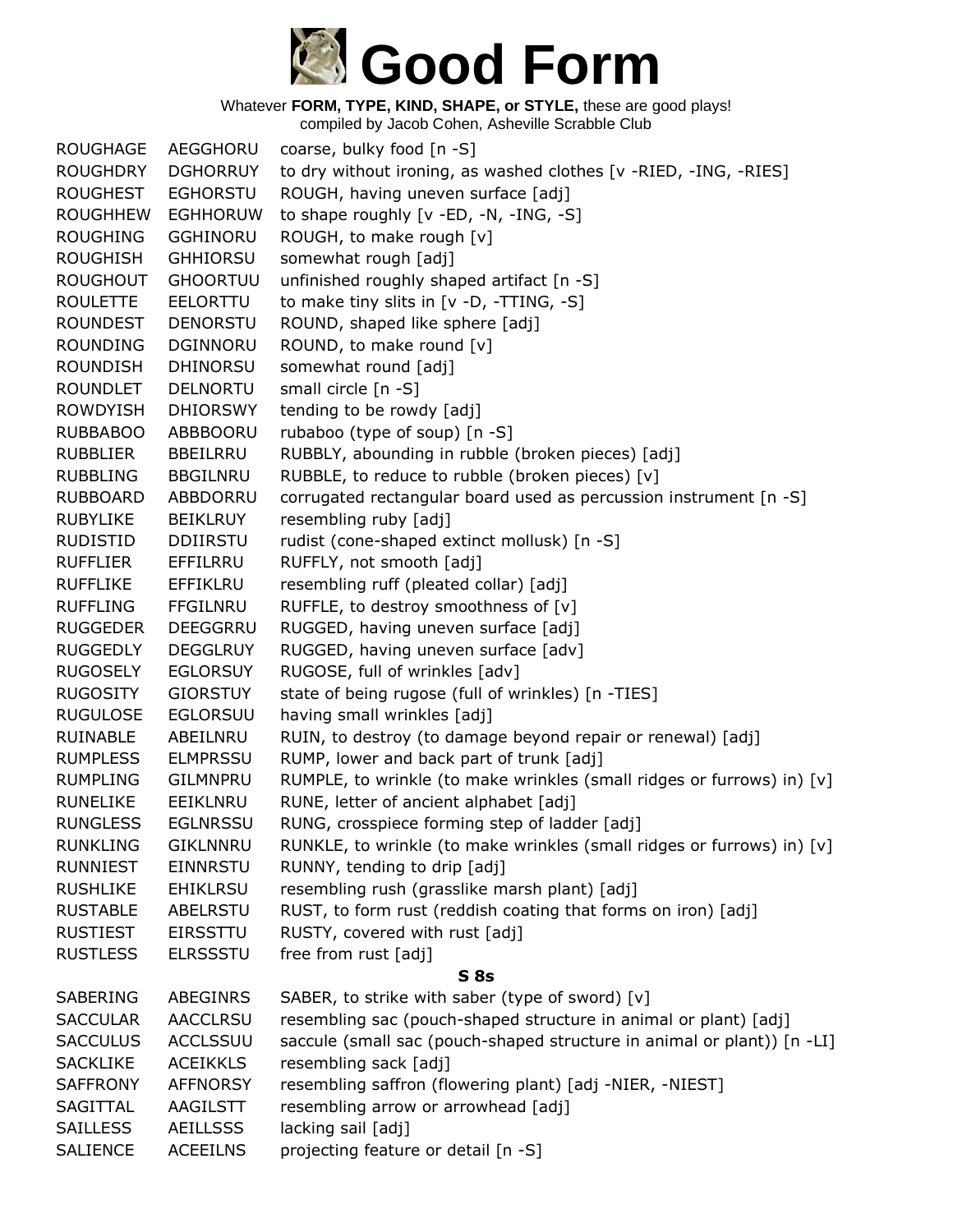

| <b>SALIENCY</b> | <b>ACEILNSY</b> | salience (projecting feature or detail) [n -CIES]                           |
|-----------------|-----------------|-----------------------------------------------------------------------------|
| <b>SALTLIKE</b> | <b>AEIKLLST</b> | resembling salt [adj]                                                       |
| <b>SALVABLE</b> | AABELLSV        | capable of being saved [adj]                                                |
| <b>SALVABLY</b> | <b>AABLLSVY</b> | SALVABLE, capable of being saved [adv]                                      |
| <b>SALVAGEE</b> | AAEEGLSV        | one in whose favor salvage has been effected [n -S]                         |
| <b>SALVAGER</b> | <b>AAEGLRSV</b> | one that salvages (to save from loss or destruction) [n -S]                 |
| <b>SALVIFIC</b> | <b>ACFIILSV</b> | having power to save [adj]                                                  |
| <b>SANDLIKE</b> | <b>ADEIKLNS</b> | resembling sand [adj]                                                       |
| SANDSOAP        | <b>AADNOPSS</b> | type of soap [n -S]                                                         |
| <b>SANDYISH</b> | <b>ADHINSSY</b> | somewhat sandy [adj]                                                        |
| <b>SANSERIF</b> | <b>AEFINRSS</b> | typeface without serifs [n -S]                                              |
| SAPREMIA        | <b>AAEIMPRS</b> | form of blood poisoning [n -S]                                              |
| SAPREMIC        | <b>ACEIMPRS</b> | SAPREMIA, form of blood poisoning [adj]                                     |
| <b>SARMENTA</b> | <b>AAEMNRST</b> | sarments (type of plant stem) [n SARMENTA]                                  |
| SARTORII        | AIIORRST        | flat, narrow thigh muscles [n]                                              |
| <b>SASTRUGA</b> | AAGRSSTU        | ridge of snow formed by wind in polar regions [n -GI]                       |
| <b>SATINIER</b> | <b>AEIINRST</b> | SATINY, resembling satin [adj]                                              |
| <b>SAUTOIRE</b> | AEIORSTU        | sautoir (saltire (heraldic design)) [n -S]                                  |
| <b>SCABBING</b> | <b>ABBCGINS</b> | SCAB, to become covered with scab (crust that forms over healing wound) [v] |
| <b>SCABLIKE</b> | <b>ABCEIKLS</b> | resembling scab (crust that forms over healing wound) [adj]                 |
| <b>SCABROUS</b> | <b>ABCORSSU</b> | roughened with small projections [adj]                                      |
| <b>SCAFFOLD</b> | <b>ACDFFLOS</b> | to provide with scaffold (temporary platform for workmen) [v -ED, -ING, -S] |
| <b>SCAMPISH</b> | <b>ACHIMPSS</b> | rascally (characteristic of rascal) [adj]                                   |
| <b>SCARIOSE</b> | <b>ACEIORSS</b> | scarious (thin, dry, and membranous) [adj]                                  |
| <b>SCARIOUS</b> | <b>ACIORSSU</b> | thin, dry, and membranous [adj]                                             |
| <b>SCARLESS</b> | <b>ACELRSSS</b> | having no scars [adj]                                                       |
| <b>SCARPHED</b> | <b>ACDEHPRS</b> | SCARPH, to unite by means of type of joint [v]                              |
| <b>SCARPING</b> | <b>ACGINPRS</b> | SCARP, to cut or make into steep slope [v]                                  |
| <b>SCARRIER</b> | <b>ACEIRRRS</b> | SCARRY, marked with scars [adj]                                             |
| <b>SCARRING</b> | <b>ACGINRRS</b> | SCAR, to form scar (mark left by healing of injured tissue) [v]             |
| <b>SCARTING</b> | <b>ACGINRST</b> | SCART, to scratch (to make thin, shallow cut or mark on) [v]                |
| <b>SCATBACK</b> | <b>AABCCKST</b> | type of player in football [n -S]                                           |
| <b>SCHEMATA</b> | <b>AACEHMST</b> | SCHEMA, generalized diagram or plan [n]                                     |
| <b>SCHIZOID</b> | <b>CDHIIOSZ</b> | person affected with type of psychotic disorder [n -S]                      |
| <b>SCHIZONT</b> | <b>CHINOSTZ</b> | organism that reproduces by form of asexual reproduction [n -S]             |
| <b>SCHLEPPY</b> | <b>CEHLPPSY</b> | shabby, run-down [adj -PPIER, -PPIEST]                                      |
| <b>SCHLOCKY</b> | <b>CCHKLOSY</b> | of inferior quality [adj -KIER, -KIEST]                                     |
| <b>SCHMELZE</b> | <b>CEEHLMSZ</b> | type of decorative glass [n -S]                                             |
| <b>SCIMETAR</b> | <b>ACEIMRST</b> | scimitar (curved sword used by Arabs and Turks) [n -S]                      |
| <b>SCIMITAR</b> | <b>ACIIMRST</b> | curved sword used by Arabs and Turks [n -S]                                 |
| <b>SCIMITER</b> | <b>CEIIMRST</b> | scimitar (curved sword used by Arabs and Turks) [n -S]                      |
| <b>SCISSILE</b> | <b>CEIILSSS</b> | capable of being cut or split easily [adj]                                  |
| <b>SCISSION</b> | <b>CIINOSSS</b> | act of cutting or splitting [n -S]                                          |
| <b>SCISSURE</b> | <b>CEIRSSSU</b> | lengthwise cut [n -S]                                                       |
| <b>SCIUROID</b> | CDIIORSU        | resembling squirrel [adj]                                                   |
| <b>SCLEREID</b> | <b>CDEEILRS</b> | type of plant cell [n -S]                                                   |
| <b>SCLERITE</b> | <b>CEEILRST</b> | one of hard plates forming outer covering of arthropod [n -S]               |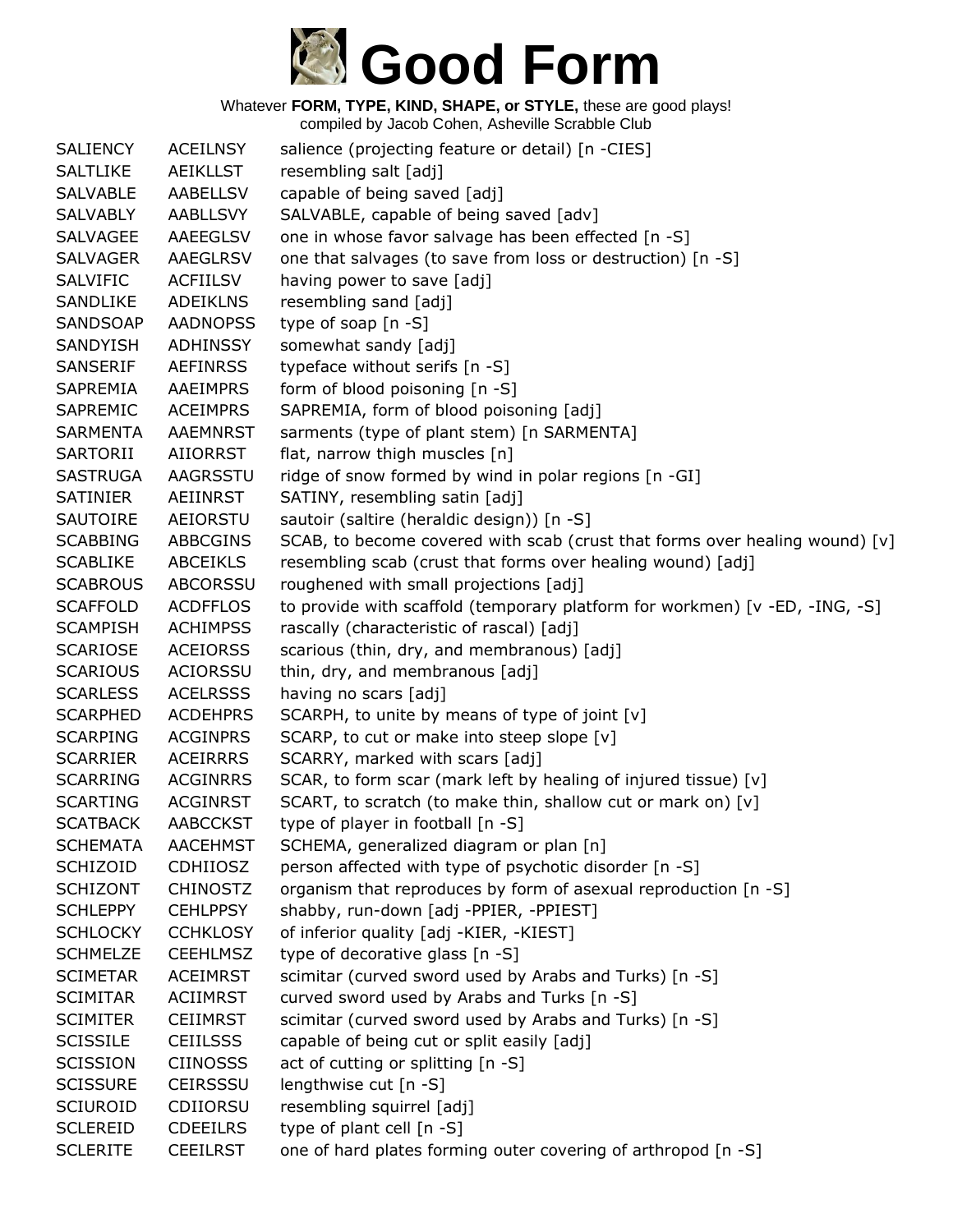# **Good Form**

Whatever **FORM, TYPE, KIND, SHAPE, or STYLE,** these are good plays!

| <b>SCLEROID</b> | <b>CDEILORS</b> | sclerous (hardened) [adj]                                                                         |
|-----------------|-----------------|---------------------------------------------------------------------------------------------------|
| <b>SCLEROMA</b> | <b>ACELMORS</b> | hardened patch of cellular tissue [n -S, -TA]                                                     |
| <b>SCLEROSE</b> | <b>CEELORSS</b> | to become hard, as tissue [v -D, -SING, -S]                                                       |
| <b>SCLEROUS</b> | <b>CELORSSU</b> | hardened [adj]                                                                                    |
| <b>SCOLIOMA</b> | <b>ACILMOOS</b> | abnormal curvature of spine [n -S]                                                                |
| <b>SCOOPING</b> | <b>CGINOOPS</b> | SCOOP, to take up with scoop (spoon-shaped utensil) [v]                                           |
| <b>SCORCHED</b> | <b>CCDEHORS</b> | SCORCH, to burn slightly so as to alter color or taste [v]                                        |
| <b>SCORCHER</b> | <b>CCEHORRS</b> | one that scorches (to burn slightly so as to alter color or taste) [n -S]                         |
| <b>SCORCHES</b> | <b>CCEHORSS</b> | SCORCH, to burn slightly so as to alter color or taste [v]                                        |
| <b>SCOUTHER</b> | <b>CEHORSTU</b> | to scorch (to burn slightly so as to alter color or taste) [v -ED, -ING, -S]                      |
| <b>SCRABBLY</b> | <b>ABBCLRSY</b> | raspy (rough (having uneven surface)) [adj -LIER, -LIEST]                                         |
| <b>SCRAGGLY</b> | <b>ACGGLRSY</b> | uneven (not even (flat and smooth)) [adj -LIER, -LIEST]                                           |
| <b>SCRAMJET</b> | <b>ACEJMRST</b> | type of aircraft engine [n -S]                                                                    |
| <b>SCRANNEL</b> | <b>ACELNNRS</b> | thin person $[n - S]$                                                                             |
| <b>SCRATCHY</b> | <b>ACCHRSTY</b> | made by scratching (to make thin, shallow cut or mark on)([adj -HIER, -HIEST]                     |
| <b>SCREEDED</b> | <b>CDDEEERS</b> | SCREED, to shred (to tear into small strips) [v]                                                  |
| <b>SCREENED</b> | <b>CDEEENRS</b> | SCREEN, to provide with screen (device designed to divide, conceal, or protect) [v]               |
| <b>SCREENER</b> | <b>CEEENRRS</b> | one that screens (to provide with screen (device designed to divide, conceal, or protect)) [n -S] |
| <b>SCREWING</b> | <b>CEGINRSW</b> | SCREW, to attach with screw (type of metal fastener) [v]                                          |
| <b>SCRIBBLY</b> | <b>BBCILRSY</b> | consisting of scribbles (careless writings) [adj]                                                 |
| <b>SCRIVING</b> | <b>CGIINRSV</b> | SCRIVE, to engrave (to form by incision) [v]                                                      |
| <b>SCRUFFED</b> | <b>CDEFFRSU</b> | SCRUFF, to make scruffy [v]                                                                       |
| <b>SCRUMMED</b> | <b>CDEMMRSU</b> | SCRUM, to engage in scrummage (formation around ball in rugby) [v]                                |
| <b>SCRUMPLE</b> | <b>CELMPRSU</b> | to crumple, wrinkle [v -D, -LING, -S]                                                             |
| <b>SCULLING</b> | CGILLNSU        | SCULL, to propel with type of oar [v]                                                             |
| <b>SCULPING</b> | <b>CGILNPSU</b> | SCULP, to sculpt (to form image or representation of from solid material) [v]                     |
| <b>SCULPTED</b> | <b>CDELPSTU</b> | SCULPT, to form image or representation of from solid material [v]                                |
| <b>SCULPTOR</b> | <b>CLOPRSTU</b> | one that sculpts (to form image or representation of from solid material) [n -S]                  |
| <b>SCUMLIKE</b> | <b>CEIKLMSU</b> | resembling scum [adj]                                                                             |
| <b>SCURFIER</b> | <b>CEFIRRSU</b> | SCURFY, covered with scurf (scaly or shredded dried skin) [adj]                                   |
| <b>SCUTELLA</b> | <b>ACELLSTU</b> | small, scutate (shaped like shield) organs or parts [n SCUTELLA]                                  |
| <b>SCYPHATE</b> | <b>ACEHPSTY</b> | shaped like cup [adj]                                                                             |
| <b>SEAGOING</b> | <b>AEGGINOS</b> | designed for use on sea [adj]                                                                     |
| <b>SEALLIKE</b> | <b>AEEIKLLS</b> | resembling seal (aquatic mammal) [adj]                                                            |
| <b>SEAMLIKE</b> | <b>AEEIKLMS</b> | resembling seam [adj]                                                                             |
| <b>SEAPIECE</b> | <b>ACEEEIPS</b> | seascape (picture of sea) [n -S]                                                                  |
| <b>SEAPLANE</b> | <b>AAEELNPS</b> | airplane designed to take off from or land on water [n -S]                                        |
| <b>SEATBELT</b> | ABEELSTT        | arrangement of straps to keep person steady in seat [n -S]                                        |
| <b>SECUNDLY</b> | <b>CDELNSUY</b> | SECUND, having parts or organs arranged on one side only [adv]                                    |
| <b>SEEDLIKE</b> | <b>DEEEIKLS</b> | resembling seed [adj]                                                                             |
| <b>SEEMLIER</b> | <b>EEEILMRS</b> | SEEMLY, of pleasing appearance [adj]                                                              |
| <b>SEMIBOLD</b> | <b>BDEILMOS</b> | printed in typeface with strokes not as thick as boldface [adj]                                   |
| SEMIDOME        | <b>DEEIMMOS</b> | half dome $[n -S]$                                                                                |
| <b>SEMIOPEN</b> | <b>EEIMNOPS</b> | partly open [adj]                                                                                 |
| <b>SEMIOTIC</b> | <b>CEIIMOST</b> | general theory of signs and symbolism [n -S]                                                      |
| SEMIOVAL        | AEILMOSV        | somewhat oval [adj]                                                                               |
| <b>SEMISOFT</b> | <b>EFIMOSST</b> | moderately soft [adj]                                                                             |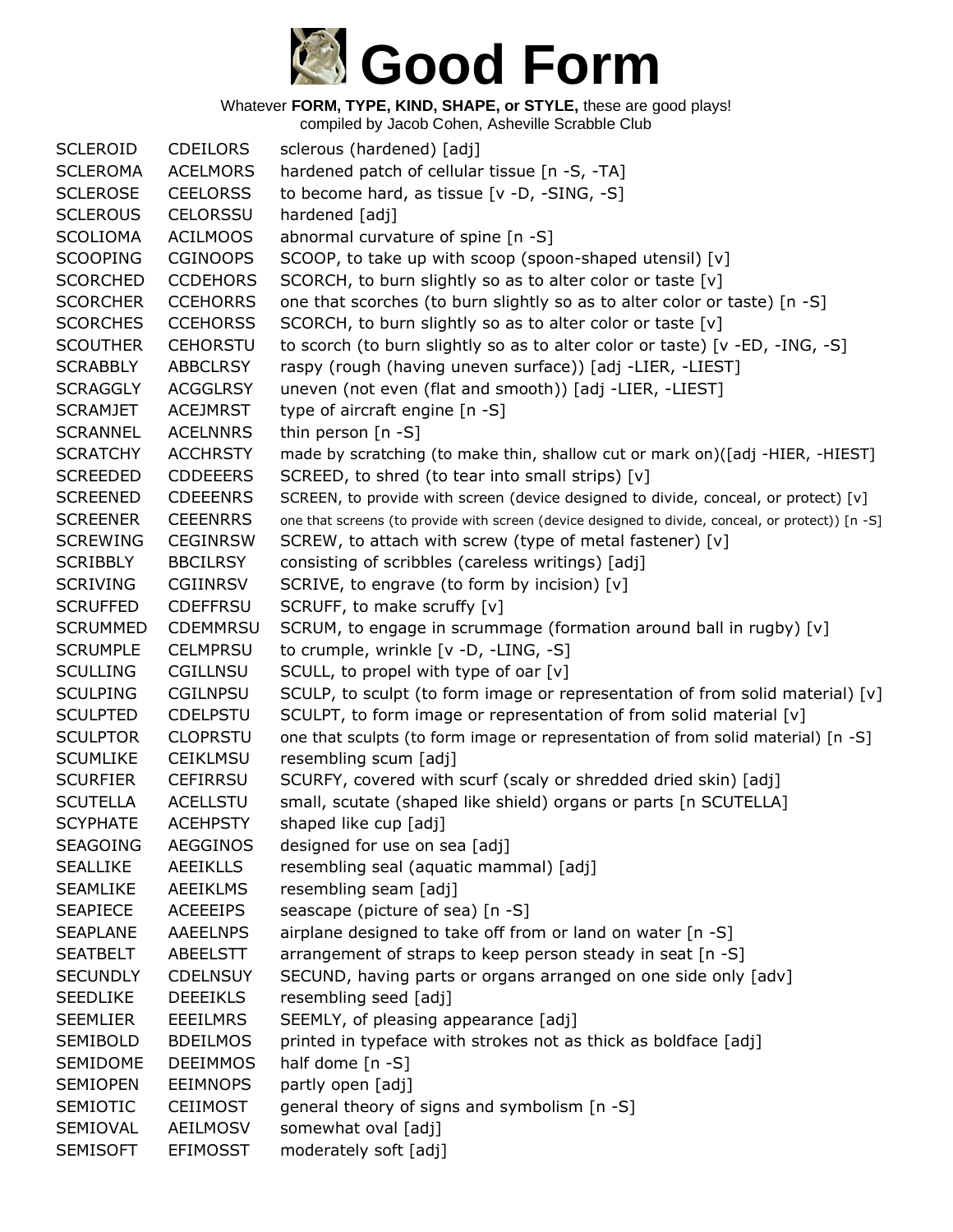

| <b>SEMITONE</b> | <b>EEIMNOST</b> | type of musical tone $[n - S]$                                                             |
|-----------------|-----------------|--------------------------------------------------------------------------------------------|
| <b>SEPTORIA</b> | <b>AEIOPRST</b> | type of fungus (any of major group of lower plants) [n -S]                                 |
| <b>SEQUENCE</b> | <b>CEEENQSU</b> | to arrange in consecutive order [v -D, -CING, -S]                                          |
| <b>SERENELY</b> | <b>EEELNRSY</b> | SERENE, calm; tranquil [adv]                                                               |
| <b>SERENEST</b> | <b>EEENRSST</b> | SERENE, calm; tranquil [adj]                                                               |
| <b>SERENITY</b> | <b>EEINRSTY</b> | state of being serene (calm; tranquil) [n -TIES]                                           |
| <b>SERFLIKE</b> | <b>EEFIKLRS</b> | serfish (characteristic of serf) [adj]                                                     |
| <b>SERIALLY</b> | <b>AEILLRSY</b> | in manner or form of serial [adv]                                                          |
| SERIATIM        | AEIIMRST        | serially (in manner or form of serial) [adv]                                               |
| <b>SERIFFED</b> | <b>DEEFFIRS</b> | SERIF, fine line used to finish off main stroke of letter [adj]                            |
| <b>SEROTYPE</b> | <b>EEOPRSTY</b> | to classify (microorganisms) according to characteristic set of antigens [v -D, -PING, -S] |
| <b>SERVICED</b> | <b>CDEEIRSV</b> | SERVICE, to repair (to restore to good condition) [v]                                      |
| <b>SERVICER</b> | <b>CEEIRRSV</b> | one that services (to repair (to restore to good condition)) [n -S]                        |
| <b>SERVICES</b> | <b>CEEIRSSV</b> | SERVICE, to repair (to restore to good condition) [v]                                      |
| <b>SETENANT</b> | <b>AEENNSTT</b> | postage stamp that differs in design from others in same sheet [n -S]                      |
| <b>SETIFORM</b> | <b>EFIMORST</b> | having form of seta [adj]                                                                  |
| <b>SETSCREW</b> | <b>CEERSSTW</b> | type of screw $[n -]$                                                                      |
| <b>SETTLING</b> | <b>EGILNSTT</b> | SETTLE, to place in desired state or order [v]                                             |
| <b>SETULOSE</b> | <b>EELOSSTU</b> | covered with seta [adj]                                                                    |
| <b>SETULOUS</b> | <b>ELOSSTUU</b> | setulose (covered with seta) [adj]                                                         |
| <b>SHABBIER</b> | ABBEHIRS        | SHABBY, ragged (tattered) [adj]                                                            |
| <b>SHABBILY</b> | ABBHILSY        | SHABBY, ragged (tattered) [adv]                                                            |
| <b>SHACKIER</b> | <b>ACEHIKRS</b> | SHACKY, dilapidated [adj]                                                                  |
| <b>SHACKOES</b> | <b>ACEHKOSS</b> | SHACKO, shako (type of military hat) [n]                                                   |
| <b>SHADRACH</b> | <b>AACDHHRS</b> | mass of unfused material in hearth of blast furnace [n -S]                                 |
| <b>SHAGGING</b> | AGGGHINS        | SHAG, to make shaggy (covered in long, coarse hair) [v]                                    |
| <b>SHAGREEN</b> | <b>AEEGHNRS</b> | rough skin of certain sharks [n -S]                                                        |
| <b>SHALIEST</b> | <b>AEHILSST</b> | SHALEY, shaly (resembling shale (fissile rock)) [adj] / SHALY [adj]                        |
| <b>SHAPABLE</b> | <b>AABEHLPS</b> | SHAPE, to give shape (outward form) to [adj]                                               |
| <b>SHARKISH</b> | <b>AHHIKRSS</b> | behaving like shark (predatory fish) [adj]                                                 |
| <b>SHARPISH</b> | <b>AHHIPRSS</b> | somewhat sharp [adj]                                                                       |
| <b>SHEAFING</b> | <b>AEFGHINS</b> | SHEAF, to sheave (to gather into bundle) [v]                                               |
| <b>SHEDLIKE</b> | <b>DEEHIKLS</b> | resembling shed [adj]                                                                      |
| <b>SHEEPISH</b> | <b>EEHHIPSS</b> | embarrassed [adj]                                                                          |
| <b>SHEETFED</b> | <b>DEEEFHST</b> | pertaining to type of printing press [adj]                                                 |
| <b>SHEETING</b> | <b>EEGHINST</b> | material in form of sheets [n -S]                                                          |
| <b>SHERRIES</b> | <b>EEHIRRSS</b> | SHERRY, type of wine [n]                                                                   |
| <b>SHILLALA</b> | <b>AAHILLLS</b> | short, thick club [n -S]                                                                   |
| <b>SHIRAZES</b> | <b>AEHIRSSZ</b> | SHIRAZ, type of wine [n]                                                                   |
| SHIRRING        | <b>GHIINRRS</b> | SHIRR, to draw into three or more parallel rows, as cloth [v]                              |
| <b>SHODDIER</b> | <b>DDEHIORS</b> | SHODDY, of inferior quality [adj]                                                          |
| <b>SHODDIES</b> | <b>DDEHIOSS</b> | SHODDY, low-quality wool [n]                                                               |
| <b>SHODDILY</b> | <b>DDHILOSY</b> | SHODDY, of inferior quality [adv]                                                          |
| <b>SHOEBILL</b> | <b>BEHILLOS</b> | wading bird [n -S]                                                                         |
| <b>SHOETREE</b> | <b>EEEHORST</b> | device shaped like foot that is inserted into shoe to preserve its shape [n -S]            |
| <b>SHOPWORN</b> | <b>HNOOPRSW</b> | worn out from being on display in store [adj]                                              |
| <b>SHORTING</b> | <b>GHINORST</b> | SHORT, to cause type of electrical malfunction in [v]                                      |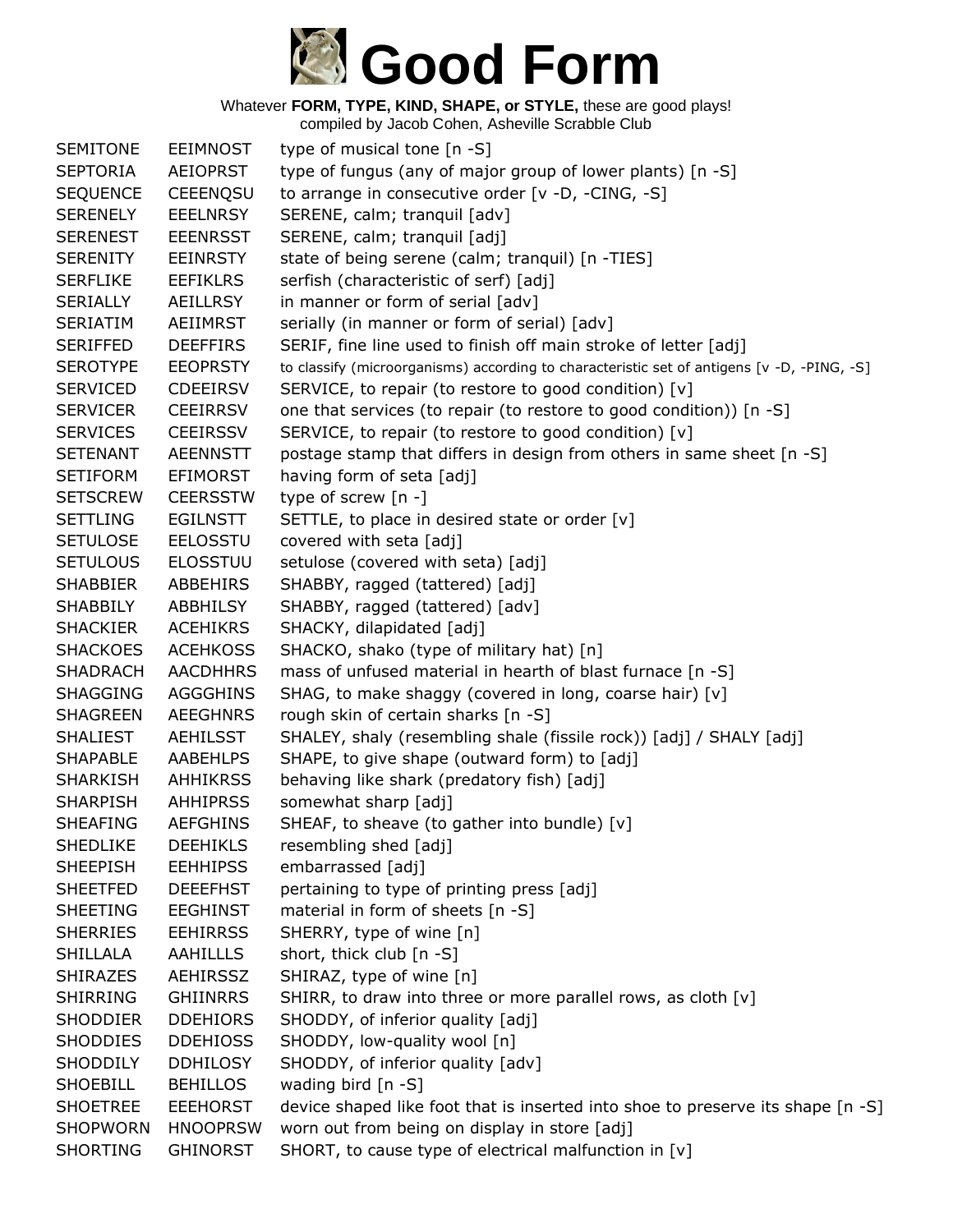

| <b>SHORTISH</b> | <b>HHIORSST</b> | somewhat short [adj]                                                                        |
|-----------------|-----------------|---------------------------------------------------------------------------------------------|
| <b>SHREDDER</b> | <b>DDEEHRRS</b> | one that shreds (to tear into small strips) [n -S]                                          |
| <b>SHREWISH</b> | <b>EHHIRSSW</b> | ill-tempered [adj]                                                                          |
| <b>SHUCKING</b> | <b>CGHIKNSU</b> | act of one that shucks [n -S] / SHUCK, to remove husk or shell from [v]                     |
| <b>SIDELESS</b> | <b>DEEILSSS</b> | having no sides [adj]                                                                       |
| <b>SIDELING</b> | <b>DEGIILNS</b> | sloping [adj]                                                                               |
| <b>SIDELONG</b> | <b>DEGILNOS</b> | directed to one side [adj]                                                                  |
| <b>SIDESPIN</b> | <b>DEIINPSS</b> | type of spin imparted to ball [n -S]                                                        |
| <b>SIEROZEM</b> | <b>EEIMORSZ</b> | type of soil [n -S]                                                                         |
| <b>SIGHLIKE</b> | <b>EGHIIKLS</b> | resembling sigh [adj]                                                                       |
| <b>SILASTIC</b> | <b>ACIILSST</b> | trademark [n -S]                                                                            |
| <b>SILKIEST</b> | <b>EIIKLSST</b> | SILKY, resembling silk [adj]                                                                |
| <b>SILKLIKE</b> | <b>EIIKKLLS</b> | resembling silk [adj]                                                                       |
| <b>SINAPISM</b> | <b>AIIMNPSS</b> | pasty mixture applied to irritated part of body [n -S]                                      |
| <b>SINGEING</b> | <b>EGGIINNS</b> | SINGE, to burn slightly [v]                                                                 |
| <b>SINGULAR</b> | AGILNRSU        | word form that denotes one person or thing [n -S]                                           |
| SINICIZE        | <b>CEIIINSZ</b> | to modify by Chinese influence [v -D, -ZING, -S]                                            |
| <b>SINKHOLE</b> | <b>EHIKLNOS</b> | natural depression in land surface [n -S]                                                   |
| <b>SINTERED</b> | <b>DEEINRST</b> | SINTER, to make cohesive by combined action of heat and pressure [v]                        |
| SINUSOID        | DIINOSSU        | mathematical curve [n -S]                                                                   |
| <b>SIPHONED</b> | <b>DEHINOPS</b> | SIPHON, to draw off through siphon (type of tube) [v]                                       |
| <b>SIRUPIER</b> | EIIPRRSU        | SIRUPY, syrupy (resembling thick, sticky, sweet liquid) [adj]                               |
| <b>SISSIEST</b> | <b>EIISSSST</b> | SISSY, sissyish (resembling sissy) [adj]                                                    |
| <b>SISSYISH</b> | <b>HIISSSSY</b> | resembling sissy (effeminate man or boy) [adj]                                              |
| <b>SISTERLY</b> | <b>EILRSSTY</b> | of or resembling sister [adj]                                                               |
| <b>SISTROID</b> | <b>DIIORSST</b> | included between convex sides of two intersecting curves [adj]                              |
| <b>SIXTYISH</b> | <b>HIISSTXY</b> | being about sixty years old [adj]                                                           |
| <b>SKETCHED</b> | <b>CDEEHKST</b> | SKETCH, to make rough, hasty drawing of [v]                                                 |
| <b>SKETCHER</b> | <b>CEEHKRST</b> | one that sketches (to make rough, hasty drawing of) [n -S]                                  |
| <b>SKETCHES</b> | <b>CEEHKSST</b> | SKETCH, to make rough, hasty drawing of [v]                                                 |
| <b>SKEWBACK</b> | <b>ABCEKKSW</b> | sloping surface against which end of arch rests [n -S]                                      |
| <b>SKEWNESS</b> | <b>EEKNSSSW</b> | lack of symmetry [n -ES]                                                                    |
| <b>SKIAGRAM</b> | AAGIKMRS        | picture made up of shadows or outlines [n -S]                                               |
| <b>SKIFFLED</b> | <b>DEFFIKLS</b> | SKIFFLE, to play particular style of music [v]                                              |
| <b>SKIFFLES</b> | <b>EFFIKLSS</b> | SKIFFLE, to play particular style of music [v]                                              |
| <b>SKIMPIER</b> | <b>EIIKMPRS</b> | SKIMPY, scanty (meager (deficient in quantity or quality)) [adj]                            |
| <b>SKIMPILY</b> | <b>IIKLMPSY</b> | SKIMPY, scanty (meager (deficient in quantity or quality)) [adv]                            |
| <b>SKIMPING</b> | <b>GIIKMNPS</b> | SKIMP, to scrimp (to be very or overly thrifty) [v]                                         |
| <b>SKINLESS</b> | <b>EIKLNSSS</b> | having no skin [adj]                                                                        |
| <b>SKINLIKE</b> | <b>EIIKKLNS</b> | resembling skin [adj]                                                                       |
| <b>SKINNIER</b> | <b>EIIKNNRS</b> | SKINNY, very thin [adj]                                                                     |
| <b>SKIORING</b> | <b>GIIKNORS</b> | form of skiing [n -S]                                                                       |
| <b>SKIPLANE</b> | <b>AEIKLNPS</b> | airplane designed to take off from or land on snow [n -S]                                   |
| <b>SKITTISH</b> | <b>HIIKSSTT</b> | easily frightened [adj]                                                                     |
| <b>SKULLCAP</b> | <b>ACKLLPSU</b> | close-fitting cap [n -S]                                                                    |
| <b>SKUNKIER</b> | <b>EIKKNRSU</b> | SKUNKY, having smell suggestive of skunk (mammal that can spray foul-smelling liquid) [adj] |
| <b>SLABLIKE</b> | ABEIKLLS        | resembling slab [adj]                                                                       |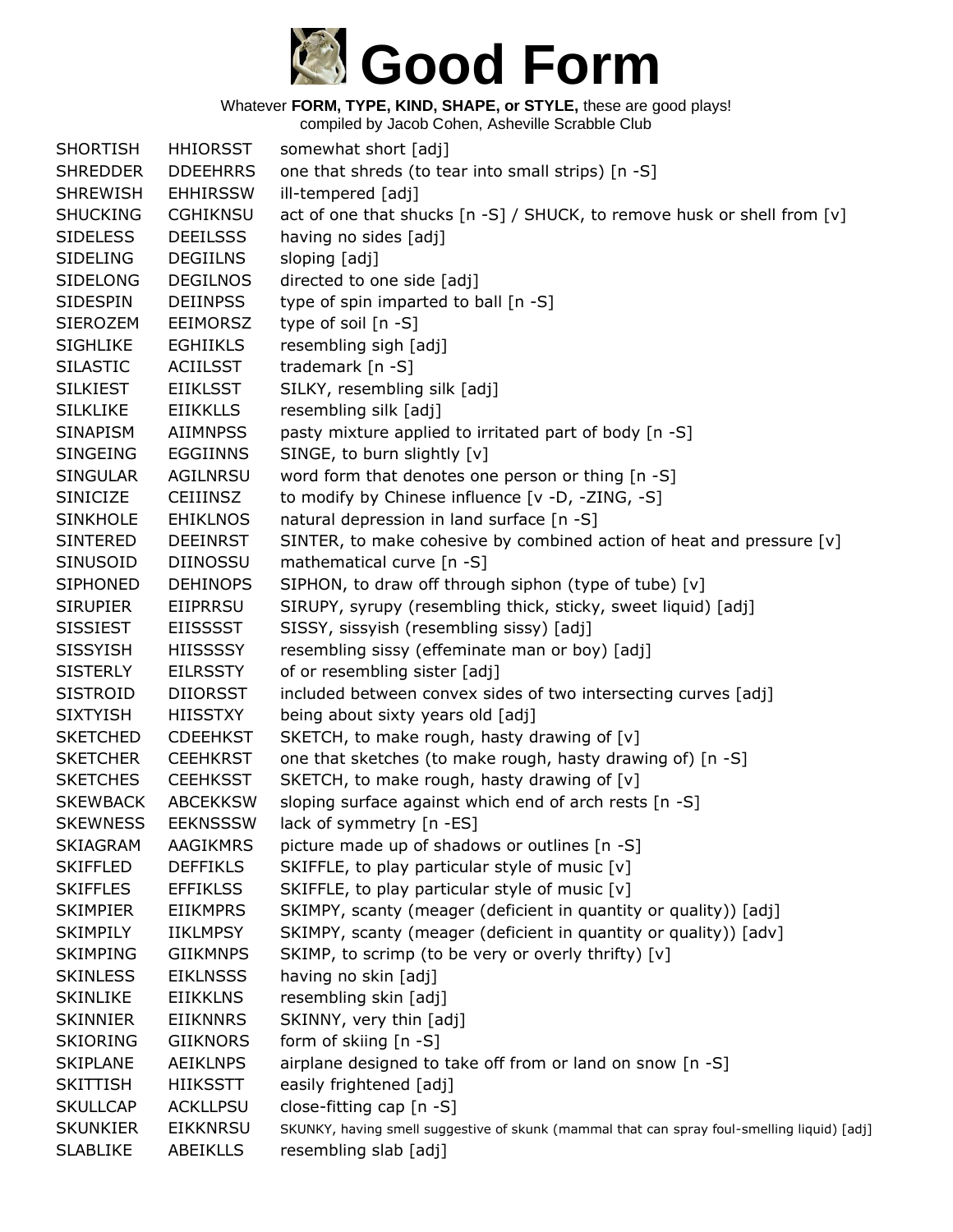

| <b>SLACKEST</b> | <b>ACEKLSST</b> | SLACK, not tight or taut [adj]                                                               |
|-----------------|-----------------|----------------------------------------------------------------------------------------------|
| <b>SLACKING</b> | <b>ACGIKLNS</b> | SLACK, to slacken (to make less tight or taut) [v]                                           |
| <b>SLAGGIER</b> | <b>AEGGILRS</b> | SLAGGY, resembling slag (fused residue of smelted ore) [adj]                                 |
| <b>SLAGGING</b> | <b>AGGGILNS</b> | SLAG, to convert into slag (fused residue of smelted ore) [v]                                |
| <b>SLAPDASH</b> | <b>AADHLPSS</b> | careless work [n -ES]                                                                        |
| <b>SLAPSHOT</b> | <b>AHLOPSST</b> | type of shot in hockey [n -S]                                                                |
| <b>SLASHING</b> | <b>AGHILNSS</b> | act of one that slashes [n -S] / SLASH, to cut with violent sweeping strokes [v]             |
| <b>SLATIEST</b> | <b>AEILSSTT</b> | SLATEY, slaty (resembling slate) [adj] / SLATY [adj]                                         |
| <b>SLEDGING</b> | <b>DEGGILNS</b> | SLEDGE, to convey on type of sled [v]                                                        |
| <b>SLEEKIER</b> | <b>EEEIKLRS</b> | SLEEKY, sleek (smooth and glossy) [adj]                                                      |
| <b>SLEEKING</b> | <b>EEGIKLNS</b> | SLEEK, to make sleek [v]                                                                     |
| <b>SLEETIER</b> | <b>EEEILRST</b> | SLEETY, resembling sleet [adj]                                                               |
| <b>SLICKEST</b> | <b>CEIKLSST</b> | SLICK, smooth and slippery [adj]                                                             |
| <b>SLICKING</b> | <b>CGIIKLNS</b> | SLICK, to make slick [v]                                                                     |
| <b>SLIMIEST</b> | <b>EIILMSST</b> | SLIMY, resembling slime [adj]                                                                |
| <b>SLIMLINE</b> | <b>EIILLMNS</b> | slender in design or build [adj]                                                             |
| <b>SLIMMEST</b> | <b>EILMMSST</b> | SLIM, slender (thin (having relatively little density or thickness)) [adj]                   |
| <b>SLIMMING</b> | <b>GIILMMNS</b> | reducing of one's weight [n -S] / SLIM, to make slim [v]                                     |
| <b>SLIMNESS</b> | <b>EILMNSSS</b> | state of being slim (slender (thin (having relatively little density or thickness))) [n -ES] |
| <b>SLIMSIER</b> | <b>EIILMRSS</b> | SLIMSY, flimsy (lacking solidity or strength) [adj]                                          |
| <b>SLIPFORM</b> | <b>FILMOPRS</b> | to construct with use of mold in which concrete is placed to set [v -ED, -ING, -S]           |
| <b>SLIPKNOT</b> | <b>IKLNOPST</b> | type of knot [n -S]                                                                          |
| <b>SLIPPERY</b> | <b>EILPPRSY</b> | causing or tending to cause slipping [adj -RIER, -RIEST]                                     |
| <b>SLIPPIER</b> | <b>EIILPPRS</b> | SLIPPY, slippery (causing or tending to cause slipping) [adj]                                |
| <b>SLIPPILY</b> | <b>IILLPPSY</b> | SLIPPY, slippery (causing or tending to cause slipping) [adv]                                |
| <b>SLIPWARE</b> | <b>AEILPRSW</b> | type of pottery (ware molded from clay and hardened by heat) [n -S]                          |
| <b>SLITHERY</b> | <b>EHILRSTY</b> | slippery (causing or tending to cause slipping) [adj -RIER, -RIEST]                          |
| <b>SLITLESS</b> | <b>EILLSSST</b> | having no slits [adj]                                                                        |
| <b>SLITLIKE</b> | <b>EIIKLLST</b> | resembling slit [adj]                                                                        |
| <b>SLITTIER</b> | <b>EIILRSTT</b> | SLITTY, being long and narrow [adj]                                                          |
| <b>SLITTING</b> | <b>GIILNSTT</b> | SLIT, to make slit (long, narrow cut) in [v]                                                 |
| <b>SLIVERED</b> | <b>DEEILRSV</b> | SLIVER, to cut into long, thin pieces [v]                                                    |
| <b>SLIVERER</b> | <b>EEILRRSV</b> | one that slivers (to cut into long, thin pieces) [n -S]                                      |
| <b>SLOBBISH</b> | <b>BBHILOSS</b> | resembling slob (slovenly or boorish person) [adj]                                           |
| <b>SLOSHIER</b> | <b>EHILORSS</b> | SLOSHY, slushy (resembling slush) [adj]                                                      |
| <b>SLOTBACK</b> | <b>ABCKLOST</b> | type of football player [n -S]                                                               |
| <b>SLOTTING</b> | <b>GILNOSTT</b> | SLOT, to cut long, narrow opening in $[v]$                                                   |
| <b>SLOUCHED</b> | <b>CDEHLOSU</b> | SLOUCH, to sit, stand, or move with drooping posture [v]                                     |
| <b>SLOUCHER</b> | <b>CEHLORSU</b> | one that slouches (to sit, stand, or move with drooping posture) [n -S]                      |
| <b>SLOUCHES</b> | <b>CEHLOSSU</b> | SLOUCH, to sit, stand, or move with drooping posture [v]                                     |
| <b>SLUBBEST</b> | <b>BBELSSTU</b> | SLUB (material with irregular appearance) [adj]                                              |
| <b>SLUBBING</b> | <b>BBGILNSU</b> | slightly twisted roll of textile fibers [n -S] / SLUB, to draw out and twist slightly [v]    |
| <b>SLUDGING</b> | <b>DGGILNSU</b> | SLUDGE, to form sludge (muddy mass or sediment) [v]                                          |
| <b>SLUGGISH</b> | <b>GGHILSSU</b> | displaying little movement or activity [adj]                                                 |
| <b>SLUMMIER</b> | EILMMRSU        | SLUMMY, resembling slum [adj]                                                                |
| <b>SLUMMIER</b> | <b>EILMMRSU</b> | SLUMMY, resembling slum [adj]                                                                |
| <b>SLURRIED</b> | <b>DEILRRSU</b> | SLURRY, to convert into type of watery mixture [v]                                           |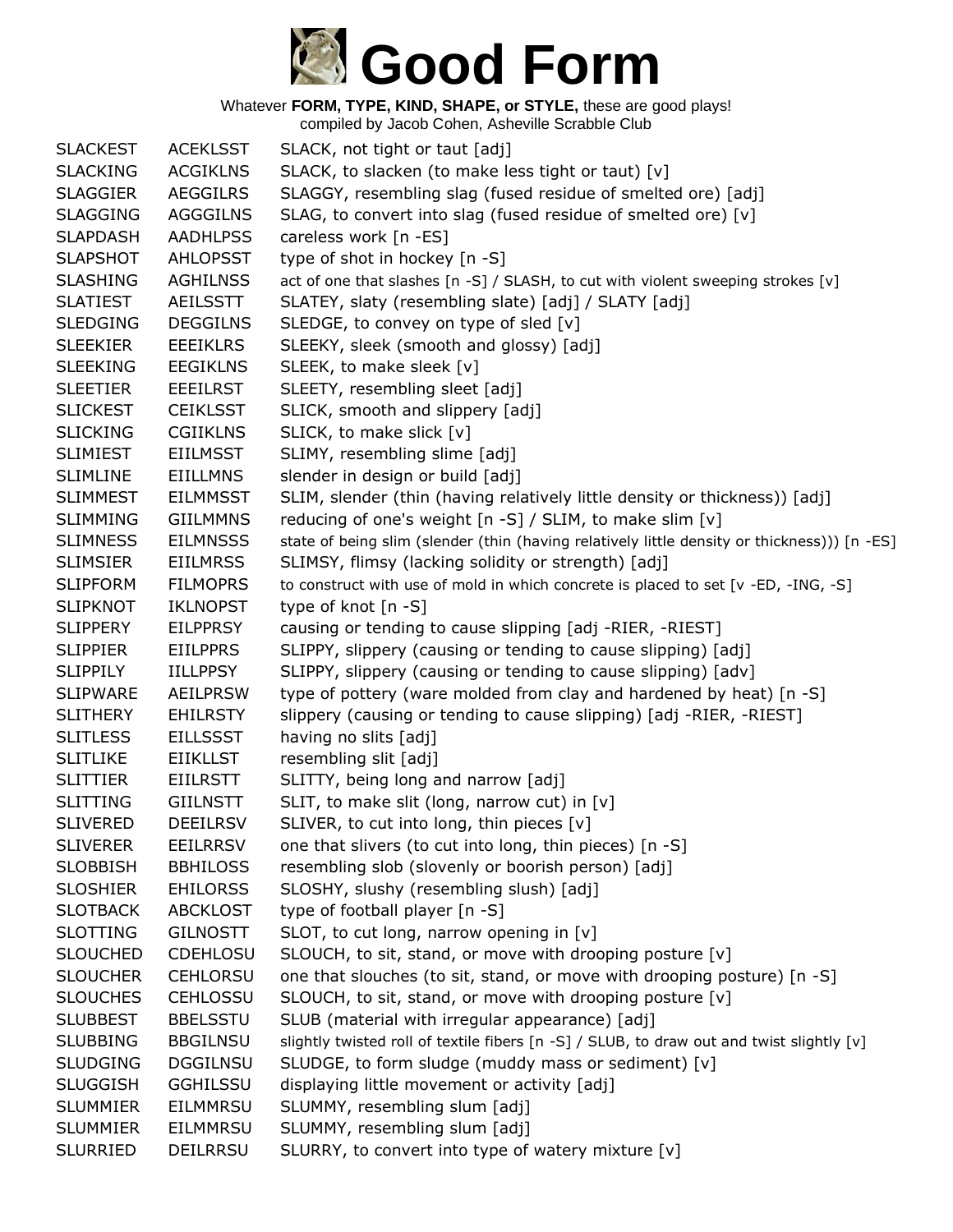

Whatever **FORM, TYPE, KIND, SHAPE, or STYLE,** these are good plays! compiled by Jacob Cohen, Asheville Scrabble Club

SLURRIES EILRRSSU SLURRY, to convert into type of watery mixture [v] SLUSHIER EHILRSSU SLUSHY, resembling slush (partly melted snow) [adj] SLUSHIES EHILSSSU SLUSHY, confection consisting of flavored slushy ice [n] SLUSHILY HILLSSUY SLUSHY, resembling slush (partly melted snow) [adv] SLUSHING GHILNSSU SLUSH, to splash with slush (partly melted snow) [v] SLUTTISH HILSSTTU SLUT, slovenly woman [adj] SMALLEST AELLMSST SMALL, of limited size or quantity [adj] SMALLISH AHILLMSS somewhat small [adj] SMARTISH AHIMRSST SMART, characterized by mental acuity [adj] SMASHING AGHIMNSS SMASH, to shatter violently [v] SMEARIER AEEIMRRS SMEARY, smeared [adj] SMEARING AEGIMNRS SMEAR, to spread with sticky, greasy, or dirty substance [v] SMEEKING EEGIKMNS SMEEK, to smoke (to emit smoke (gaseous product of burning materials)) [v] SMITHERS EHIMRSST small fragments [n SMITHERS] SMOCKING CGIKMNOS type of embroidery [n -S] SMOOSHED DEHMOOSS SMOOSH, to squash (to press into pulp or flat mass) [v] SMOOSHES EHMOOSSS SMOOSH, to squash (to press into pulp or flat mass) [v] SMOOTHED DEHMOOST SMOOTH, to make smooth [v] / SMOOTHE, to smooth (to make smooth) [v] SMOOTHEN EHMNOOST to smooth (to make smooth) [v -ED, -ING, -S] SMOOTHER EHMOORST one that smooths (to make smooth) [n -S] / SMOOTH, having surface that is free from irregularities [adj] SMOOTHES EHMOOSST SMOOTH, to make smooth [v] / SMOOTHE, to smooth (to make smooth) [v] SMOOTHLY HLMOOSTY in smooth (having surface that is free from irregularities) manner [adv] SMUDGIER DEGIMRSU SMUDGY, smudged [adj] SMUDGILY DGILMSUY SMUDGY, smudged [adv] SMUDGING DGGIMNSU act of smearing (to spread with sticky, greasy, or dirty substance) [n -S] / SMUDGE, to smear or dirty [v] SMUTTIER EIMRSTTU SMUTTY, obscene (indecent (not decent (conforming to recognized standards of propriety))) [adj] SMUTTILY ILMSTTUY SMUTTY, obscene (indecent (not decent (conforming to recognized SNAGLIKE AEGIKLNS resembling snag [adj] SNAKIEST AEIKNSST SNAKEY, snaky (resembling snake) [adj] / SNAKY [adj] SNAPLESS AELNPSSS lacking snap (type of fastening device) [adj] SNAPPISH AHINPPSS tending to speak in impatient or irritable manner [adj] SNARLIER AEILNRRS SNARLY, tangled [adj] SNAZZIER AEINRSZZ SNAZZY, very stylish [adj] SNAZZILY AILNSYZZ SNAZZY, very stylish [adv] SNEDDING DDEGINNS SNED, to prune (to cut off branches or parts from) [v] SNIBBING BBGIINNS SNIB, to latch (to close with type of fastening device) [v] SNICKING CGIIKNNS SNICK, to nick (to make shallow cut in) [v] SNIFFISH FFHIINSS haughty (arrogant (overly convinced of one's own worth or importance)) [adj] SNOBBISH BBHINOSS characteristic of snob [adj] SNOUTIER EINORSTU SNOUTY, resembling long, projecting nose [adj] SNOUTING GINNOSTU SNOUT, to provide with nozzle [v] SNOUTISH HINOSSTU snouty (resembling long, projecting nose) [adj] SNOWBALL ABLLNOSW to increase at rapidly accelerating rate [v -ED, -ING, -S] SNOWBANK ABKNNOSW mound of snow [n -S] SNOWLIKE EIKLNOSW resembling snow [adj] SNOWPACK ACKNOPSW accumulation of packed snow [n -S] SNOWPLOW LNOOPSWW to execute type of skiing maneuver [v -ED, -ING, -S]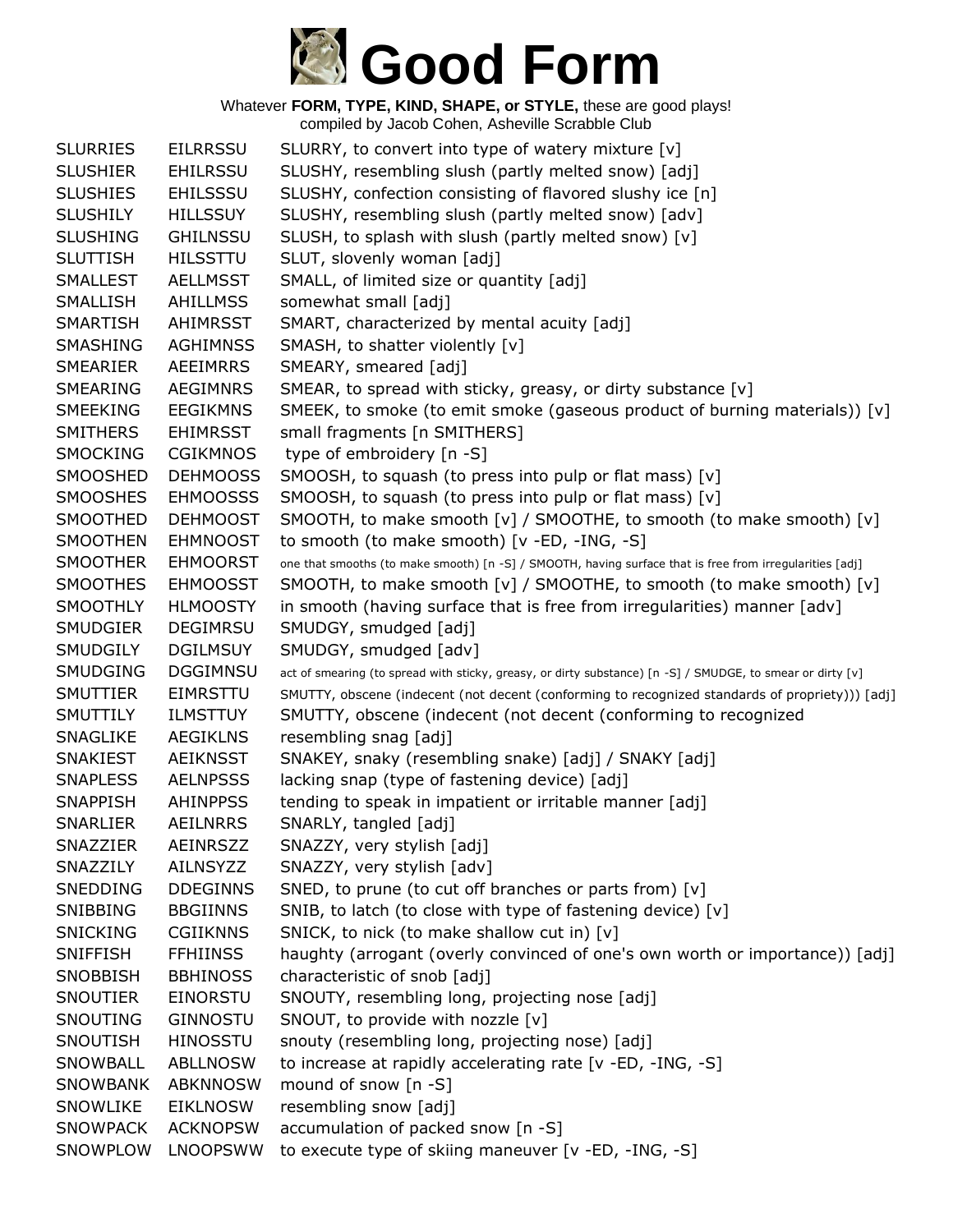

| <b>SNUBBEST</b> | <b>BBENSSTU</b> | SNUB (short) [adj]                                                         |
|-----------------|-----------------|----------------------------------------------------------------------------|
| <b>SOAPIEST</b> | <b>AEIOPSST</b> | SOAPY, containing or resembling soap [adj]                                 |
| <b>SOAPLIKE</b> | <b>AEIKLOPS</b> | resembling soap [adj]                                                      |
| <b>SODALESS</b> | <b>ADELOSSS</b> | SODA, type of chemical compound [adj]                                      |
| <b>SOFTBALL</b> | <b>ABFLLOST</b> | type of ball $[n - S]$                                                     |
| <b>SOFTNESS</b> | <b>EFNOSSST</b> | quality or state of being soft [n -ES]                                     |
| <b>SOLELESS</b> | <b>EELLOSSS</b> | having no sole [adj]                                                       |
| SOLENOID        | <b>DEILNOOS</b> | type of electric coil [n -S]                                               |
| <b>SOLFEGGI</b> | <b>EFGGILOS</b> | solfeges (type of singing exercise) [n SOLFEGGI]                           |
| SOLIDARY        | <b>ADILORSY</b> | united [adj]                                                               |
| <b>SOLIDEST</b> | <b>DEILOSST</b> | SOLID, having definite shape and volume [adj]                              |
| <b>SOLIDIFY</b> | <b>DFIILOSY</b> | to make solid (having definite shape and volume) [v -FIED, -ING, -FIES]    |
| <b>SOLIDITY</b> | <b>DIILOSTY</b> | quality or state of being solid [n -TIES]                                  |
| <b>SOLONETS</b> | <b>ELNOOSST</b> | solonetz (type of soil) [n -ES]                                            |
| <b>SOLONETZ</b> | <b>ELNOOSTZ</b> | type of soil [n -ES]                                                       |
| SOMBRERO        | <b>BEMOORRS</b> | broad-brimmed hat [n -S]                                                   |
| SONGLIKE        | <b>EGIKLNOS</b> | resembling song (musical composition written or adapted for singing) [adj] |
| SONNETED        | <b>DEENNOST</b> | SONNET, to compose sonnet (type of poem) [v]                               |
| SONORANT        | <b>ANNOORST</b> | type of voiced sound [n -S]                                                |
| SONSIEST        | EINOSSST        | SONSIE, sonsy (comely (pleasing to look at)) [adj] / SONSY [adj]           |
| <b>SORENESS</b> | <b>EENORSSS</b> | quality or state of being sore [n -ES]                                     |
| <b>SORTABLE</b> | <b>ABELORST</b> | SORT, to arrange according to kind, class, or size [adj]                   |
| <b>SORTABLY</b> | ABLORSTY        | SORT, to arrange according to kind, class, or size [adv]                   |
| <b>SOULLIKE</b> | <b>EIKLLOSU</b> | SOUL, spiritual aspect of human beings [adj]                               |
| <b>SOUPLIKE</b> | <b>EIKLOPSU</b> | resembling soup [adj]                                                      |
| <b>SOURBALL</b> | ABLLORSU        | sour candy [n -S]                                                          |
| <b>SOUTACHE</b> | <b>ACEHOSTU</b> | flat, narrow braid [n -S]                                                  |
| <b>SPALDEEN</b> | <b>ADEELNPS</b> | small hollow rubber ball [n -S]                                            |
| <b>SPALLING</b> | <b>AGILLNPS</b> | SPALL, to break up into fragments [v]                                      |
| <b>SPANDREL</b> | <b>ADELNPRS</b> | space between two adjoining arches [n -S]                                  |
| SPANDRIL        | <b>ADILNPRS</b> | spandrel (space between two adjoining arches) [n -S]                       |
| <b>SPANLESS</b> | <b>AELNPSSS</b> | having no extent [adj]                                                     |
| SPANNING        | <b>AGINNNPS</b> | SPAN, to extend over or across [v]                                         |
| <b>SPANWORM</b> | <b>AMNOPRSW</b> | inchworm (type of worm) $[n - S]$                                          |
| <b>SPARABLE</b> | AABELPRS        | type of nail $[n - S]$                                                     |
| <b>SPARKISH</b> | <b>AHIKPRSS</b> | jaunty (having lively and self-confident manner) [adj]                     |
| <b>SPARLIKE</b> | <b>AEIKLPRS</b> | resembling spar [adj]                                                      |
| <b>SPARRIER</b> | <b>AEIPRRRS</b> | SPARRY, resembling spar (lustrous mineral) [adj]                           |
| <b>SPECIATE</b> | <b>ACEEIPST</b> | to undergo type of evolutionary process [v -D, -TING, -S]                  |
| <b>SPECKIER</b> | <b>CEEIKPRS</b> | SPECKY, marked with small spots [adj]                                      |
| <b>SPECKING</b> | <b>CEGIKNPS</b> | SPECK, to mark with small spots [v]                                        |
| <b>SPECTRAL</b> | <b>ACELPRST</b> | resembling specter (visible disembodied spirit) [adj]                      |
| <b>SPEEDWAY</b> | <b>ADEEPSWY</b> | road designed for rapid travel [n -S]                                      |
| <b>SPERMARY</b> | <b>AEMPRRSY</b> | organ in which sperms are formed [n -RIES]                                 |
| <b>SPERMOUS</b> | <b>EMOPRSSU</b> | resembling or made up of sperms [adj]                                      |
| <b>SPHERICS</b> | <b>CEHIPRSS</b> | geometry of figures on surface of sphere [n]                               |
| <b>SPHERIER</b> | <b>EEHIPRRS</b> | SPHERY, resembling sphere [adj]                                            |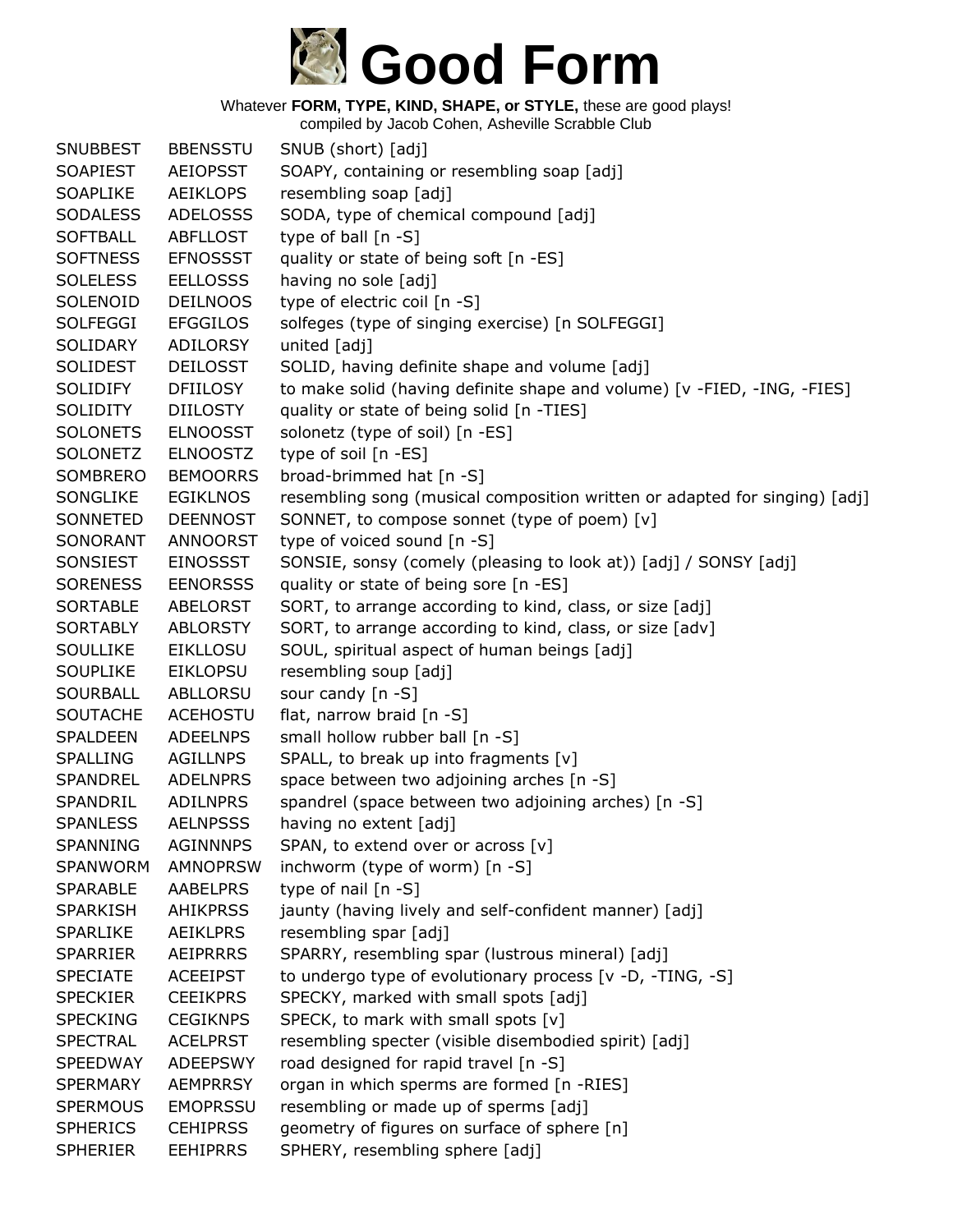

Whatever **FORM, TYPE, KIND, SHAPE, or STYLE,** these are good plays! compiled by Jacob Cohen, Asheville Scrabble Club

| <b>SPHERING</b> | <b>EGHINPRS</b> | SPHERE, to form into sphere (type of geometric solid) [v]                         |
|-----------------|-----------------|-----------------------------------------------------------------------------------|
| SPHEROID        | <b>DEHIOPRS</b> | type of geometric solid [n -S]                                                    |
| <b>SPHERULE</b> | <b>EEHLPRSU</b> | small sphere [n -S]                                                               |
| <b>SPIFFIED</b> | <b>DEFFIIPS</b> | SPIFFY, to make stylish [v]                                                       |
| <b>SPIFFIER</b> | <b>EFFIIPRS</b> | SPIFFY, stylish (fashionable) [adj]                                               |
| <b>SPIFFIES</b> | <b>EFFIIPSS</b> | SPIFFY, to make stylish [v]                                                       |
| <b>SPIFFILY</b> | <b>FFIILPSY</b> | SPIFFY, stylish (fashionable) [adv]                                               |
| <b>SPIFFING</b> | <b>FFGIINPS</b> | SPIFF, to make spiffy [v] / spiffy (stylish (fashionable)) [adj]                  |
| <b>SPIKELET</b> | <b>EEIKLPST</b> | type of flower cluster [n -S]                                                     |
| <b>SPIKIEST</b> | <b>EIIKPSST</b> | SPIKEY, spiky (resembling spike) [adj] / SPIKY [adj]                              |
| <b>SPILITIC</b> | <b>CIIILPST</b> | SPILITE, form of basalt [adj]                                                     |
| <b>SPINIEST</b> | <b>EIINPSST</b> | SPINY, bearing or covered with thorns [adj]                                       |
| SPIRALED        | <b>ADEILPRS</b> | SPIRAL, to move like spiral (type of plane curve) [v]                             |
| SPIRALLY        | <b>AILLPRSY</b> | in spiral manner [adv]                                                            |
| <b>SPIRIEST</b> | <b>EIIPRSST</b> | SPIRY, tall, slender, and tapering [adj]                                          |
| SPIRILLA        | <b>AIILLPRS</b> | spirally twisted, aerobic bacteria [n]                                            |
| <b>SPIVVIER</b> | <b>EIIPRSVV</b> | SPIVVY, resembling spiv in dress or conduct [adj]                                 |
| <b>SPIVVISH</b> | <b>HIIPSSVV</b> | SPIV, unscrupulous petty criminal [adj]                                           |
| <b>SPLATTED</b> | <b>ADELPSTT</b> | SPLAT, to flatten on impact [v]                                                   |
| <b>SPLINTER</b> | <b>EILNPRST</b> | to split into sharp, slender pieces [v -ED, -ING, -S]                             |
| <b>SPLITTER</b> | <b>EILPRSTT</b> | one that splits (to separate lengthwise) [n -S]                                   |
| <b>SPLOTCHY</b> | <b>CHLOPSTY</b> | splotched [adj -HIER, -HIEST]                                                     |
| SPONDAIC        | <b>ACDINOPS</b> | spondee (type of metrical foot) [n -S]                                            |
| <b>SPONGIER</b> | <b>EGINOPRS</b> | SPONGY, resembling sponge [adj]                                                   |
| <b>SPONGILY</b> | <b>GILNOPSY</b> | in spongy (resembling sponge) manner [adv]                                        |
| <b>SPOOKISH</b> | <b>HIKOOPSS</b> | spooky (scary (frightening)) [adj]                                                |
| <b>SPOONING</b> | <b>GINNOOPS</b> | SPOON, to take up with spoon (type of eating utensil) [v]                         |
| <b>SPOTTIER</b> | <b>EIOPRSTT</b> | SPOTTY, marked with spots [adj]                                                   |
| <b>SPOTTILY</b> | <b>ILOPSTTY</b> | SPOTTY, marked with spots [adv]                                                   |
| SPOTTING        | <b>GINOPSTT</b> | SPOT, to mark with spots (small, roundish discolorations) [v]                     |
| SPRAWLED        | <b>ADELPRSW</b> | SPRAWL, to stretch out ungracefully [v]                                           |
| <b>SPRAWLER</b> | <b>AELPRRSW</b> | one that sprawls (to stretch out ungracefully) [n -S]                             |
| <b>SPUNKING</b> | <b>GIKNNPSU</b> | SPUNK, to begin to burn [v]                                                       |
| <b>SPURIOUS</b> | <b>IOPRSSUU</b> | not genuine (authentic (conforming to fact and therefore worthy of belief)) [adj] |
| <b>SPURLESS</b> | <b>ELPRSSSU</b> | lacking spur [adj]                                                                |
| SQUADDED        | ADDDEQSU        | SQUAD, to form into squads (small organized groups) [v]                           |
| SQUADRON        | ADNOQRSU        | to arrange in squadrons (units of military organization) [ $v$ -ED, -ING, -S]     |
| SQUAMOSE        | AEMOQSSU        | SQUAMA, scale [adj]                                                               |
| SQUAMOUS        | AMOQSSUU        | SQUAMA, scale [adj]                                                               |
| SQUARELY        | <b>AELQRSUY</b> | in straightforward and honest manner [adv]                                        |
| <b>SQUAREST</b> | AEQRSSTU        | SQUARE, having four equal sides and four right angles; rigidly conventional [adj] |
| SQUARING        | AGINQRSU        | SQUARE, to make square [v]                                                        |
| SQUARISH        | AHIQRSSU        | somewhat square [adj]                                                             |
| SQUASHED        | ADEHQSSU        | SQUASH, to press into pulp or flat mass [v]                                       |
| <b>SQUASHER</b> | AEHQRSSU        | one that squashes (to press into pulp or flat mass) [n -S]                        |
| <b>SQUASHES</b> | AEHQSSSU        | SQUASH, to press into pulp or flat mass [v]                                       |
| <b>SQUATTER</b> | AEQRSTTU        | SQUAT, short and thick [adj                                                       |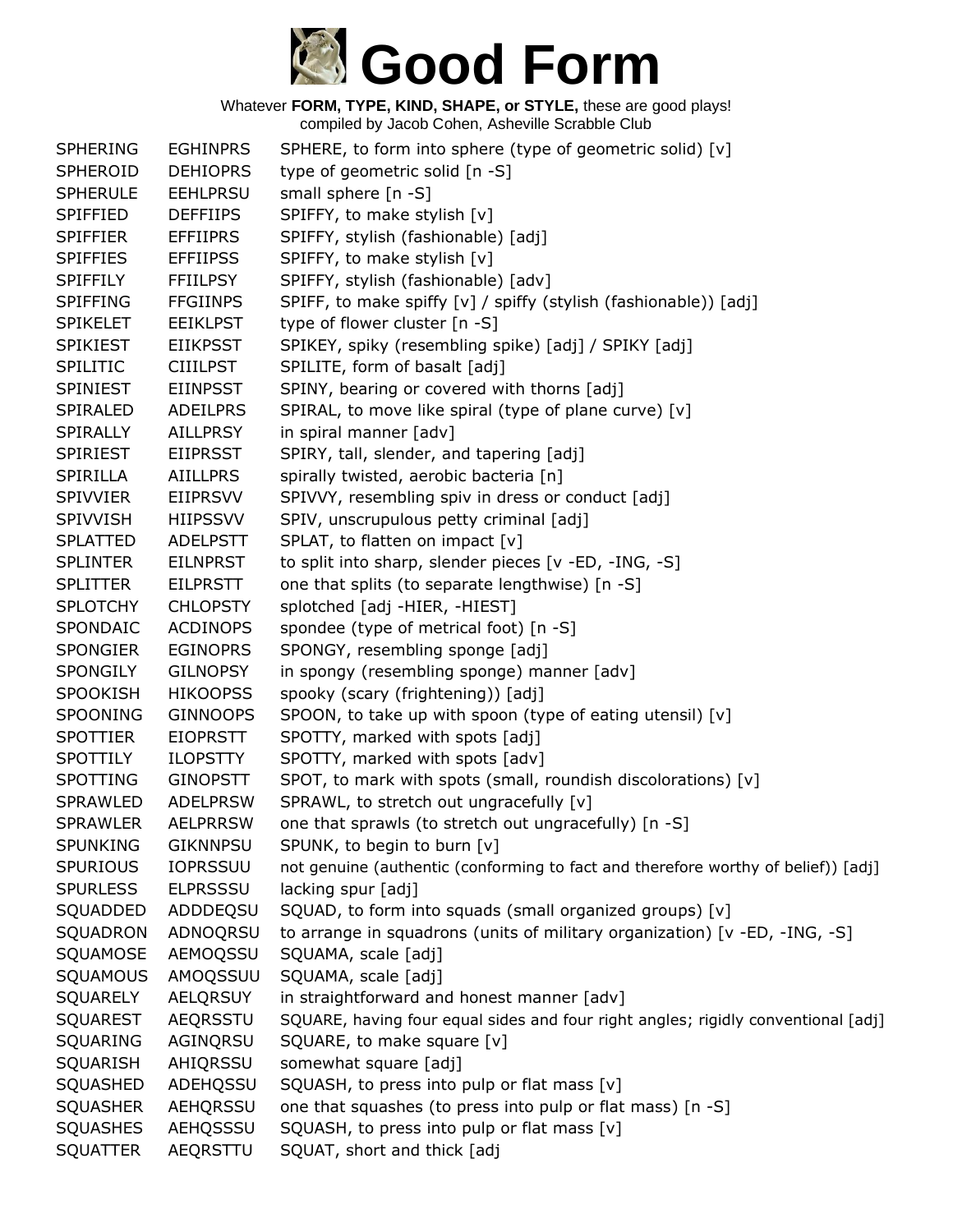

| <b>SQUIRISH</b> | <b>HIIQRSSU</b> | of, resembling, or befitting squire [adj]                                            |
|-----------------|-----------------|--------------------------------------------------------------------------------------|
| SQUISHED        | <b>DEHIQSSU</b> | SQUISH, to squash (to press into pulp or flat mass) [v]                              |
| <b>SQUISHES</b> | EHIQSSSU        | SQUISH, to squash (to press into pulp or flat mass) [v]                              |
| SQUOOSHY        | <b>HOOQSSUY</b> | squashy (soft and moist) [adj -HIER, -HIEST]                                         |
| SQUUSHED        | DEHQSSUU        | SQUUSH, to squash (to press into pulp or flat mass) [v]                              |
| <b>SQUUSHES</b> | <b>EHQSSSUU</b> | SQUUSH, to squash (to press into pulp or flat mass) [v]                              |
| <b>STABLEST</b> | <b>ABELSSTT</b> | STABLE, resistant to sudden change or position or condition [adj]                    |
| <b>STALKIER</b> | <b>AEIKLRST</b> | STALKY, long and slender [adj]                                                       |
| <b>STALKILY</b> | AIKLLSTY        | STALKY, long and slender [adv]                                                       |
| <b>STAPLING</b> | <b>AGILNPST</b> | STAPLE, to fasten by means of U-shaped metal loop [v]                                |
| <b>STARFISH</b> | <b>AFHIRSST</b> | star-shaped marine animal [n -ES]                                                    |
| <b>STARLIKE</b> | <b>AEIKLRST</b> | resembling star [adj]                                                                |
| <b>STATUARY</b> | <b>AARSTTUY</b> | group of statues [n -RIES]                                                           |
| <b>STAYSAIL</b> | AAILSSTY        | type of sail [n -S]                                                                  |
| <b>STEAMING</b> | AEGIMNST        | STEAM, to expose to steam (water in form of vapor) [v]                               |
| <b>STEELIER</b> | <b>EEEILRST</b> | STEELY, resembling steel [adj]                                                       |
| <b>STEEPEST</b> | <b>EEEPSSTT</b> | STEEP, inclined sharply [adj]                                                        |
| <b>STEEPISH</b> | <b>EEHIPSST</b> | somewhat steep [adj]                                                                 |
| <b>STEEVING</b> | <b>EEGINSTV</b> | angular elevation of bowsprit from ship's keel [n -S]                                |
| <b>STELLATE</b> | <b>AEELLSTT</b> | shaped like star [adj]                                                               |
| <b>STEMLIKE</b> | <b>EEIKLMST</b> | resembling stem [adj]                                                                |
| <b>STEMWARE</b> | <b>AEEMRSTW</b> | type of glassware [n -S]                                                             |
| <b>STEPLIKE</b> | <b>EEIKLPST</b> | resembling stair (rest for foot used in going from one level to another) [adj]       |
| <b>STEREOED</b> | <b>DEEEORST</b> | STEREO, to make type of printing plate [v]                                           |
| <b>STICKPIN</b> | <b>CIIKNPST</b> | decorative tiepin [n -S]                                                             |
| <b>STIFFEST</b> | <b>EFFISSTT</b> | STIFF, difficult to bend or stretch [adj]                                            |
| <b>STIFFISH</b> | <b>FFHIISST</b> | somewhat stiff [adj]                                                                 |
| <b>STILETTO</b> | <b>EILOSTTT</b> | to stab with stiletto (short dagger) [v -ED, -ING, -S, -ES]                          |
| <b>STILLAGE</b> | <b>AEGILLST</b> | low platform on which to keep goods off floor [n -S]                                 |
| <b>STITHIED</b> | <b>DEHIISTT</b> | STITHY, to forge on anvil [v]                                                        |
| <b>STITHIES</b> | <b>EHIISSTT</b> | STITHY, to forge on anvil [v]                                                        |
| <b>STOCKADE</b> | <b>ACDEKOST</b> | to build type of protective fence around [v -D, -DING, -S]                           |
| <b>STOCKIER</b> | <b>CEIKORST</b> | STOCKY, having short, thick body [adj]                                               |
| <b>STOCKILY</b> | <b>CIKLOSTY</b> | in stocky (having short, thick body) manner [adv]                                    |
| <b>STOCKISH</b> | <b>CHIKOSST</b> | stupid (mentally slow) [adj]                                                         |
| <b>STOLONIC</b> | <b>CILNOOST</b> | STOLON, type of plant stem [adj]                                                     |
| <b>STOMACHY</b> | <b>ACHMOSTY</b> | paunchy (having protruding belly) [adj]                                              |
| <b>STOPCOCK</b> | <b>CCKOOPST</b> | type of faucet (device for controlling flow of liquid from pipe) [n -S]              |
| <b>STOUTEST</b> | <b>EOSSTTTU</b> | STOUT, fat (having abundance of flesh) [adj]                                         |
| <b>STOUTISH</b> | <b>HIOSSTTU</b> | somewhat stout [adj]                                                                 |
| <b>STRAGGLY</b> | <b>AGGLRSTY</b> | irregularly spread out [adj -LIER, -LIEST]                                           |
| <b>STRAIGHT</b> | <b>AGHIRSTT</b> | extending uniformly in one direction without bends or irregularities [adj -ER, -EST] |
| <b>STRAITER</b> | <b>AEIRRSTT</b> | STRAIT, narrow (of little width) [adj]                                               |
| <b>STRAITLY</b> | <b>AILRSTTY</b> | STRAIT, narrow (of little width) [adv]                                               |
| <b>STRATIFY</b> | <b>AFIRSTTY</b> | to form or arrange in layers [v -FIED, -ING, -FIES]                                  |
| <b>STRAWIER</b> | AEIRRSTW        | STRAWY, resembling straw [adj]                                                       |
| <b>STREAKED</b> | <b>ADEEKRST</b> | STREAK, to cover with streaks (long, narrow marks) [v]                               |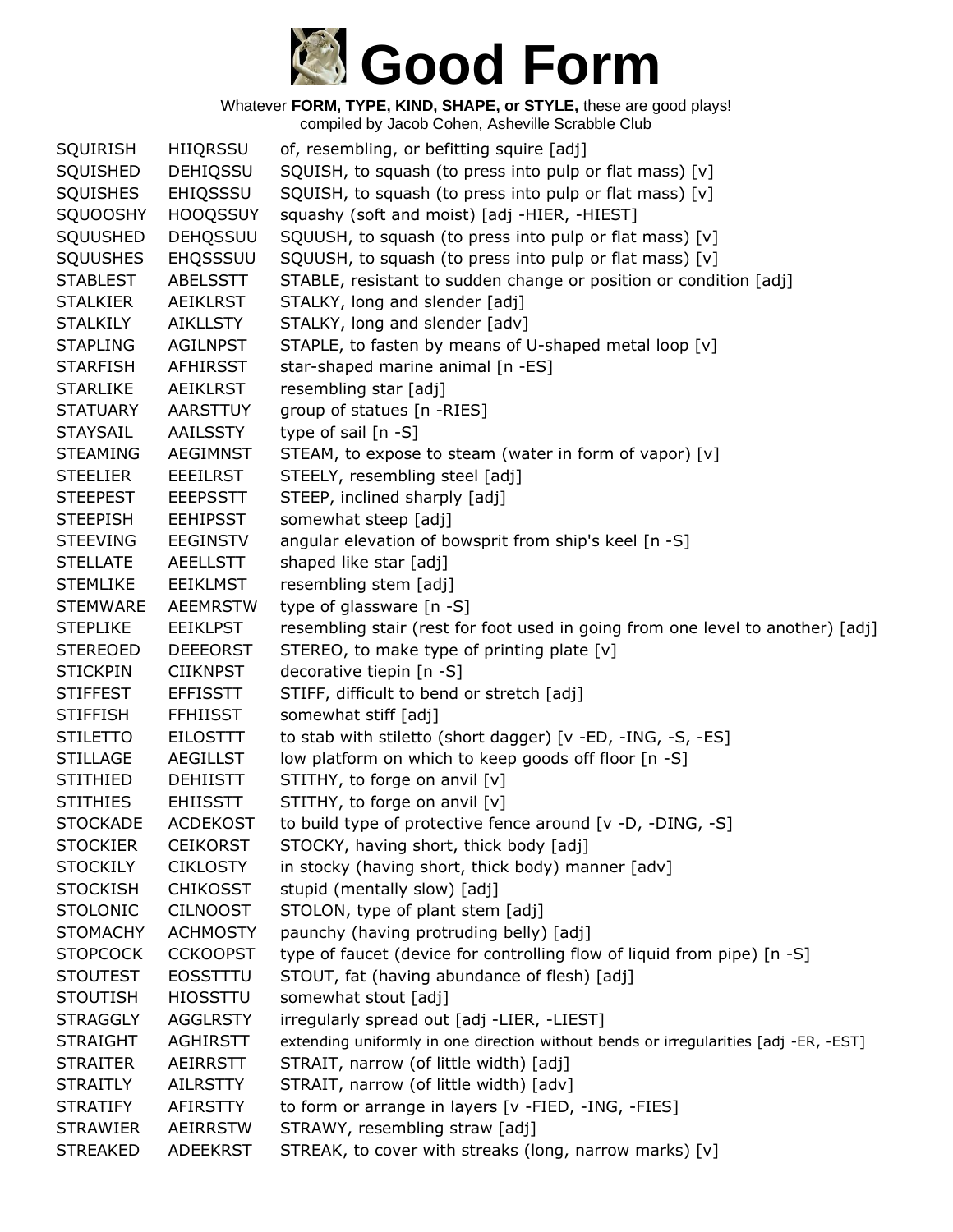

| <b>STREAKER</b> | <b>AEEKRRST</b> | one that streaks (to cover with streaks (long, narrow marks)) [n -S]                                    |
|-----------------|-----------------|---------------------------------------------------------------------------------------------------------|
| <b>STREAMER</b> | <b>AEEMRRST</b> | long, narrow flag [n -S]                                                                                |
| <b>STRESSOR</b> | <b>EORRSSST</b> | type of stimulus (something that causes response) [n -S]                                                |
| <b>STRETCHY</b> | <b>CEHRSTTY</b> | having tendency to stretch [adj -HIER, -HIEST]                                                          |
| <b>STRICKLE</b> | <b>CEIKLRST</b> | to shape or smooth with strickle (instrument for leveling off grain) [v -D, -LING, -S]                  |
| <b>STRIGOSE</b> | <b>EGIORSST</b> | covered with short, stiff hairs [adj]                                                                   |
| <b>STRIPIER</b> | <b>EIIPRRST</b> | STRIPY, marked with stripes [adj] / STRIPEY [adj]                                                       |
| <b>STRIPING</b> | <b>GIINPRST</b> | STRIPE, to mark with stripes (long, distinct bands) [v] / stripes marked or painted on something [n -S] |
| <b>STROMATA</b> | <b>AAMORSTT</b> | STROMA, substance that forms framework of organ or cell [n]                                             |
| <b>STROYING</b> | <b>GINORSTY</b> | STROY, to destroy (to damage beyond repair or renewal) [v]                                              |
| <b>STUBBIER</b> | <b>BBEIRSTU</b> | STUBBY, short and thick [adj]                                                                           |
| <b>STUBBIES</b> | <b>BBEISSTU</b> | STUBBY, short squat bottle of beer [n]                                                                  |
| <b>STUBBILY</b> | <b>BBILSTUY</b> | STUBBY, short and thick [adv]                                                                           |
| <b>STUCCOED</b> | <b>CCDEOSTU</b> | STUCCO, to coat with type of plaster [v]                                                                |
| <b>STUCCOER</b> | <b>CCEORSTU</b> | one that stuccoes (to coat with type of plaster) [n -S]                                                 |
| <b>STUCCOES</b> | <b>CCEOSSTU</b> | STUCCO, to coat with type of plaster [v]                                                                |
| <b>STUDDING</b> | <b>DDGINSTU</b> | STUD, to set thickly with small projections [v]                                                         |
| <b>STUMPIER</b> | <b>EIMPRSTU</b> | STUMPY, short and thick [adj]                                                                           |
| <b>STUMPILY</b> | <b>ILMPSTUY</b> | STUMPY, short and thick [adv]                                                                           |
| <b>STUNSAIL</b> | <b>AILNSSTU</b> | type of sail [n -S]                                                                                     |
| <b>STURDIER</b> | <b>DEIRRSTU</b> | STURDY, strong and durable [adj]                                                                        |
| <b>STURDILY</b> | <b>DILRSTUY</b> | STURDY, strong and durable [adv]                                                                        |
| <b>STYLISER</b> | <b>EILRSSTY</b> | one that stylises (to stylize (to make conventional)) [n -S]                                            |
| <b>STYLIZER</b> | <b>EILRSTYZ</b> | one that stylizes (to make conventional) [n -S]                                                         |
| <b>SUBBLOCK</b> | <b>BBCKLOSU</b> | subdivision of block [n -S]                                                                             |
| <b>SUBEROSE</b> | <b>BEEORSSU</b> | corky (corklike (resembling cork (porous tree bark))) [adj]                                             |
| <b>SUBEROUS</b> | <b>BEORSSUU</b> | suberose (corky (corklike (resembling cork (porous tree bark)))) [adj]                                  |
| <b>SUBOVATE</b> | ABEOSTUV        | nearly ovate [adj]                                                                                      |
| <b>SUBPHYLA</b> | <b>ABHLPSUY</b> | SUBPHYLUM, taxonomic division forming part of phylum [n]                                                |
| <b>SUBPOENA</b> | ABENOPSU        | to summon with type of judicial writ [v -ED, -ING, -S]                                                  |
| <b>SUBSTORM</b> | <b>BMORSSTU</b> | disturbance in planetary magnetic field [n -S]                                                          |
| <b>SUBTONIC</b> | <b>BCINOSTU</b> | type of musical tone [n -S]                                                                             |
| <b>SUBULATE</b> | ABELSTUU        | slender and tapering to point [adj]                                                                     |
| <b>SUBVOCAL</b> | <b>ABCLOSUV</b> | mentally formulated as words [adj]                                                                      |
| <b>SUCHLIKE</b> | <b>CEHIKLSU</b> | of similar kind [adj]                                                                                   |
| <b>SUCHNESS</b> | <b>CEHNSSSU</b> | essential or characteristic quality [n -ES]                                                             |
| <b>SUCKFISH</b> | <b>CFHIKSSU</b> | remora (type of marine fish) [n -ES]                                                                    |
| <b>SUFFIXED</b> | <b>DEFFISUX</b> | SUFFIX, to add as suffix (form affixed to end of end of word) [v]                                       |
| <b>SUFFIXES</b> | <b>EFFISSUX</b> | SUFFIX, to add as suffix (form affixed to end of end of word) [v]                                       |
| <b>SUGARIER</b> | AEGIRRSU        | SUGARY, containing or resembling sugar [adj]                                                            |
| <b>SUITCASE</b> | ACEISSTU        | flat, rectangular piece of luggage [n -S]                                                               |
| <b>SUITLIKE</b> | <b>EIIKLSTU</b> | resembling suit (set of garments) [adj]                                                                 |
| <b>SULCATED</b> | ACDELSTU        | sulcate (having long, narrow furrows) [adj]                                                             |
| <b>SULPHURY</b> | <b>HLPRSUUY</b> | sulfury (resembling sulfur) [adj]                                                                       |
| <b>SUNCHOKE</b> | <b>CEHKNOSU</b> | type of sunflower [n -S]                                                                                |
| <b>SUNDERED</b> | <b>DDEENRSU</b> | SUNDER, to break apart [v]                                                                              |
| <b>SUNDERER</b> | <b>DEENRRSU</b> | one that sunders (to break apart) [n -S]                                                                |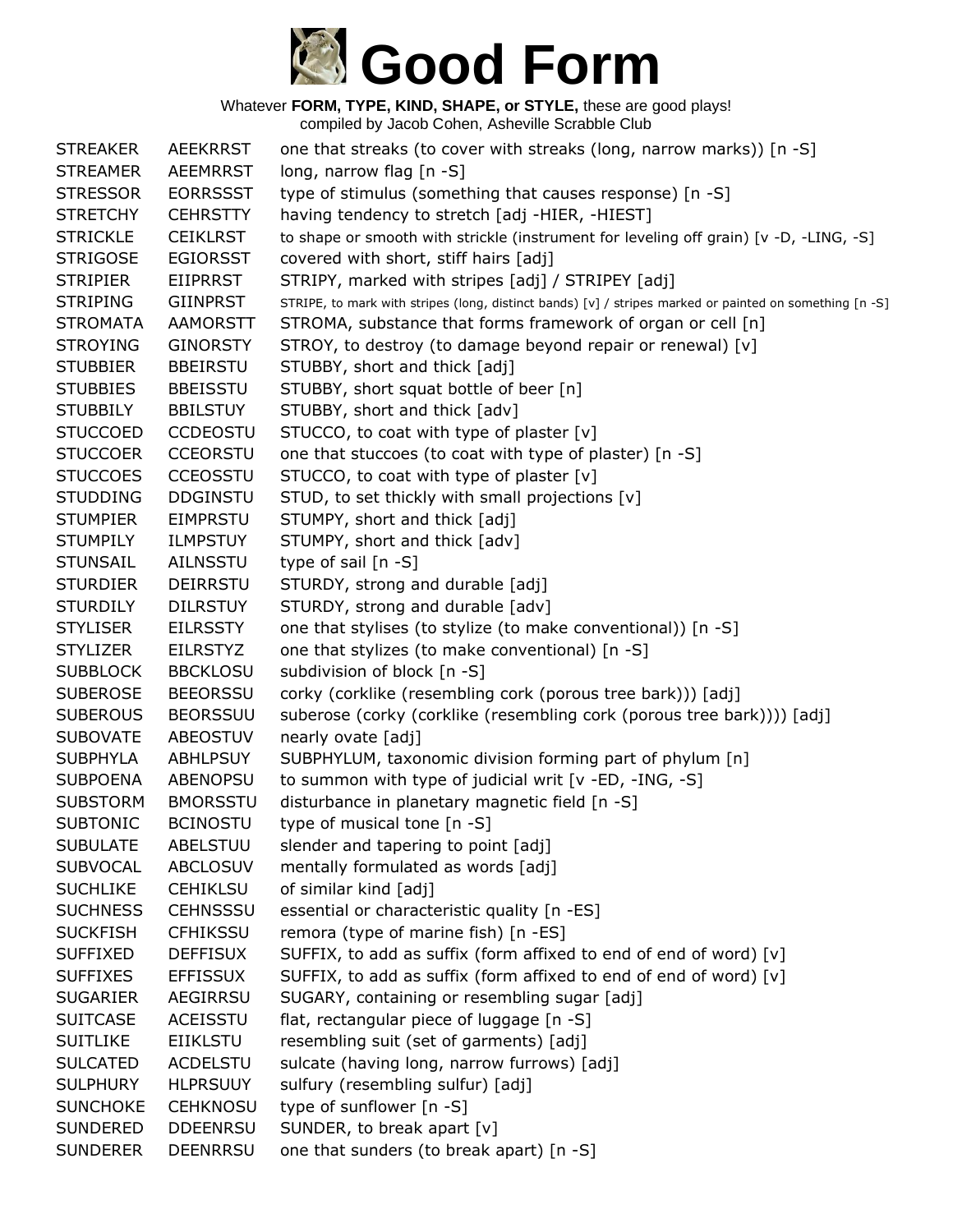

| <b>SUPERJET</b> | <b>EEJPRSTU</b> | type of jet airplane [n -S]                                                     |
|-----------------|-----------------|---------------------------------------------------------------------------------|
| <b>SUPERSEX</b> | <b>EEPRSSUX</b> | type of sterile organism [n -S]                                                 |
| <b>SUPPLELY</b> | <b>ELLPPSUY</b> | SUPPLE, pliant (easily bent) [adv]                                              |
| <b>SUPPLEST</b> | <b>ELPPSSTU</b> | SUPPLE, pliant (easily bent) [adj]                                              |
| <b>SURFLIKE</b> | <b>EFIKLRSU</b> | resembling breaking waves [adj]                                                 |
| <b>SVELTELY</b> | <b>EELLSTVY</b> | SVELTE, gracefully slender [adv]                                                |
| <b>SVELTEST</b> | <b>EELSSTTV</b> | SVELTE, gracefully slender [adj]                                                |
| SWAINISH        | AHIINSSW        | SWAIN, country boy [adj]                                                        |
| <b>SWAMPIER</b> | <b>AEIMPRSW</b> | SWAMPY, marshy (resembling marsh (tract of low, wet land)) [adj]                |
| <b>SWAMPISH</b> | <b>AHIMPSSW</b> | swampy (marshy (resembling marsh (tract of low, wet land))) [adj]               |
| <b>SWANKEST</b> | <b>AEKNSSTW</b> | SWANK, imposingly elegant [adj]                                                 |
| <b>SWANKILY</b> | <b>AIKLNSWY</b> | SWANKY, swank (imposingly elegant) [adv]                                        |
| <b>SWANLIKE</b> | <b>AEIKLNSW</b> | resembling swan [adj]                                                           |
| <b>SWASTICA</b> | <b>AACISSTW</b> | swastika (geometrical figure used as symbol or ornament) [n -S]                 |
| <b>SWASTIKA</b> | AAIKSSTW        | geometrical figure used as symbol or ornament [n -S]                            |
| <b>SWEETISH</b> | <b>EEHISSTW</b> | somewhat sweet [adj]                                                            |
| <b>SWELLEST</b> | <b>EELLSSTW</b> | SWELL, stylish (fashionable) [adj]                                              |
| <b>SWISHEST</b> | <b>EHISSSTW</b> | SWISH, fashionable [adj]                                                        |
| <b>SWOOPIER</b> | <b>EIOOPRSW</b> | SWOOPY, having sweeping lines or features [adj]                                 |
| SYCONOID        | <b>CDINOOSY</b> | SYCON, type of sponge [adj]                                                     |
| <b>SYLPHISH</b> | <b>HHILPSSY</b> | SYLPH, slender, graceful girl or woman [adj]                                    |
| <b>SYLPHISH</b> | <b>HHILPSSY</b> | SYLPH, slender, graceful girl or woman [adj]                                    |
| <b>SYNCLINE</b> | <b>CEILNNSY</b> | type of rock formation [n -s]                                                   |
| <b>SYNKARYA</b> | <b>AAKNRSYY</b> | cell nuclei formed by fusion of two preexisting nuclei [n SYNKARYA]             |
| <b>SYNTAXES</b> | <b>AENSSTXY</b> | SYNTAX, way in which words are put together to form phrases and sentences [n]   |
| <b>SYPHERED</b> | <b>DEEHPRSY</b> | SYPHER, to overlap so as to make even surface, as beveled plank edges $[v]$     |
| <b>SYPHONED</b> | <b>DEHNOPSY</b> | SYPHON, to siphon (to draw off through siphon (type of tube)) [v]               |
| <b>SYRUPIER</b> | <b>EIPRRSUY</b> | SYRUPY, resembling thick, sticky, sweet liquid [adj]                            |
| <b>SYSTEMIC</b> | <b>CEIMSSTY</b> | type of pesticide [n -S]                                                        |
|                 |                 | <b>T</b> 8s                                                                     |
| <b>TABBYING</b> | <b>ABBGINTY</b> | TABBY, to give wavy appearance to $[v]$                                         |
| <b>TABULATE</b> | AABELTTU        | to arrange in list [v -D, -TING, -S]                                            |
| TAIGLACH        | <b>AACGHILT</b> | teiglach (confection consisting of balls of dough boiled in honey) [n TAIGLACH] |
| <b>TAILBACK</b> | <b>AABCIKLT</b> | member of backfield in some football formations [n -S]                          |
| <b>TAILLIKE</b> | AEIIKLLT        | resembling tail [adj]                                                           |
| <b>TALLNESS</b> | <b>AELLNSST</b> | state of being tall (having great height) [n -ES]                               |
| TANKLIKE        | <b>AEIKKLNT</b> | resembling tank [adj]                                                           |
| <b>TANKSHIP</b> | <b>AHIKNPST</b> | tanker (ship designed to transport liquids) [n -S]                              |
| <b>TAPELIKE</b> | <b>AEEIKLPT</b> | resembling tape [adj]                                                           |
| <b>TAPERING</b> | <b>AEGINPRT</b> | TAPER, to become gradually narrower toward one end [v]                          |
| <b>TARABISH</b> | AABHIRST        | type of card game [n -ES]                                                       |
| <b>TARRIEST</b> | AEIRRSTT        | TARRY, resembling tar [adj]                                                     |
| <b>TARTIEST</b> | <b>AEIRSTTT</b> | TARTY, suggestive of prostitute [adj]                                           |
| <b>TATTIEST</b> | <b>AEISTTTT</b> | TATTY, shabby (ragged (tattered)) [adj]                                         |
| <b>TATTOOED</b> | ADEOOTTT        | TATTOO, to mark skin with indelible pigments [v]                                |
| <b>TATTOOER</b> | <b>AEOORTTT</b> | one that tattoos (to mark skin with indelible pigments) [n -S]                  |
| <b>TAUTNESS</b> | AENSSTTU        | state of being taut (fully stretched, so as not to be slack) [n -ES]            |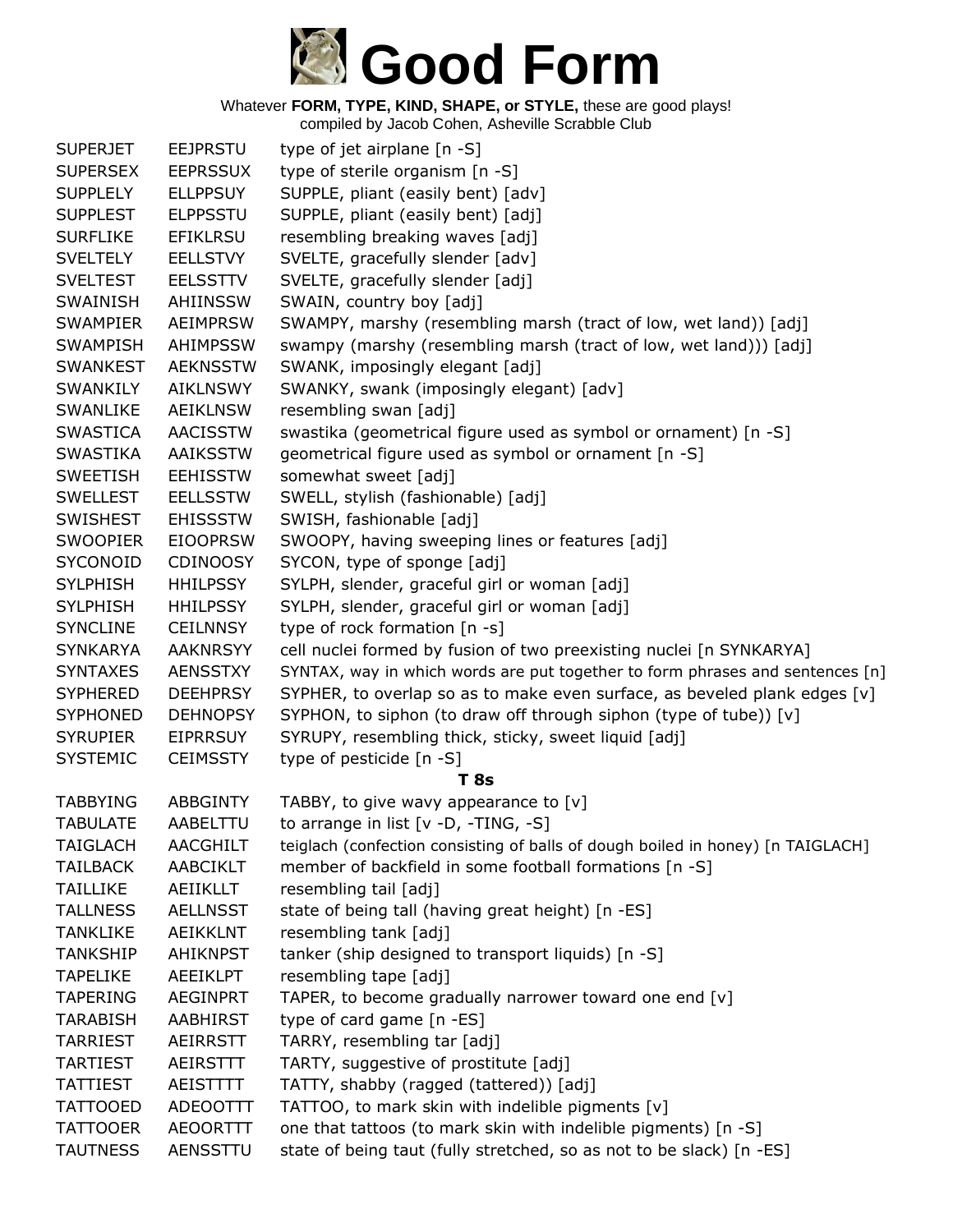

| <b>TAUTOMER</b> | AEMORTTU        | type of chemical compound [n -S]                                                           |
|-----------------|-----------------|--------------------------------------------------------------------------------------------|
| <b>TAUTONYM</b> | <b>AMNOTTUY</b> | type of taxonomic designation [n -S]                                                       |
| <b>TAWDRIES</b> | ADEIRSTW        | TAWDRY, gaudy finery [n]                                                                   |
| <b>TEARDOWN</b> | <b>ADENORTW</b> | process of disassembling [n -S]                                                            |
| <b>TEARLIKE</b> | <b>AEEIKLRT</b> | resembling tear [adj]                                                                      |
| <b>TEIGLACH</b> | <b>ACEGHILT</b> | confection consisting of balls of dough boiled in honey [n TEIGLACH]                       |
| <b>TELESTIC</b> | <b>CEEILSTT</b> | type of acrostic (poem in which certain letters taken in order form word or phrase) [n -S] |
| <b>TELEXING</b> | <b>EEGILNTX</b> | TELEX, to send message by type of telegraphic system [v]                                   |
| <b>TEMPLATE</b> | <b>AEELMPTT</b> | pattern used as guide in making something [n -S]                                           |
| <b>TENTACLE</b> | <b>ACEELNTT</b> | elongated, flexible appendage of some animals [n -S]                                       |
| <b>TENTERED</b> | <b>DEEENRTT</b> | TENTER, to stretch on type of frame [v]                                                    |
| <b>TENTLIKE</b> | EEIKLNTT        | resembling tent [adj]                                                                      |
| <b>TERATISM</b> | AEIMRSTT        | malformed fetus [n -S]                                                                     |
| <b>TERATOID</b> | ADEIORTT        | TERATISM, malformed fetus [adj]                                                            |
| <b>TERATOMA</b> | AAEMORTT        | tumor made of more than one type of tissue [n -S, -TA]                                     |
| <b>TERMINER</b> | EEIMNRRT        | type of court in some states [n -S]                                                        |
| <b>TERMITIC</b> | <b>CEIIMRTT</b> | TERMITE, insect resembling ant [adj]                                                       |
| <b>TERRAZZO</b> | <b>AEORRTZZ</b> | mosaic flooring [n -S]                                                                     |
| <b>TESSERAL</b> | <b>AEELRSST</b> | TESSERA, small square used in mosaic work [adj]                                            |
| <b>TETRACID</b> | <b>ACDEIRTT</b> | type of acid (type of chemical compound) [n -S]                                            |
| <b>TETRAGON</b> | <b>AEGNORTT</b> | four-sided polygon [n -S]                                                                  |
| <b>TETRAMER</b> | AEEMRRTT        | type of polymer (complex chemical compound) [n -S]                                         |
| <b>TETROXID</b> | <b>DEIORTTX</b> | type of oxide [n -S]                                                                       |
| <b>TEXTURAL</b> | <b>AELRTTUX</b> | pertaining to surface characteristics of something [adj]                                   |
| <b>TEXTURED</b> | <b>DEERTTUX</b> | TEXTURE, to make by weaving [v]                                                            |
| <b>THEORISE</b> | <b>EEHIORST</b> | to theorize (to form theories) [v -D, -SING, -S]                                           |
| <b>THEORIST</b> | <b>EHIORSTT</b> | one that theorizes (to form theories) [n -S]                                               |
| <b>THEORIZE</b> | <b>EEHIORTZ</b> | to form theories [v -D, -ZING, -S]                                                         |
| <b>THICKEST</b> | <b>CEHIKSTT</b> | THICK, having relatively great extent from one surface to its opposite [adj]               |
| <b>THICKISH</b> | <b>CHHIIKST</b> | somewhat thick [adj]                                                                       |
| <b>THIEVISH</b> | <b>EHHIISTV</b> | given to stealing [adj]                                                                    |
| <b>THINKING</b> | <b>GHIIKNNT</b> | THINK, to formulate in mind [v]                                                            |
| THINNESS        | <b>EHINNSST</b> | quality or state of being thin [n -ES]                                                     |
| <b>THINNEST</b> | <b>EHINNSTT</b> | THIN, having relatively little density or thickness [adj]                                  |
| <b>THINNING</b> | <b>GHIINNNT</b> | THIN, to make thin [v]                                                                     |
| <b>THINNISH</b> | <b>HHIINNST</b> | somewhat thin [adj]                                                                        |
| <b>THONGIER</b> | <b>EGHINORT</b> | THONGY, resembling item of clothing made from narrow strip of fabric [adj]                 |
| <b>THORNIER</b> | <b>EHINORRT</b> | THORNY, full of thorns [adj]                                                               |
| <b>THORNILY</b> | <b>HILNORTY</b> | THORNY, full of thorns [adv]                                                               |
| <b>THORNING</b> | <b>GHINNORT</b> | THORN, to prick with thorn (sharp, rigid projection on plant) [v]                          |
| <b>THRAWING</b> | <b>AGHINRTW</b> | THRAW, to twist (to combine by winding together) [v]                                       |
| <b>THRAWNLY</b> | <b>AHLNRTWY</b> | THRAWN, twisted [adv]                                                                      |
| <b>THUGGISH</b> | <b>GGHHISTU</b> | characteristic of thug [adj]                                                               |
| <b>THYRSOID</b> | <b>DHIORSTY</b> | THYRSUS, type of flower cluster [adj]                                                      |
| <b>TICKLACE</b> | <b>ACCEIKLT</b> | type of small seabird [n -S]                                                               |
| <b>TICKLISH</b> | <b>CHIIKLST</b> | sensitive to tickling [adj]                                                                |
| <b>TIDELIKE</b> | DEEIIKLT        | resembling tide [adj]                                                                      |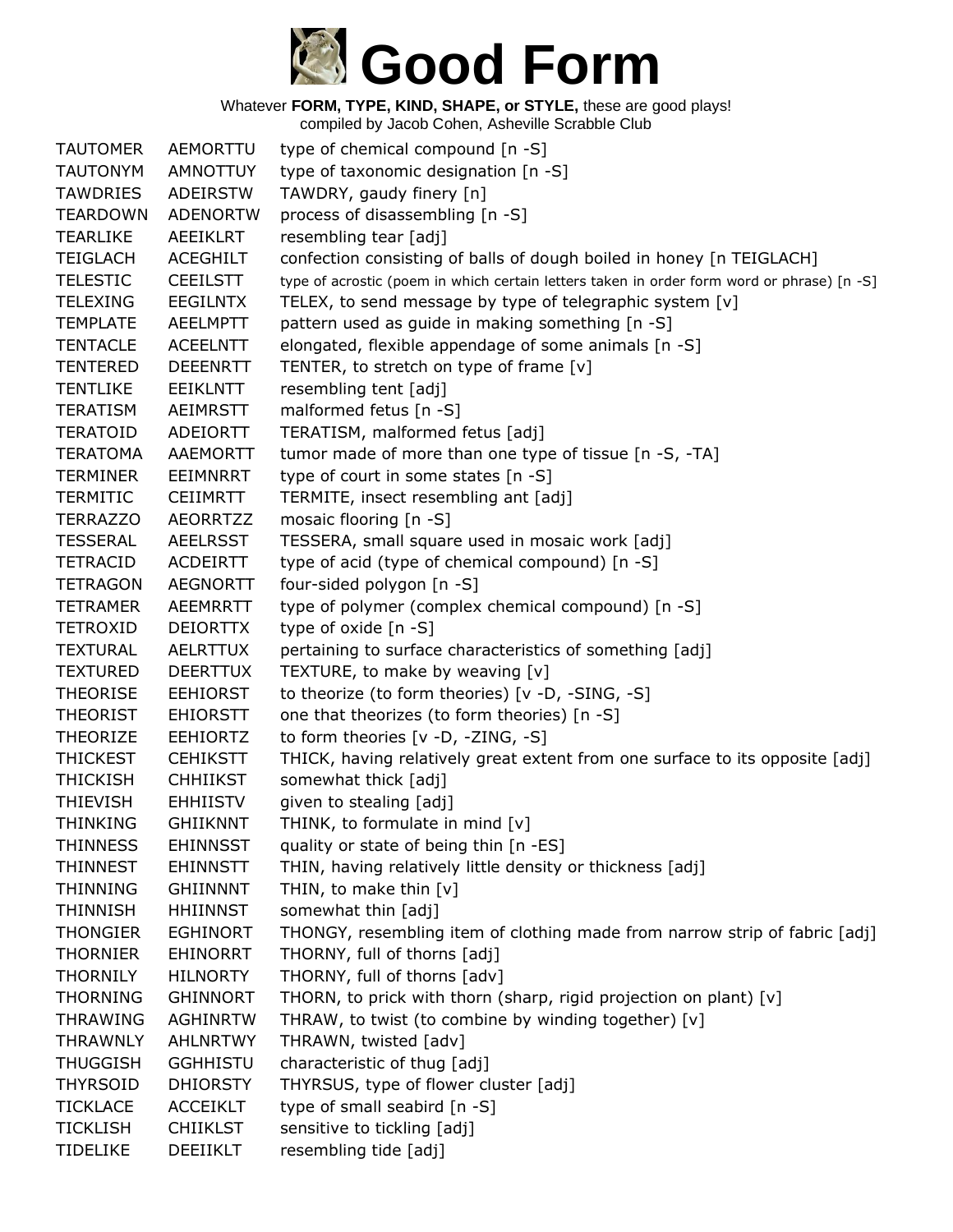

| <b>TIGERISH</b> | <b>EGHIIRST</b> | resembling tiger (large feline mammal) [adj]                             |
|-----------------|-----------------|--------------------------------------------------------------------------|
| <b>TILELIKE</b> | <b>EEIIKLLT</b> | resembling tile [adj]                                                    |
| <b>TILELIKE</b> | <b>EEIIKLLT</b> | resembling tile [adj]                                                    |
| <b>TIMEWORN</b> | <b>EIMNORTW</b> | showing effects of long use or wear [adj]                                |
| <b>TINKERED</b> | <b>DEEIKNRT</b> | TINKER, to repair in unskilled or experimental manner [v]                |
| <b>TINKERER</b> | <b>EEIKNRRT</b> | one that tinkers (to repair in unskilled or experimental manner) [n -S]  |
| TINNIEST        | EIINNSTT        | TINNY, of or resembling tin [adj]                                        |
| <b>TOADLIKE</b> | ADEIKLOT        | resembling toad (tailless, jumping amphibian) [adj]                      |
| <b>TOADYISH</b> | <b>ADHIOSTY</b> | characteristic of one that toadies [adj]                                 |
| <b>TOBOGGAN</b> | <b>ABGGNOOT</b> | to ride on long, narrow sled [v -ED, -ING, -S]                           |
| <b>TOEPIECE</b> | <b>CEEEIOPT</b> | piece of shoe designed to cover toes [n -S]                              |
| <b>TOGGLING</b> | <b>GGGILNOT</b> | TOGGLE, to fasten with type of pin or short rod [v]                      |
| <b>TOKENING</b> | <b>EGIKNNOT</b> | TOKEN, to serve as sign of $[v]$                                         |
| <b>TOLEWARE</b> | <b>AEELORTW</b> | objects made of elaborately decorated sheet metal [n -S]                 |
| <b>TOLUIDIN</b> | DIILNOTU        | amine (type of chemical compound) [n -S]                                 |
| <b>TOMBLIKE</b> | <b>BEIKLMOT</b> | resembling tomb [adj]                                                    |
| <b>TONISHLY</b> | <b>HILNOSTY</b> | TONISH, stylish (fashionable) [adv]                                      |
| <b>TOPOLOGY</b> | <b>GLOOOPTY</b> | branch of mathematics [n -GIES]                                          |
| <b>TOPOTYPE</b> | <b>EOOPPTTY</b> | specimen selected from locality typical of species [n -S]                |
| <b>TORCHERE</b> | <b>CEEHORRT</b> | type of electric lamp [n -S]                                             |
| <b>TORCHIER</b> | <b>CEHIORRT</b> | torchere (type of electric lamp) [n -S]                                  |
| <b>TORCHING</b> | <b>CGHINORT</b> | TORCH, to set on fire [v]                                                |
| <b>TOREUTIC</b> | <b>CEIORTTU</b> | pertaining to type of metalwork [adj]                                    |
| TOROIDAL        | <b>ADILOORT</b> | TOROID, type of geometric surface [adj]                                  |
| <b>TOROSITY</b> | <b>IOORSTTY</b> | quality or state of being torose [n -TIES]                               |
| <b>TORQUATE</b> | AEOQRTTU        | having torques (band of feathers, hair, or coloration around neck) [adj] |
| <b>TORTUOUS</b> | <b>OORSTTUU</b> | marked by repeated turns or bends [adj]                                  |
| <b>TOTALISE</b> | AEILOSTT        | to totalize (to make complete) [v -D, -SING, -S]                         |
| <b>TOTALIST</b> | <b>AILOSTTT</b> | one who tends to regard things as unified whole [n -S]                   |
| <b>TOTALITY</b> | AILOTTTY        | quality or state of being complete [n -TIES]                             |
| <b>TOTALIZE</b> | AEILOTTZ        | to make complete [v -D, -ZING, -S]                                       |
| <b>TOUGHISH</b> | <b>GHHIOSTU</b> | somewhat tough [adj]                                                     |
| <b>TOWERIER</b> | <b>EEIORRTW</b> | TOWERY, very tall [adj]                                                  |
| <b>TOWERING</b> | <b>EGINORTW</b> | TOWER, to rise to great height [v]                                       |
| <b>TRABEATE</b> | AABEERTT        | constructed with horizontal beams [adj]                                  |
| <b>TRACTILE</b> | <b>ACEILRTT</b> | capable of being drawn out in length [adj]                               |
| <b>TRACTRIX</b> | <b>ACIRRTTX</b> | mathematical curve [n -ICES]                                             |
| <b>TRAMPISH</b> | <b>AHIMPRST</b> | resembling vagabond [adj]                                                |
| <b>TRANSFIX</b> | <b>AFINRSTX</b> | to impale (to pierce with pointed object) [v -ED, -T, -ING, -S]          |
| <b>TRAPBALL</b> | AABLLPRT        | type of ball game [n -S]                                                 |
| <b>TRAPEZIA</b> | AAEIPRTZ        | four-sided polygons having no parallel sides [n]                         |
| <b>TRAPLIKE</b> | AEIKLPRT        | resembling trap [adj]                                                    |
| <b>TRAPNEST</b> | <b>AENPRSTT</b> | to determine productivity of hens with type of nest [v -ED, -ING, -S]    |
| <b>TRAPUNTO</b> | ANOPRTTU        | decorative quilted design [n -S]                                         |
| <b>TRASHIER</b> | <b>AEHIRRST</b> | TRASHY, resembling trash [adj]                                           |
| <b>TRASHILY</b> | AHILRSTY        | TRASHY, resembling trash [adv]                                           |
| <b>TRAVOISE</b> | <b>AEIORSTV</b> | travois (type of sled) [n -S]                                            |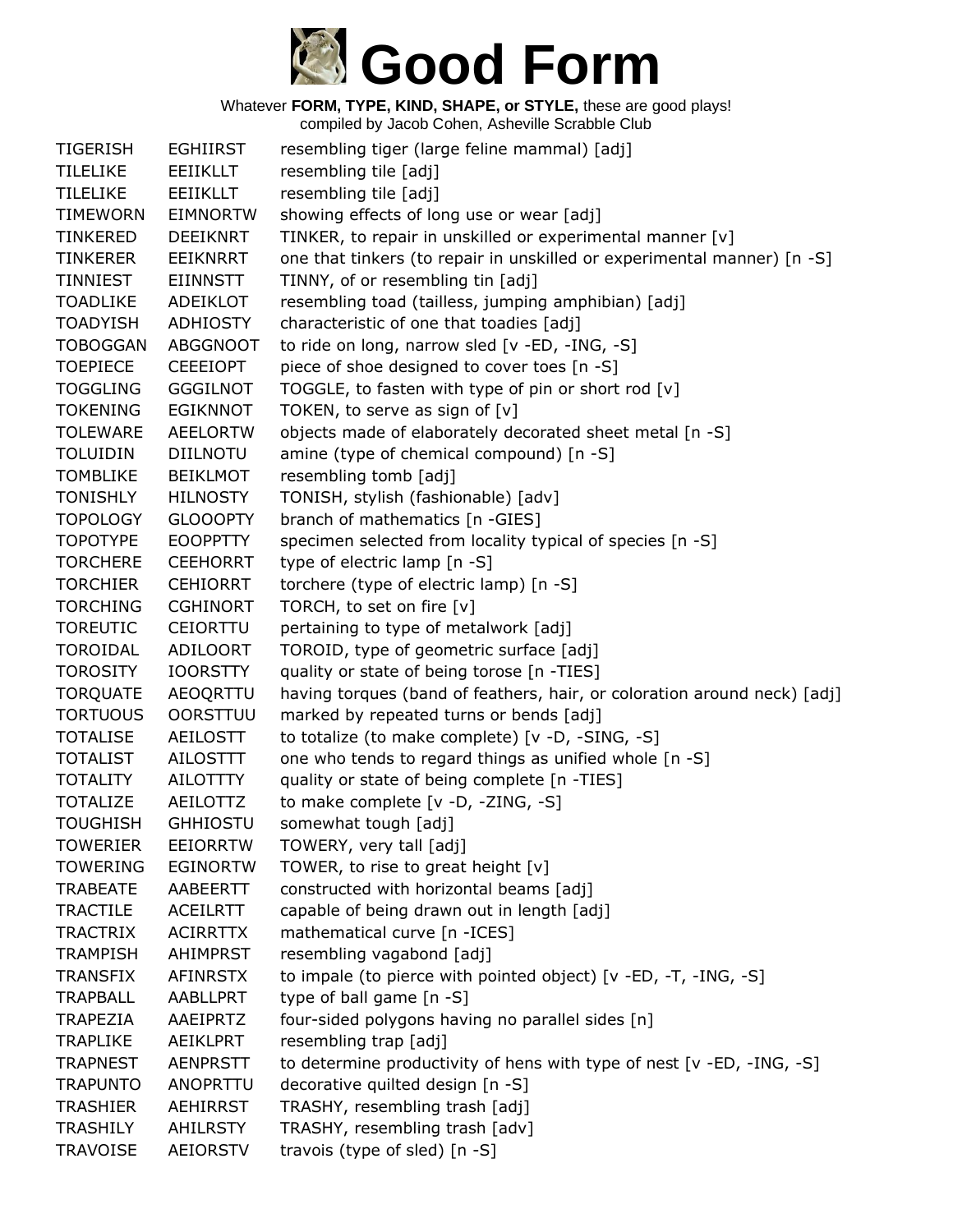

| <b>TREELIKE</b> | <b>EEEIKLRT</b> | resembling tree [adj]                                                            |
|-----------------|-----------------|----------------------------------------------------------------------------------|
| <b>TRENCHED</b> | <b>CDEEHNRT</b> | TRENCH, to dig long, narrow excavation in ground [v]                             |
| <b>TRENCHES</b> | <b>CEEHNRST</b> | TRENCH, to dig long, narrow excavation in ground [v]                             |
| <b>TRENDIER</b> | <b>DEEINRRT</b> | TRENDY, very fashionable [adj]                                                   |
| <b>TRENDIES</b> | <b>DEEINRST</b> | TRENDY, trendy person [n]                                                        |
| <b>TRENDIFY</b> | <b>DEFINRTY</b> | to make something trendy [v -FIED, -ING, -FIES]                                  |
| <b>TRENDILY</b> | <b>DEILNRTY</b> | TRENDY, very fashionable [adv]                                                   |
| <b>TRESSING</b> | <b>EGINRSST</b> | TRESS, to arrange hair in long locks [v]                                         |
| <b>TRESSOUR</b> | <b>EORRSSTU</b> | tressure (type of heraldic design) [n -S]                                        |
| <b>TRESSURE</b> | <b>EERRSSTU</b> | type of heraldic design [n -S]                                                   |
| <b>TRIANGLE</b> | <b>AEGILNRT</b> | polygon having three sides [n -S]                                                |
| TRIAXIAL        | <b>AAIILRTX</b> | having three axes [adj]                                                          |
| <b>TRIBRACH</b> | <b>ABCHIRRT</b> | type of metrical foot [n -S]                                                     |
| <b>TRICHOID</b> | <b>CDHIIORT</b> | hairlike (resembling hair (threadlike growth)) [adj]                             |
| <b>TRICKISH</b> | <b>CHIIKRST</b> | tricky (characterized by deception) [adj]                                        |
| <b>TRICTRAC</b> | <b>ACCIRRTT</b> | form of backgammon [n -S]                                                        |
| <b>TRIFOCAL</b> | <b>ACFILORT</b> | type of lens [n -S]                                                              |
| <b>TRIGONAL</b> | <b>AGILNORT</b> | shaped like triangle [adj]                                                       |
| <b>TRIHEDRA</b> | ADEHIRRT        | figures having three plane surfaces meeting at point [n]                         |
| TRILOBAL        | ABILLORT        | trilobed (having three lobes) [adj]                                              |
| TRILOBED        | <b>BDEILORT</b> | having three lobes [adj]                                                         |
| TRIMERIC        | <b>CEIIMRRT</b> | TRIMER, type of chemical compound [adj]                                          |
| <b>TRIMMEST</b> | <b>EIMMRSTT</b> | TRIM, neat and orderly [adj]                                                     |
| <b>TRIMMING</b> | <b>GIIMMNRT</b> | something added as decoration [n -S] / TRIM, to make trim by cutting [v]         |
| <b>TRIMNESS</b> | <b>EIMNRSST</b> | state of being trim (neat and orderly) [n -ES]                                   |
| <b>TRIMORPH</b> | <b>HIMOPRRT</b> | substance existing in three forms [n -S]                                         |
| <b>TRINKUMS</b> | <b>IKMNRSTU</b> | small ornaments [n TRINKUMS]                                                     |
| <b>TRIOXIDE</b> | <b>DEIIORTX</b> | type of oxide [n -S]                                                             |
| TRIPLANE        | <b>AEILNPRT</b> | type of airplane (winged aircraft propelled by jet engines or propellers) [n -S] |
| <b>TRIPLETS</b> | <b>EILPRSTT</b> | TRIPLET, group of three of one kind [n]                                          |
| <b>TRIPOSES</b> | <b>EIOPRSST</b> | TRIPOS, tripod (stand having three legs) [n]                                     |
| <b>TRIPPANT</b> | <b>AINPPRTT</b> | walking -- used of heraldic animal [adj]                                         |
| <b>TRISCELE</b> | <b>CEEILRST</b> | triskele (figure consisting of three branches radiating from center) [n -S]      |
| TRISEMIC        | <b>CEIIMRST</b> | TRISEME, type of metrical foot [adj]                                             |
| <b>TRIVALVE</b> | AEILRTVV        | type of shell [n -S]                                                             |
| <b>TROCHAIC</b> | <b>ACCHIORT</b> | trochee (type of metrical foot) [n -S]                                           |
| <b>TROCHLEA</b> | <b>ACEHLORT</b> | anatomical structure resembling pulley [n -E, -S]                                |
| <b>TROCHOID</b> | <b>CDHIOORT</b> | type of geometric curve [n -S]                                                   |
| <b>TROLLISH</b> | <b>HILLORST</b> | resembling troll (mythological dwarf) [adj]                                      |
| <b>TRUCKING</b> | <b>CGIKNRTU</b> | TRUCK, to transport by truck (automotive vehicle designed to carry loads) [v]    |
| <b>TRUEBRED</b> | <b>BDEERRTU</b> | designating animal of unmixed stock [adj]                                        |
| <b>TRUNCATE</b> | <b>ACENRTTU</b> | to shorten by cutting off part [v -D, -TING, -S]                                 |
| <b>TRUTHFUL</b> | <b>FHLRTTUU</b> | telling truth (conformity to fact or reality) [adj]                              |
| <b>TRYWORKS</b> | <b>KORRSTWY</b> | type of furnace [n TRYWORKS]                                                     |
| <b>TUBBIEST</b> | <b>BBEISTTU</b> | TUBBY, short and fat [adj]                                                       |
| <b>TUBELESS</b> | <b>BEELSSTU</b> | having no tube [adj]                                                             |
| <b>TUBELIKE</b> | <b>BEEIKLTU</b> | resembling tube [adj]                                                            |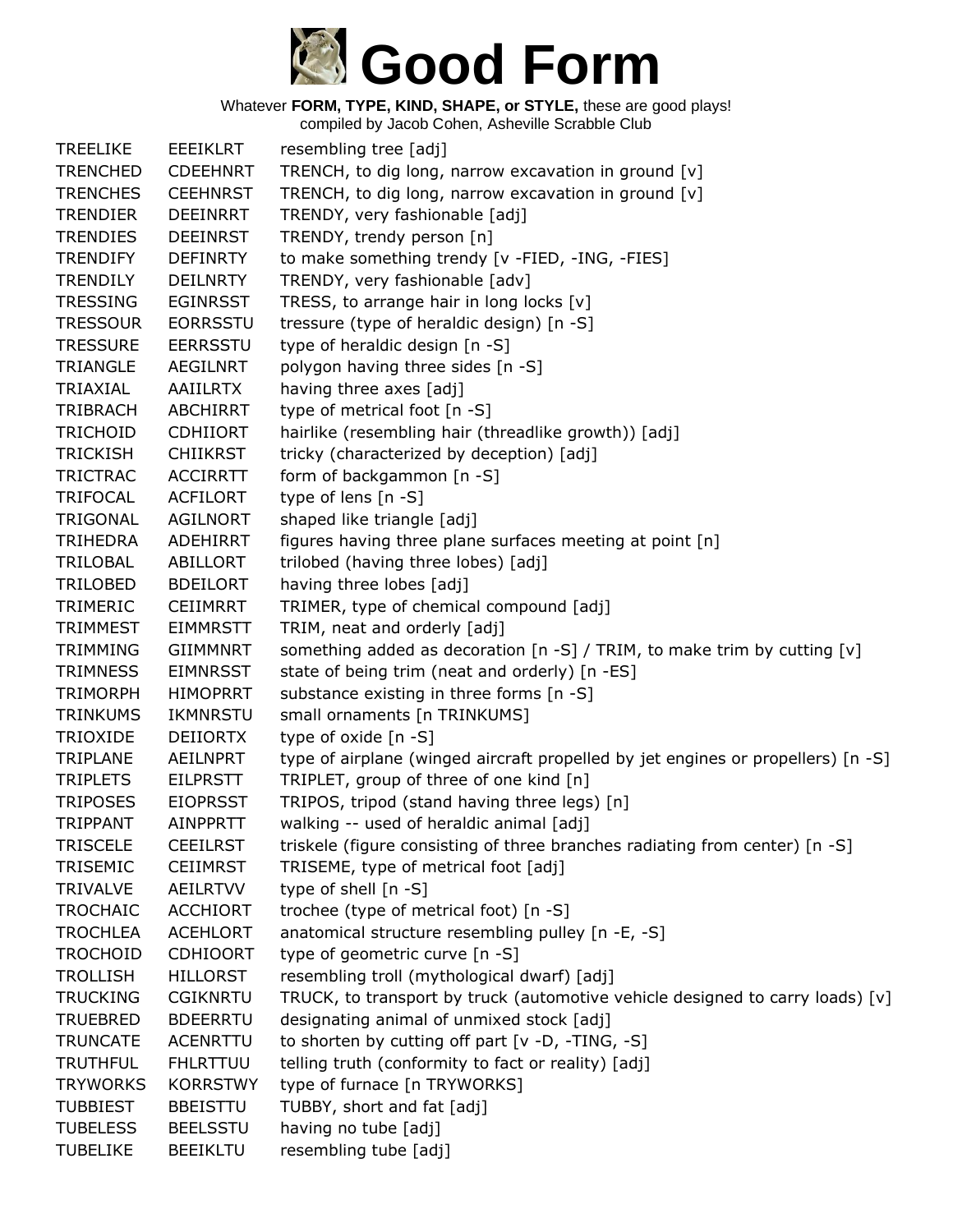

| <b>TUBERCLE</b> | <b>BCEELRTU</b> | small, rounded swelling [n -S]                                                                     |  |
|-----------------|-----------------|----------------------------------------------------------------------------------------------------|--|
| <b>TUBEROUS</b> | <b>BEORSTUU</b> | pertaining to tuber (thick underground stem) [adj]                                                 |  |
| <b>TUBEWORK</b> | <b>BEKORTUW</b> | tubing (material in form of tube) [n -S]                                                           |  |
| <b>TUBIFORM</b> | <b>BFIMORTU</b> | tubular [adj]                                                                                      |  |
| <b>TUBULATE</b> | ABELTTUU        | to form into tube [v -D, -TING, -S]                                                                |  |
| <b>TUBULOSE</b> | <b>BELOSTUU</b> | tubulous (having form of tube) [adj]                                                               |  |
| <b>TUBULOUS</b> | <b>BLOSTUUU</b> | having form of tube [adj]                                                                          |  |
| <b>TUBULURE</b> | <b>BELRTUUU</b> | short cylindrical opening [n -S]                                                                   |  |
| <b>TUCHISES</b> | <b>CEHISSTU</b> | TUCHIS, tuchus (buttocks (either of two rounded parts of rump)) [n]                                |  |
| <b>TUCHUSES</b> | <b>CEHSSTUU</b> | TUCHUS, buttocks (either of two rounded parts of rump) [n]                                         |  |
| <b>TUFTIEST</b> | EFISTTTU        | TUFTY, abounding in tufts [adj]                                                                    |  |
| <b>TUMEFIED</b> | <b>DEEFIMTU</b> | TUMEFY, to swell (to increase in size or volume) [v]                                               |  |
| <b>TUMEFIES</b> | <b>EEFIMSTU</b> | TUMEFY, to swell (to increase in size or volume) [v]                                               |  |
| <b>TUMIDITY</b> | <b>DIIMTTUY</b> | quality or state of being tumid [n -TIES]                                                          |  |
| <b>TUMOROUS</b> | <b>MOORSTUU</b> | TUMOR, abnormal swelling [adj]                                                                     |  |
| <b>TUMULOSE</b> | <b>ELMOSTUU</b> | full of mounds [adj]                                                                               |  |
| <b>TUMULOUS</b> | <b>LMOSTUUU</b> | tumulose (full of mounds) [adj]                                                                    |  |
| <b>TURBIDLY</b> | <b>BDILRTUY</b> | TURBID, thick or opaque with roiled sediment [adv]                                                 |  |
| <b>TURBOFAN</b> | <b>ABFNORTU</b> | type of jet engine $[n - S]$                                                                       |  |
| <b>TURBOJET</b> | <b>BEJORTTU</b> | type of jet engine [n -S]                                                                          |  |
| <b>TURFLIKE</b> | <b>EFIKLRTU</b> | resembling turf (surface layer of earth containing dense growth of grass) [adj]                    |  |
| <b>TURGENCY</b> | <b>CEGNRTUY</b> | turgor (quality or state of being turgid) [n -CIES]                                                |  |
| <b>TURGIDLY</b> | <b>DGILRTUY</b> | TURGID, swollen [adv]                                                                              |  |
| <b>TURRICAL</b> | <b>ACILRRTU</b> | resembling turret (small tower) [adj]                                                              |  |
| <b>TUSKLIKE</b> | <b>EIKKLSTU</b> | resembling tusk [adj]                                                                              |  |
| <b>TWEEDIER</b> | <b>DEEEIRTW</b> | TWEEDY, resembling or wearing tweed [adj]                                                          |  |
| <b>TWEEDILY</b> | <b>DEEILTWY</b> | TWEEDY, resembling or wearing tweed [adv]                                                          |  |
| <b>TWERKING</b> | <b>EGIKNRTW</b> | TWERK, to dance in particular style originating in New Orleans [v]                                 |  |
| <b>TWERPIER</b> | EEIPRRTW        | TWERPY, resembling twerp (small, impudent person) [adj]                                            |  |
| <b>TWIGGIER</b> | <b>EGGIIRTW</b> | TWIGGY, twiglike (resembling twig) [adj]                                                           |  |
| <b>TWIGLIKE</b> | <b>EGIIKLTW</b> | resembling twig [adj]                                                                              |  |
| <b>TWILLING</b> | <b>GIILLNTW</b> | twilled fabric $[n -S]$ / TWILL, to weave so as to produce diagonal pattern $[v]$                  |  |
| <b>TWINIEST</b> | <b>EIINSTTW</b> | TWINY, resembling twine (strong string) [adj]                                                      |  |
| TWIRLIER        | <b>EIILRRTW</b> | TWIRLY, curved [adj]                                                                               |  |
| <b>TWISTIER</b> | <b>EIIRSTTW</b> | TWISTY, full of curves [adj]                                                                       |  |
| <b>TWISTING</b> | <b>GIINSTTW</b> | form of trickery used in selling life insurance [n -S] / TWIST, to combine by winding together [v] |  |
| <b>TWITTISH</b> | <b>HIISTTTW</b> | silly, foolish [adj]                                                                               |  |
| <b>TYPEFACE</b> | <b>ACEEFPTY</b> | face of printing type [n -S]                                                                       |  |
| <b>TYPESETS</b> | <b>EEPSSTTY</b> | TYPESET, to set in type [v]                                                                        |  |
| <b>TYPIFIED</b> | <b>DEFIIPTY</b> | TYPIFY, to serve as typical example of [v]                                                         |  |
| <b>TYPIFIER</b> | EFIIPRTY        | one that typifies (to serve as typical example of) [n -S]                                          |  |
| <b>TYPIFIES</b> | <b>EFIIPSTY</b> | TYPIFY, to serve as typical example of $[v]$                                                       |  |
| <b>TYPOLOGY</b> | <b>GLOOPTYY</b> | study of classification according to common characteristics [n -GIES]                              |  |
| <b>U</b> 8s     |                 |                                                                                                    |  |
| <b>UGLIFIED</b> | <b>DEFGIILU</b> | UGLIFY, to make ugly [v]                                                                           |  |
| <b>UGLIFIER</b> | EFGIILRU        | one that uglifies (to make ugly) [n -S]                                                            |  |
| <b>UGLIFIES</b> | <b>EFGIILSU</b> | UGLIFY, to make ugly [v]                                                                           |  |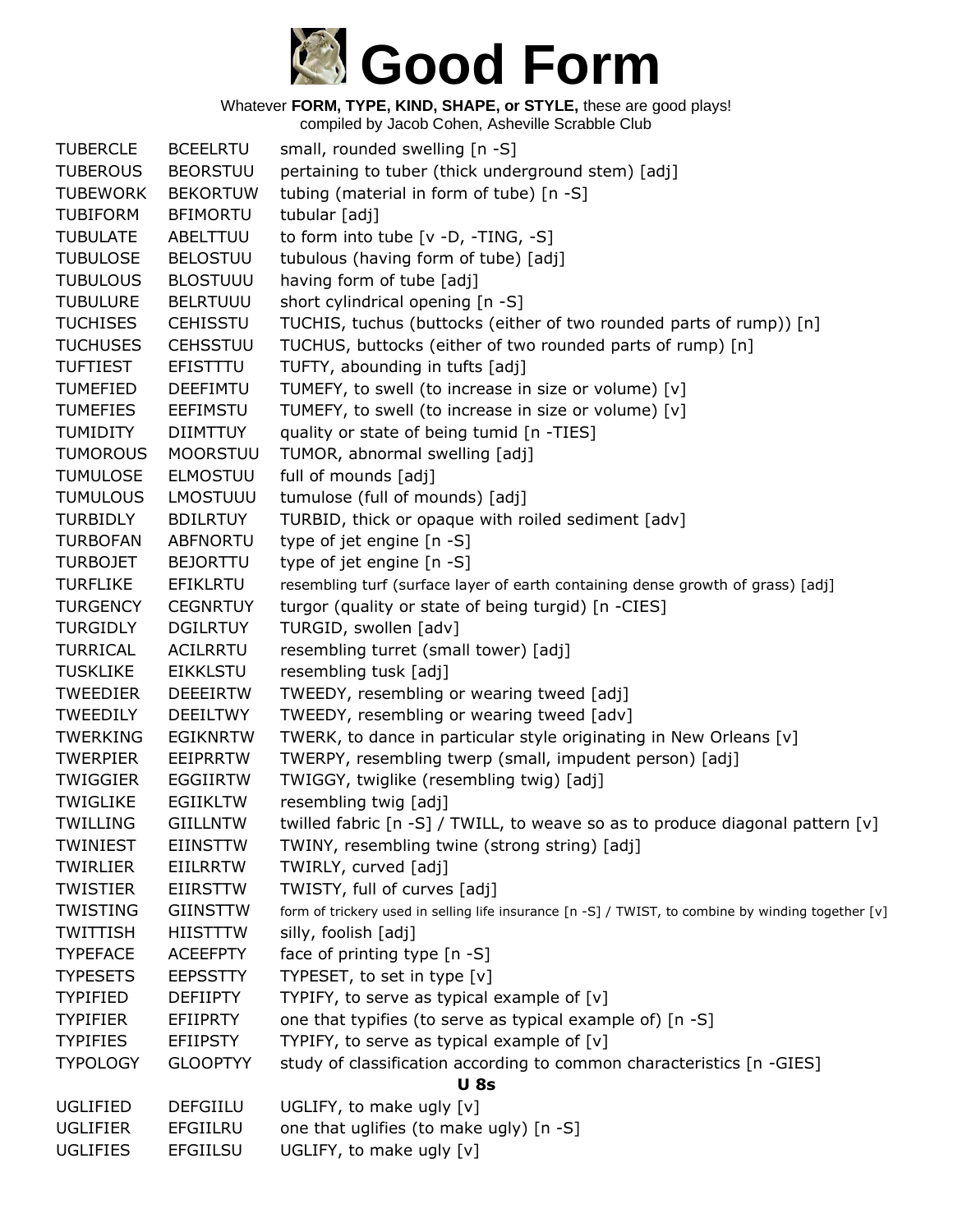

| <b>UGLINESS</b> | <b>EGILNSSU</b> | state of being ugly (displeasing to sight) [n -ES]                                       |
|-----------------|-----------------|------------------------------------------------------------------------------------------|
| <b>ULCERATE</b> | <b>ACEELRTU</b> | to ulcer (to affect with ulcer (type of lesion)) [v -D, -TING, -S]                       |
| <b>ULCERING</b> | CEGILNRU        | ULCER, to affect with ulcer (type of lesion) [v]                                         |
| <b>ULTRADRY</b> | <b>ADLRRTUY</b> | extremely dry [adj]                                                                      |
| <b>ULTRAHIP</b> | AHILPRTU        | extremely hip [adj]                                                                      |
| <b>UMBELLAR</b> | ABELLMRU        | UMBEL, type of flower cluster [adj]                                                      |
| <b>UMBELLED</b> | <b>BDEELLMU</b> | UMBEL, type of flower cluster [adj]                                                      |
| <b>UMBONATE</b> | ABEMNOTU        | UMBO, rounded elevation at center of shield [adj]                                        |
| <b>UNABUSED</b> | ABDENSUU        | not abused (to use wrongly or improperly) [adj]                                          |
| <b>UNARCHED</b> | <b>ACDEHNRU</b> | ARCH, to bend like arch (curved structure spanning opening) [adj]                        |
| <b>UNBANDED</b> | ABDDENNU        | not banded (to decorate with flexible strips of material) [adj]                          |
| <b>UNBARBED</b> | ABBDENRU        | not barbed (to furnish with barb (sharp projection)) [adj]                               |
| <b>UNBENDED</b> | <b>BDDEENNU</b> | UNBEND, to make or allow to become straight [v]                                          |
| <b>UNBODIED</b> | <b>BDDEINOU</b> | having no body [adj]                                                                     |
| <b>UNBROKEN</b> | <b>BEKNNORU</b> | not broken (shattered) [adj]                                                             |
| <b>UNBURNED</b> | <b>BDENNRUU</b> | not burned (to destroy by fire) [adj]                                                    |
| <b>UNBUSTED</b> | <b>BDENSTUU</b> | not busted (to burst (to break open suddenly or violently)) [adj]                        |
| <b>UNCAKING</b> | <b>ACGIKNNU</b> | UNCAKE, to break up cake (block of compacted matter) [v]                                 |
| <b>UNCARVED</b> | <b>ACDENRUV</b> | not carved (to form by cutting) [adj]                                                    |
| <b>UNCATCHY</b> | <b>ACCHNTUY</b> | not catchy (pleasing and easily remembered) [adj]                                        |
| <b>UNCHICLY</b> | <b>CCHILNUY</b> | not chicly (in elegant (tastefully opulent) manner) [adv]                                |
| <b>UNCIALLY</b> | <b>ACILLNUY</b> | in uncial style [adv]                                                                    |
| <b>UNCIFORM</b> | <b>CFIMNORU</b> | bone of wrist [n -S]                                                                     |
| <b>UNCINATE</b> | <b>ACEINNTU</b> | bent at end like hook [adj]                                                              |
| <b>UNCLASSY</b> | <b>ACLNSSUY</b> | not classy (stylish; elegant) [adj]                                                      |
| <b>UNCOILED</b> | CDEILNOU        | UNCOIL, to release from coiled position [v]                                              |
| <b>UNCOMBED</b> | <b>BCDEMNOU</b> | not combed (to arrange or clean with comb (toothed instrument)) [adj]                    |
| <b>UNCOMELY</b> | <b>CELMNOUY</b> | not comely (pleasing to look at) [adj -LIER, -LIEST]                                     |
| <b>UNCOMMON</b> | CMMNNOOU        | not common (ordinary (of kind to be expected in normal order of events)) [adj -ER, -EST] |
| <b>UNCTUOUS</b> | CNOSTUUU        | greasy (containing or resembling grease) [adj]                                           |
| <b>UNCURLED</b> | <b>CDELNRUU</b> | UNCURL, to straighten curls of [v]                                                       |
| <b>UNDENTED</b> | <b>DDEENNTU</b> | not dented (to make depression in) [adj]                                                 |
| <b>UNDOTTED</b> | <b>DDENOTTU</b> | not dotted (to cover with dots (tiny round marks)) [adj]                                 |
| <b>UNDOUBLE</b> | <b>BDELNOUU</b> | to unfold (to open something that is folded) [v -D, -LING, -S]                           |
| <b>UNDULATE</b> | ADELNTUU        | to move with wavelike motion [v -D, -TING, -S]                                           |
| <b>UNDULLED</b> | <b>DDELLNUU</b> | not dulled (to make less sharp) [adj]                                                    |
| <b>UNDULOUS</b> | <b>DLNOSUUU</b> | undulating [adj]                                                                         |
| <b>UNERASED</b> | <b>ADEENRSU</b> | not erased (to rub or scrape out) [adj]                                                  |
| <b>UNEVENER</b> | EEENNRUV        | UNEVEN, EVEN, flat and smooth [adj]                                                      |
| <b>UNEVENLY</b> | EELNNUVY        | not evenly (in even (flat and smooth) manner) [adv]                                      |
| <b>UNEXOTIC</b> | <b>CEINOTUX</b> | not exotic [adj]                                                                         |
| <b>UNFITTED</b> | <b>DEFINTTU</b> | UNFIT, to make unsuitable [v]                                                            |
| <b>UNFLAWED</b> | <b>ADEFLNUW</b> | not flawed (to produce flaw (imperfection) in) [adj]                                     |
| <b>UNFLEXED</b> | <b>DEEFLNUX</b> | FLEX, to bend (to curve (to deviate from straightness)) [adj]                            |
| <b>UNFOLDED</b> | <b>DDEFLNOU</b> | UNFOLD, to open something that is folded $[v]$                                           |
| <b>UNFOLDER</b> | <b>DEFLNORU</b> | one that unfolds (to open something that is folded) [n -S]                               |
| <b>UNFORGED</b> | <b>DEFGNORU</b> | not forged (to fashion or reproduce for fraudulent purposes) [adj]                       |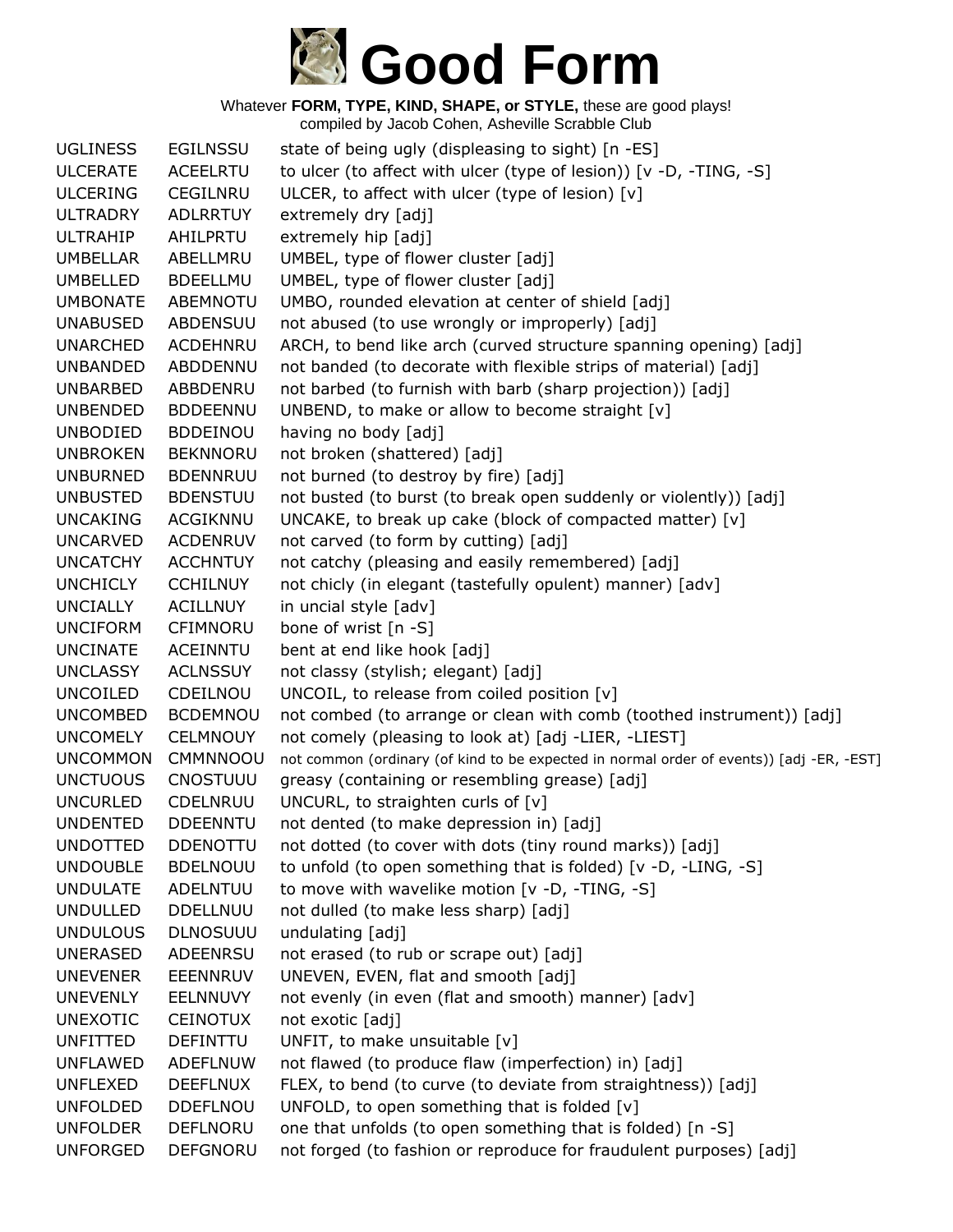

| <b>UNFORMED</b> | <b>DEFMNORU</b> | not formed (to produce (to bring into existence)) [adj]                            |
|-----------------|-----------------|------------------------------------------------------------------------------------|
| <b>UNFRAMED</b> | ADEFMNRU        | not framed (to construct by putting together various parts) [adj]                  |
| UNGAINLY        | AGILNNUY        | awkward (lacking skill, dexterity, or grace) [adj -LIER, -LIEST]                   |
| <b>UNGLITZY</b> | <b>GILNTUYZ</b> | not glitzy (showy (making great or brilliant display) [adj]                        |
| <b>UNGRACED</b> | ACDEGNRU        | not graced (to give beauty to) [adj]                                               |
| <b>UNGRADED</b> | ADDEGNRU        | not graded (to arrange in steps or degrees) [adj]                                  |
| <b>UNHALVED</b> | ADEHLNUV        | not halved (to divide into two equal parts) [adj]                                  |
| <b>UNHEATED</b> | ADEEHNTU        | not heated (to make hot) [adj]                                                     |
| <b>UNHIPPER</b> | EHINPPRU        | UNHIP, not hip (aware of most current styles and trends) [adj]                     |
| <b>UNIBROWS</b> | <b>BINORSUW</b> | UNIBROW, single continuous eyebrow formed when hair grows above bridge of nose [n] |
| <b>UNIFILAR</b> | AFIILNRU        | having only one thread, wire, or fiber [adj]                                       |
| <b>UNILOBED</b> | <b>BDEILNOU</b> | having one lobe [adj]                                                              |
| <b>UNIONISE</b> | EIINNOSU        | to unionize (to form into union) [v -D, -SING, -S]                                 |
| <b>UNIONISM</b> | IIMNNOSU        | principle of forming union [n -S]                                                  |
| UNIONIZE        | EIINNOUZ        | to form into union [v -D, -ZING, -S]                                               |
| <b>UNIPOLAR</b> | AILNOPRU        | showing only one kind of polarity [adj]                                            |
| <b>UNIQUELY</b> | EILNQUUY        | UNIQUE, existing as only one of its kind; very unusual [adv]                       |
| <b>UNIQUEST</b> | EINQSTUU        | UNIQUE, existing as only one of its kind; very unusual [adj]                       |
| <b>UNITEDLY</b> | <b>DEILNTUY</b> | UNITE, to bring together so as to form whole [adv]                                 |
| UNITIZER        | <b>EIINRTUZ</b> | one that unitizes (to divide into units) [n -S]                                    |
| <b>UNITRUST</b> | <b>INRSTTUU</b> | type of annuity trust $[n - S]$                                                    |
| <b>UNJOINED</b> | DEIJNNOU        | not joined (to unite (to bring together so as to form whole)) [adj]                |
| <b>UNJUSTLY</b> | <b>JLNSTUUY</b> | not justly (in just (acting in conformity with what is morally good) manner) [adv] |
| <b>UNLASHED</b> | <b>ADEHLNSU</b> | UNLASH, to untie lashing (type of binding) of $[v]$                                |
| <b>UNLASHES</b> | AEHLNSSU        | UNLASH, to untie lashing (type of binding) of $[v]$                                |
| <b>UNLAYING</b> | AGILNNUY        | UNLAY, to untwist (to untwine (to separate twisted or tangled parts of)) $[v]$     |
| <b>UNMAKING</b> | AGIKMNNU        | UNMAKE, to destroy (to damage beyond repair or renewal) [v]                        |
| <b>UNMARKED</b> | ADEKMNRU        | not marked (to make visible impression on) [adj]                                   |
| <b>UNMARRED</b> | ADEMNRRU        | not marred (to detract from perfection or wholeness of) [adj]                      |
| <b>UNMATTED</b> | ADEMNTTU        | not matted (to pack down into dense mass) [adj]                                    |
| <b>UNMENDED</b> | <b>DDEEMNNU</b> | not mended (to repair (to restore to good condition)) [adj]                        |
| <b>UNMODISH</b> | <b>DHIMNOSU</b> | MODISH, stylish (fashionable) [adj]                                                |
| <b>UNMOLDED</b> | <b>DDELMNOU</b> | UNMOLD, to remove from mold [v]                                                    |
| <b>UNOPENED</b> | <b>DEENNOPU</b> | not opened (to cause to become open) [adj]                                         |
| <b>UNORNATE</b> | <b>AENNORTU</b> | not ornate (elaborately or excessively ornamented) [adj]                           |
| <b>UNPADDED</b> | ADDDENPU        | not padded (to line or stuff with soft material) [adj]                             |
| <b>UNPAIRED</b> | ADEINPRU        | not paired (to arrange in sets of two) [adj]                                       |
| <b>UNPARTED</b> | ADENPRTU        | not parted (to divide or break into separate pieces) [adj]                         |
| <b>UNPEELED</b> | <b>DEEELNPU</b> | not peeled (to strip off outer covering of) [adj]                                  |
| <b>UNPERSON</b> | <b>ENNOPRSU</b> | one who is removed completely from recognition [n -S]                              |
| <b>UNPILING</b> | <b>GIILNNPU</b> | UNPILE, to take or disentangle from pile [v]                                       |
| <b>UNPITTED</b> | <b>DEINPTTU</b> | not pitted (to mark with cavities or depressions) [adj]                            |
| <b>UNPLIANT</b> | AILNNPTU        | not pliant (easily bent) [adj]                                                     |
| <b>UNPOETIC</b> | <b>CEINOPTU</b> | not poetic (pertaining to poetry (literary work in metrical form)) [adj]           |
| <b>UNPUCKER</b> | <b>CEKNPRUU</b> | to remove wrinkles from [v -ED, -ING, -S]                                          |
| <b>UNRENTED</b> | <b>DEENNRTU</b> | not rented (to tear apart forcibly) [adj]                                          |
| <b>UNREPAIR</b> | AEINPRRU        | lack of repair [n -S]                                                              |
|                 |                 |                                                                                    |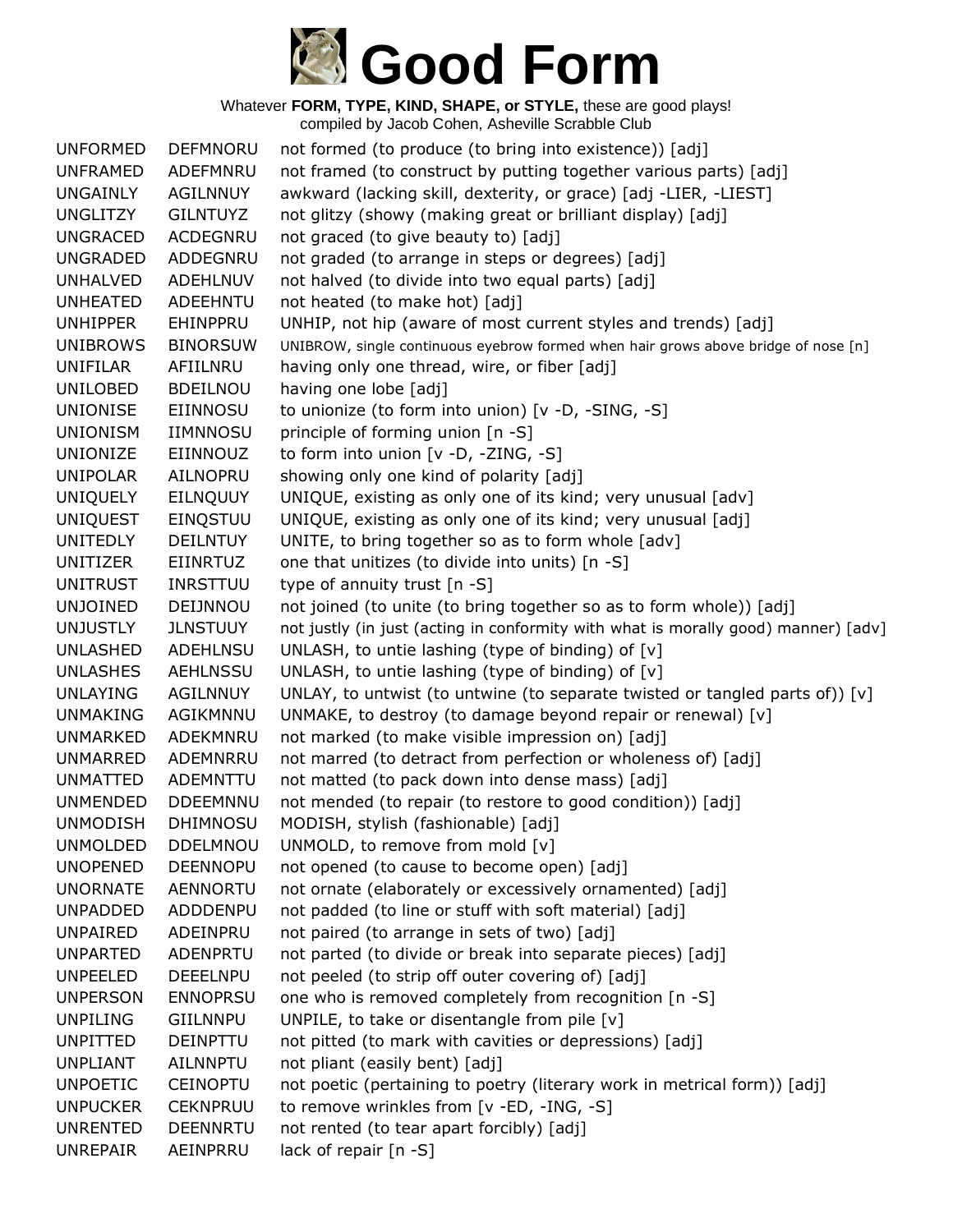

| <b>UNRUSTED</b> | <b>DENRSTUU</b> | not rusted (to form rust (reddish coating that forms on iron)) [adj]                     |
|-----------------|-----------------|------------------------------------------------------------------------------------------|
| <b>UNSEEMLY</b> | <b>EELMNSUY</b> | not seemly (of pleasing appearance) [adj -LIER, -LIEST]                                  |
| <b>UNSETTLE</b> | <b>EELNSTTU</b> | to make unstable [v -D, -LING, -S]                                                       |
| <b>UNSHAPED</b> | <b>ADEHNPSU</b> | not shaped (to give shape (outward form) to) [adj]                                       |
| <b>UNSHAPEN</b> | <b>AEHNNPSU</b> | not shapen (to give shape (outward form) to) [adj]                                       |
| <b>UNSHRUNK</b> | <b>HKNNRSUU</b> | not shrunk (to contract or draw back) [adj]                                              |
| <b>UNSLICED</b> | CDEILNSU        | not sliced (to cut into thin, flat pieces) [adj]                                         |
| <b>UNSORTED</b> | <b>DENORSTU</b> | not sorted (to arrange according to kind, class, or size) [adj]                          |
| <b>UNTRENDY</b> | <b>DENNRTUY</b> | not trendy (very fashionable) [adj -DIER, -DIEST]                                        |
| <b>UNTUFTED</b> | <b>DEFNTTUU</b> | not tufted (to form into tufts (clusters of flexible outgrowths attached at base)) [adj] |
| <b>UNUNITED</b> | DEINNTUU        | not united (to bring together so as to form whole) [adj]                                 |
| <b>UNUSABLE</b> | <b>ABELNSUU</b> | not usable (capable of being used) [adj]                                                 |
| <b>UNUSABLY</b> | <b>ABLNSUUY</b> | not usably (capable of being used) [adv]                                                 |
| <b>UNVERSED</b> | <b>DEENRSUV</b> | not versed (to versify (to change from prose into metrical form)) [adj]                  |
| <b>UNWARPED</b> | <b>ADENPRUW</b> | WARP, to turn or twist out of shape [adj]                                                |
| UNWIELDY        | DEILNUWY        | not wieldy (easily wielded) [adj -DIER, -DIEST]                                          |
| <b>UNWORKED</b> | <b>DEKNORUW</b> | not worked (to exert one's powers of body or mind for some purpose) [adj]                |
| <b>UPCOILED</b> | CDEILOPU        | UPCOIL, to coil up [v]                                                                   |
| <b>UPDOMING</b> | <b>DGIMNOPU</b> | upward deformation of rock mass into dome shape [n -S]                                   |
| <b>UPDRYING</b> | <b>DGINPRUY</b> | UPDRY, to dry completely [v]                                                             |
| <b>UPFOLDED</b> | <b>DDEFLOPU</b> | UPFOLD, to fold up [v]                                                                   |
| <b>URAEUSES</b> | AEERSSUU        | URAEUS, figure of sacred serpent on headdress of ancient Egyptian rulers [n]             |
| <b>URBANISM</b> | ABIMNRSU        | lifestyle of city dwellers [n -S]                                                        |
| <b>UREDINIA</b> | ADEIINRU        | UREDINIUM, pustule formed by rust fungus infection [n]                                   |
| <b>UROBORIC</b> | <b>BCIOORRU</b> | UROBOROS, circular symbol of snake or dragon swallowing its own tail [adj]               |
| <b>UROBOROS</b> | <b>BOOORRSU</b> | circular symbol of snake or dragon swallowing its own tail [n -ES]                       |
| <b>URSIFORM</b> | <b>FIMORRSU</b> | having form of bear [adj]                                                                |
| <b>USTULATE</b> | AELSTTUU        | scorched [adj]                                                                           |
|                 |                 | <b>V 8s</b>                                                                              |
| VAGINATE        | AAEGINTV        | enclosed in sheath [adj]                                                                 |
| VALLEYED        | ADEELLVY        | VALLEY, depression of earth's surface [adj]                                              |
| <b>VAMPLATE</b> | <b>AAELMPTV</b> | circular metal plate on spear or lance for protecting hand [n -S]                        |
| <b>VANDYKED</b> | <b>ADDEKNVY</b> | VANDYKE, short, pointed beard [adj]                                                      |
| <b>VAPORISH</b> | AHIOPRSV        | resembling vapor [adj]                                                                   |
| <b>VAPOROUS</b> | <b>AOOPRSUV</b> | vaporish (resembling vapor) [adj]                                                        |
| VARIABLE        | AABEILRV        | something that varies (to become or make different) [n -S]                               |
| VARIABLY        | AABILRVY        | in varying manner [adv]                                                                  |
| VARIANCE        | AACEINRV        | license to perform act contrary to usual rule [n -S]                                     |
| VARICOSE        | <b>ACEIORSV</b> | abnormally swollen or dilated [adj]                                                      |
| VARIETAL        | AAEILRTV        | wine designated by variety of grape [n -S]                                               |
| VARIFORM        | AFIMORRV        | having various forms [adj]                                                               |
| VARIORUM        | AIMORRUV        | edition containing various versions of text [n -S]                                       |
| <b>VARISTOR</b> | <b>AIORRSTV</b> | type of electrical resistor [n -S]                                                       |
| <b>VASELIKE</b> | <b>AEEIKLSV</b> | VASE, rounded, decorative container [adj]                                                |
| <b>VASIFORM</b> | <b>AFIMORSV</b> | having form of vase [adj]                                                                |
| VASIFORM        | AFIMORSV        | having form of vase [adj]                                                                |
| VAULTIER        | <b>AEILRTUV</b> | VAULTY, resembling vault [adj]                                                           |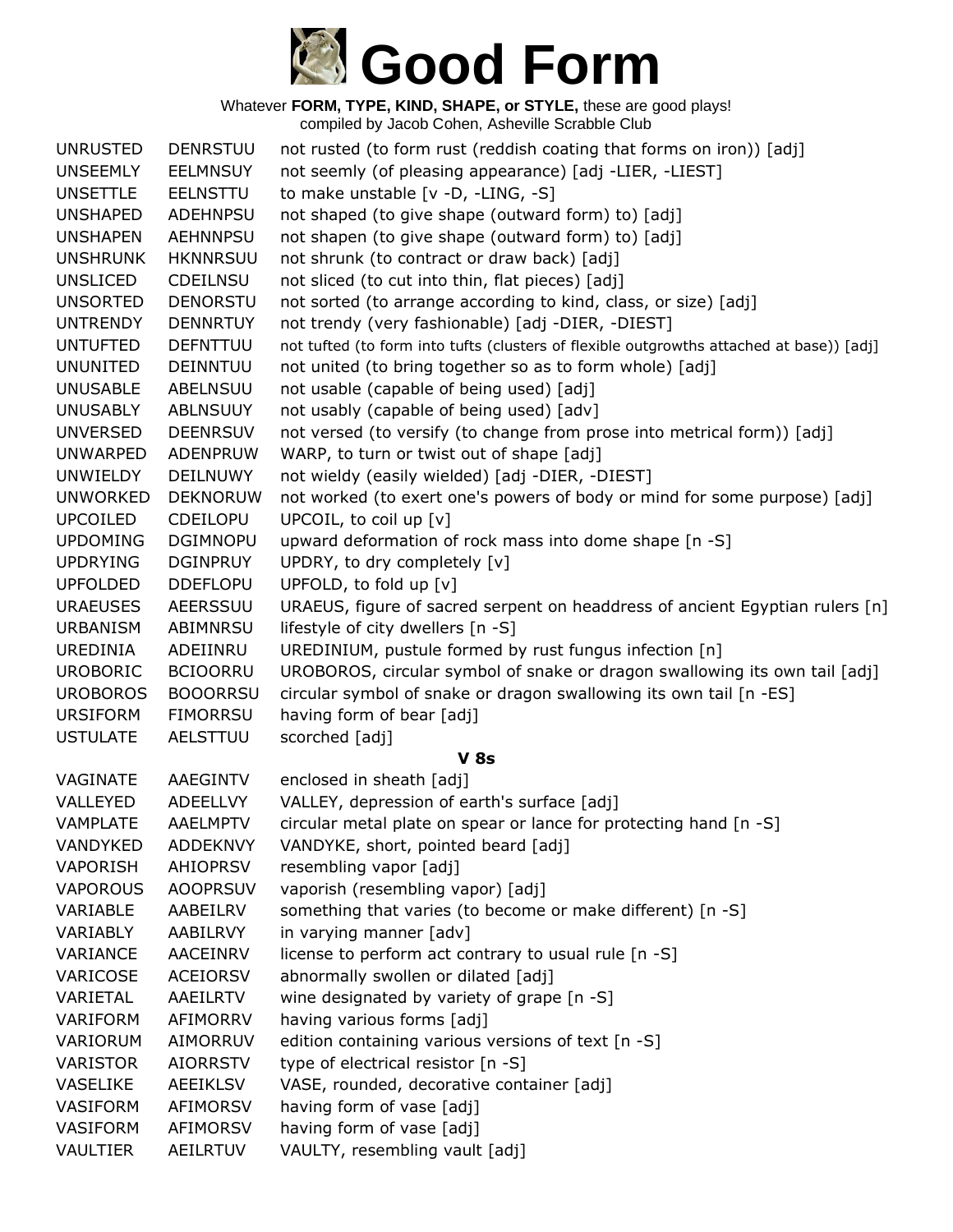

| VAULTING        | <b>AGILNTUV</b> | VAULT, to provide with vault (arched ceiling) [v]                                                           |
|-----------------|-----------------|-------------------------------------------------------------------------------------------------------------|
| <b>VEILEDLY</b> | <b>DEEILLVY</b> | in disguised manner [adv]                                                                                   |
| VEILLIKE        | EEIIKLLV        | resembling veil [adj]                                                                                       |
| VEINLIKE        | EEIIKLNV        | resembling vein [adj]                                                                                       |
| <b>VELVERET</b> | <b>EEELRTVV</b> | fabric resembling velvet [n -S]                                                                             |
| <b>VENATION</b> | AEINNOTV        | arrangement of veins [n -S]                                                                                 |
| <b>VENTLESS</b> | <b>EELNSSTV</b> | having no vent [adj]                                                                                        |
| <b>VERACITY</b> | <b>ACEIRTVY</b> | conformity to truth [n -TIES]                                                                               |
| <b>VERANDAH</b> | AADEHNRV        | veranda (type of porch (covered structure at entrance to building)) [n -S]                                  |
| <b>VERITIES</b> | <b>EEIIRSTV</b> | VERITY, truth (conformity to fact or reality) [n]                                                           |
| <b>VERSELET</b> | <b>EEELRSTV</b> | short group of lines that form unit in poem or song [n -S]                                                  |
| <b>VERTEBRA</b> | ABEERRTV        | any of bones or segments forming spinal column [n -E, -S]                                                   |
| <b>VERTICIL</b> | <b>CEIILRTV</b> | circular arrangement, as of flowers or leaves, about point on axis [n -S]                                   |
| <b>VERTISOL</b> | <b>EILORSTV</b> | type of clayey soil [n -S]                                                                                  |
| <b>VESTLIKE</b> | <b>EEIKLSTV</b> | resembling vest (short, sleeveless garment) [adj]                                                           |
| VIATICAL        | <b>AACIILTV</b> | type of life insurance arrangement [n -S]                                                                   |
| <b>VIBRIOID</b> | <b>BDIIIORV</b> | VIBRIO, any of genus of bacteria shaped like comma [adj]                                                    |
| <b>VICELIKE</b> | <b>CEEIIKLV</b> | viselike (resembling vise) [adj]                                                                            |
| <b>VIPERISH</b> | <b>EHIIPRSV</b> | VIPER, venomous snake [adj]                                                                                 |
| <b>VISCIDLY</b> | <b>CDIILSVY</b> | VISCID, thick and adhesive [adv]                                                                            |
| <b>VISELIKE</b> | <b>EEIIKLSV</b> | resembling vise [adj]                                                                                       |
| <b>VISIONED</b> | DEIINOSV        | VISION, to imagine (to form mental picture of) [v]                                                          |
| <b>VITIATOR</b> | <b>AIIORTTV</b> | one that vitiates (to impair value or quality of) [n -S]                                                    |
| <b>VIXENISH</b> | <b>EHIINSVX</b> | VIXEN, shrewish woman [adj]                                                                                 |
| <b>VOCALESE</b> | <b>ACEELOSV</b> | form of jazz singing [n -S]                                                                                 |
| <b>VOGUEING</b> | EGGINOUV        | voguing (dance consisting of series of styled poses) [n -S] / VOGUE, to imitate poses of fashion models [v] |
| <b>VOGUINGS</b> | <b>GGINOSUV</b> | VOGUING, dance consisting of series of styled poses [n]                                                     |
| <b>VOIDNESS</b> | <b>DEINOSSV</b> | quality or state of being void [n -ES]                                                                      |
| <b>VOLUTION</b> | <b>ILNOOTUV</b> | spiral [n -S]                                                                                               |
| <b>VOMITIER</b> | EIIMORTV        | VOMITY, resembling or smelling of vomit [adj]                                                               |
| <b>VOUSSOIR</b> | <b>IOORSSUV</b> | wedge-shaped building stone [n -S]                                                                          |
| <b>VOWELLED</b> | <b>DEELLOVW</b> | VOWEL, type of speech sound [adj]                                                                           |
|                 |                 | <b>W 8s</b>                                                                                                 |
| WAIFLIKE        | AEFIIKLW        | resembling waif (homeless child) [adj]                                                                      |
| WAISTING        | <b>AGIINSTW</b> | type of dressmaking material [n -S]                                                                         |
| WARSLING        | <b>AGILNRSW</b> | WARSLE, to wrestle (to engage in type of hand-to-hand contest) [v]                                          |
| <b>WARSTLER</b> | <b>AELRRSTW</b> | wrestler (one that wrestles (to engage in type of hand-to-hand contest)) [n -S]                             |
| <b>WARTLIKE</b> | <b>AEIKLRTW</b> | resembling wart (protuberance on skin) [adj]                                                                |
| WASPIEST        | <b>AEIPSSTW</b> | WASPY, resembling wasp (stinging insect) [adj]                                                              |
| <b>WASPLIKE</b> | <b>AEIKLPSW</b> | WASP, stinging insect [adj]                                                                                 |
| <b>WASTELOT</b> | <b>AELOSTTW</b> | vacant lot [n -S]                                                                                           |
| <b>WATERISH</b> | <b>AEHIRSTW</b> | watery (containing water) [adj]                                                                             |
| <b>WATTLESS</b> | <b>AELSSTTW</b> | denoting type of electric current [adj]                                                                     |
| <b>WAVEFORM</b> | <b>AEFMORVW</b> | type of mathematical graph [n -S]                                                                           |
| <b>WAVELESS</b> | <b>AEELSSVW</b> | having no waves (moving ridges on surface of liquid) [adj]                                                  |
| WAVELIKE        | <b>AEEIKLVW</b> | resembling wave [adj]                                                                                       |
| WAVINESS        | AEINSSVW        | state of being wavy (having waves) [n -ES]                                                                  |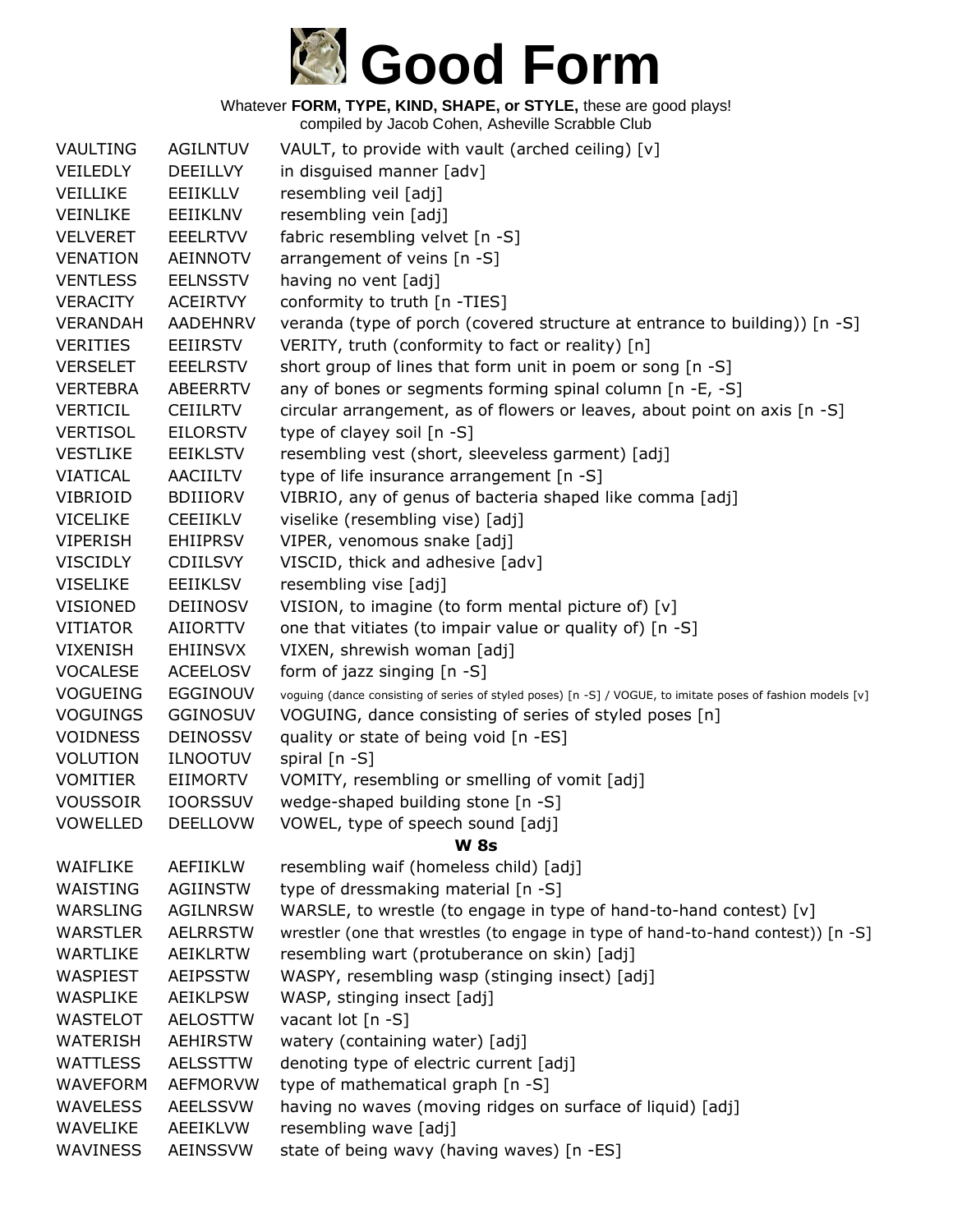

Whatever **FORM, TYPE, KIND, SHAPE, or STYLE,** these are good plays!

compiled by Jacob Cohen, Asheville Scrabble Club

| <b>WAXINESS</b> | <b>AEINSSWX</b> | quality of being waxy (resembling wax) [n -ES]                            |
|-----------------|-----------------|---------------------------------------------------------------------------|
| WEASELLY        | AEELLSWY        | resembling weasel (small carnivorous mammal) [adj]                        |
| WEBBIEST        | <b>BBEEISTW</b> | WEBBY, weblike (resembling web) [adj]                                     |
| WEDGIEST        | <b>DEEGISTW</b> | WEDGY, resembling wedge [adj]                                             |
| WEEDIEST        | <b>DEEEISTW</b> | WEEDY, resembling weed [adj]                                              |
| WEEDLIKE        | <b>DEEEIKLW</b> | resembling weed [adj]                                                     |
| WEIRDEST        | <b>DEEIRSTW</b> | WEIRD, mysteriously strange [adj]                                         |
| WEIRDING        | <b>DEGIINRW</b> | WEIRD, to cause to experience strange sensation [v]                       |
| <b>WEIRDOES</b> | <b>DEEIORSW</b> | WEIRDO, weirdie (very strange person) [n]                                 |
| <b>WELDLESS</b> | <b>DEELLSSW</b> | having no welded joints [adj]                                             |
| WELDMENT        | <b>DEELMNTW</b> | unit composed of welded pieces [n -S]                                     |
| WENNIEST        | EEINNSTW        | WENNY, resembling wen (benign tumor of skin) [adj]                        |
| <b>WEREWOLF</b> | <b>EEFLORWW</b> | person capable of assuming form of wolf [n -LVES]                         |
| <b>WHATNESS</b> | <b>AEHNSSTW</b> | true nature of something [n -ES]                                          |
| WHEELING        | EEGHILNW        | WHEEL, to convey on wheels (circular frames designed to turn on axis) [v] |
| <b>WHETTING</b> | <b>EGHINTTW</b> | WHET, to sharpen by friction [v]                                          |
| <b>WHEYLIKE</b> | EEHIKLWY        | resembling whey (watery part of milk) [adj]                               |
| <b>WHIPLIKE</b> | <b>EHIIKLPW</b> | resembling whip [adj]                                                     |
| <b>WHIPPIER</b> | <b>EHIIPPRW</b> | WHIPPY, pertaining to or resembling whip [adj]                            |
| WHISPERY        | <b>EHIPRSWY</b> | resembling whisper [adj]                                                  |
| WHITTLER        | EHILRTTW        | one that whittles (to cut or shave bits from) [n -S]                      |
| WHIZBANG        | ABGHINWZ        | type of explosive shell [n -S]                                            |
| WHIZZIER        | EHIIRWZZ        | WHIZZY, marvelous in construction or operation [adj]                      |
| <b>WHORLING</b> | <b>GHILNORW</b> | WHORL, to move in a twisted or convoluted fashion [v]                     |
| WIDEBODY        | <b>BDDEIOWY</b> | jet aircraft having wide fuselage [n -DIES]                               |
| WIFELIKE        | <b>EEFIIKLW</b> | wifely (of or befitting wife) [adj]                                       |
| WILDCARD        | <b>ACDDILRW</b> | symbol used in database search to represent unspecified characters [n -S] |
| WILDFIRE        | <b>DEFIILRW</b> | raging, destructive fire [n -S]                                           |
| <b>WIMPLING</b> | <b>GIILMNPW</b> | WIMPLE, to pleat (to fold in even manner) [v]                             |
| WINDLING        | <b>DGIILNNW</b> | bundle of straw [n -S]                                                    |
| <b>WINDPACK</b> | <b>ACDIKNPW</b> | snow that has been compacted by wind [n -S]                               |
| <b>WINDSLAB</b> | <b>ABDILNSW</b> | crust formed on soft snow by wind [n -S]                                  |
| WINGLIKE        | <b>EGIIKLNW</b> | resembling wing [adj]                                                     |
| WIRELIKE        | EEIIKLRW        | resembling wire [adj]                                                     |
| <b>WIREWORK</b> | <b>EIKORRWW</b> | article made of wire [n -S]                                               |
| WIRINESS        | <b>EIINRSSW</b> | quality of being wiry (resembling wire) [n -ES]                           |
| WISPIEST        | <b>EIIPSSTW</b> | WISPY, resembling wisp [adj]                                              |
| WISPLIKE        | <b>EIIKLPSW</b> | wispy (resembling wisp) [adj]                                             |
| WITHERED        | <b>DEEHIRTW</b> | WITHER, to dry up and wilt [v]                                            |
| <b>WITHERER</b> | <b>EEHIRRTW</b> | one that withers (to dry up and wilt) [n -S]                              |
| WITHIEST        | <b>EHIISTTW</b> | WITHY, flexible and tough [adj]                                           |
| <b>WOLFLIKE</b> | <b>EFIKLLOW</b> | resembling wolf (carnivorous mammal) [adj]                                |
| <b>WOMANISH</b> | AHIMNOSW        | characteristic of woman [adj]                                             |
| <b>WOMBIEST</b> | <b>BEIMOSTW</b> | WOMBY, hollow (not solid (having definite shape and volume)) [adj]        |
| <b>WOMBLIKE</b> | <b>BEIKLMOW</b> | resembling womb (uterus (organ of female mammals)) [adj]                  |
| <b>WOODENER</b> | <b>DEENOORW</b> | WOODEN, resembling wood in stiffness [adj]                                |
| <b>WOODENLY</b> | <b>DELNOOWY</b> | WOODEN, resembling wood in stiffness [adv]                                |